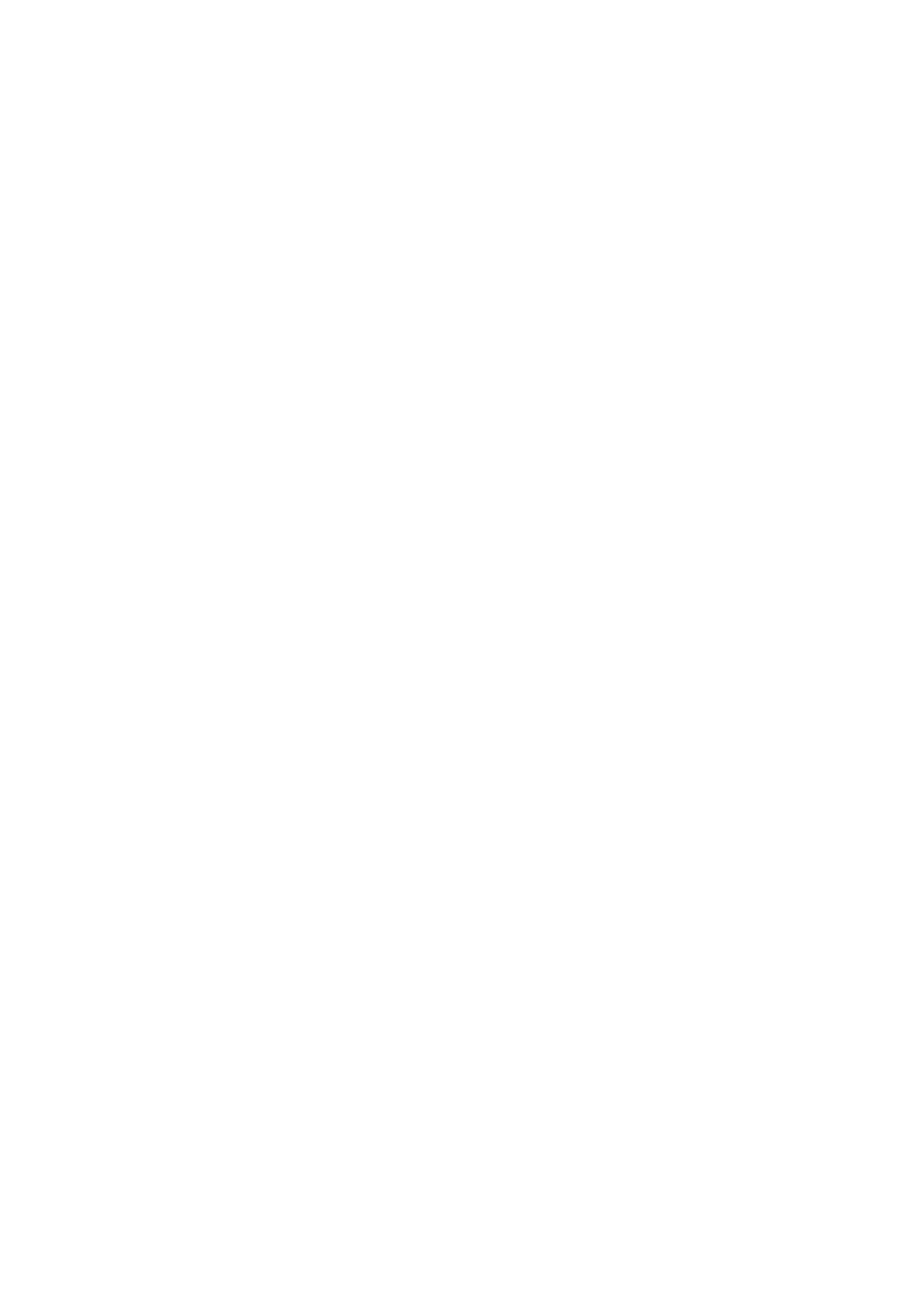### **CONTENTS**

| <b>Interest deductibility</b> |                                                                      | $\mathbf{1}$   |
|-------------------------------|----------------------------------------------------------------------|----------------|
|                               | Interest deductibility – overview                                    | 3              |
| Timing application            |                                                                      | $\overline{4}$ |
|                               | Issue: Effective date of core interest deductibility proposal        | $\overline{4}$ |
|                               | Issue: Timing of interest deductions                                 | 5              |
|                               | Definition of "company"                                              | 7              |
|                               | Issue: The deriving of tax-exempt income from treasury stock         | $\overline{7}$ |
|                               | Issue: The timing of deriving gross income                           | 8              |
|                               | Issue: Non-resident companies                                        | 9              |
| Drafting issues               |                                                                      | 10             |
|                               | Issue: Override of the exempt income prohibition                     | 10             |
|                               | Issue: Separate provision for interest rules                         | 10             |
|                               | Issue: Renumbering of section DD 1                                   | 11             |
|                               | Interest deductions for partnerships                                 | 12             |
|                               | <b>Research and development</b>                                      | 13             |
|                               | Research and development (R&D) – FRS 13 proposal                     | 15             |
|                               | Inconsistency between draft legislation and explanatory note         | 16             |
|                               | Reference in Income Tax Act to FRS 13                                | 17             |
|                               | Issue: Incorporation of FRS 13 into the legislation                  | 17             |
|                               | Issue: Accounting principles should not be imported into the tax law | 18             |
|                               | Option to use current law or new rules                               | 20             |
|                               | Following FRS 13 in its entirety                                     | 21             |
|                               | Application of paragraphs 5.14 and 5.15 of FRS 13                    | 22             |
|                               | R&D carried out by or on behalf of a taxpayer                        | 24             |
| Materiality                   |                                                                      | 25             |
|                               |                                                                      |                |

| Issue: Immaterial expenditure should be immediately deductible                    | 25 |
|-----------------------------------------------------------------------------------|----|
| Issue: Adjustments for tax purposes where financial reports reflect principles of |    |
| materiality                                                                       | 27 |
| Simplified rules for small taxpayers                                              | 28 |
| Inland Revenue's policy statement on the tax treatment of software                | 30 |
|                                                                                   |    |

## **[Unit trusts: transfer of expenses proposal 31](#page-38-0)**

| Unit trusts – overview |                                                       | 33 |
|------------------------|-------------------------------------------------------|----|
|                        | Broadening the 34 scope of the legislation            | 34 |
|                        | Issue: Transfers to a 100% owned wholesale unit trust | 34 |
|                        | Issue: Application to other entities                  | 34 |
|                        | Issue: Imputation credits                             | 35 |
|                        | Issue: Change of investment                           | 36 |
|                        |                                                       |    |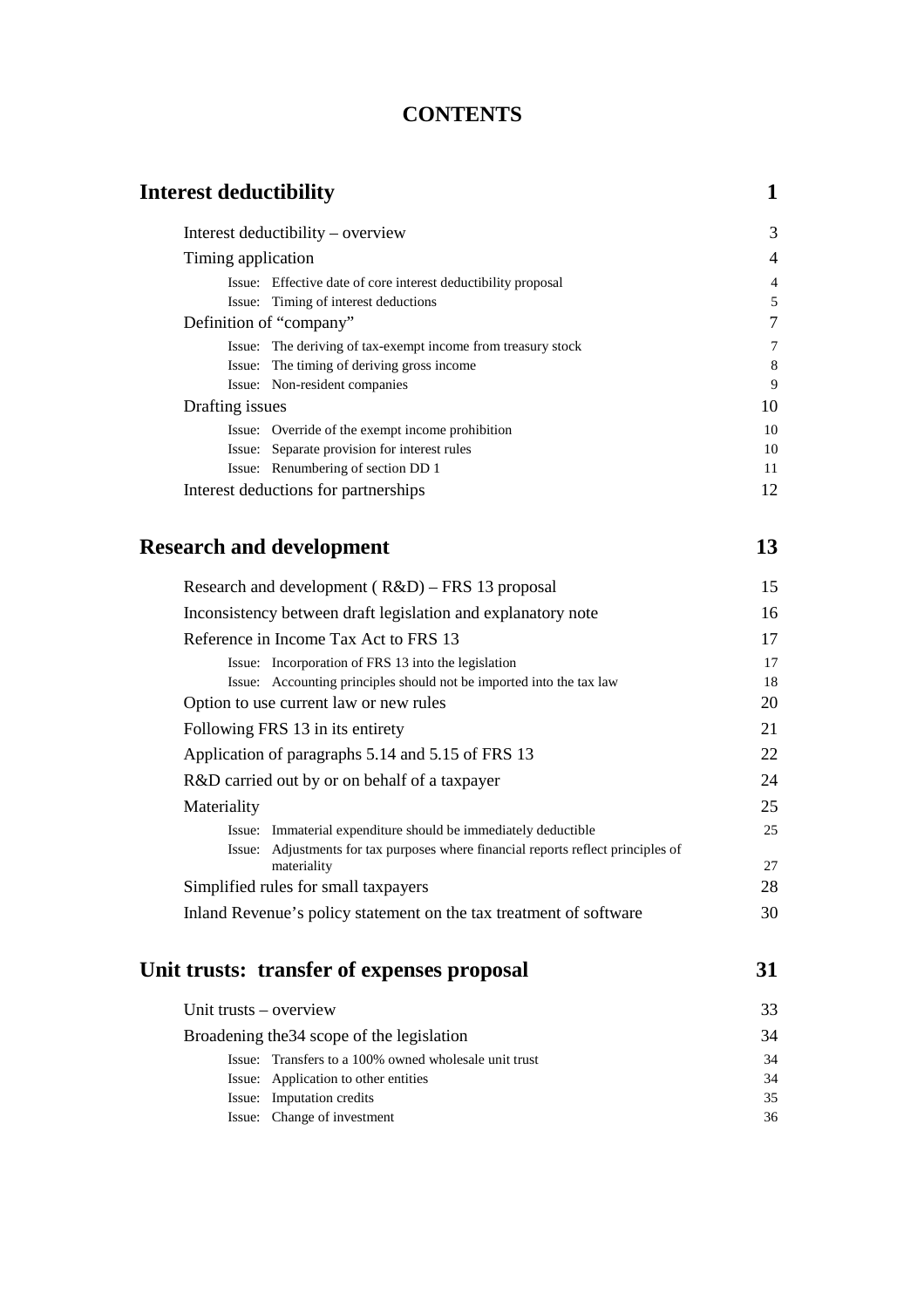| Legislative certainty                       |                                                                                  | 38 |
|---------------------------------------------|----------------------------------------------------------------------------------|----|
| Issue: Timing of dividend exemption         |                                                                                  | 38 |
| Issue: Removal of the dividend exemption    |                                                                                  | 38 |
| Issue: Gross income of the first unit trust |                                                                                  | 39 |
|                                             | Issue: Deductible expenditure of second unit trust                               | 40 |
|                                             | Issue: Cost price and available subscribed capital                               | 41 |
| Issue: Exclusion from gift duty             |                                                                                  | 42 |
| Transferable expenditure                    |                                                                                  | 43 |
| Issue: Nature of transferable expenditure   |                                                                                  | 43 |
|                                             | Issue: Information required to transfer expenditure                              | 44 |
|                                             | Issue: Scope to reject transfer of expenditure                                   | 45 |
| Timing of expense transfer                  |                                                                                  | 46 |
| Issue: Expenditure incurred in same year    |                                                                                  | 46 |
| Issue: Time when second unit trust deducts  |                                                                                  | 47 |
| Elections                                   |                                                                                  | 48 |
| Issue: Notice of election                   |                                                                                  | 48 |
| Issue: Time limit on election               |                                                                                  | 49 |
| Deduction balance formula                   |                                                                                  | 50 |
| Issue: Non-resident withholding income      |                                                                                  | 50 |
| Issue: Excess imputation credits refunded   |                                                                                  | 50 |
| Issue: Denial of unused expenditure         |                                                                                  | 51 |
| Issue: Allowing for adjustment              |                                                                                  | 51 |
| Issue:                                      | Whether the first unit trust should be able to deduct the unutilised transferred |    |
|                                             | expenditure under ordinary rules                                                 | 52 |
| Technical amendments                        |                                                                                  | 54 |

#### **Unit trusts: unit-holder continuity rule and definition of [qualifying unit trust 57](#page-62-0)**

|                            | Definition of "qualifying unit trust"                                                               | 59 |
|----------------------------|-----------------------------------------------------------------------------------------------------|----|
|                            | Issue: Temporary holders of greater than 10% in unit trusts with over 100 unit-holders              | 59 |
|                            | Issue: More than one type of investor                                                               | 59 |
|                            | Issue: Associated person test                                                                       | 60 |
|                            | Issue: Non-qualifying unit trusts or high net worth individual members of qualifying<br>unit trusts | 61 |
|                            | Issue: Clarification changes                                                                        | 61 |
|                            | Issue: Clearing houses that dispose and acquire on behalf of unit trust investors                   | 62 |
|                            | Special corporate entity status                                                                     | 63 |
| Look-through rules         |                                                                                                     | 64 |
|                            | Section OD 5(4A) application criteria                                                               | 65 |
| Drop-in/drop-out provision |                                                                                                     | 66 |
|                            | Section OD 5(4A) concessional treatment                                                             | 67 |
| Reference to units         |                                                                                                     | 68 |
|                            | Prohibition of group loss offsets                                                                   | 69 |
|                            | Section GC $22A - a$ new imputation anti-streaming rule                                             | 70 |
|                            |                                                                                                     |    |

## **[Unit trusts: imputation credit streaming 71](#page-76-0)**

| Unit trusts: imputation credit streaming |  |
|------------------------------------------|--|
|------------------------------------------|--|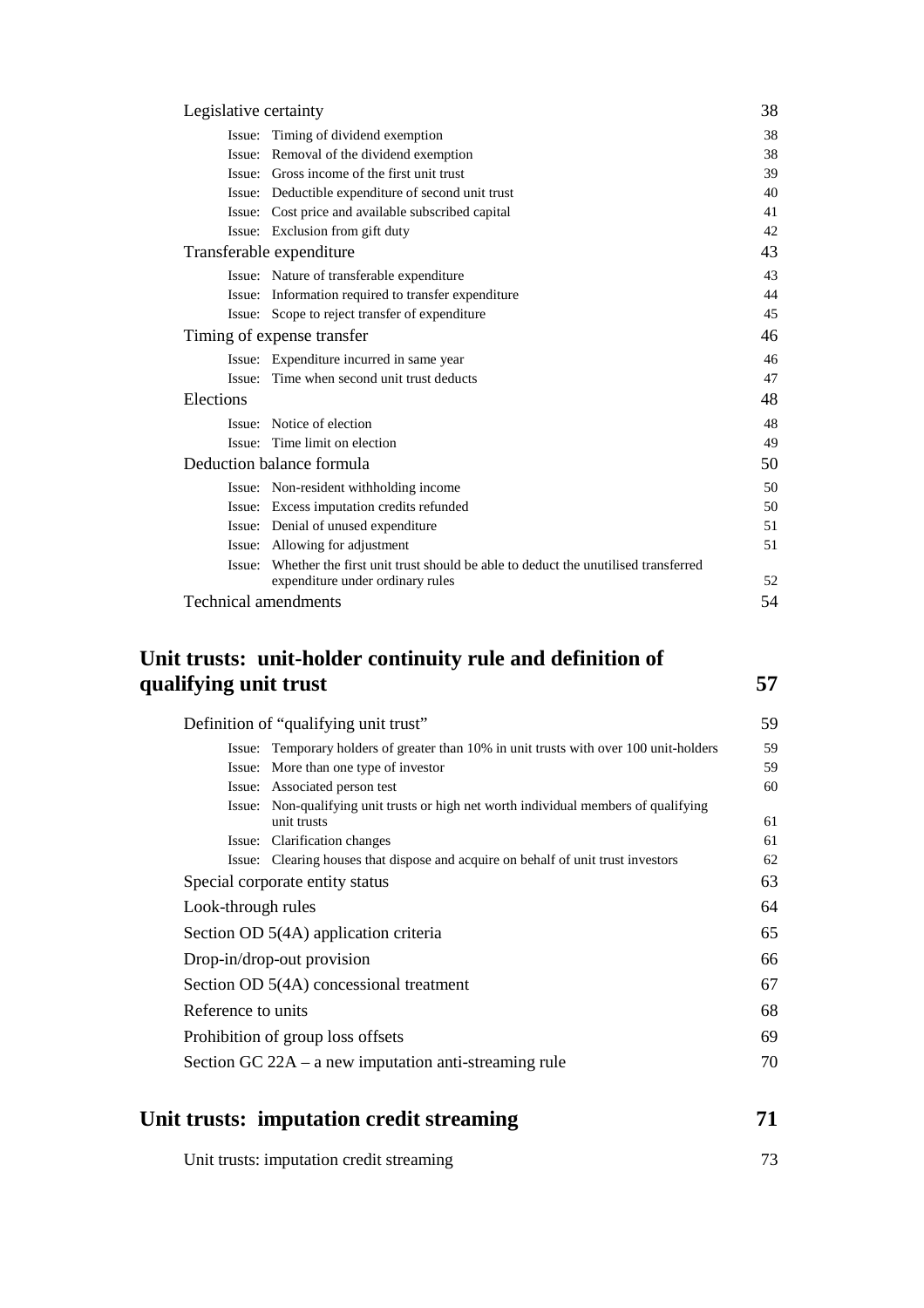## **Transfers of overpaid tax** 75

| Transfers of overpaid tax                                                              | 76 |
|----------------------------------------------------------------------------------------|----|
| Link with use-of-money interest rules                                                  | 78 |
| Issue: Additional provision linking amendments with use of money interest rules        | 78 |
| Issue: Publication of effect of amendments in Tax Information Bulletin                 | 78 |
| Requests for transfer                                                                  | 80 |
| Issue 1: Taxpayer who satisfies criteria to contact Inland Revenue following enactment | 80 |
| Issue 2: Additional circumstance in which provision should apply                       | 80 |
| Issue 3: Provision should apply where no request because of earlier refusal            | 81 |
| Roll- forward of tax through subsequent years                                          | 83 |

## **[Other changes to Income Tax Act 1994 85](#page-90-0)**

| Attribution rule                                                    | 87 |
|---------------------------------------------------------------------|----|
| Issue: The attribution rule and double tax                          | 87 |
| Issue: Technical issue where the intermediary (person B) is a trust | 88 |
| Definition of "associated persons"                                  | 90 |
| Minor remedial amendments to Income Tax Act 1994                    | 91 |

## **Taxpayer assessment** 93

|              | Taxpayer assessment – overview of submissions                                                                 | 95  |
|--------------|---------------------------------------------------------------------------------------------------------------|-----|
|              | Transfer of depreciable property between associated persons                                                   | 97  |
| Market value |                                                                                                               | 98  |
|              | Issue: The meaning of market value                                                                            | 98  |
|              | Issue: Leases for inadequate rent                                                                             | 99  |
|              | Amending exceptions to time bar                                                                               | 101 |
|              | Whether adjustments for incorrect accounting practice should be treated<br>differently from other adjustments | 103 |
|              | Issue: The extent adjustments for incorrect accounting practices should be allowed –<br>section EC 1          | 103 |
|              | Issue: Proposed definition of "cash accounting method" – section EC 1                                         | 104 |
|              | Residual discretions maintained by Commissioner                                                               | 105 |
|              | Issue: Allowing taxpayers to self-assess remaining Commissioner discretions                                   | 105 |
|              | Issue: Retention of Commissioner discretion in section LB 2(5)                                                | 106 |
|              | Removing Commissioner discretions                                                                             | 108 |
|              | Issue: Drafting of amendment to section DF 2                                                                  | 108 |
|              | Issue: Section DL $1(11)$ – cost of timber determinations                                                     | 108 |
|              | Issue: Drafting of section DN $1(8)(c)$ amendment                                                             | 109 |
|              | Issue: Drafting of section HF $1(4)$                                                                          | 109 |
|              | Issue: Section $KC 1 - low$ income rebate                                                                     | 110 |
|              | Issue: Location of new section KD A1                                                                          | 110 |
|              | Issue: Use of "reflected" terminology                                                                         | 111 |
|              | Issue: Identifying definition to which amendment is made                                                      | 112 |
|              | Issue: Certain rights of challenge not conferred                                                              | 112 |
|              | Issue: Replacing alteration references                                                                        | 113 |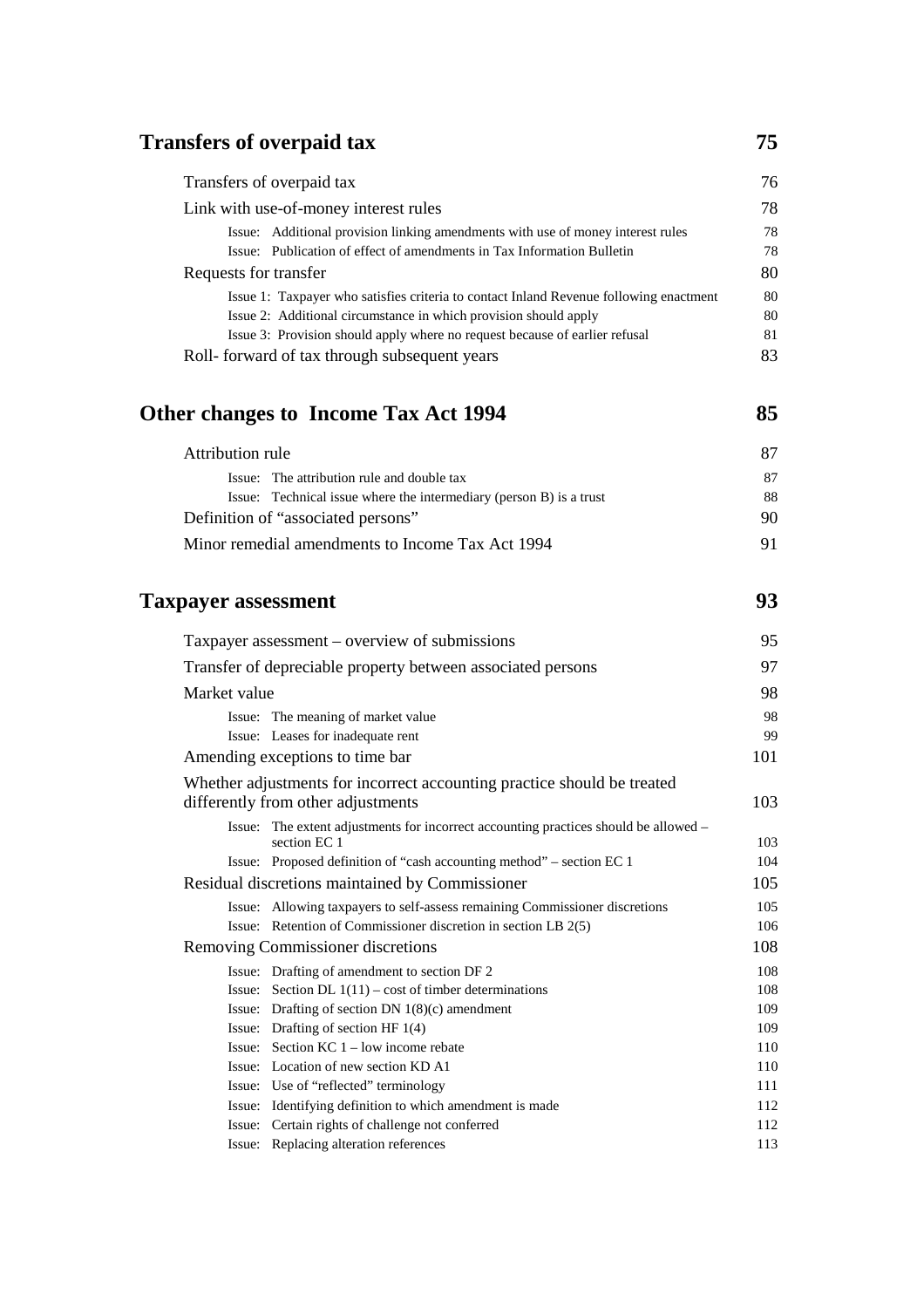| Scope of the Bill |                                                                                         | 114 |
|-------------------|-----------------------------------------------------------------------------------------|-----|
|                   | Issue: Taxpayer assessment as part of the Rewrite of the Income Tax Act                 | 114 |
|                   | Issue: GST and self-assessment                                                          | 115 |
| Minor amendments  |                                                                                         | 116 |
|                   | Issue: Definition of "notice of proposed adjustment"                                    | 116 |
|                   | Issue: Default assessments                                                              | 116 |
|                   | Issue: A purpose provision in relation to taxpayer assessment                           | 117 |
|                   | Issue: A return as a "notice of self-assessment"                                        | 118 |
|                   | Issue: Section 80H                                                                      | 118 |
|                   | Issue: Definition of "assessment" in relation to the Tax Administration Act             | 119 |
|                   | Issue: How time limits apply to an assessment that includes losses                      | 120 |
| Issue:            | The two-month period for taxpayers to propose adjustments to their self-<br>assessments | 120 |
|                   | Issue: Whether taxpayers should be able to fix a date of self-assessment                | 121 |
|                   | Issue: Section 89C                                                                      | 122 |
|                   | Issue: New section $89D(2)$                                                             | 122 |
|                   | Issue: New section 89DA                                                                 | 123 |
|                   | Issue: New section 92                                                                   | 124 |
|                   | Issue: What happens when the Commissioner calculates rebates of income tax              | 125 |
|                   | Issue: Minor amendment to new section 33(1)                                             | 125 |
|                   | Issue: Minor amendment to section 177(4)                                                | 126 |
|                   | Minor associated amendments to the Child Support Act                                    | 127 |
|                   | Issue: Amendment to the definition of "taxable income"                                  | 127 |
|                   | Issue: Application of assessment                                                        | 127 |

#### **Changes to GST Act (except for changes included after introduction of the bill** 129

GST on tokens, stamps and vouchers 131 Issue: Amendment to section 5(11G) of the GST Act 131 GST on supplies to visiting foreign-based pleasure craft 132 Issue: Definition of 'consumable stores' 132 Issue: Zero-rating of particular spare parts to foreign-based pleasure craft 133 Issue: Removal of definition of 'consumable stores' 134 Issue: Time limit required for departure 134

### **Changes to other Acts** 137

| Amendments to Stamp and Cheque Duties Act 1971                                                                                   | 139 |
|----------------------------------------------------------------------------------------------------------------------------------|-----|
| Issue: Drafting issue                                                                                                            | 139 |
| Minor remedial amendments to Taxation (Beneficiary Income of Minors,<br>Services-Related Payments and Remedial Matters) Act 2001 | 140 |
| Issue: Correction                                                                                                                | 140 |
| Issue: Correction                                                                                                                | 140 |
| Minor remedial amendment to Child Support Act 1991                                                                               | 141 |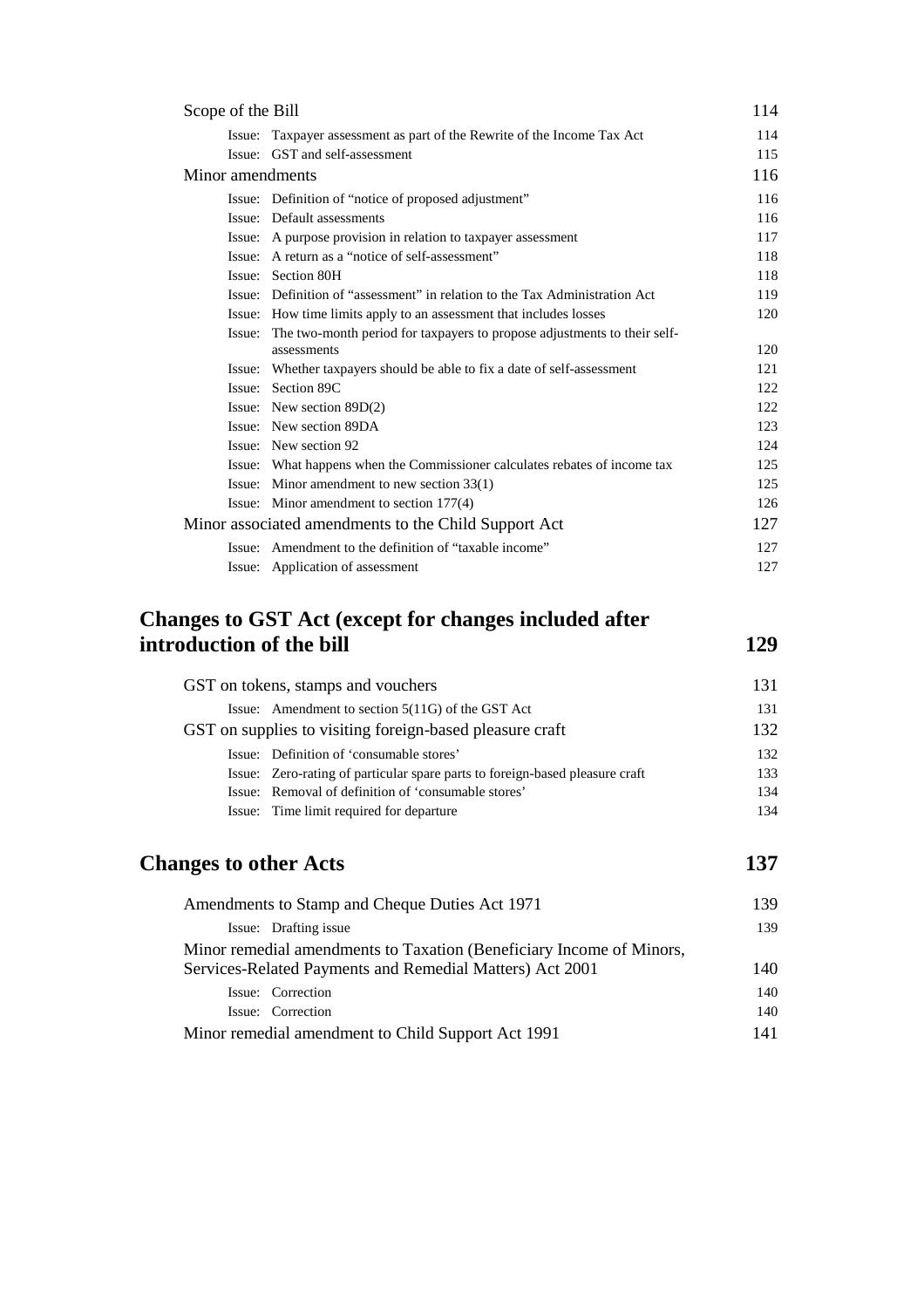# Interest deductibility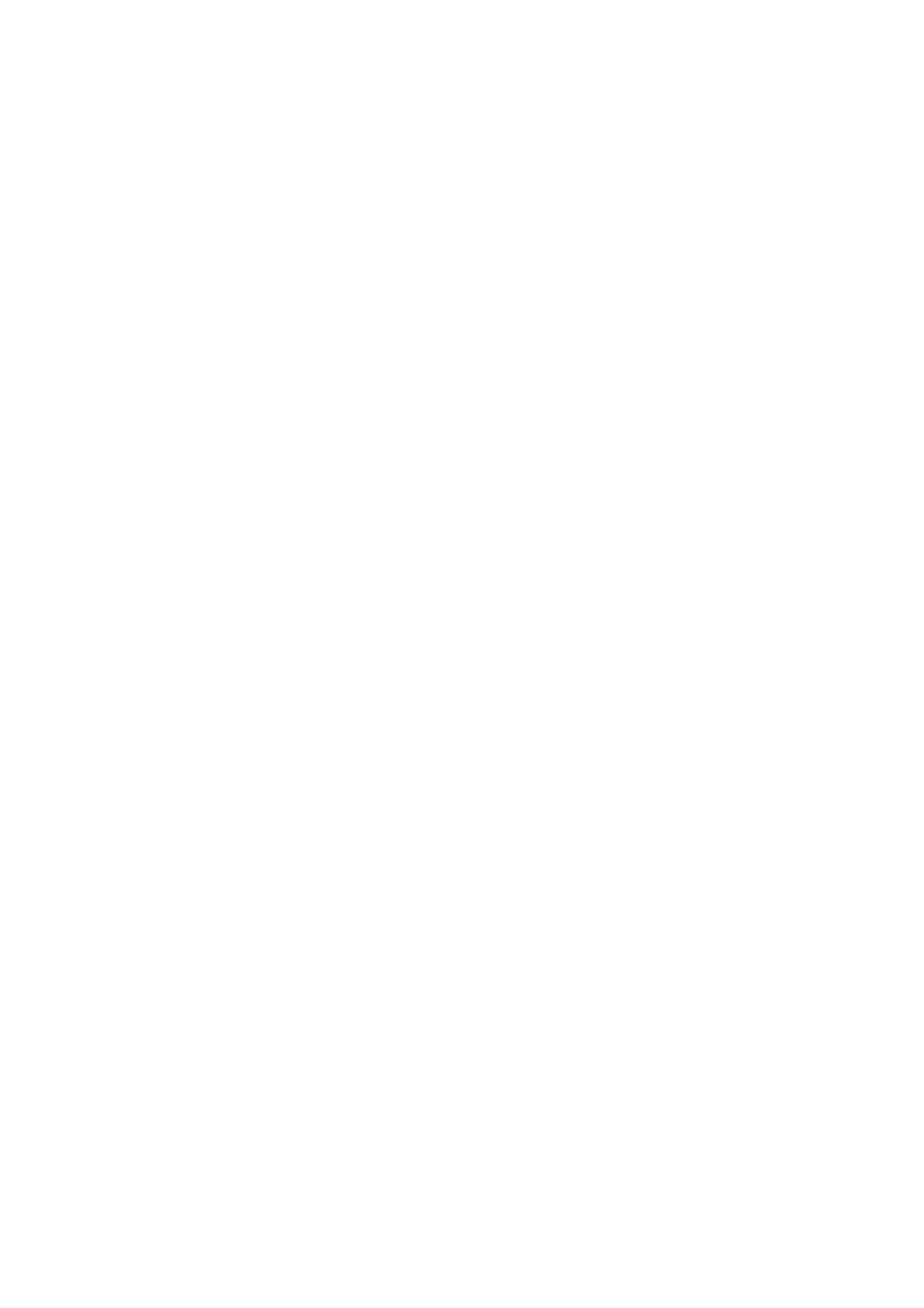#### <span id="page-8-0"></span>**INTEREST DEDUCTIBILITY – OVERVIEW**

*Clauses 5, 21, 62, 63, 65, 92, 95, 107, 112, 157*

#### **Introduction**

The proposed changes ensure that interest incurred by most companies is deductible, subject only to the existing thin capitalisation and conduit interest allocation rules. The companies affected are all companies other than qualifying companies and companies that derive certain forms of exempt income (for example, charities and local authorities). The bill proposes applying this clarification from the 2001-02 income year.

Two remedial amendments are also being made to overcome any doubt inadvertently created by amendments to the Income Tax Act's core provisions in 1997. The first amendment is to ensure that the rule that allows companies to deduct interest on borrowings used to capitalise subsidiaries that are at least 66 percent owned is fully effective. The second remedial amendment confirms that interest incurred is generally timed under the accrual rules and is not retimed by any other timing rules in the Act. These remedial amendments are to be backdated to the application of the Taxation (Core Provisions) Act 1996, that is, from the 1997-98 income year.

The bill also makes consequential reference changes affecting sections FG 8, FG 9, FH 5, HB 2, HG 9 and LF 7.

#### **Overview of submissions**

Seven submissioners commented on the bill's interest deductibility provisions. All supported the general thrust to clarify and make certain the rules on the deductibility of interest, acknowledging the compliance cost savings.

The most common theme in submissions related to the application dates of the proposals.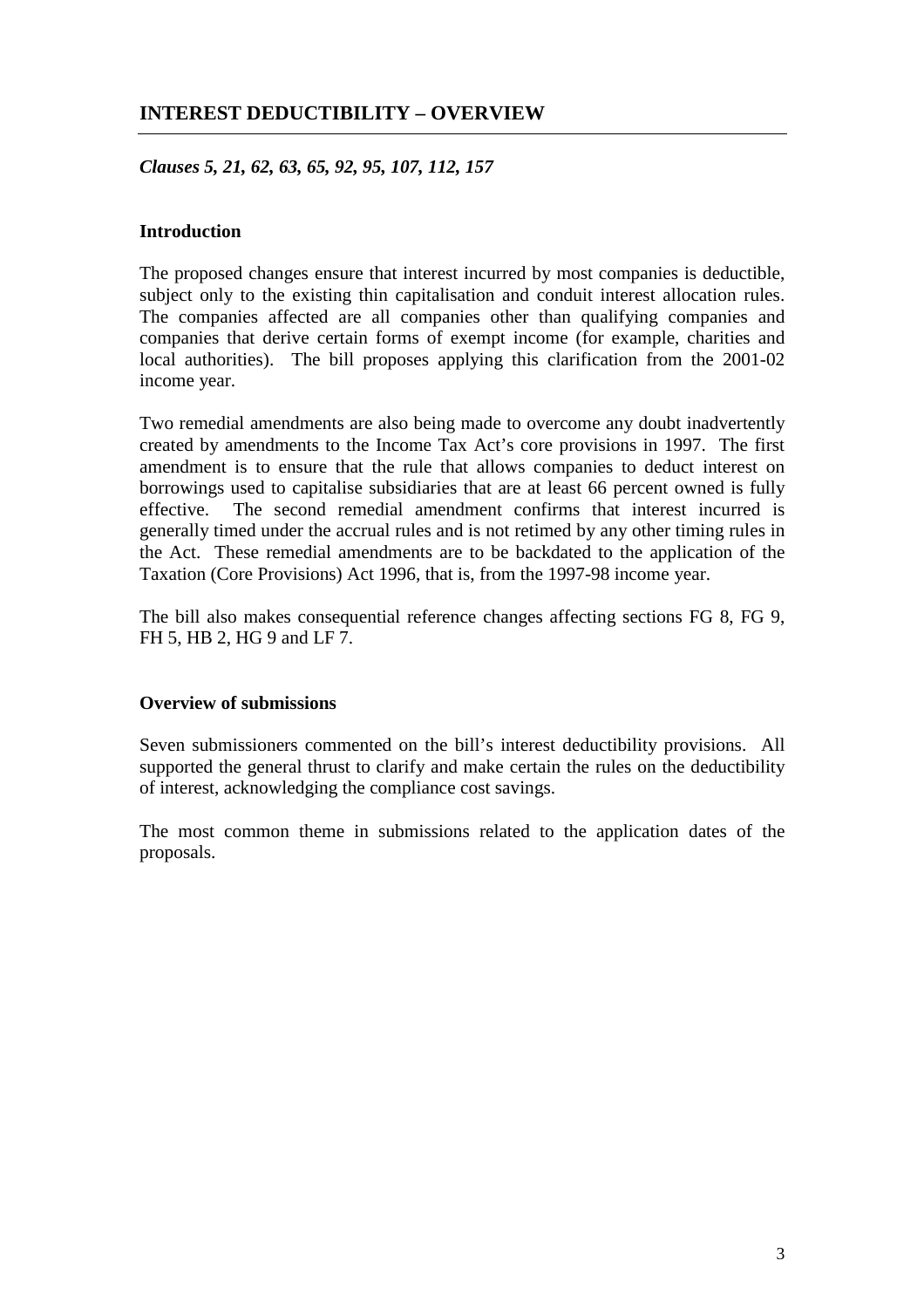#### **Issue: Effective date of core interest deductibility proposal**

#### *Clause 21*

#### **Submission**

*(3 – Rudd Watts & Stone, 7 – Corporate Taxpayer Group, 9 – Deloitte Touche Tohmatsu, 8 – Institute of Chartered Accountants of New Zealand, 4 – New Zealand Law Society)*

These submissions propose that the core interest deduction proposal:

- be made retrospective to the 1996-97 income year, when the thin capitalisation rules became effective *(Rudd Watts & Stone and New Zealand Law Society)*; or
- be made retrospective to the 1997-98 income year, when the core provisions became effective *(Deloitte Touche Tohmatsu, and Corporate Taxpayer Group)*; or
- should extend to all open year tax returns *(Institute of Chartered Accountants of New Zealand)*.

#### **Comment**

Notwithstanding that from a policy perspective it is agreed that interest incurred by companies should be deductible, submissioners wanted to ensure that there would be no dispute about past interest deductions, given the uncertainty surrounding the application of the existing law. This uncertainty has been increased by the two issues papers on interest deductibility circulated by Inland Revenue's Adjudication and Rulings division. Submissioners have, therefore, proposed that the application of the new rules should be backdated.

We accept that there are grounds for backdating the core proposals to increase certainty. Not doing so runs the risk of structures previously thought valid being overturned. Any past date is arbitrary. However, it seems that accepting the suggestion of going back to the start of the 1997-98 income year, when the core provision changes took effect, is appropriate. It would cover the period of four years in which the Commissioner could normally reassess a taxpayer's position.

We believe there is little, if any, fiscal, compliance or administrative cost associated with this retrospectivity. However, the certainty gained by taxpayers appears to be significant.

#### **Recommendation**

That the core interest deductibility rule be made retrospective to the 1997-98 income year, when the core provisions of the Income Tax Act were made effective.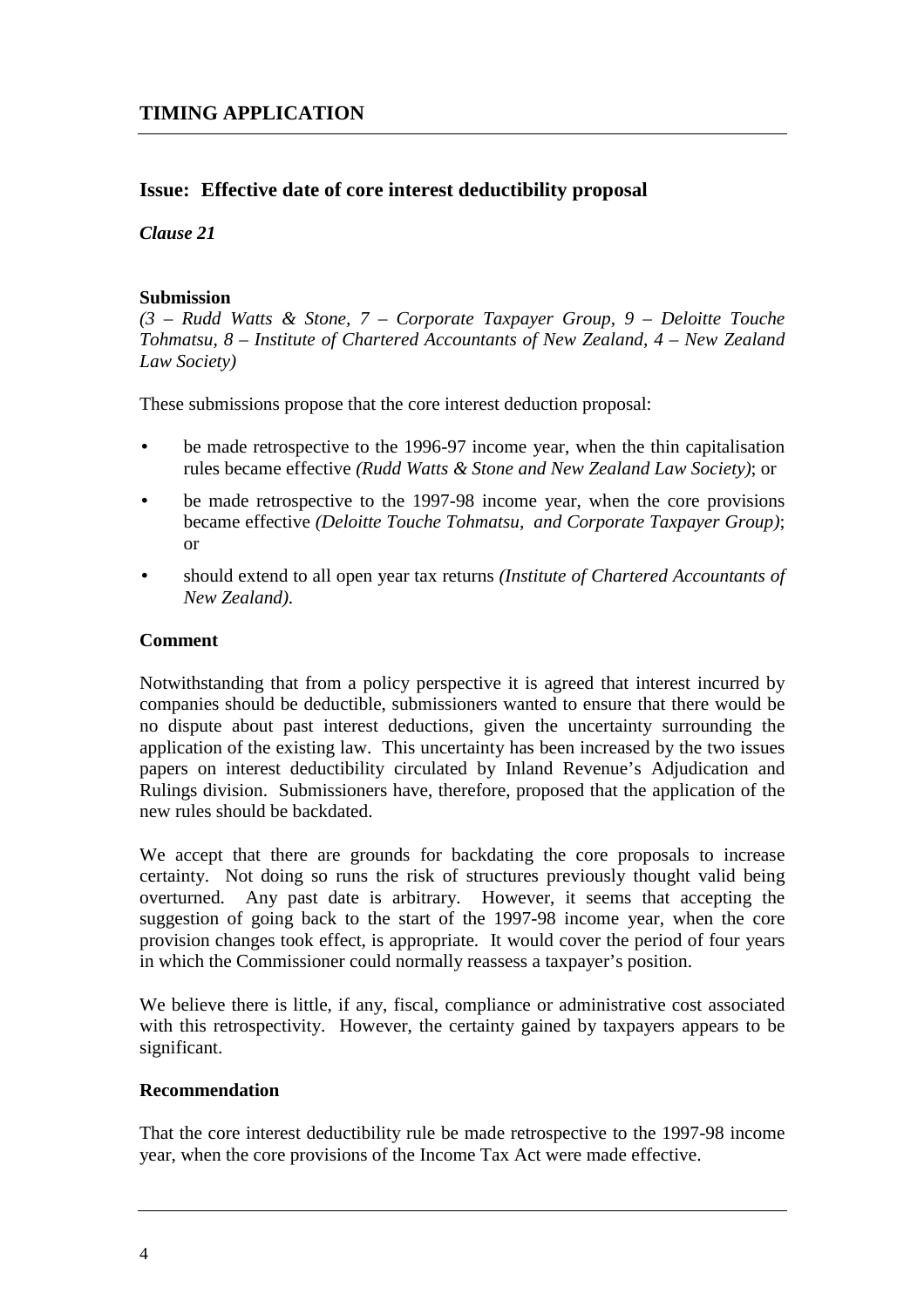#### **Issue: Timing of interest deductions**

*Clauses 62, 63, & 65*

#### **Submission**

*(3AW – Rudd Watts & Stone)*

The proposed rule to ensure that interest expense as timed by the accrual rules is not retimed by any other timing rule (such as the revenue account property rule) should not be retrospective and should not apply to proposals for which commitments have been made, particularly in relation to film expenditure.

#### **Comment**

Following the rewrite of the Act's core provisions, which took effect from the 1997- 98 income year, it has been arguable that interest associated with a project is a cost of that project and, therefore, is not deductible until the income from the project is realised. As we understand it, general taxpayer practice is to deduct interest as a period expense, in the period in which it is timed by the accrual rules. The proposed amendment in the bill confirms this practice and is, therefore, taxpayer-friendly as it removes any doubt about having to defer the deduction.

From a tax policy perspective, interest should be regarded as a periodic expense, not a project cost, as the project's value does not vary merely because it is debt financed rather than equity financed. In any case, as the Government discussion document on interest deductibility points out, it is frequently not possible to trace borrowings and, therefore, interest expense to their end use. Thus rules which would regard interest as a project expense would largely be ineffective.

Backdating the change is necessary to ensure that past treatment of the interest as a periodic expense is not overturned. Accordingly, the first part of the submission is not appropriate.

The second part of the submission asks that interest that forms part of a film's cost be excluded from the new rule when commitments have already been entered into. Again, the issue is one of ensuring that when interest has been regarded by taxpayers as a periodic expense, it should not be retrospectively changed. Officials doubt that anyone will be able to offer an assurance that no film-maker has regarded interest as a periodic cost.

However, it seems reasonable that when taxpayers have not regarded, or were not intending to regard, interest as a periodic expense, whether in relation to films or any other type of project, that they should be able to choose to defer the deduction if they want to. Among other things, this will ensure that tax returns do not have to be reopened when interest has been regarded as a project cost.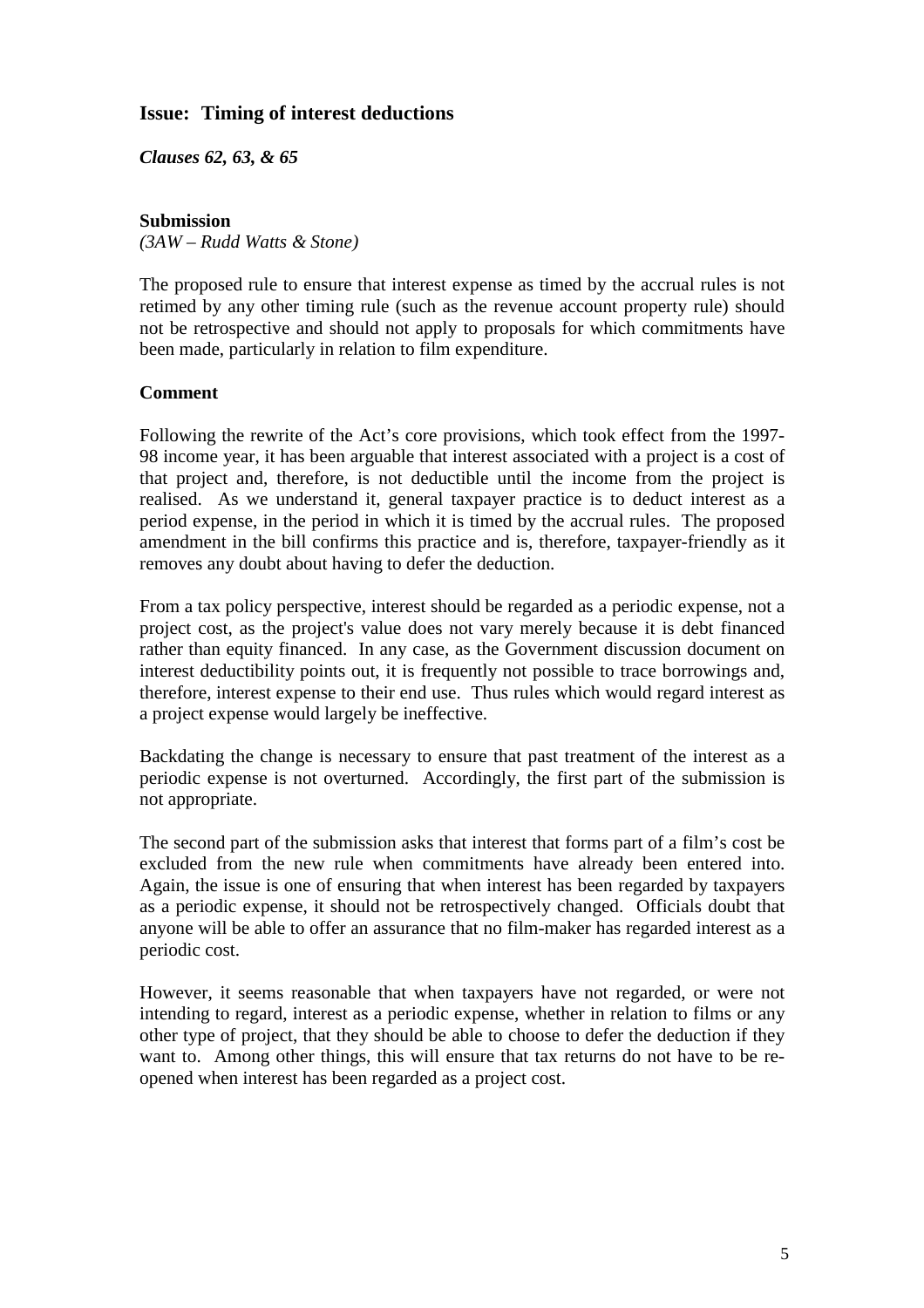Accordingly, taxpayers should be allowed, as a transitional arrangement, to regard interest as a cost subject to the timing rules in the following circumstances:

- if they have filed tax returns on that basis; or
- if in respect of unfiled 2000-01 and 2001-02 returns, they file on that basis.

There seems to be no point in going through a more formal election basis, or requiring them, say, to have a commitment to file on that basis. Almost all taxpayers will be quite happy to presume that interest is a periodic expense. Those that could be adversely affected would, however, have a choice.

#### **Recommendation**

That the submission be declined, but when taxpayers have filed on the basis that interest is a project cost, not a periodic cost, that position be grandfathered, and when, in respect of unfiled 2000-01 and 2001-02 returns, they file on a project cost basis, this be acceptable. This arrangement would not be confined to film expenditure.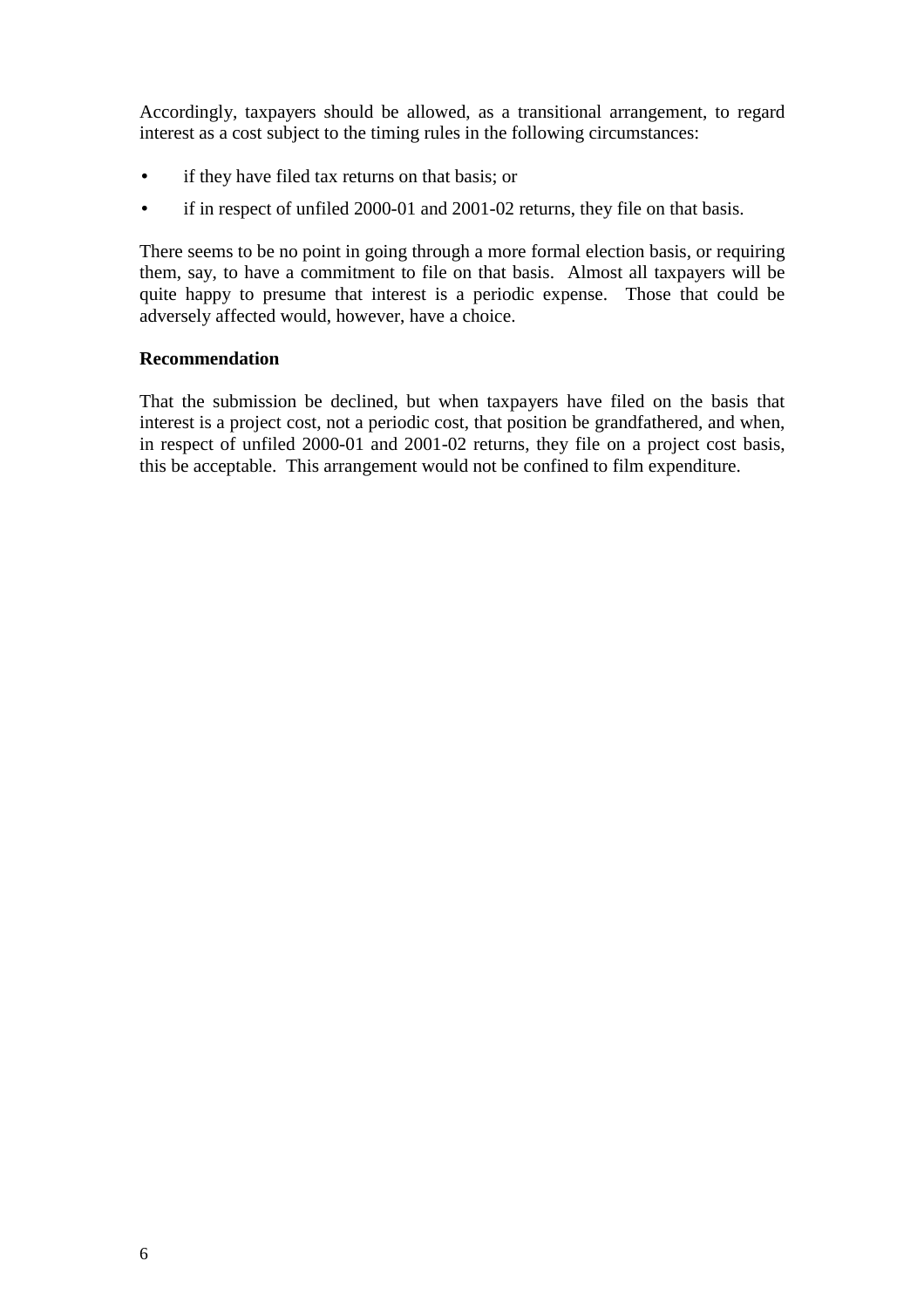#### **Issue: The deriving of tax-exempt income from treasury stock**

*Clause 21*

#### **Submission**

*(7 – Corporate Taxpayer Group, 9 – Deloitte Touche Tohmatsu, 10 – PricewaterhouseCoopers, 4 – Institute of Chartered Accountants of New Zealand*)

Company taxpayers who derive exempt income from the on-sale of treasury stock should not be excluded from using the core interest deductibility rule.

#### **Comment**

Companies are allowed, under the Companies Act 1993, to buy and sell their own shares – when they hold their own shares this is called treasury stock. Tax law makes the sale proceeds exempt income whether the shares are sold at a profit or a loss. The bill proposes that the core interest deductibility rule would not apply when a company derives exempt income other than exempt dividends.

The holding of treasury stock, while not being an everyday commercial event, should not, from a tax policy perspective, cause interest deductions to be limited. Therefore we agree with the submission.

However, the submission raises wider issues about whether there are other forms of exempt income that should qualify. What, for example, if another company in the group of companies derives the exempt income, or if the exempt income is an ancillary part of a taxable business, such as a horse stud deriving race winnings?

From a tax policy perspective, the first question raises significant issues, which we have discussed with the submissioners. The issue is that in a corporate group it is often not possible to trace borrowings to their eventual use. Indeed this is the reason for the proposed core rule. However, the core rule means that one group company can claim the interest deduction while another derives the exempt income. The exempt income limitation on the rule should, therefore, be extended to all group companies when one group company derives exempt income.

The second question can be specifically dealt with. When the race prize money is an ancillary part of a wider associated business, say a breeding operation, the core rule should apply; otherwise it should not.

We have considered all other income that the Income Tax Act exempts and are not concerned that this other income gives rise to any problems.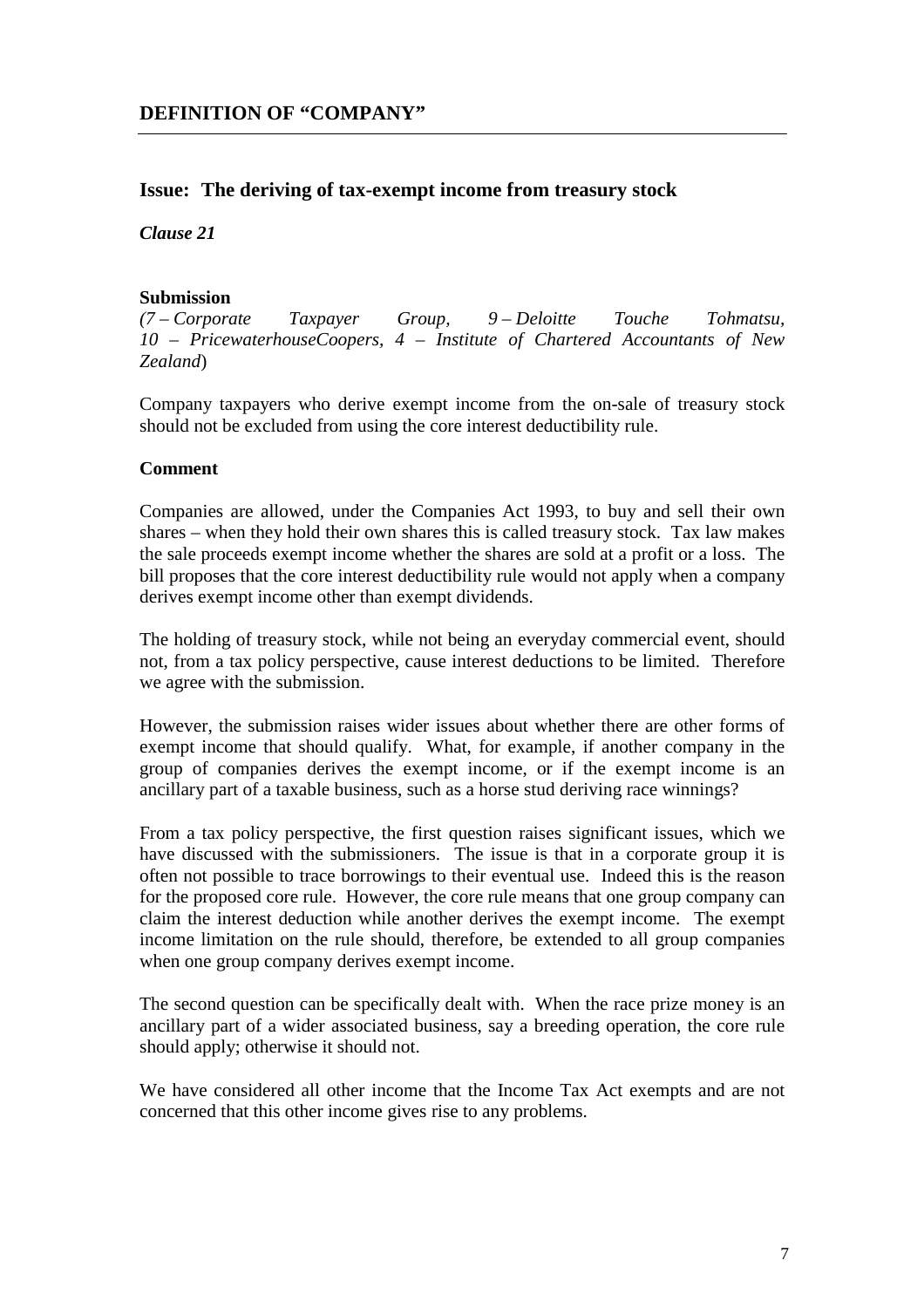#### **Recommendation**

- 1. That the submission be accepted;
- 2. that when prize money is won as an ancillary part of a breeding operation, the core interest deductibility rule should apply; and
- 3. when a group company derives inappropriate exempt income, the core rule should not apply to any group company.

#### **Issue: The timing of deriving gross income**

*Clause 21*

#### **Submission**

*(7 – Corporate Taxpayer Group, 9 – Deloitte Touche Tohmatsu)*

The timing of the derivation of exempt income needs to be made more explicit by stipulating that the deriving of exempt income is "in the year in which the relevant interest deduction is being taken".

#### **Comment**

Clause 21 stipulates that "a company does not include a qualifying company or a company that derives exempt income, unless all of the exempt income is from dividends". The submissions are concerned that this wording is too loose. Does the deriving of exempt income in any year result in exclusion, or does the test apply on an annual basis? If the test is not on an annual basis, the submissions suggest that it may be impossible to substantiate that a company will never derive exempt income other than dividends.

Trying to tie the incurrence of interest expense to any particular income stream is not feasible. This is a driving force behind the reforms in the bill that remove the need to link the interest expense to the deriving of income. The same tracing problem arises with exempt income.

The wording in the bill presumes an on-going flow of exempt income, such as with a local authority, in which case whether the test is applied annually or otherwise, the result is the same. But, if the exempt income stream is variable, then the timing aspect becomes important. Our view is that the wording in the draft bill would apply the test to the income year in question, which is what the submissions want to achieve, rather than being open-ended. Therefore the additional wording proposed by the submissions is unnecessary.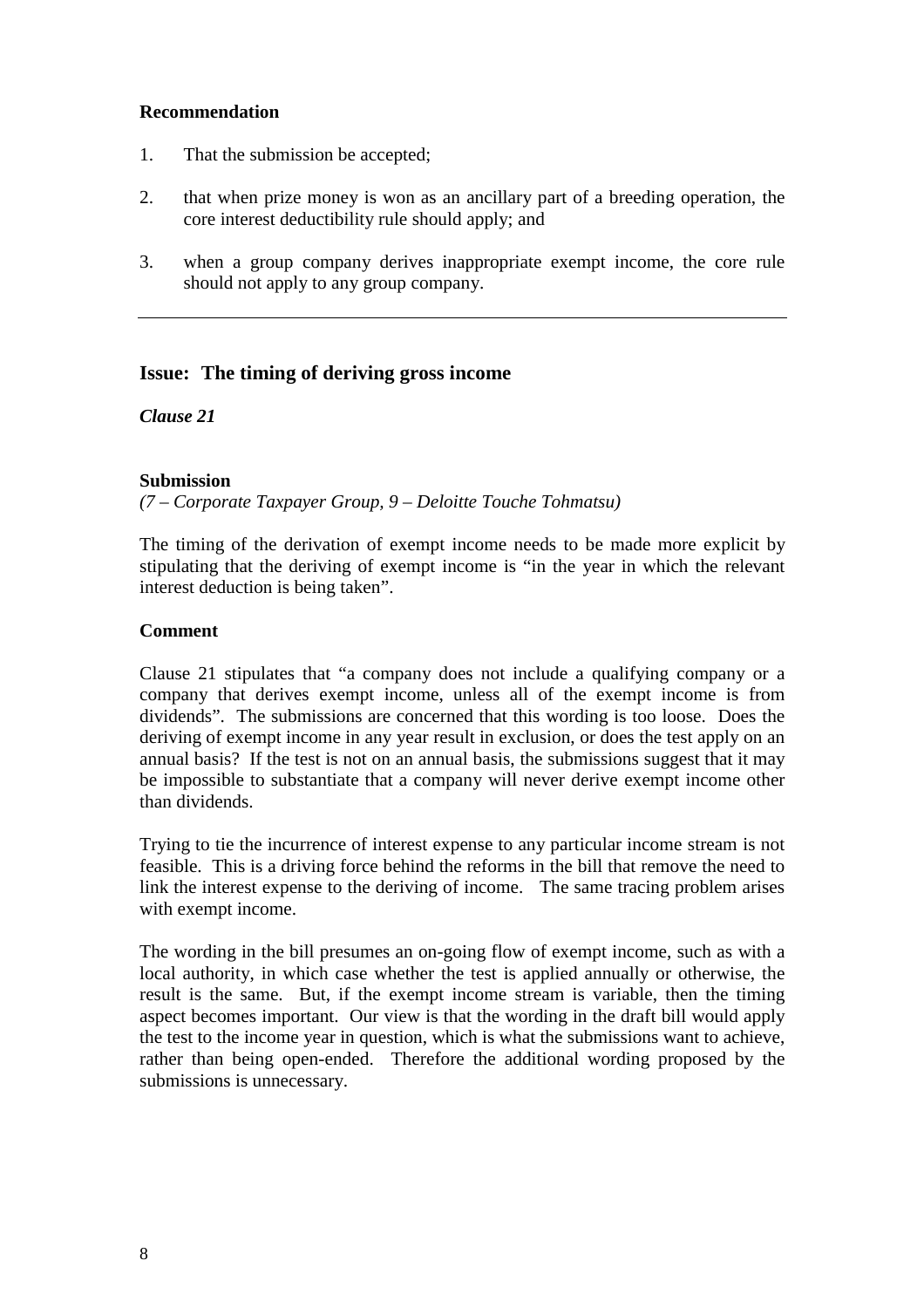Applying the submissions' argument for the extra wording would mean that other implicit tests in the legislation would need to be qualified by reference to income years. For example, the test of whether an entity is in fact a "company" applies on an income year basis, but the submissions have not proposed additional wording in relation to other tests.

#### **Recommendation**

That the submission be declined.

#### **Issue: Non-resident companies**

*Clause 21*

#### **Submission**

*(Matter raised by officials)*

The definition of 'company' in the new core interest deductibility rule should be qualified to confirm that for a company based outside of New Zealand which undertakes business in New Zealand, interest can only be deducted in relation to its New Zealand business.

#### **Comment**

Many entities operate in New Zealand as branches of overseas companies, those branches being legally part of the overseas companies. For tax purposes, such companies are treated as non-resident companies because they are neither incorporated in New Zealand, have their head offices in New Zealand, nor are controlled from New Zealand. New Zealand taxes non-resident companies on their New Zealand business and allows deductions for expenses, such as interest, only in relation to that business.

In changing the interest deductibility rule for companies, we are not intending also to allow non-resident companies to deduct their interest expenses in relation to their non-New Zealand activities. Such a move could have significant fiscal implications. The bill as introduced, however, leaves the issue open to doubt.

To remove this doubt we propose to explicitly exclude non-resident companies from using the new core interest deductibility rule by amending the definition of 'company' in clause 21. The definition would be amended to exclude non-resident companies except to the extent they incur interest associated with their business in New Zealand run through a fixed establishment in New Zealand or in relation to property they own in New Zealand.

#### **Recommendation**

That the submission be accepted.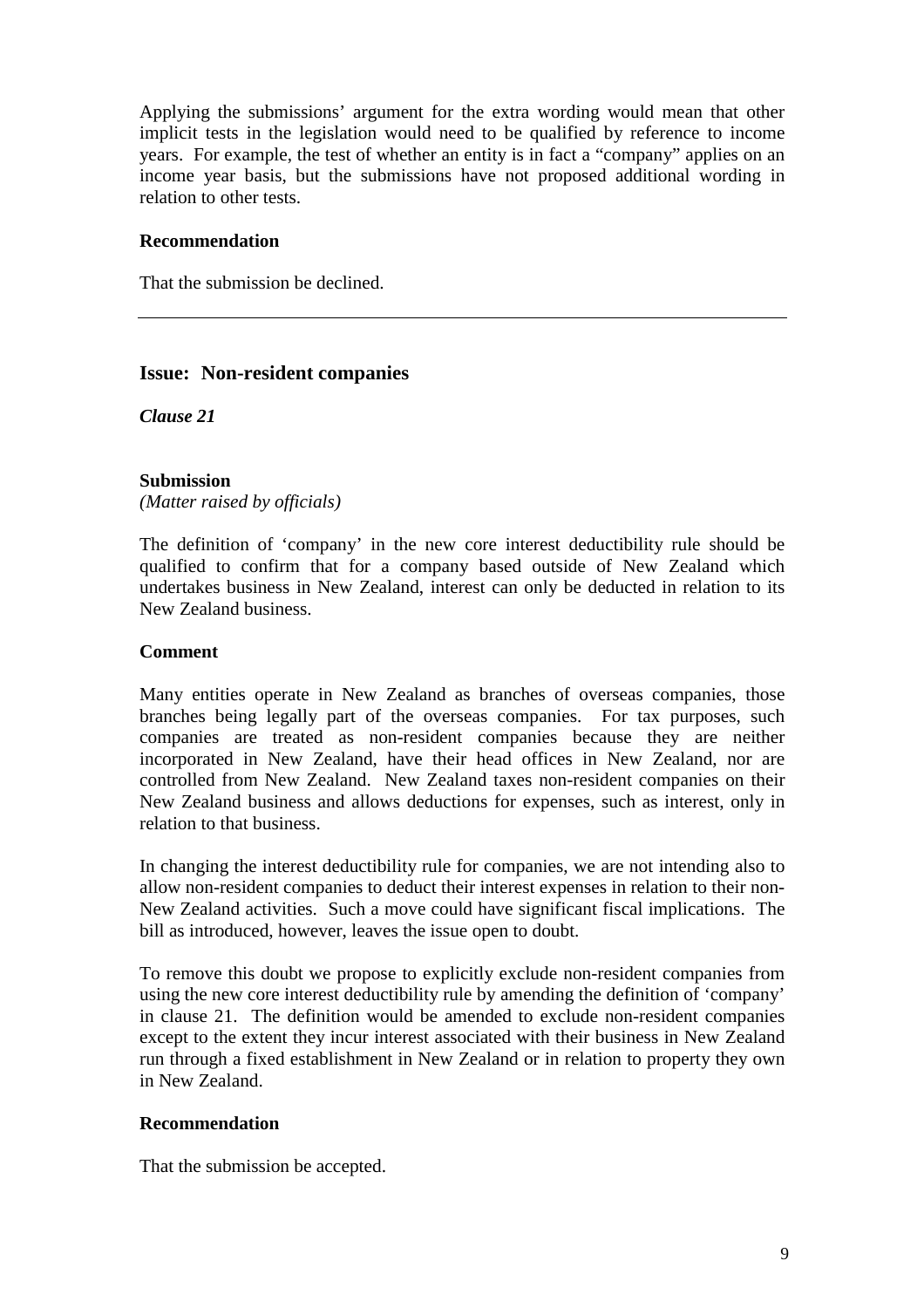#### **Issue: Override of the exempt income prohibition**

#### *Clause 5*

#### **Submission**

*(4 – New Zealand Law Society)*

Section BD 2(2)(b) (the provision that excludes the deduction of expenditure incurred in deriving exempt income) should be expressly overridden in the same fashion as section BD 2(2)(e) (the provision that allows certain capital expenditure to be deductible).

#### **Comment**

Clause 5 of the bill achieves this so no further change is necessary.

#### **Recommendation**

That the submission be declined.

#### **Issue: Separate provision for interest rules**

*Clause 21*

#### **Submission**

*(8 – Institute of Chartered Accountants of New Zealand)*

There should be a separate section for the interest deduction provisions. This would also necessitate a review of the consequential amendments proposed in the bill.

#### **Comment**

Currently, the provisions relating to the deductibility of interest are located in section DD 1 (investment income expenditure). The section also covers property rental expenses and losses incurred on the demolition or destruction of premises.

We agree that the interest rules are a sufficiently significant aspect to warrant a section of their own in the Income Tax Act. This issue is, however, more appropriately handled as part of the rewriting of the Act, as a core objective of the rewrite is the better reorganisation of the Act. Legislation resulting from that rewrite is planned for late this year or early next year. Reorganising the Act for the interest provisions as part of this bill would, therefore, be an unnecessary temporary fix causing a series of consequential amendments.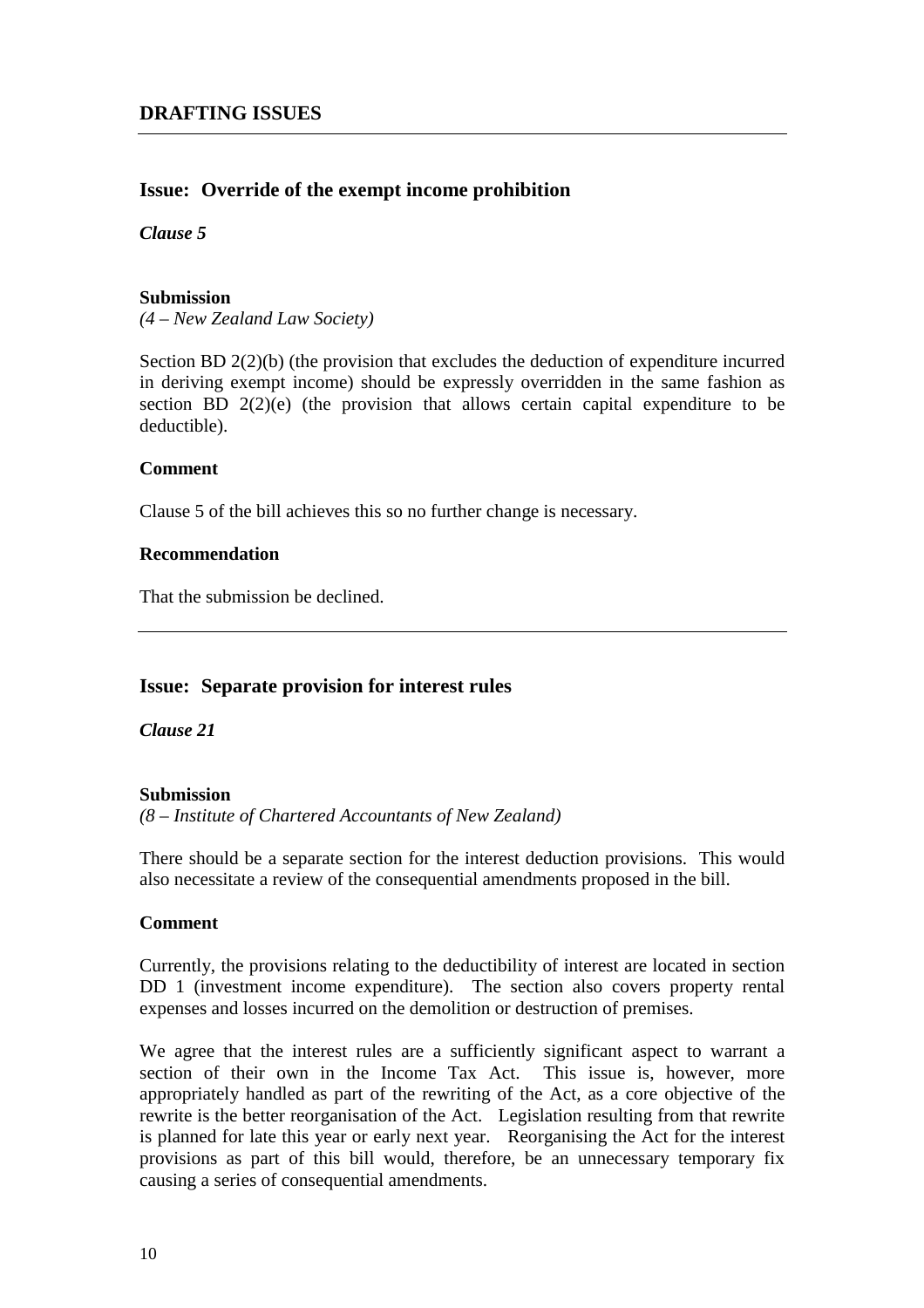#### **Recommendation**

That the submission be declined, but the concept of a separate interest provision be addressed in the rewrite project.

#### **Issue: Renumbering of section DD 1**

*Clause 21*

#### **Submission**

*(8 – Institute of Chartered Accountants of New Zealand)*

The renumbering of section DD 1 as DD 1(1) should be made explicit in the bill with effect from the date of the new subsection (2).

#### **Comment**

In clause 21, additional provisions are being added to section DD 1. Because section DD 1 currently contains only one subsection, the new provisions are numbered DD  $1(2)$  and DD  $1(3)$ , with DD 1 becoming DD  $1(1)$ .

The renumbering of DD 1 as DD  $1(1)$  occurs automatically during the compilation stage of the legislation process. This is standard practice. It is, therefore, unnecessary for clause 21 to have a separate provision explicitly dealing with this.

#### **Recommendation**

That the submission be declined.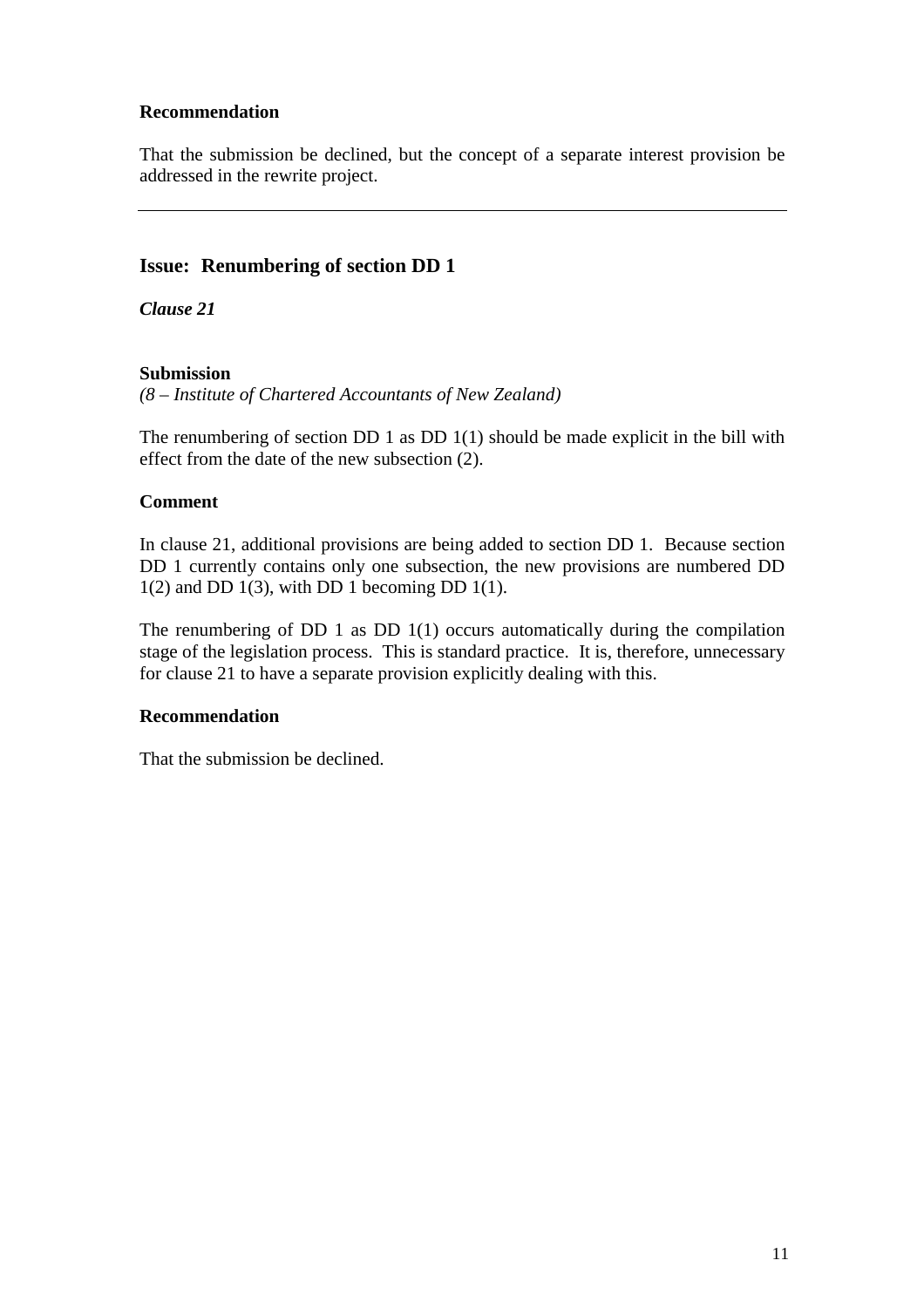#### **Submission**

*(8 – Institute of Chartered Accountants of New Zealand)*

The issue of interest deductions for partnerships should be addressed as part of the tax work programme project on partnerships.

#### **Comment**

The provisions in the bill cover certain companies only. Extending the proposals beyond companies would require significant work because of concerns about the private/business boundary. The tax policy work programme includes a project on aspects of the tax treatment of partnerships, and interest deductions could be considered in that context as requested.

#### **Recommendation**

That the submission be accepted.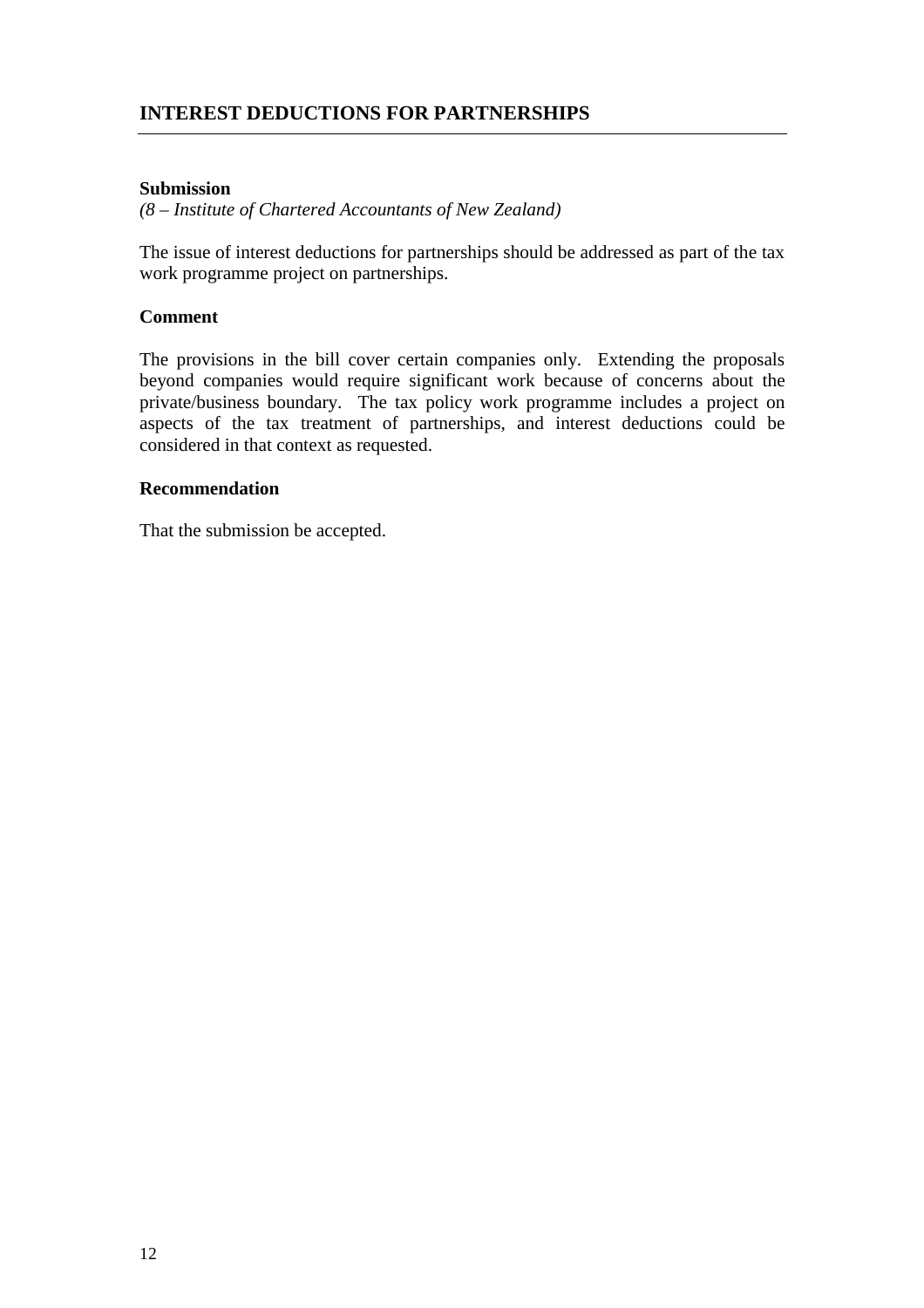# Research and development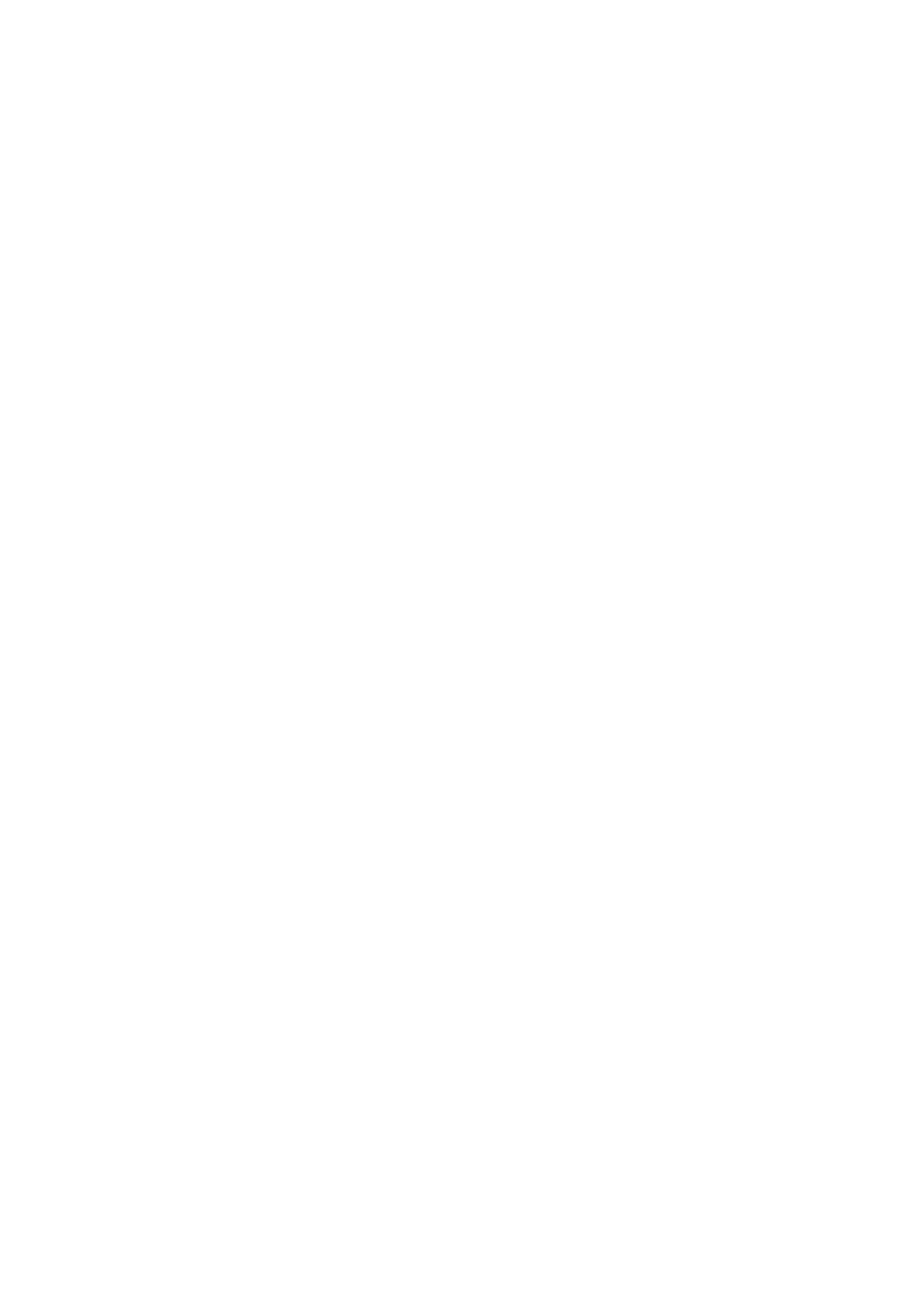#### <span id="page-20-0"></span>**Overview**

The bill introduces into the Act new sections DJ 9A and DJ 9B. The purpose of the new provisions is to reduce the uncertainty taxpayers experience in classifying R&D expenditure as either "revenue" expenditure, which is immediately deductible (provided certain conditions are met), or "capital" expenditure, which is deductible over time or may not be deductible at all. The provisions enable taxpayers to adopt the accounting classification of revenue/capital for tax purposes.

Broadly, section DJ 9A provides that R&D costs that are expensed for accounting purposes under Financial Reporting Standard 13 are not expenditure "of a capital nature" for the purposes of the Income Tax Act. This will enable R&D costs that are expensed under FRS 13 to be deductible immediately for tax provided this is allowed under general rules (that is, where there is a nexus with income, and the deduction is not otherwise prohibited).

Costs that are automatically expensed under FRS 13 because they are immaterial, however, are not automatically classified as revenue for tax purposes. The criteria in paragraphs 5.3 and 5.4 of FRS 13, which determine whether costs are revenue or capital for accounting, must be applied to such expenditure for tax purposes.

There were six submissions on the proposals. Submissions generally supported the introduction of the rules, although there were concerns about certain requirements and implementing the rules by way of a cross-reference in the Income Tax Act to an accounting standard. The Institute of Chartered Accountants noted those aspects of the provisions with which it agreed. However, we have referred in our report only to submissions seeking change.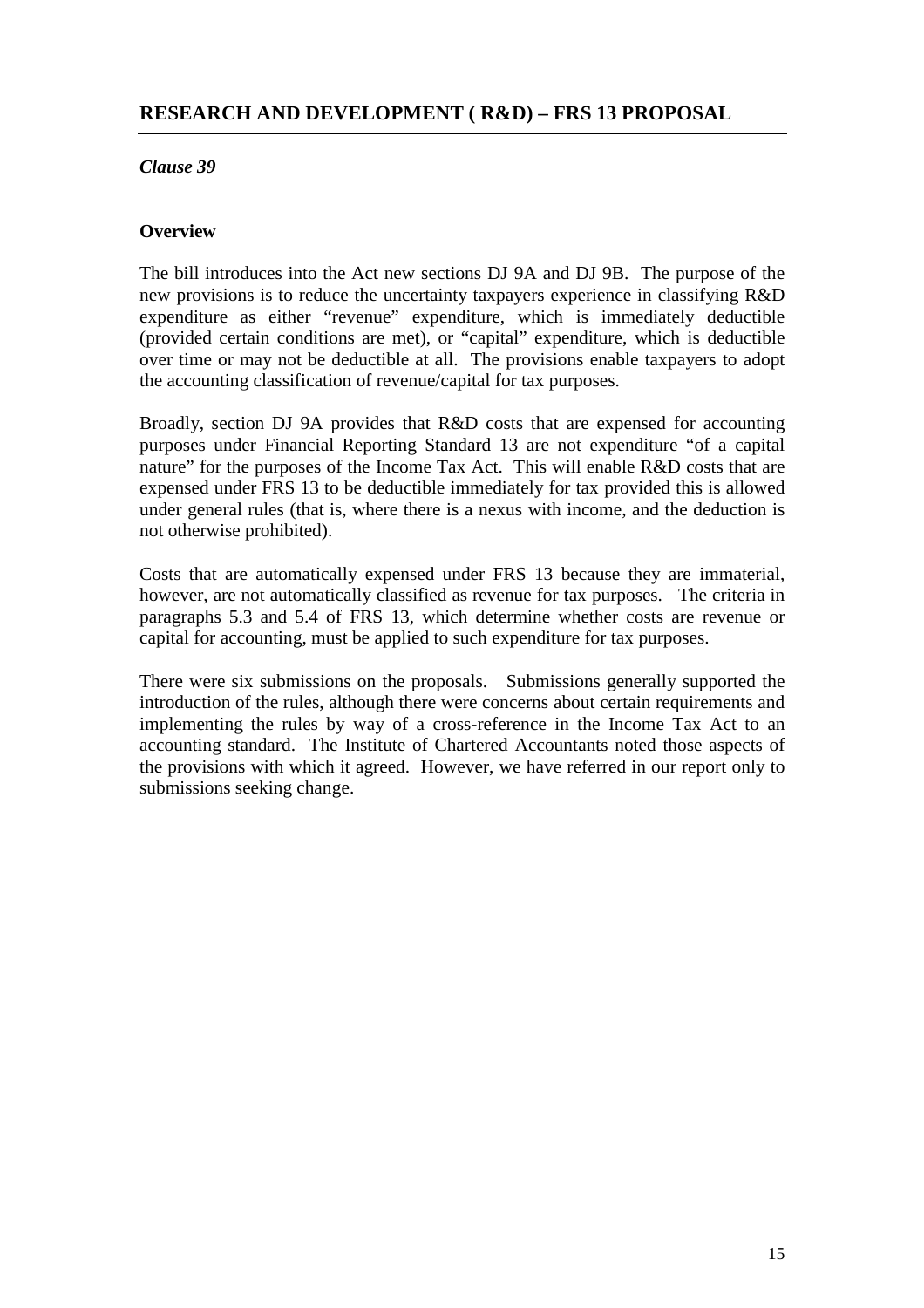#### **Submission**

*(1 – New Zealand Law Society)*

The explanatory note is inconsistent with the drafting of the new provisions. The explanatory note states that taxpayers will be able to deduct for tax R&D expenditure that they expense for accounting. As currently drafted, the new provision would not have the effect of automatically making this expenditure deductible. All it does is remove the application of the capital prohibition rule to such expenditure. Also, expenditure that is expensed for accounting because it is immaterial is not automatically deductible.

#### **Comment**

Officials agree that the explanatory note is not strictly consistent with the provisions in the bill. That is, R&D expenditure that is expensed for accounting under financial reporting standard 13 (FRS 13) will not be automatically deductible. For example, expenditure that is expensed for accounting because it is immaterial is not automatically deductible. Also, a deduction could be denied if there was not a sufficient nexus with the derivation of income, or if one of the exclusions in section BD 2(2) of the Income Tax Act applied, for example if:

- the expenditure was of a private or domestic nature, or
- the expenditure was incurred in deriving exempt income, or
- the expenditure was incurred in deriving income from employment.

Although this more detailed analysis is not set out in the explanatory note, a full explanation of the provisions, including the above matters, is contained in the separate *Commentary on the Bill*.

#### **Recommendation**

No recommendation is required.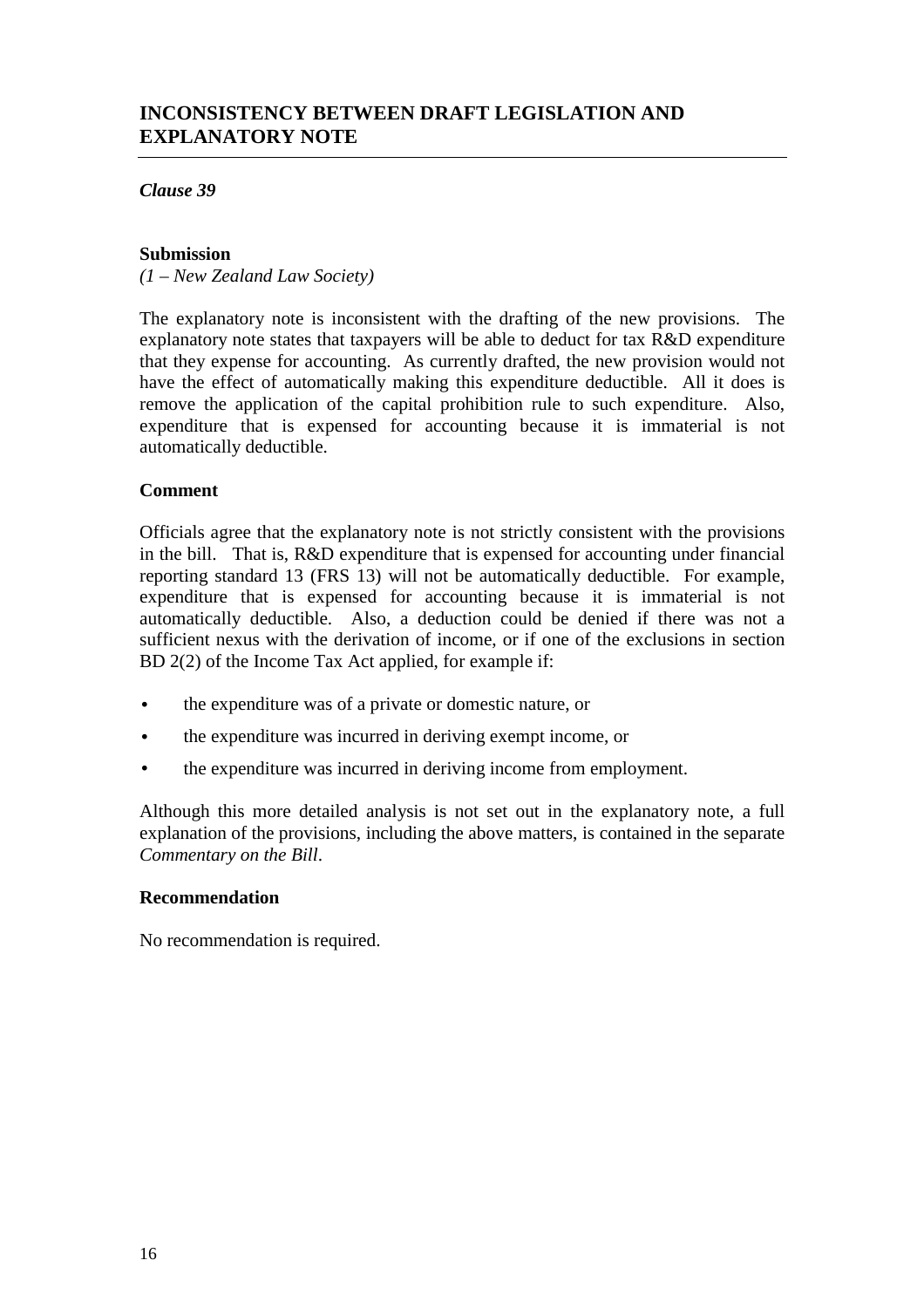#### **Issue: Incorporation of FRS 13 into the legislation**

#### **Submission**

*(1 – New Zealand Law Society, 3 – Rudd Watts & Stone)*

The approach in the bill of incorporating FRS 13 into the Income Tax Act by crossreference (rather than reproducing the relevant parts of FRS 13 in the Act) may lead to uncertainty if and when the standard changes. This is because it is unclear whether a court, when interpreting an amended FRS 13, would adopt a "static" or "ambulatory" approach. (Broadly, if the court adopted a "static" approach it would apply the version of FRS 13 that was current when the legislation was enacted. If the court adopted an "ambulatory" approach, it would apply the version of FRS 13 that was current at the time the court was interpreting the provisions.)

Incorporation by reference effectively enables the Accounting Standards Review Board (via sections 24 and 28 of the Financial Reporting Act) to amend tax law. It cannot have been Parliament's intention to give the Board the power, without consultation, to alter the scope of tax law without reference to Parliament.

The appropriate parts of FRS 13 should be reproduced in full in the legislation.

#### **Comment**

Officials consider that there are significant advantages in the proposed approach, which adopts the relevant parts of FRS 13 in tax legislation by way of cross-reference to FRS 13 rather than by reproducing the relevant parts in the legislation. If the appropriate parts of FRS 13 were reproduced in the Income Tax Act, a court might interpret the words differently than if it were interpreting FRS 13 itself. This is all the more likely because the relevant paragraphs in FRS 13 are interpreted in the light of an accompanying commentary. As the proposal is intended to clarify the As the proposal is intended to clarify the capital/revenue boundary for tax purposes by linking it to the asset recognition criteria used for accounting purposes, departures from the accounting standard should be kept to a minimum.

In addition, officials consider that one of the strengths of incorporation by reference is that the tax law can automatically follow accounting practice in the area of R&D without the need to amend the tax legislation. While this would seem to provide the Accounting Standards Review Board with the power to alter the scope of tax law in this area, we understand that amendments to Financial Reporting Standards only take place after extensive consultation. This will allow changes to be monitored in time to allow a government to determine the effect of such changes and Parliament to change the tax law if necessary.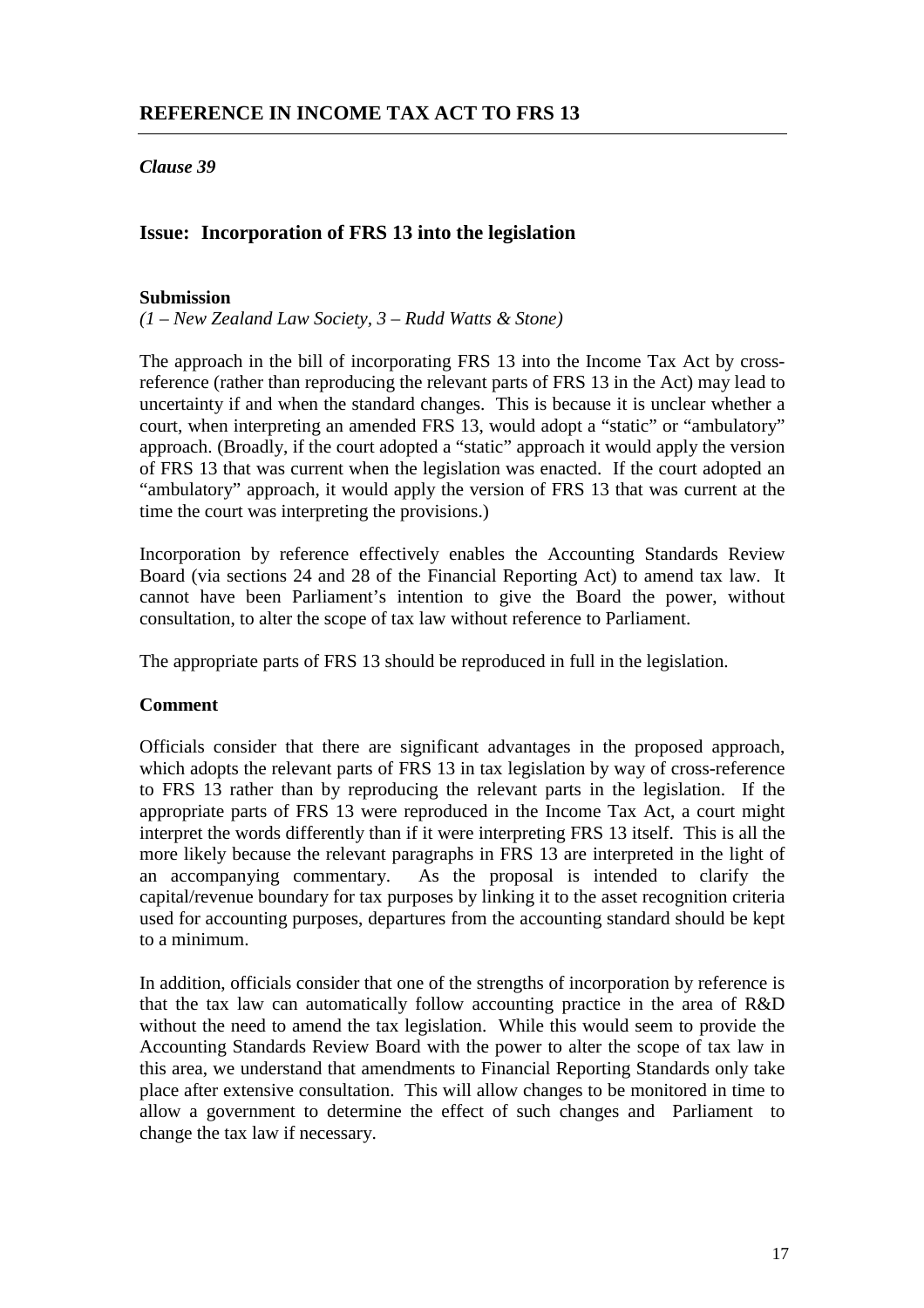This approach of cross-referencing in the Income Tax Act to a financial reporting standard already applies in relation to the trading stock provisions, which refer to FRS 4 (Accounting for Inventories). As far as officials are aware, this has not caused any difficulty.

Officials do, however, agree that, if FRS 13 should change, it may be unclear whether the original or new version of the standard applies. As taxpayers generally should be able to track accounting practice in this area, it is appropriate that the provision refer to the latest version of FRS 13. This is the approach adopted in the trading stock rules which refer to FRS 4, or an equivalent standard issued in its place.

#### **Recommendation**

That section DJ 9A be amended to make it clear that the reference to FRS 13 is a reference to the latest version of FRS 13.

#### **Issue: Accounting principles should not be imported into the tax law**

#### **Submission**

*(5 – Rudd Watts & Stone)*

While it is recognised that compliance costs can sometimes be reduced by aligning accounting and tax principles, it is not desirable to import a reference to generally accepted accounting principles (GAAP) in the manner proposed. Accounting standards are prepared without the precision necessary for importing into tax law. Also, accounting standards are prepared for a different purpose than tax legislation – for example, the application of accounting standards generally understates income.

There is also an issue of knowledge – not all taxpayers will necessarily have ready access to FRS 13, or be able to be sure that they have the most recent version of it.

#### **Comment**

Officials accept that financial reporting standards and tax legislation are written with different purposes in mind. Financial reporting standards are written to ensure that accountants following the standards provide their stakeholders with a "true and fair view" of the entity's economic position for the period in question. Tax rules, on the other hand, are written to provide an accurate reflection of taxpayers' income for an income year.

While these purposes are clearly different, certain aspects of financial reporting standards are useful for tax law purposes. For example, the asset-recognition criteria in FRS 13 can be usefully adopted for tax purposes. This is because the tests provide useful guidelines for approximating when a capital asset has been created for tax purposes – an area that is currently very uncertain.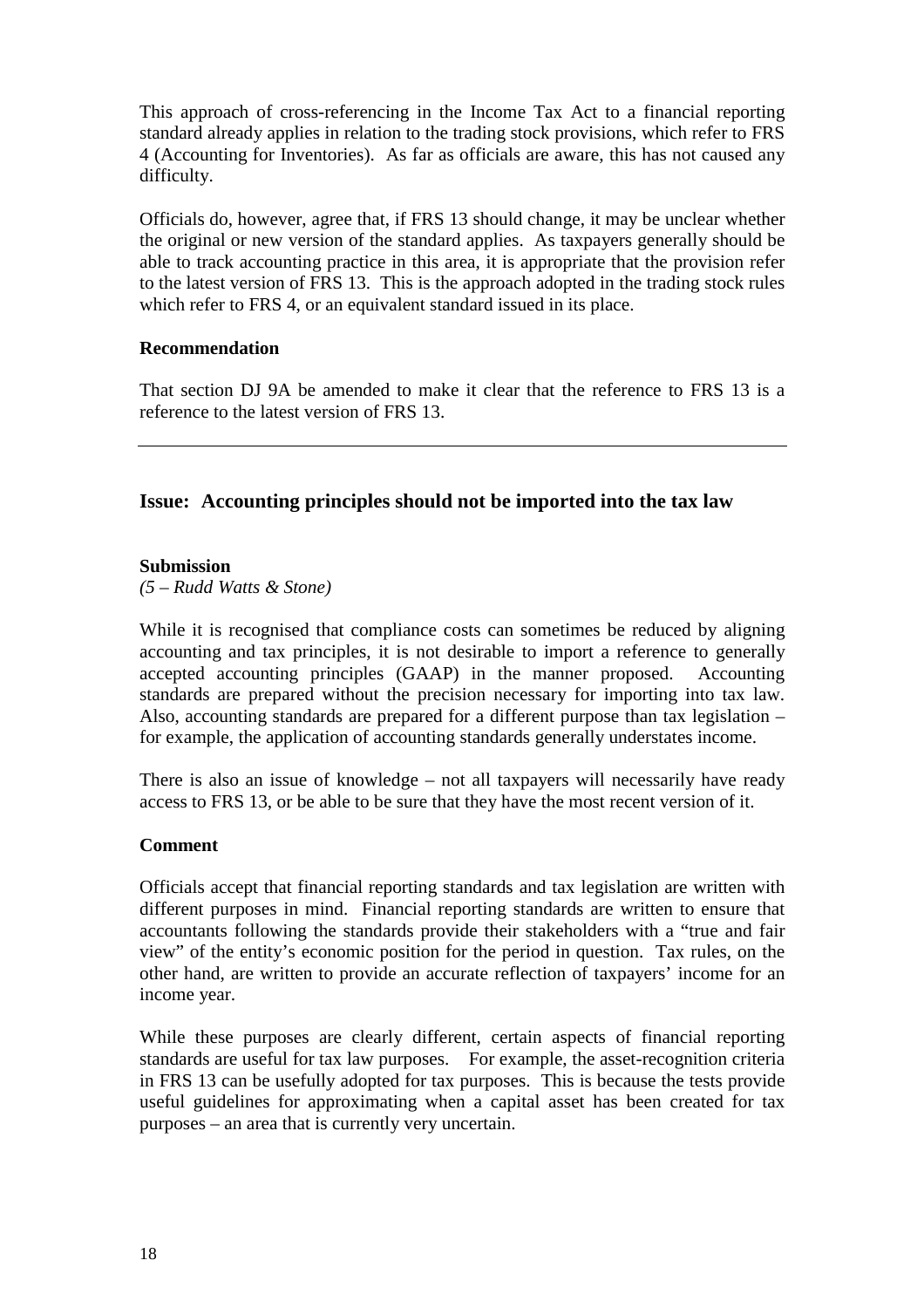However, officials recognise that not all of FRS 13 is useful in this respect. This is why the new rules do not adopt every aspect of FRS 13. For example, the concept of materiality is important for accounting purposes because it ensures that the users of the financial reports are presented only with that information that is likely to influence their decisions or assessments. The accounting concept of materiality is not useful for tax purposes because amounts that are immaterial to a particular entity for accounting purposes may nevertheless be relevant in ascertaining a taxpayer's income for an income year. This is why the concept of materiality has not been adopted for tax purposes.

In relation to the criticism that not all taxpayers will have access to FRS 13, officials point out that the provisions are optional – taxpayers can use the existing law if they prefer. Taxpayers who do not want to use existing law must refer to FRS 13 – in that case the provisions require the application of FRS 13.

#### **Recommendation**

That the submission be declined.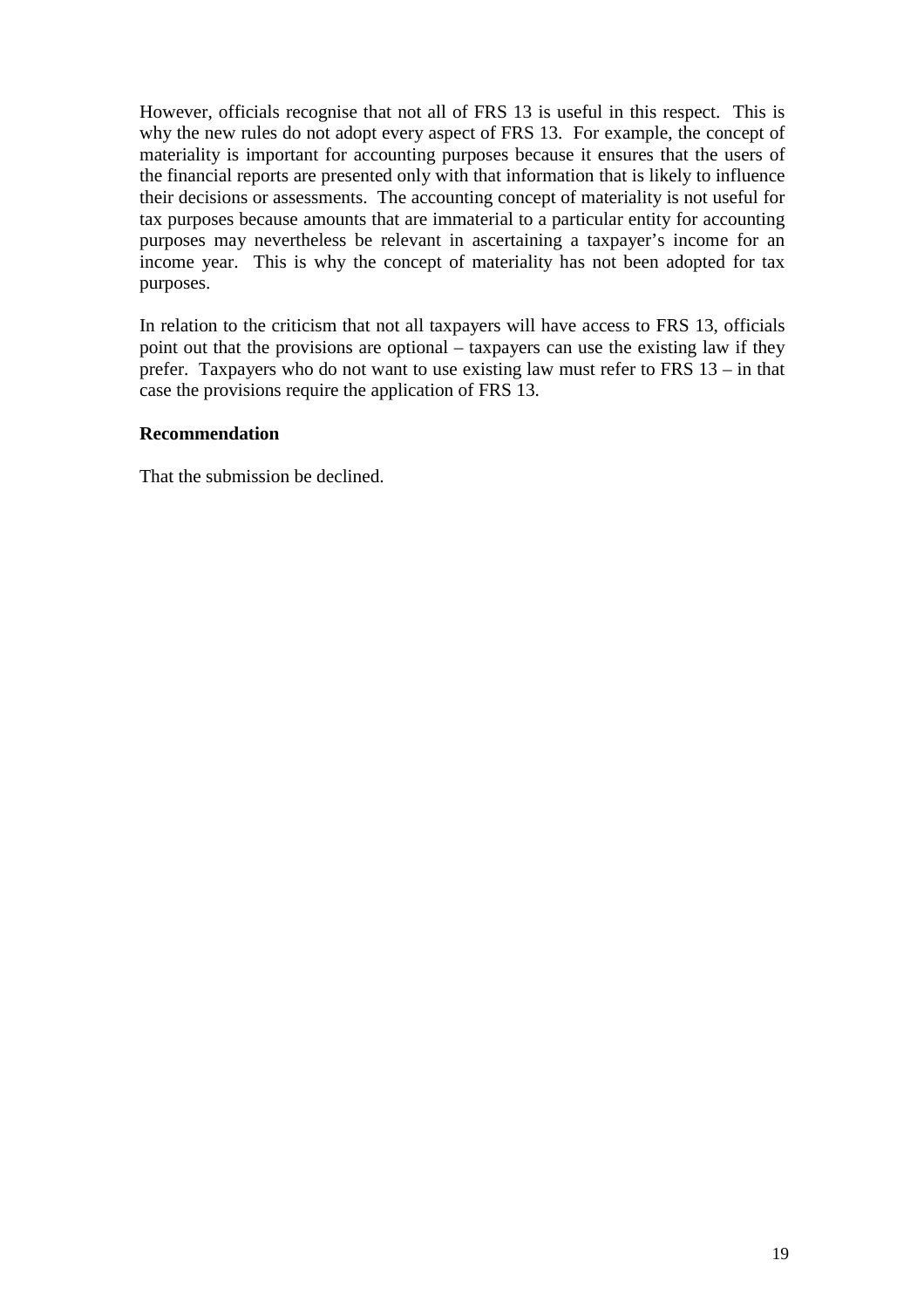#### **Submission**

*(8 – Institute of Chartered Accountants of New Zealand)*

Section DJ 9A(7) should be repealed. This provision allows taxpayers who apply FRS 13 for accounting to opt out of the new rules for tax by notifying the Commissioner. There should be no requirement for a taxpayer to notify the Commissioner to prevent the provisions from applying.

It should be clear that taxpayers can choose whether they apply the current R&D rules or the proposed deduction accounting rules based on FRS 13.

 *(10 – PricewaterhouseCoopers)*

The proposed provisions should be amended to clarify whether the requirement to give notice under the proposed section DJ 9A(7) is optional or mandatory for taxpayers. If the requirement to give notice is mandatory, the provision should be removed on the basis that it is not necessary. If the provision is still considered necessary, the company tax return should be amended to provide taxpayers with a reminder to meet the opting out requirement.

#### **Comment**

The new R&D rules are intended to be optional. Section DJ 9A(7), as currently drafted, assumes that the new rules are the default and that taxpayers must opt out of them into the general deductibility rules by giving notice to the Commissioner.

We agree that notification imposes a compliance cost on taxpayers and propose that section DJ 9A(7) be replaced with a provision that retains the optional status of the new section without the need to notify the Commissioner so that neither the general deductibility rules nor the new rules apply as a default.

#### **Recommendation**

That the submissions be accepted and section DJ 9A(7) be replaced with a provision that acknowledges the optional status of the new section without the need to notify the Commissioner.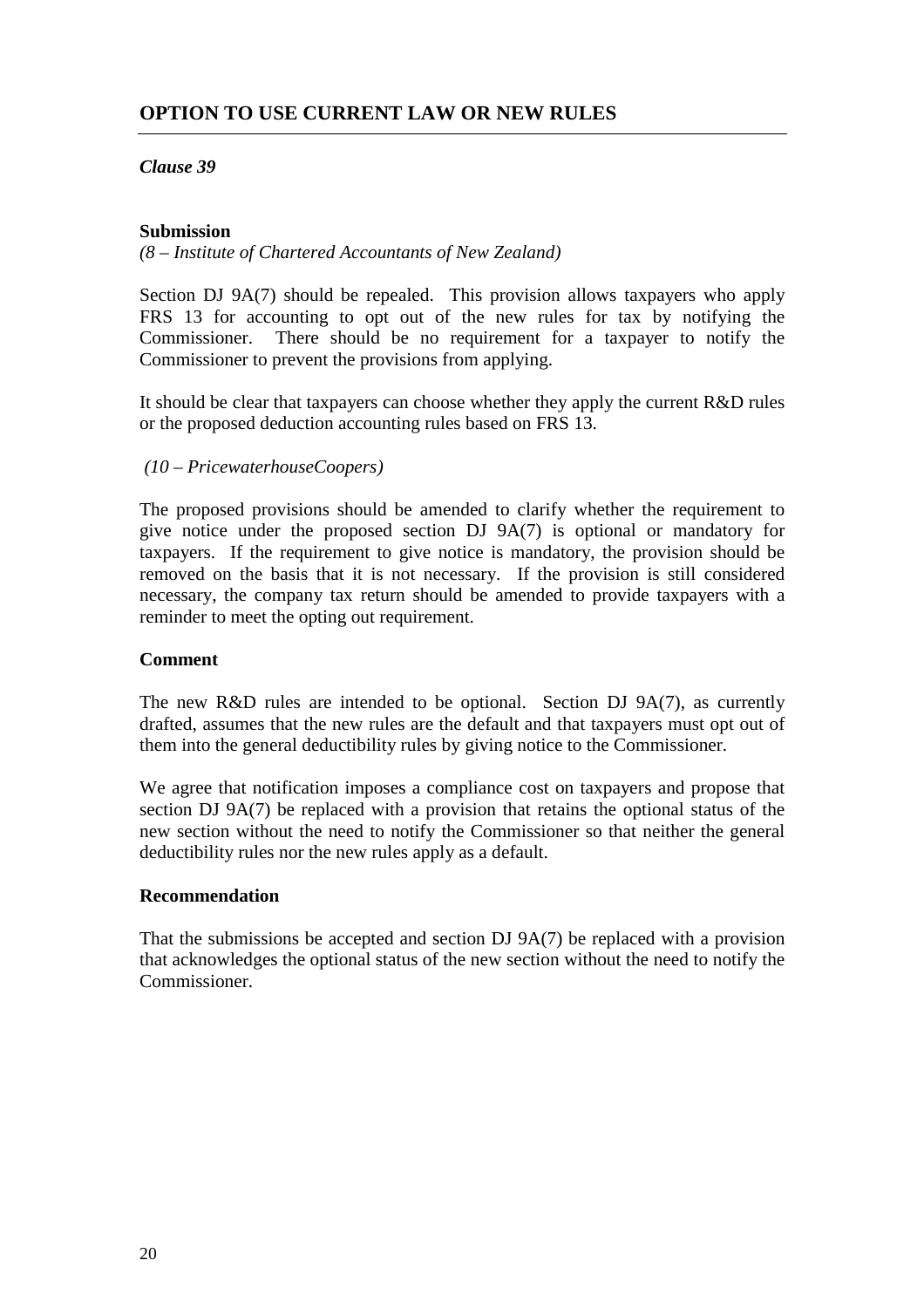#### **FOLLOWING FRS 13 IN ITS ENTIRETY**

#### *Clause 39*

#### **Submission**

*(8 – Institute of Chartered Accountants of New Zealand)*

If taxpayers choose to use the new R&D rules they should be able to apply FRS 13 for tax purposes with no adjustment. One of the stated benefits of the new provisions was a reduction in compliance costs. To require taxpayers to adjust their R&D accounting calculation for tax purposes compromises many of the stated compliance benefits.

#### **Comment**

The purpose of the new R&D rules was not to mirror the accounting rules. The purpose was instead to clarify the R&D capital/revenue boundary by using the tests that accountants employ to establish whether an asset with sufficiently certain future economic benefits has been created. There are a number of aspects of FRS 13 that are not useful to ascertaining this boundary. For example, paragraph 2.3 of FRS 13 (which allows non-material R&D to be automatically expensed) is not concerned with this issue.

#### **Recommendation**

That the submission be declined.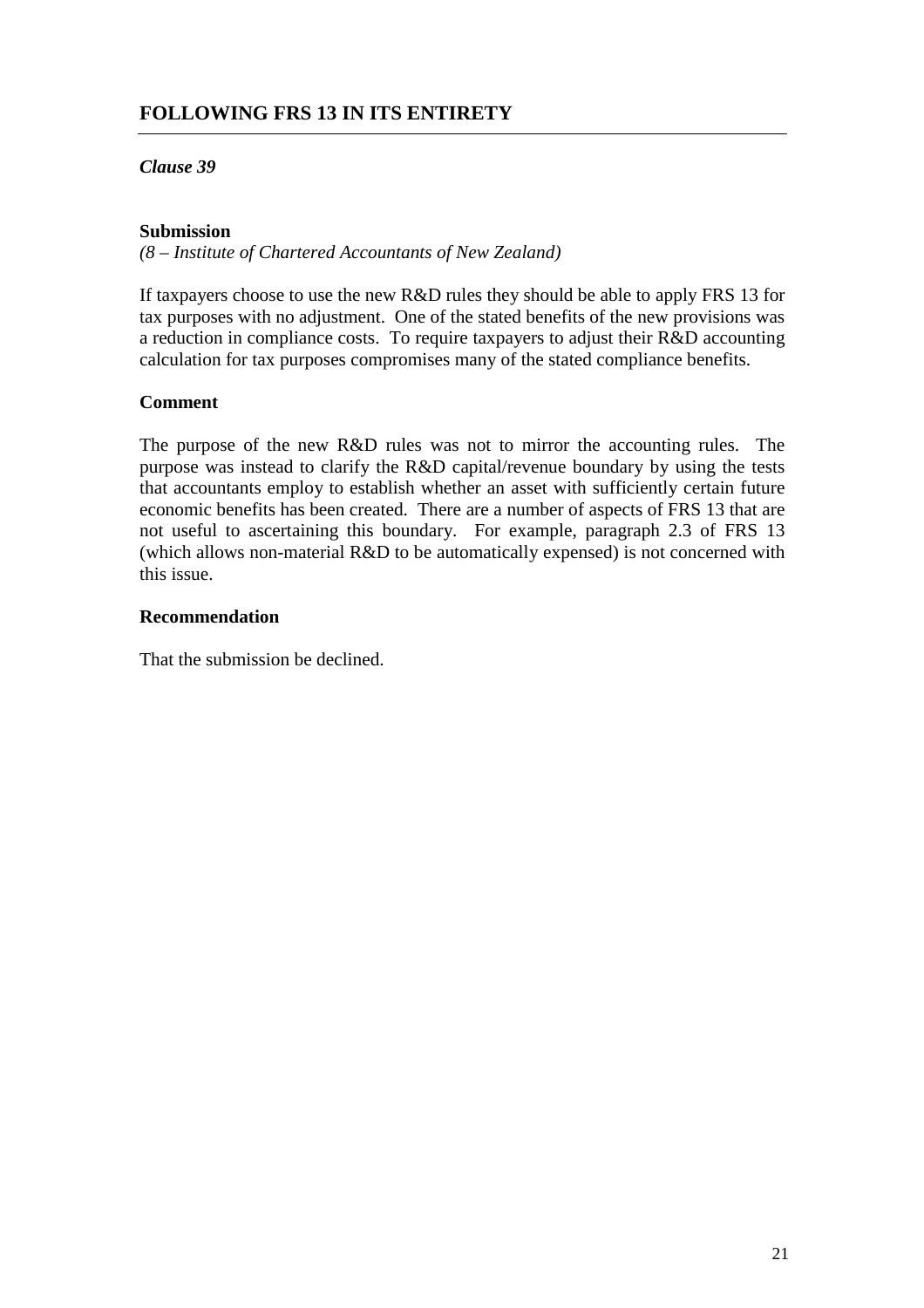#### **Submission**

*(8 – Institute of Chartered Accountants of New Zealand)*

The write-off and write-down provisions in paragraphs 5.14 and 5.15 of FRS 13 should apply for tax purposes.

In policy terms, there is no difference between section DJ 9A(2), which allows a deduction for an amount not capitalised under paragraph 5.4, and a provision that would allow a deduction for an amount written-down or written-off under paragraphs 5.14 or 5.15. To deny taxpayers the benefit of these paragraphs also perpetuates the "black hole". ("Black hole" refers to expenditure that is neither immediately deductible nor deductible over the economic life of the asset to which the expenditure relates.)

#### **Comment**

The problem that the FRS 13 proposal is addressing is a lack of certainty over the capital/revenue boundary. Using the five asset-recognition criteria in FRS 13 as a proxy for that boundary is designed to reduce that uncertainty, and assist taxpayers in determining how much of their R&D expenditure in any income year is deductible for tax purposes.

Paragraph 5.4 of FRS-13 limits the amount of development expenditure that can be treated as capital, to the amount of the likely future economic benefit flowing from the expenditure. Because applying paragraph 5.4 can affect the amount of current year expenditure that is treated as capital or revenue, it is logical that it be allowed to be taken into account.

Paragraphs 5.14 and 5.15 apply if new information comes to light in subsequent periods, and require expenditure previously treated as capital to be reversed out of the relevant asset value and treated as revenue. The Institute has not suggested that paragraph 5.16 be applied. That paragraph requires expenditure previously written down or written off under paragraph 5.14 or 5.15 to be reinstated if the circumstances that warranted the write-down or write-off change again. If paragraphs 5.14 and 5.15 were to be taken into account, which we do not recommend, paragraph 5.16 would have to be also.

Officials do not support allowing these adjustments to be made. Because these paragraphs deal with subsequent periods, they affect the period over which an asset is written down for accounting purposes. If this submission were accepted, it could affect the rate at which an asset created from R&D was depreciated for tax purposes. It was never the intention that the FRS 13 proposal affect depreciation rates on such assets. This goes well beyond the purpose of the FRS-13 proposal, which is to reduce uncertainty over the capital/revenue boundary.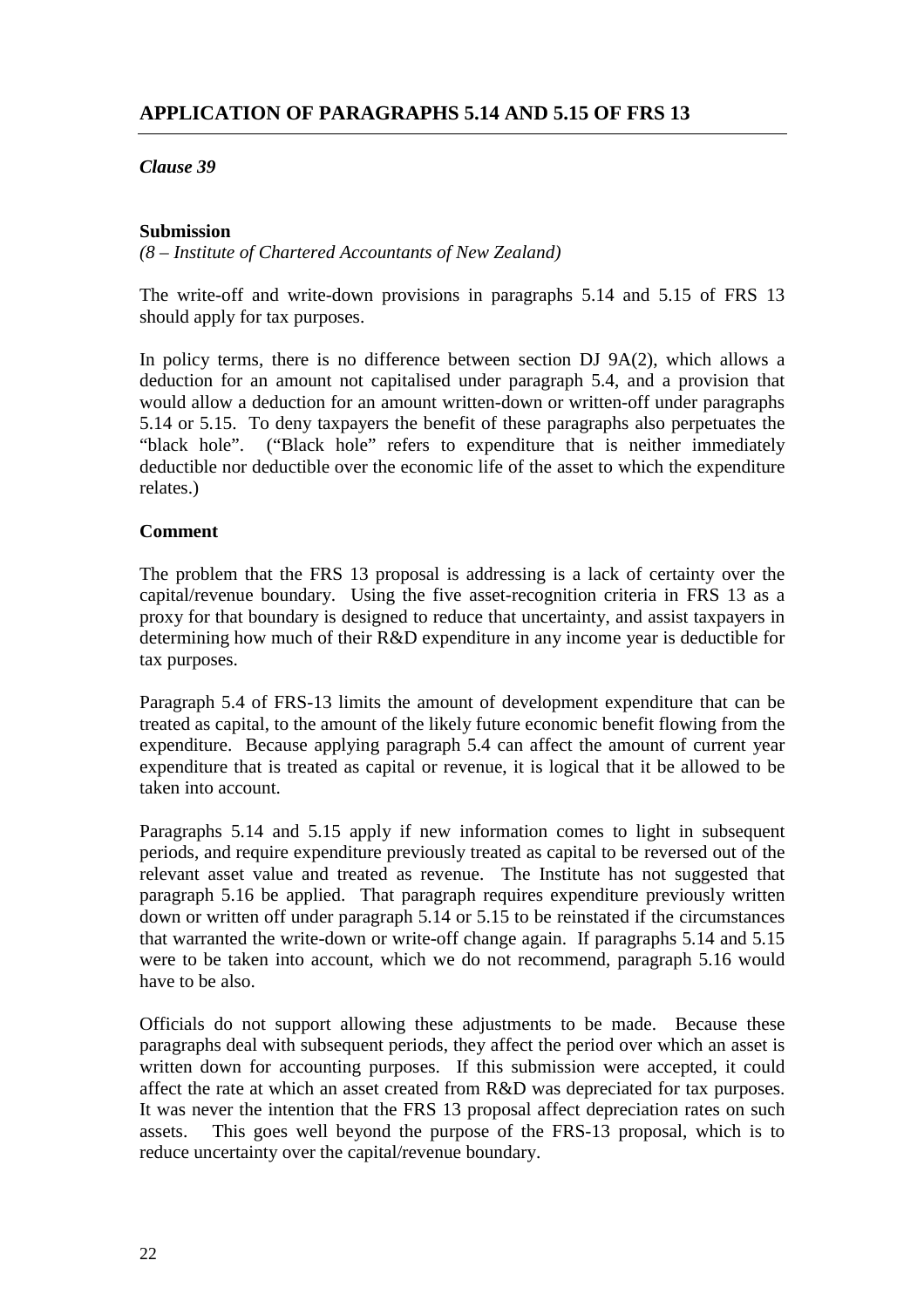In some cases these adjustments could relate to an income year before the depreciation rules become relevant. An example is where the five asset-recognition criteria are satisfied and the relevant expenditure is, therefore, treated as capital. If the asset is not used in the following income year, and information comes to light in that year showing that some or all of that expenditure should be treated as revenue, an adjustment could be made before tax depreciation provisions apply. However, even when tax depreciation rates would not be affected, officials do not support the submission. Reflecting for tax purposes adjustments made for accounting under paragraphs 5.14, 5.15 and 5.16 goes beyond the purpose of the proposal, and significantly increases the complexity of the provisions.

The Institute suggests that allowing these adjustments would reduce the "black hole" problem. The "black hole" problem arises where expenditure is on capital account and, therefore, cannot be deducted immediately, and does not give rise to an asset that can be depreciated for tax purposes. While it is possible that applying paragraphs 5.14 and 5.15 could increase the amount of expenditure that is immediately deductible, officials consider that the complexity created by such rules would not justify any limited reduction in the "black hole".

#### **Recommendation**

That the submission be declined.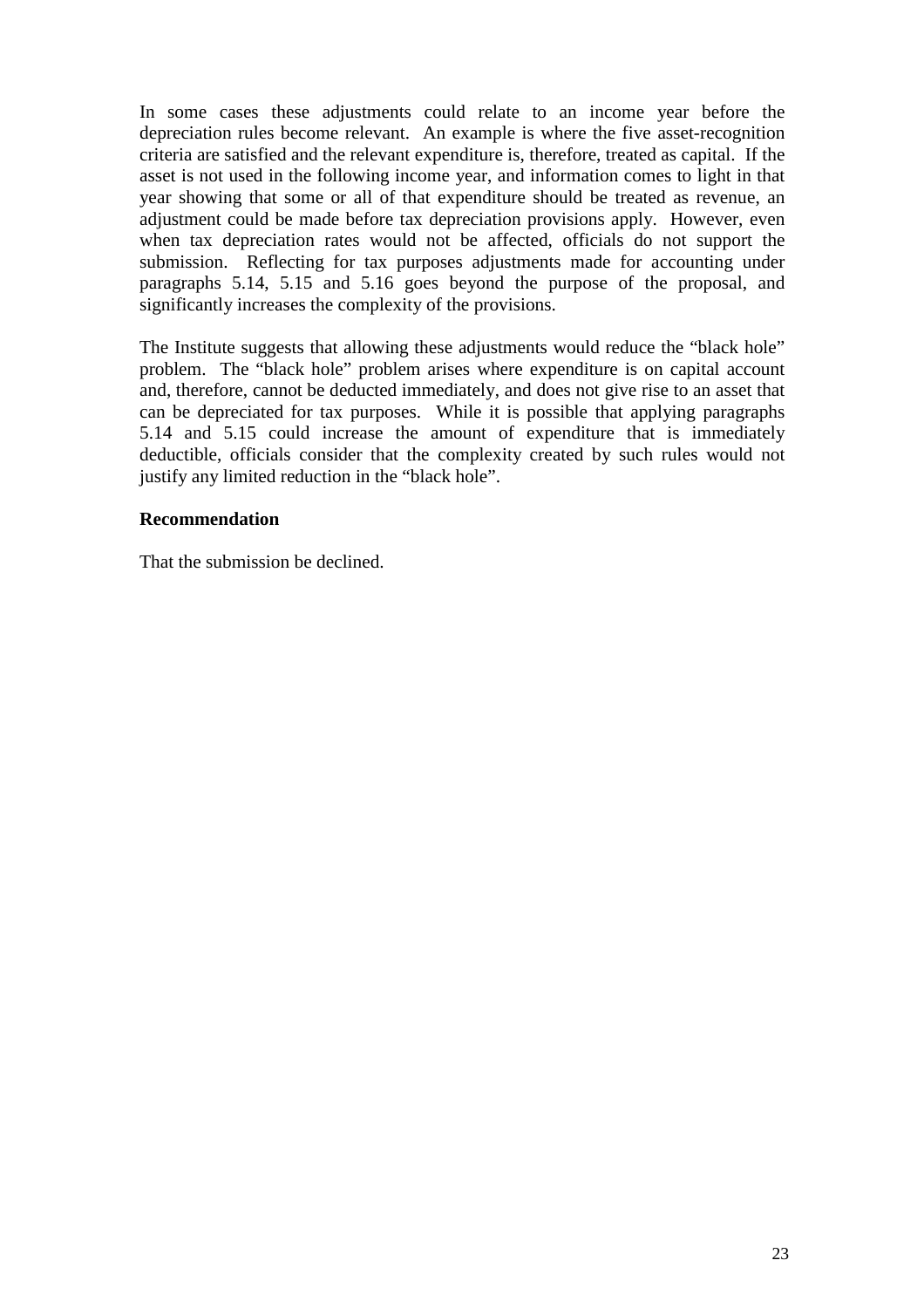#### **R&D CARRIED OUT BY OR ON BEHALF OF A TAXPAYER**

#### *Clause 39*

#### **Submission**

*(8 – Institute of Chartered Accountants of New Zealand)*

Proposed section DJ 9A(3), which limits the application of the new rules to R&D carried out by the taxpayer or by a person on the taxpayer's behalf, is unnecessary and should be removed.

#### **Comment**

Officials agree with the submission.

#### **Recommendation**

That the submission be accepted.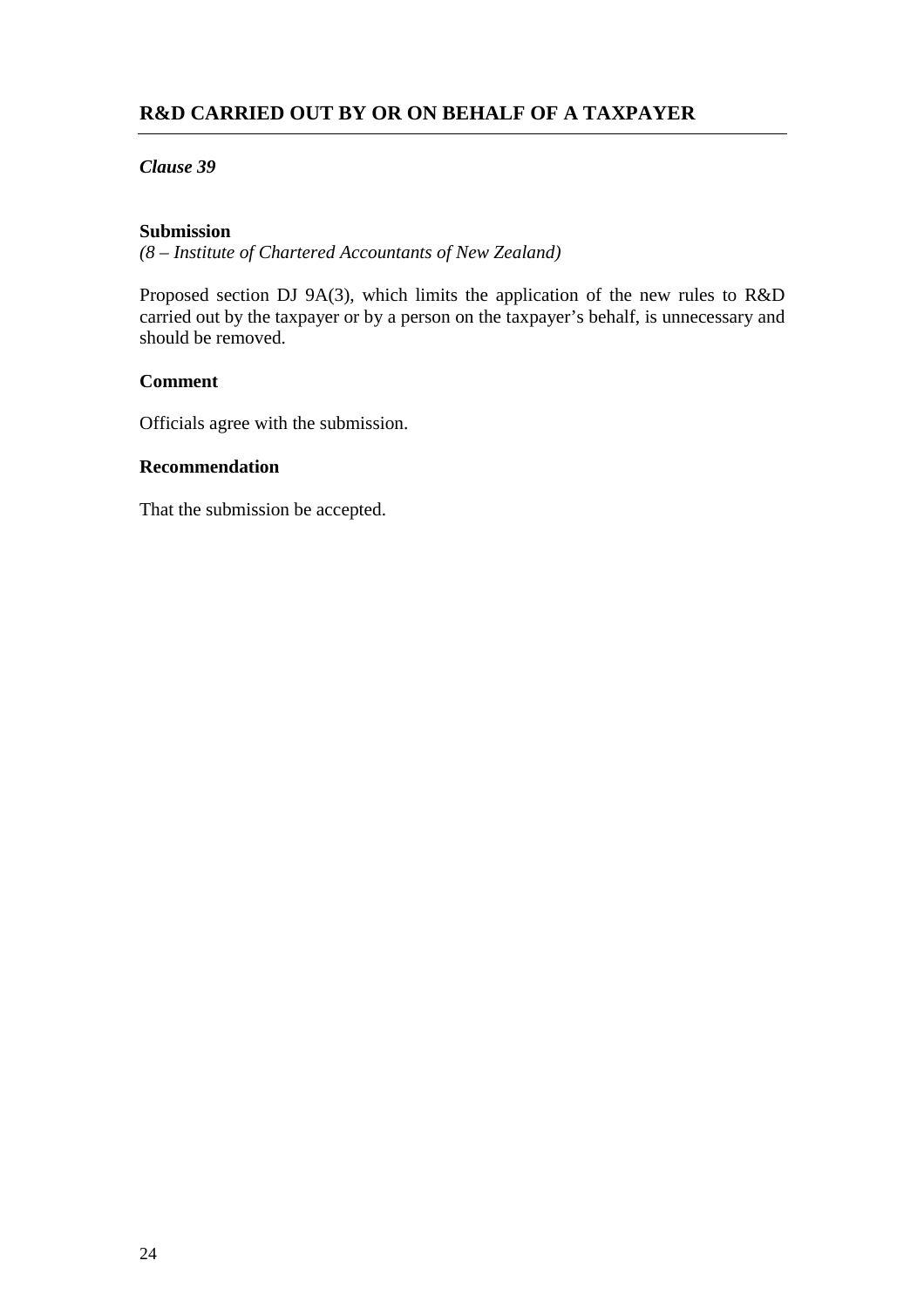#### **Issue: Immaterial expenditure should be immediately deductible**

*Clause 39*

#### **Submission**

*(8 – Institute of Chartered Accountants of New Zealand, 10 PricewaterhouseCoopers, 11 – New Zealand Chambers of Commerce)*

Taxpayers should not, for tax purposes, be required to subject R&D expenditure that has been expensed under FRS 13 because it is immaterial, to the five asset-recognition criteria in FRS 13. Immaterial R&D expenditure should be immediately deducted for tax purposes.

One of the stated purposes of the new rules was to reduce compliance costs through taxpayers being able to use their end of year accounts for tax purposes. By ignoring concepts of materiality, taxpayers will be required to review their accounting R&D figure and make adjustments for tax purposes. This will reduce greatly the intended compliance cost savings.

The incentive that exists to capitalise for accounting purposes (to maximise profits) will prevent the materiality concept being abused. If this natural tension does not prevent abuse in every case, Inland Revenue has reserved the power under section DJ 9B to prevent expenditure from being claimed as R&D.

#### **Comment**

Under paragraph 2.3 of FRS 13, the five asset-recognition criteria apply only if their application is of material consequence. This means that if an amount of R&D expenditure incurred by a firm is not material, it may all be expensed for accounting purposes. The proposed section DJ 9A(4) states that if a taxpayer wants to make use of the new R&D provisions, the five asset-recognition criteria must be applied to all R&D expenditure whether or not their application is of material consequence.

The purpose of the new R&D rules is not to "reduce compliance costs through taxpayers being able to use their end-of-year accounts for tax purposes". As noted earlier, the purpose of the new rules is to clarify the capital/revenue boundary as it applies to R&D expenditure (which will reduce compliance costs). To do this, it is not considered necessary to import every aspect of FRS 13, including materiality, into the tax law. The aspects of FRS 13 that are useful to clarifying the capital/revenue boundary are the five asset-recognition criteria in paragraph 5.3.

The paragraph 2.3 requirement to apply the asset recognition criteria to material items is designed to ensure that the users of the financial report are only presented with useful information. The paragraph is not concerned with determining whether immaterial items expensed are assets that give rise to future economic benefits.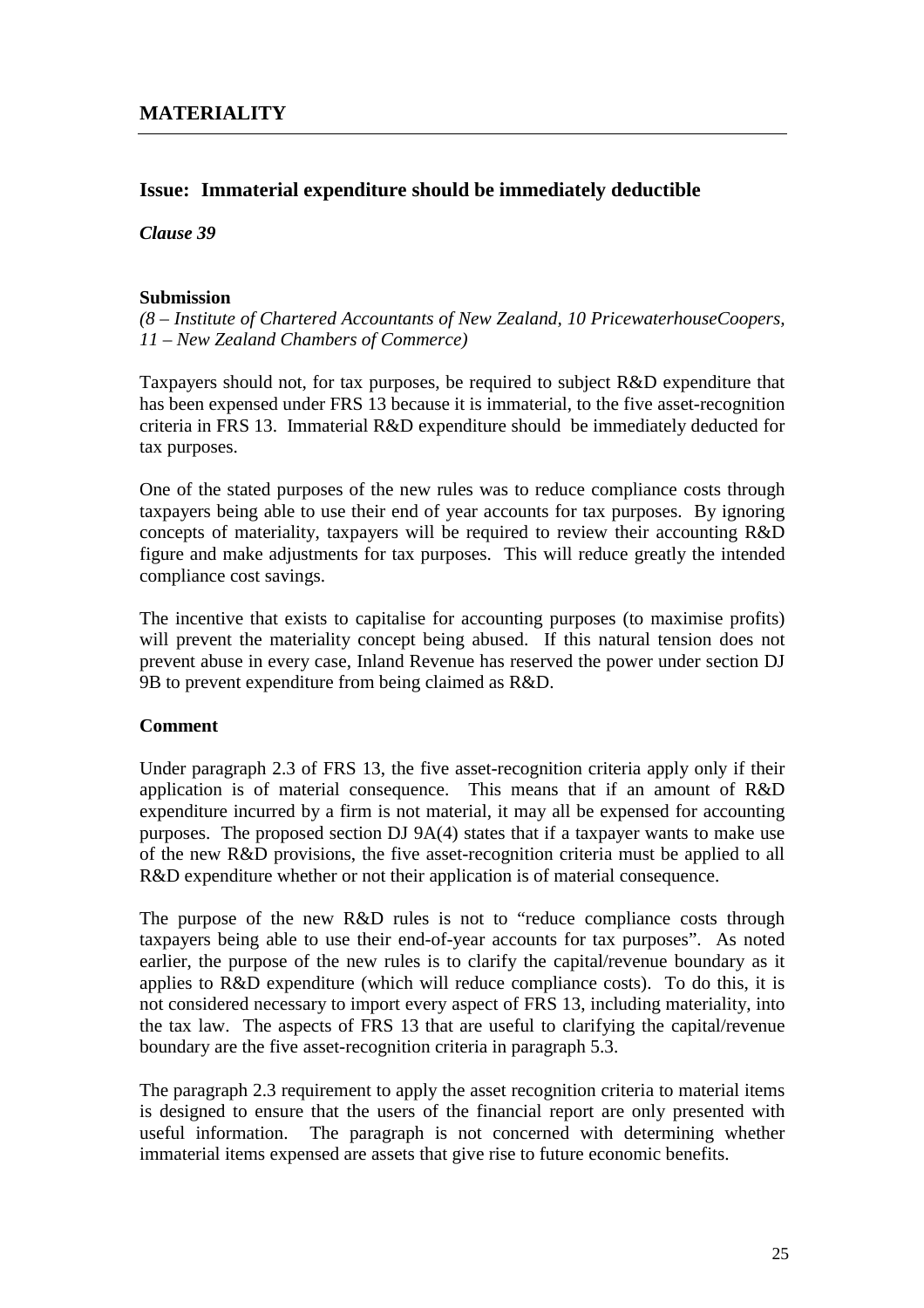Officials acknowledge that allowing taxpayers to expense immaterial items for tax purposes would further reduce compliance costs. However, such an approach gives rise to equity concerns. That is, what is immaterial to one entity may be material to another. If the submissioners' approach were adopted, it would result in situations where different tax treatments would apply to the same level of R&D expenditure, depending on the size of the entity that carries out the R&D. For example, if a large multi-national corporate carried out an R&D project involving \$50,000 of R&D expenditure it is likely that the expenditure would be immaterial for accounting purposes. However, if a small firm carried out the same level of R&D expenditure, it is likely that the expenditure would be material. Under the approach that submissions suggest, the small entity would be required to apply the five asset-recognition criteria to the expenditure, whereas the large entity would not. This may result in the small taxpayer being required to capitalise a portion of the expenditure for tax purposes.

What some large entities consider as immaterial R&D can run into significant amounts. Providing an automatic deduction for such expenditure could result in revenue loss. That is, if (as the proposed provisions require) the five asset-recognition criteria were applied to this expenditure, there could be cases where at least a proportion of the expenditure would be required to be capitalised.

In addition, determining what is material for accounting purposes involves, to a large extent, the exercise of judgment. The automatic deduction that would apply to immaterial R&D if this proposal were adopted could provide an incentive to label items as immaterial purely to achieve an immediate deduction.

The Institute suggests that the incentive to label items as immaterial to gain favourable tax treatment will be controlled by an entity's desire to capitalise amounts for accounting. The degree to which this natural tension will operate in practice may have been overstated. Many entities may be more driven by the tax deduction than with presenting their stakeholders with a balance sheet that capitalises R&D.

The Institute also notes that allowing a deduction for immaterial costs would not be abused because Inland Revenue has reserved the power under section DJ 9B to prevent expenditure from being claimed as R&D. Section DJ 9B does not operate as a tool for use by Inland Revenue in specific avoidance cases. Rather, it gives legislative authority to Government through the Governor-General by Order in Council, to declare certain categories of expenditure not to be R&D for the purpose of the new rules. Any such order would apply to all taxpayers.

#### **Recommendation**

That the submission be declined.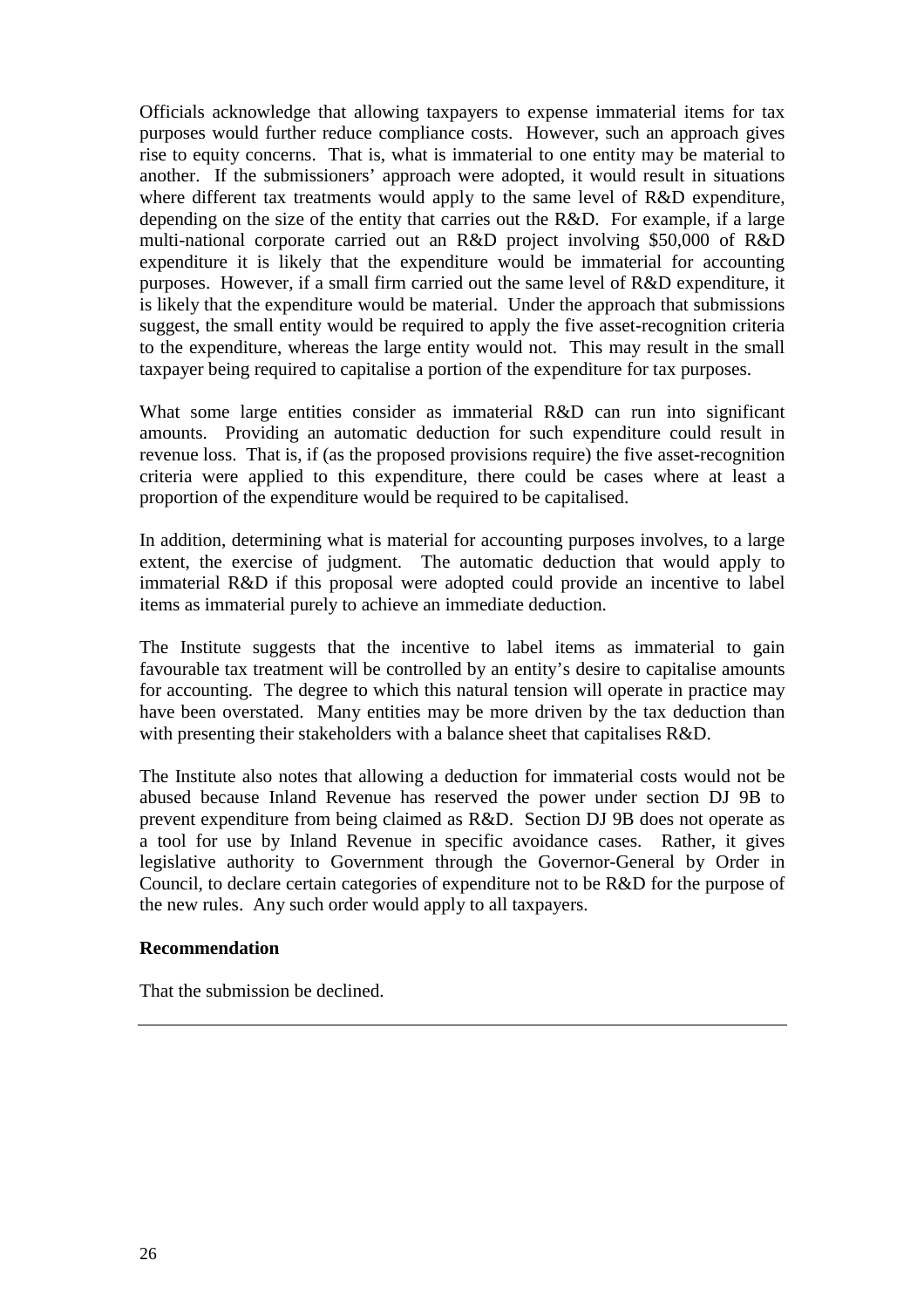#### **Issue: Adjustments for tax purposes where financial reports reflect principles of materiality**

*Clause 39*

#### **Submission**

*(1 – New Zealand Law Society, 11 – New Zealand Chambers of Commerce, 5 – ASB Bank Ltd))*

The Law Society considers that the provisions, as currently drafted, are unclear as to whether a taxpayer will be able to take advantage of the new rules at all if principles of materiality have been used for financial reporting purposes (even if the tax return is adjusted not to take into account materiality principles). Both the Society and the New Zealand Chambers of Commerce consider that the draft rules should be amended to make it clear that the new rules are only denied *to the extent that* the requisite adjustments are not made in the tax return.

ASB Bank proposes an amendment that would apply if taxpayers who use principles of materiality for financial reporting are unable to use the proposed R&D rules.

#### **Comment**

Officials agree with submissioners that, under the current wording, there is a strong argument that access to the provision is denied if a taxpayer has applied materiality principles for financial reporting purposes. This is inappropriate, and the new rules should be amended to allow access to the provision provided the necessary adjustments are made in the tax return to discount materiality principles. Access to the new rules should be denied only to the extent that the requisite adjustments are not made in the tax return.

#### **Recommendation**

Officials agree with the submissions. The provision should be amended to make it clear that taxpayers who have applied materiality principles to R&D for financial reporting purposes have access to the provision to the extent that the taxpayer makes the necessary adjustments in the tax return to discount materiality principles applicable for accounting.

If this recommendation is adopted, the ASB Bank proposal is no longer relevant.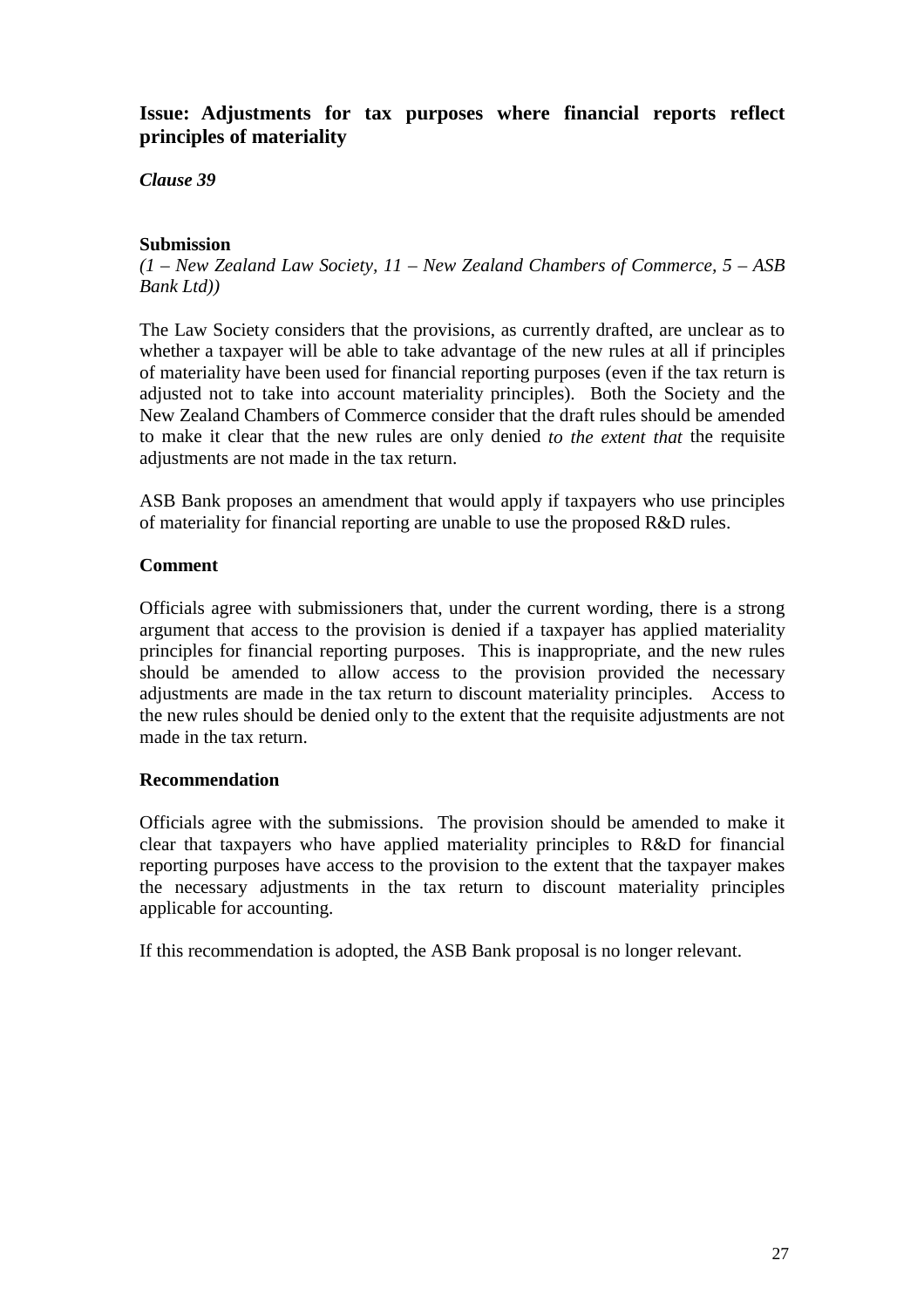#### **Submission**

*(10 – PricewaterhouseCoopers, 11 – New Zealand Chambers of Commerce)*

Small taxpayers, who do not necessarily prepare financial statements in accordance with financial reporting standards, should be allowed to deduct R&D immediately without being required to apply the relevant parts of FRS 13. Without such an exception, businesses that do not prepare financial statements would either not be able to access the new R&D rules or would need to seek expert accounting advice.

The trading stock tax rules provide a simplified method for valuing closing stock for small taxpayers (defined as taxpayers with a turnover not exceeding \$3 million). This valuation method recognises that certain taxpayers do not prepare financial statements in accordance with financial reporting standards and relaxes the rules accordingly. The new R&D rules should also recognise this and remove the need for small taxpayers to apply FRS 13 to their R&D expenditure.

#### **Comment**

#### *Tax concession*

To exempt "small taxpayers", however defined, from the requirement to apply the asset-recognition criteria in paragraph 5.3 of FRS 13 and allow them to deduct all R&D immediately, amounts to a tax concession for small taxpayers. This is because small taxpayers would be able to deduct immediately development costs classified as capital for accounting purposes. Other taxpayers must either argue that such costs are immediately deductible under general provisions, or (where allowed) deduct the costs over time. The purpose of the new rules was not to create a tax concession for small taxpayers. Instead the rules were intended to clarify how the capital/revenue boundary operated in the area of R&D.

A favourable tax treatment for small taxpayers could, at the margin, provide a business with a tax incentive to structure itself so as to fall within the definition of 'small taxpayer'. This is economically inefficient.

#### *Complexity*

Different R&D tax rules depending on the size of a taxpayer would give rise to complexity. It would be necessary to define "small taxpayer". A definition based on turnover would not be sufficient as a business with a small turnover could undertake an R&D project involving substantial expenditure, and deduct the expenditure without applying the asset-recognition criteria in FRS 13. It would, therefore, be necessary to determine an arbitrary limit for the amount of R&D expenditure a 'small taxpayer' could undertake in a year before being required to apply the asset-recognition criteria.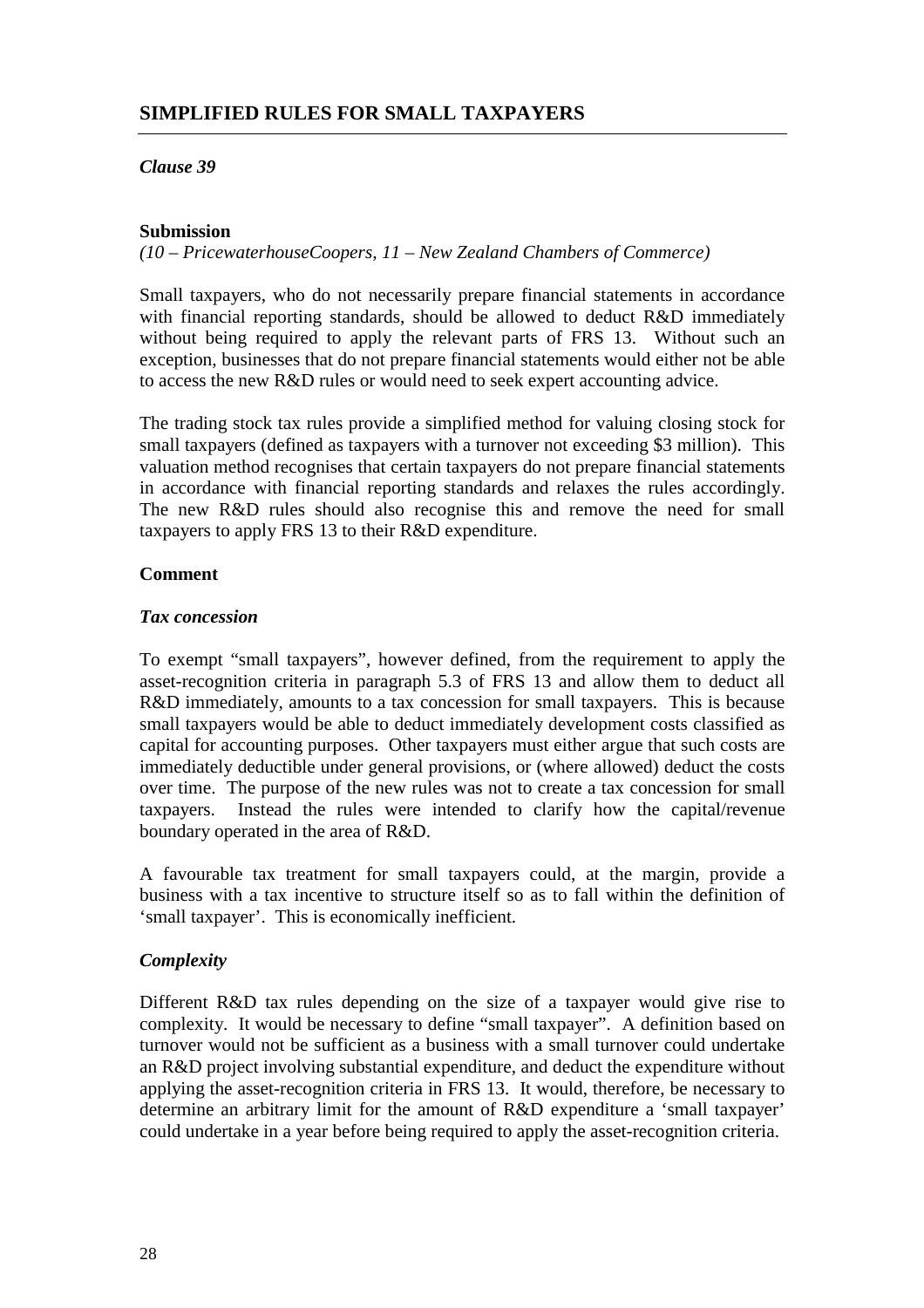#### *Compliance costs*

Officials recognise that taxpayers that prepare financial statements without applying FRS 13 in full (or at all) will be faced with some additional compliance costs if they want to take advantage of the new R&D rules. It is, however, important to note that these taxpayers will not be required to use the new rules to deduct their R&D expenditure – the FRS 13 rules are optional. Therefore if taxpayers do not want to incur the additional compliance costs associated with applying FRS 13 they can apply general deductibility rules to their R&D.

Many taxpayers that are not required to prepare their financial statements in accordance with financial reporting standards will still employ an accountant to prepare the financial statements. For these taxpayers, access to the new R&D rules does not require that they separately seek expert accounting advice.

Officials agree that the "small taxpayer" exception in the trading stock rules reduces compliance costs for taxpayers. The trading stock exception does not, however, exempt small taxpayers from the trading stock regime itself. Instead it removes some of the information requirements for small taxpayers by providing a simplified valuation option. The small taxpayer exemption proposed by the submissions would, if enacted, go further than this and exempt small taxpayers from the core R&D rule itself.

#### **Recommendation**

That the submission be declined.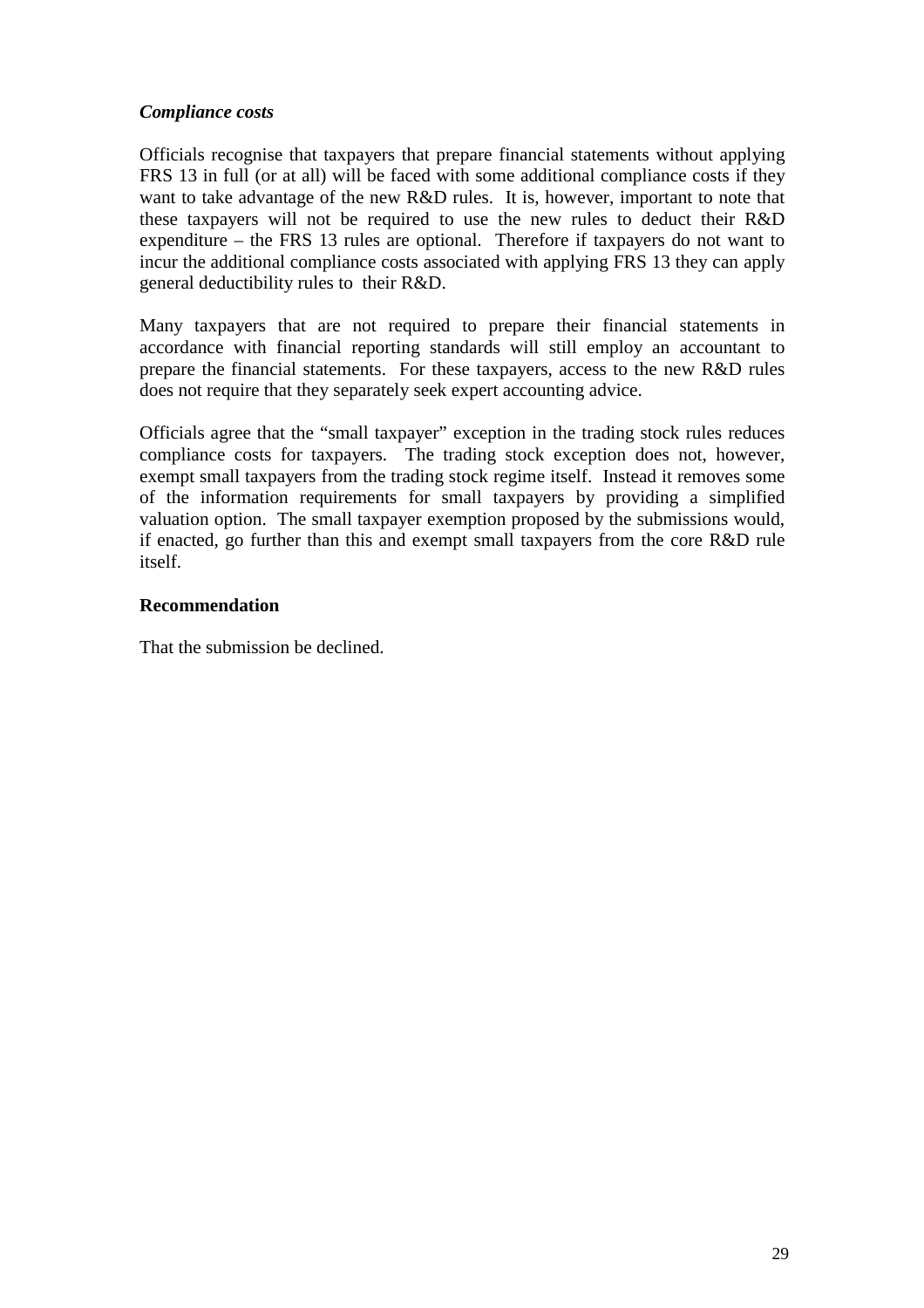#### **Submission**

*(10 – PricewaterhouseCoopers)*

The new R&D rules apply to software development. The tax treatment of software development is discussed in Inland Revenue's 1993 policy statement on the tax treatment of computer software. As the position expressed in the statement will be inconsistent with the proposed R&D rules, the policy statement should be withdrawn, and an updated statement issued.

#### **Comment**

In May 1993 Inland Revenue published a policy statement on the tax treatment of computer software (Income Tax Treatment of Computer Software, A Policy Statement from the Commissioner of Inland Revenue, 10 May 1993). Essentially, the statement suggested the following tax treatment:

*Software developed in-house for use in the business* – costs of developing the software should be carried forward until the project is completed, whereupon the asset is amortised over, generally, three years.

*For software developed for sale or licence* – the cost of an uncompleted software project is taken into account as trading stock with the deduction for the cost of the goods effectively arising when the first sale or licence occurs.

Broadly, the new R&D rules allow an immediate deduction for the cost of developing software that constitutes R&D where such costs are expensed for accounting.

Officials agree that a review of the policy statement should be considered and have therefore referred the submission to the Rulings Unit in Inland Revenue.

#### **Recommendation**

Officials see merit in the submission and have referred it to the Rulings Unit of Inland Revenue which issues interpretation statements.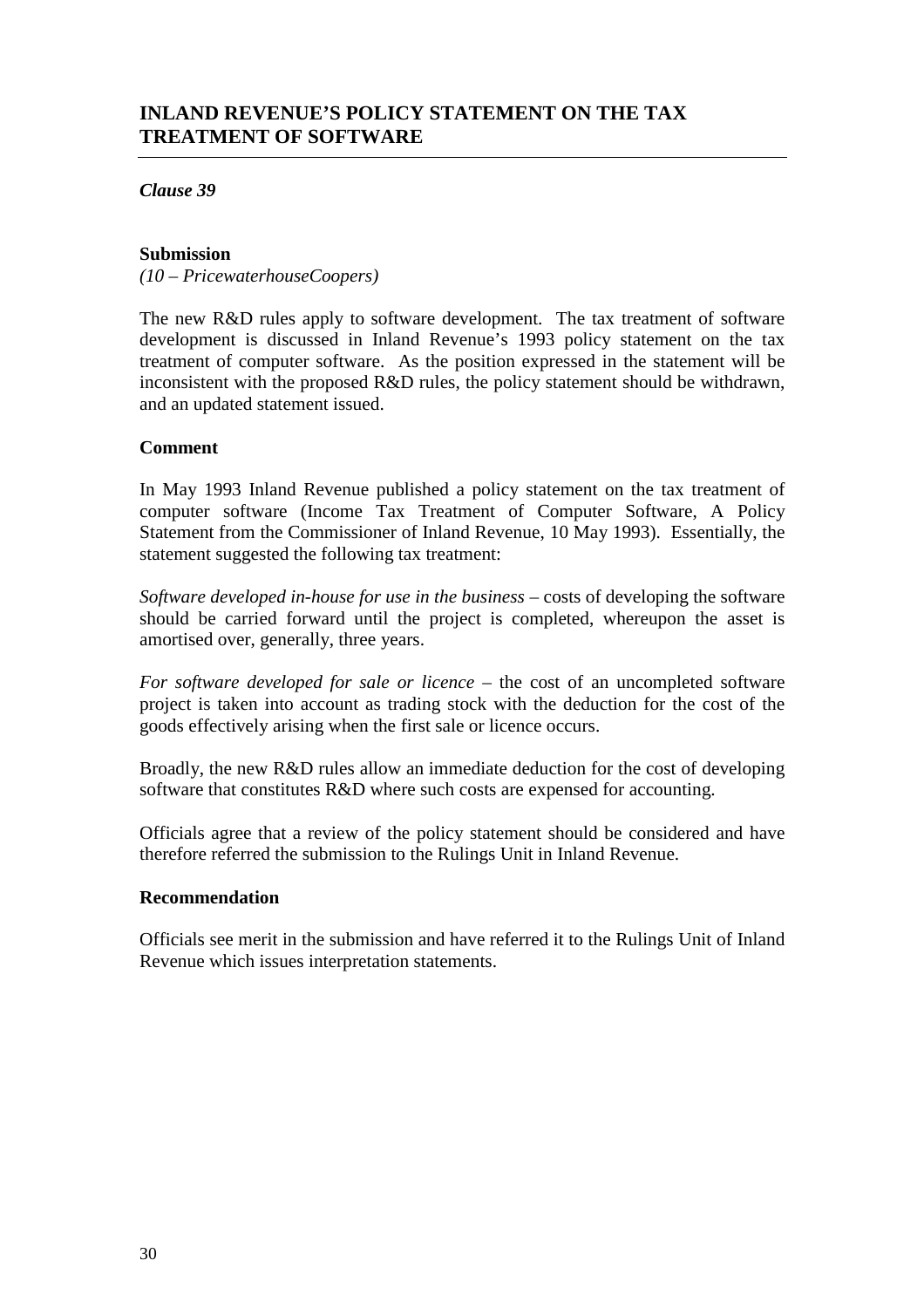# Unit trusts: transfer of expenses proposal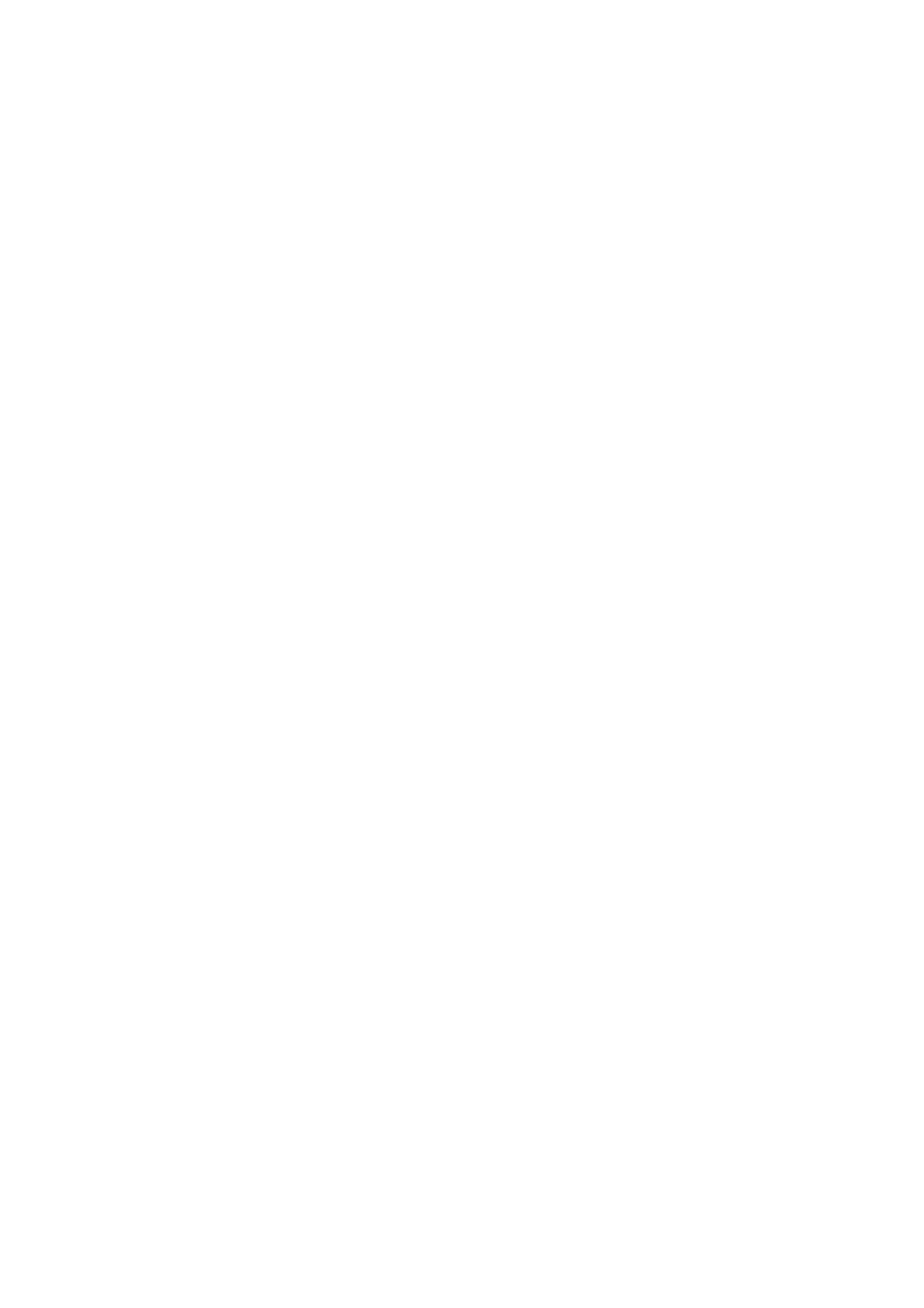The bill introduces provisions addressing a number of issues that have arisen for unit trusts under the company tax rules. The amendments concern the transfer of deductible expenses from one unit trust to another unit trust, the continuity of ownership requirement for unit trusts and imputation credit streaming by unit trusts before 1996.

## **Transfer of expenses proposal**

A qualifying unit trust will be able to elect to transfer deductible expenses it has incurred to another qualifying unit trust if it invests in whole or in part in that second unit trust. The second unit trust will be able to deduct the expenditure so transferred.

## **Continuity proposal**

Unit holders (shareholders) of a qualifying unit trust can be treated as a "notional single person" for the purpose of the shareholder continuity rules. Provided a unit trust continues to satisfy the new definition of "qualifying unit trust", it will be able to carry forward losses and imputation tax credits without the need to incur the compliance costs associated with tracking unit-holding changes to ensure continuity has not been breached.

The definition of "qualifying unit trust" is relevant to both these proposals.

## **Imputation credit streaming**

An exposure to an imputation tax credit streaming anti-avoidance rule for unit trusts during the period 1 April 1988 to 31 March 1996 is being removed. The situation arose whereby unit trusts did not attach imputation tax credits on unit repurchases by unit trust managers. Such a repurchase would have given rise to tax-exempt dividends for the managers during the relevant period.

The submissions received on the unit trust provisions were, on the whole, positive and welcomed the proposed changes but identified a number of technical issues with the application of these proposed rules. Given that these proposals are concessionary in nature, officials propose that the use of the provisions be closely monitored so that they are not abused. If there is evidence of the provisions not being used as they are intended the legislation will need to be reviewed.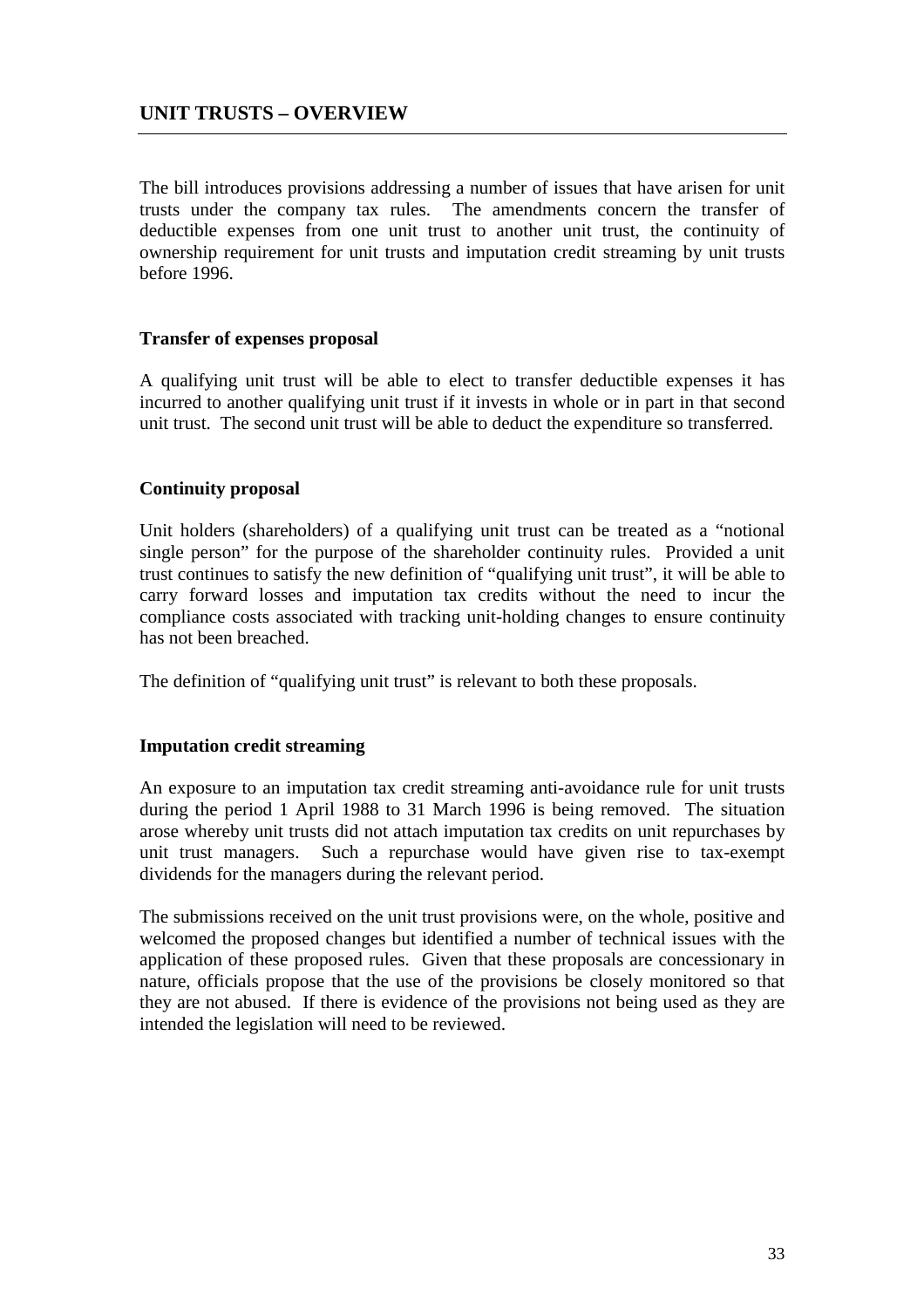## *Clause 31*

## **Issue: Transfers to a 100% owned wholesale unit trust**

#### **Submission**

*(3 – Rudd Watts & Stone, 4 – New Zealand Law Society)*

The proposal should be amended to allow expenditure incurred in deriving exempt dividend income to be transferred to the second unit trust where the first unit trust holds 100% of the units in the second unit trust.

#### **Comment**

The present proposal is intended to address the situation where a first unit trust incurs deductible expenditure in relation to investment in a second unit trust but receives gross income in the form of fully imputed dividends from the second unit trust. Hence, there is a problem that the first unit trust has insufficient gross income to deduct the expenditure and therefore fully utilise the imputation credits.

Officials consider that different policy considerations apply in the case where the first unit trust receives exempt dividend income from the second unit trust. Expenditure incurred in deriving exempt dividends is not deductible to the first unit trust. The scope of this proposal's intention does not extend to providing for non-deductible expenditure to be transferred to another entity to deduct.

#### **Recommendation**

That the submissions be declined.

## **Issue: Application to other entities**

*Clause 31*

#### **Submission**

*(1 – Investment Savings and Insurance Association of NZ Inc, 8 – Institute of Chartered Accountants of New Zealand, 6 – New Zealand Funds Management Ltd, 10 – PricewaterhouseCoopers)*

The proposal should be broadened to enable transfers of expenditure from a qualifying unit trust, category A group investment fund, superannuation fund or life fund to another such entity in which it invests.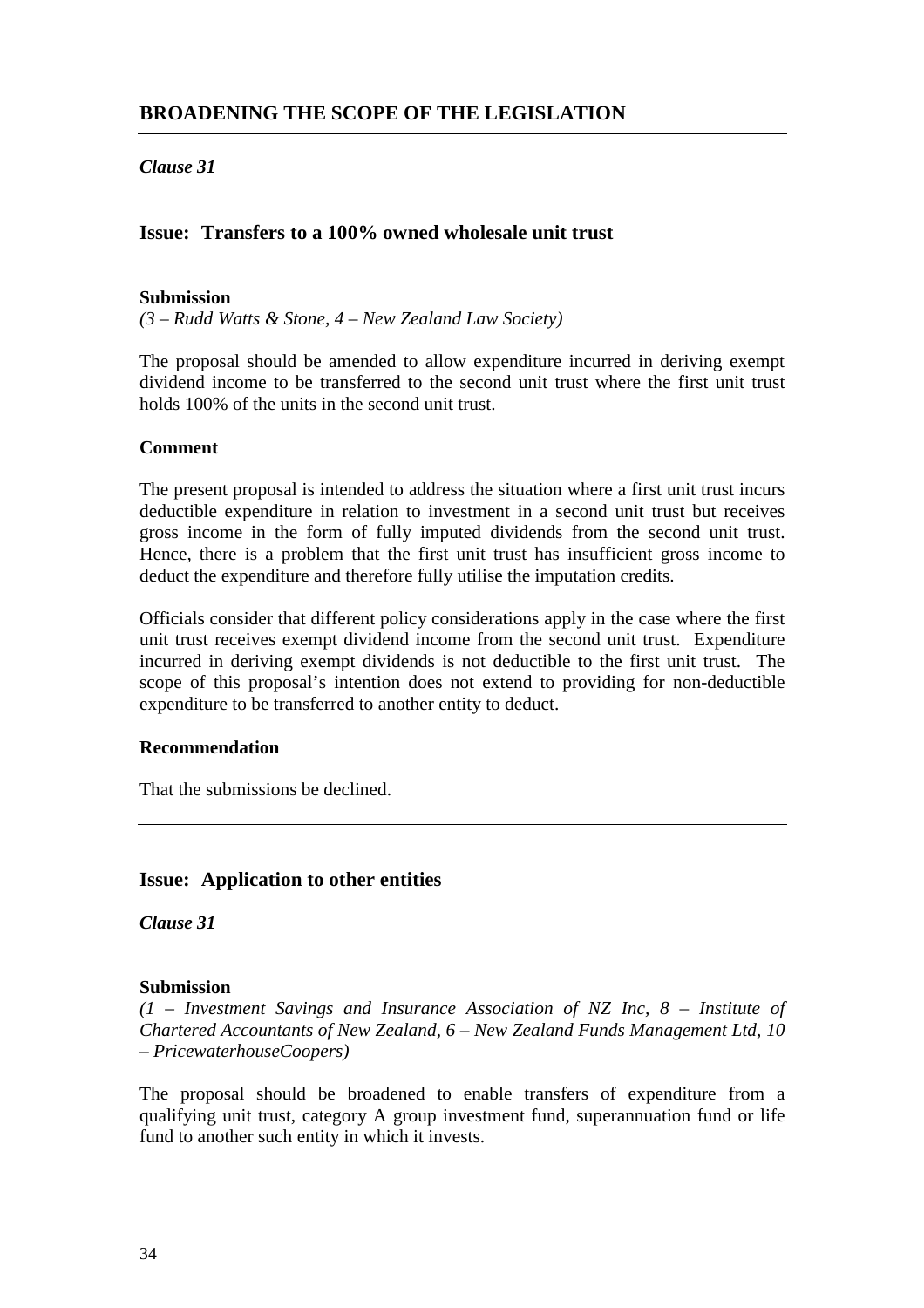Officials are concerned about extending these rules generally because of their concessional nature, since that would allow one entity to transfer expenditure to another.

Following discussions with the Investment Savings and Insurance Association of NZ, we understand it is particularly concerned about investments by superannuation funds and category A group investment funds into qualifying unit trusts. In these cases expenditure incurred by the superannuation fund or group investment fund should be able to be transferred to the qualifying trust it invests in. The policy reason for allowing this is the same as for allowing transfers between two superannuation funds and two qualifying unit trusts. We understand that these are the most common investment scenarios.

Furthermore, other submissions argue in principle that there is no reason not to extend this proposal to cover the following scenarios:

- a qualifying unit trust investing into a category A group investment fund;
- a category A group investment fund investing into another category A group investment fund; and
- a superannuation fund investing into a category A group investment fund.

The request appears valid and we would be happy to recommend extending the rules to all the scenarios above. We are not resolved at this stage whether to recommend extending the treatment to life companies.

## **Recommendation**

That the submission be accepted to cover the scenarios outlined above and the proposed rules modified to reflect the broadening of the scope of the rules.

## **Issue: Imputation credits**

*Clause 31*

## **Submission**

*(8 – Institute of Chartered Accountants of NZ, 1 – Investment Savings and Insurance Association of NZ Inc, 6 – New Zealand Funds Management Ltd)*

The proposal should be amended to provide that where a first qualifying unit trust transfers expenses to a second qualifying unit trust, a credit arises to the imputation credit account of the second unit trust to prevent a shortfall causing an inability to fully impute dividends.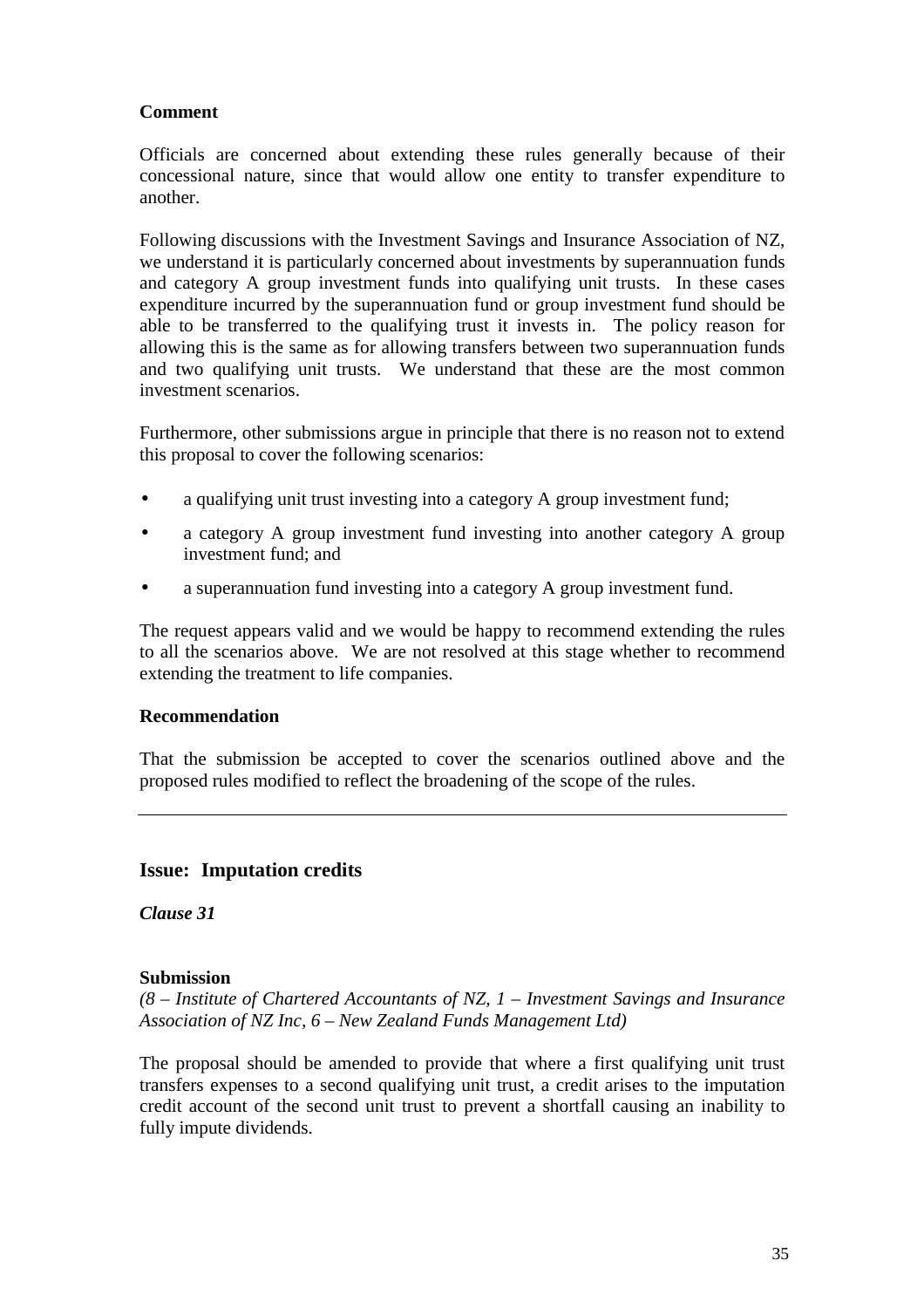At present, the proposal does not take account that the second unit trust, in reducing the tax it pays by using a deduction transferred to it, reduces the amount of credit to its imputation credit account. This would cause an inability to fully impute the actual income it has to distribute. The amendment proposed by the submission would prevent this shortfall occurring.

The issue arises because the first unit trust has surplus imputation credits attached to the dividend it receives from the second unit trust. The solution is to "balance" the credits by taking some from the first unit trust and giving them to the second unit trust.

The simplest way to implement this modified proposal is to deem a credit to arise in the second unit trust's imputation credit account equal to 33% of the amount of the expenditure transferred, and to deem a corresponding debit, equal in amount, to the first unit trust's account. The credit and debit will arise at the time the expenditure is transferred.

This deemed debit may result in the imputation credit account of the first unit trust being in debit at the end of the imputation year. Officials consider that if the deemed debit does result in an imputation debit balance, there be no requirement to pay additional tax.

## **Recommendation**

That the submission be accepted, but a debit should also arise to the imputation credit of the first unit trust.

## **Issue: Change of investment**

*Clause 31*

## **Submission**

*(8 – Institute of Chartered Accountants of NZ)*

Proposed section DI 3C(8) should be amended so that the first unit trust is not required to continue investing in the second unit trust but need only have an investment in some other qualifying unit trust at all times from incurring the expenditure until the second unit trust deducts it.

Alternatively, if the submission is not accepted, the remaining balance of unused deductions (carried forward under proposed section DI 3C) should be refunded when the first unit trust disposes of its investment in the second unit trust.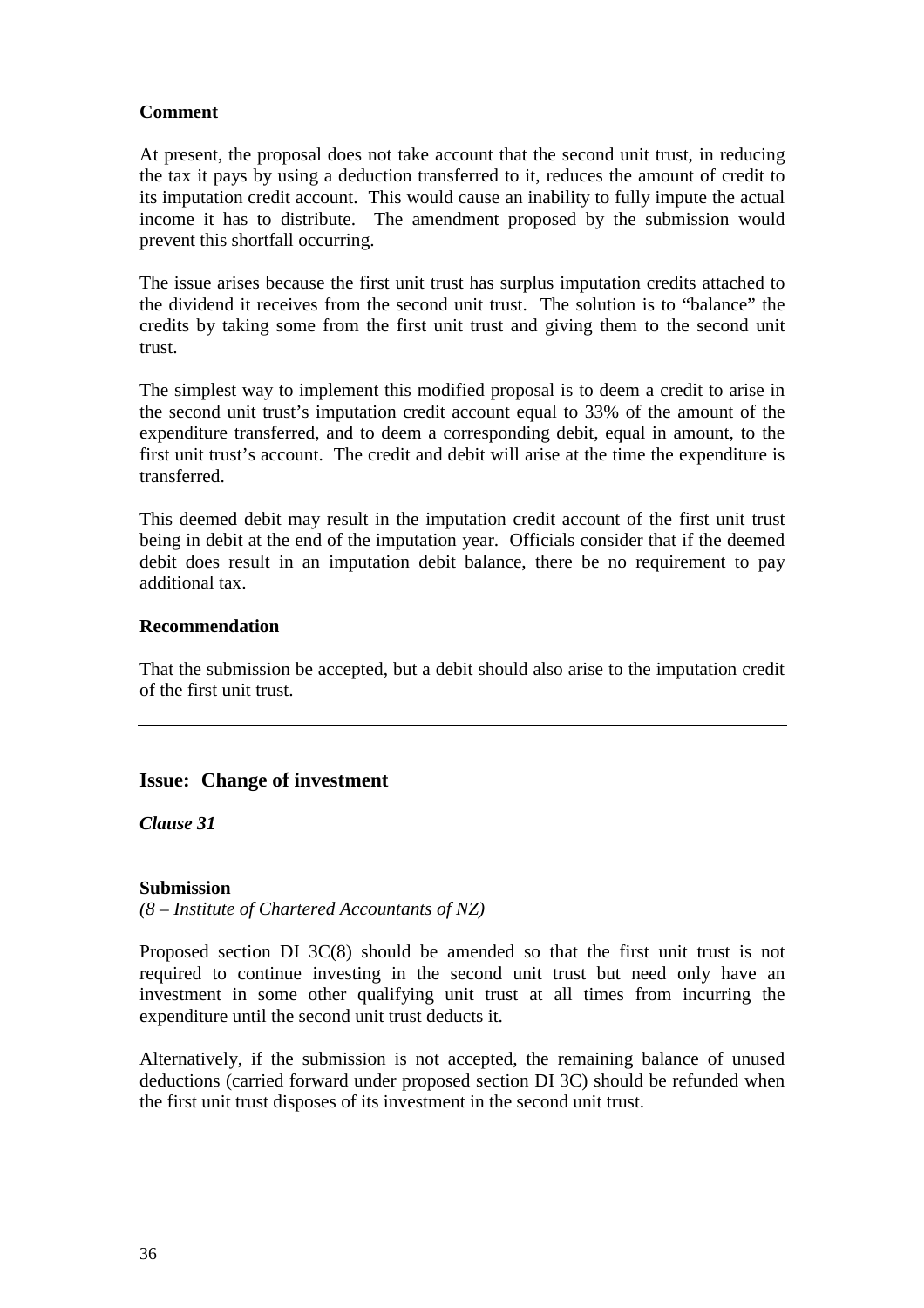The submissioner is concerned that the requirement that the first unit trust must have an investment in the second unit trust throughout the period between incurring the expenditure and the second unit trust deducting it is onerous. Investments are often fluid.

It is worth noting that there is no requirement that the expenditure which the first unit trust transfers to the second unit trust must be incurred in deriving income from that particular unit trust. There is no requirement that the expenditure be related in any way to the second unit trust. The submissioner views this as supporting the case for no requirement to continue investing in the particular second unit trust.

However, we consider there should be a relationship between the first and second unit trust when the second unit trust deducts the expenditure that is transferred from the first unit trust.

Regarding the alternative submission, the submissioner views the unused deductions as representing the amount of excess imputation credits that the proposal is designed to address. Hence, the submissioner views the unused deductions as representing overpayment of tax. However, it is not current tax policy to refund excess imputation tax credits or cash out excess expenditure (losses).

## **Recommendation**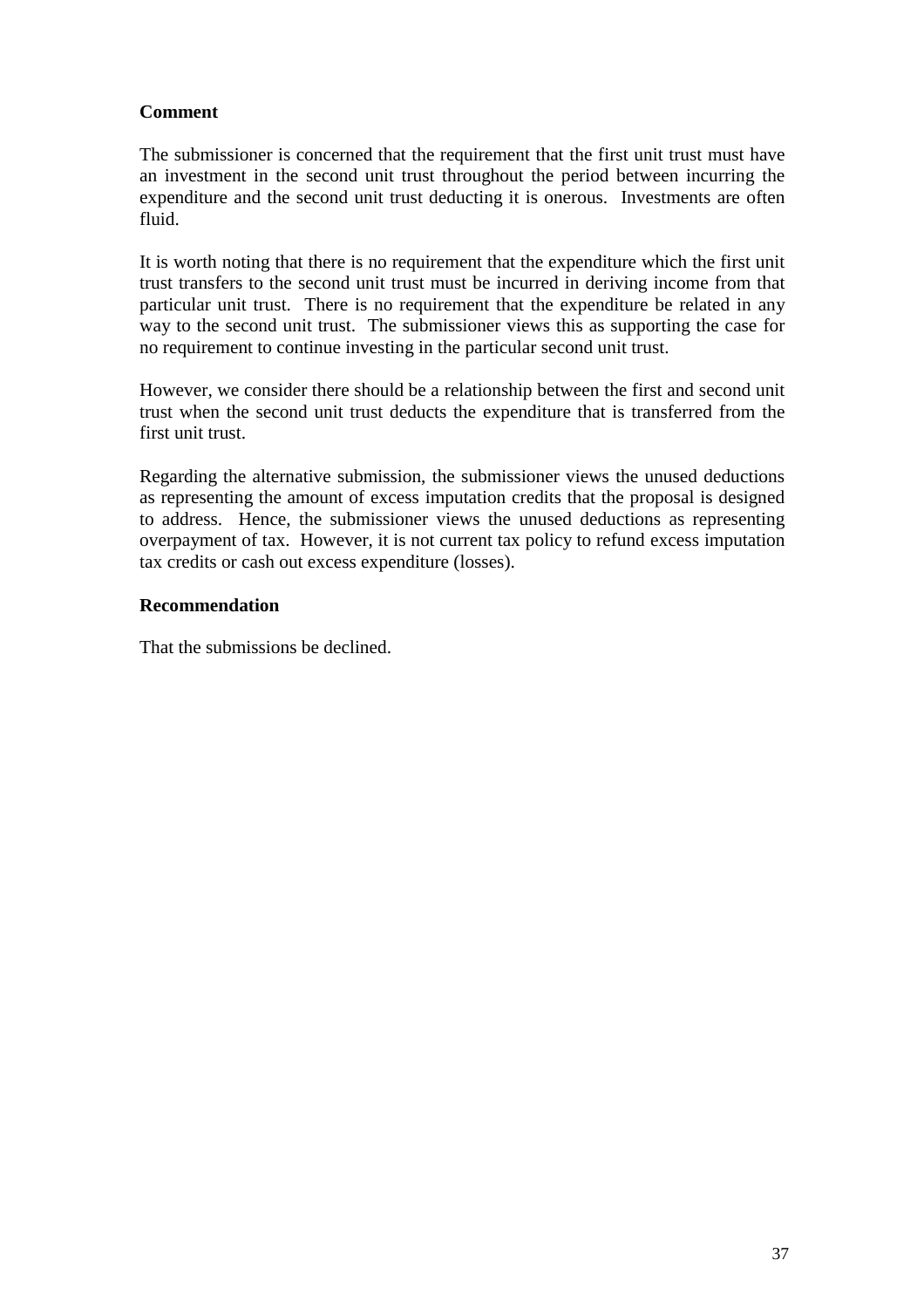## **Issue: Timing of dividend exemption**

*Clause 10*

#### **Submission**

*(8 – Institute of Chartered Accountants of NZ, 6 – New Zealand Funds Management Ltd)*

The proposal should be amended by removing the words "in that income year" from proposed new section CF  $3(1)(1)$ , in order to ensure the whole amount of the consideration for the transferred expense is excluded from being a dividend.

#### **Comment**

The proposal includes a new section CF  $3(1)(k)$ , which is intended to exclude any consideration paid to the first unit trust for the transfer of expenditure from being a dividend. Officials now recommend that this new section be removed from the proposal as unnecessary. (See officials' submission below.)

However, if our recommendation to remove section CF 3(1)(1) is not accepted, our comment on the present submission is as follows. As currently worded, the exclusion appears restricted to the proportion of consideration paid for the transferred expenditure that is deducted in the income year in which the consideration is paid. It was not the intention of the proposal to place such a restriction. The restriction could be eliminated by deleting the words "in that income year" from the new section.

## **Recommendation**

That the submission be accepted if our submission to remove section CF  $3(1)(l)$  is not accepted. If officials' submission is accepted this submission will not be relevant.

## **Issue: Removal of the dividend exemption**

#### **Submission**

*(Matter raised by officials)*

Clause 10, inserting new section CF 3(1)(l), should be removed from the bill.

## **Comment**

The proposed new section CF  $3(1)(1)$  would specifically provide that consideration paid to the first unit trust for transferring expenditure is not a dividend to the first unit trust.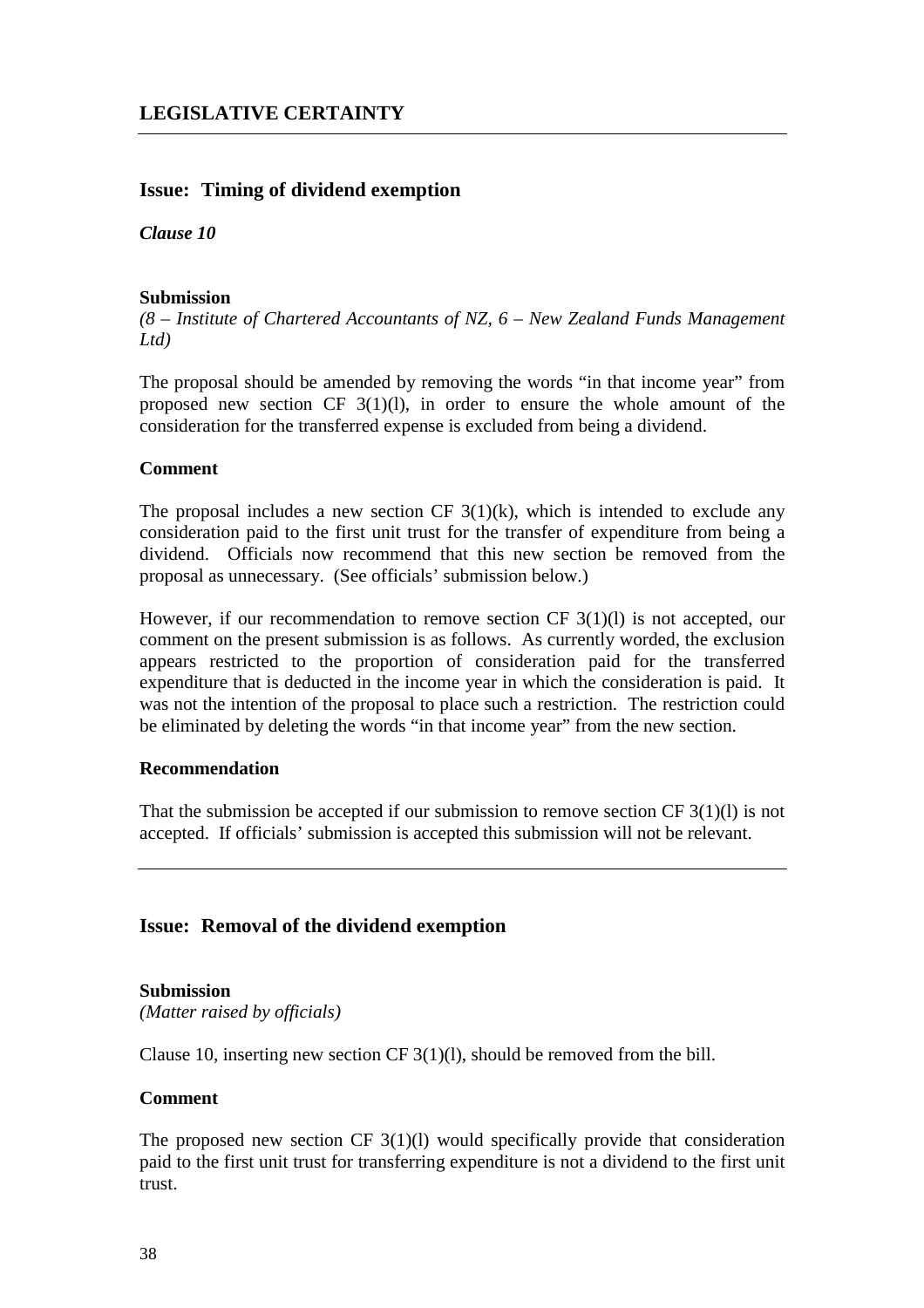However, the proposal proceeds on the basis that the second unit trust pays only the value of the tax benefit it derives from deducting the transferred expenditure. This will be an amount determined between the two parties at arm's length. In this case, there is a value for value transaction. The value that the first unit trust receives is a payment equal to the value that it gives. There is thus no gain to the first unit trust that will be dividend under ordinary tax rules.

In discussions with the Institute on this matter, it considered that this provision should remain to provide certainty. In discussions with other submissioners, they were more relaxed in that its inclusion could add to confusion.

## **Recommendation**

That the submission be accepted.

# **Issue: Gross income of the first unit trust**

*Clause 31*

## **Submission**

*(3 – Rudd Watts & Stone, 4 – New Zealand Law Society, 6 – New Zealand Funds Management Ltd)*

There should be specific provision to exclude the amount paid to a first qualifying unit trust for transferring deductible expenditure from gross income of the first unit trust.

## **Comment**

There is no specific provision in the proposal to exclude the amount paid to the first unit trust for transferring expenditure from being gross income. The bill does include a provision which treats the payment as not being a dividend regarding this issue.

However, the proposal proceeds on the basis that the second unit trust pays only for the value of the tax benefit it derives, which will be an amount determined by the parties at arm's length. In this case, there is a value for value transaction. The value that the first unit trust receives is a payment equal to the value that it gives. There is thus no profit to the first unit trust that will be gross income.

Furthermore, the value the first unit trust receives is derived from the "sale" of a tax benefit. This should not be regarded as part of the business or a profit-making scheme of the first unit trust. Hence, sections CD 3 and CD 4 do not apply.

In discussion with submissioners on this issue, they have argued that legislative certainty be provided. Officials propose to state clearly in the *Tax Information Bulletin* that will follow enactment that the benefit received is not gross income or a dividend for tax purposes.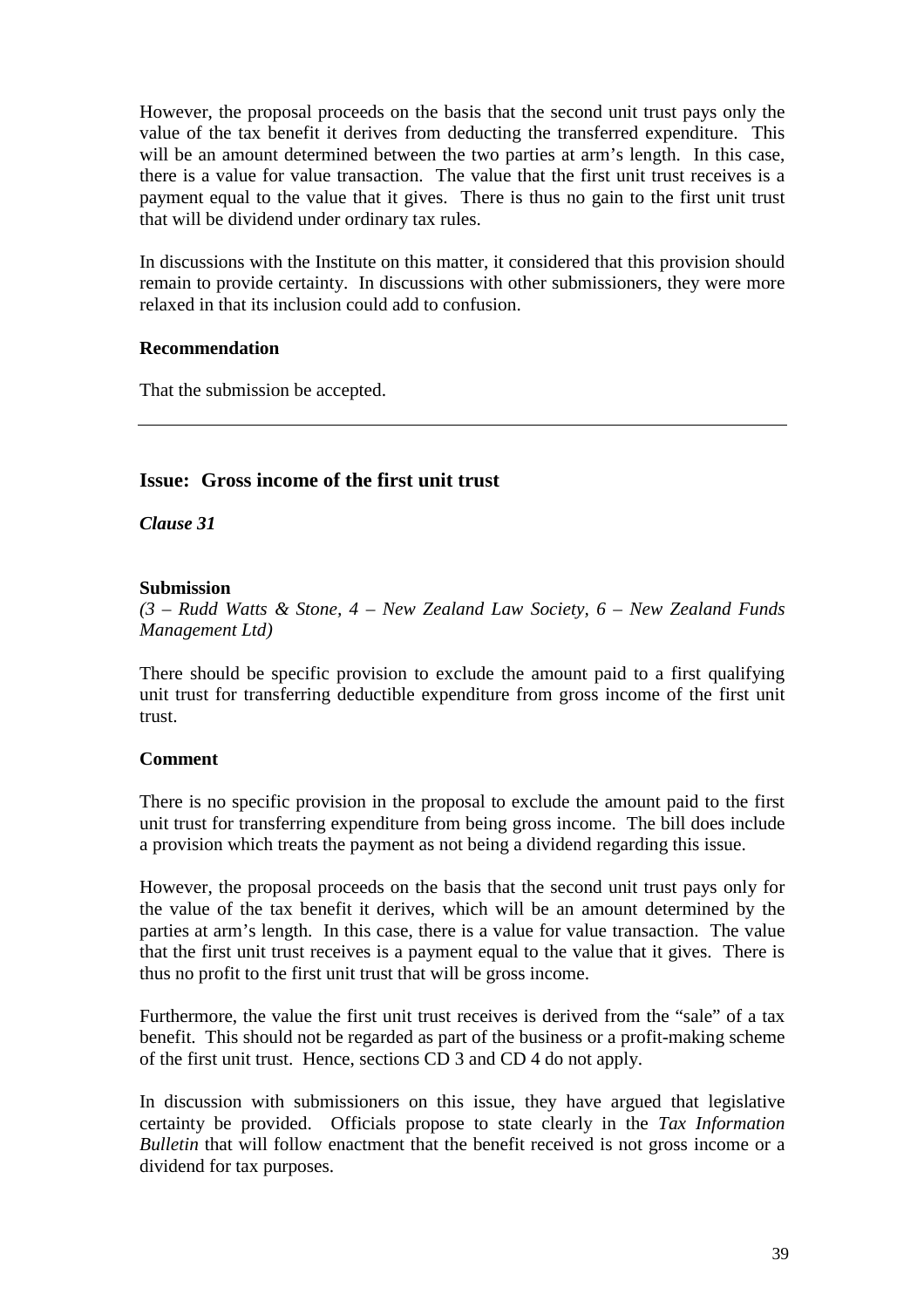The similar rules for transfer of expenditure for superannuation funds do not specifically exclude the consideration for the transfers from gross income. Making a special case for the transfer rules for unit trusts might raise interpretative difficulties with respect to these other transfer rules, for which no specific exclusion was provided.

## **Recommendation**

That the submission be declined.

# **Issue: Deductible expenditure of second unit trust**

*Clause 31*

## **Submission**

*(6 – New Zealand Funds Management Ltd)*

The proposal should specifically preclude the consideration the second unit trust pays for the transferred expenditure being deductible expenditure.

## **Comment**

The transfer of expenditure does not result in the second unit trust deriving any gross income. The consideration that the second unit trust pays for the transfer is not expenditure incurred in deriving gross income.

Furthermore, we believe that the expenditure concerned would be on capital account and therefore not deductible. Officials propose to state clearly in the *Tax Information Bulletin* that will follow enactment that the consideration paid for the expenditure transferred is not deductible.

## **Recommendation**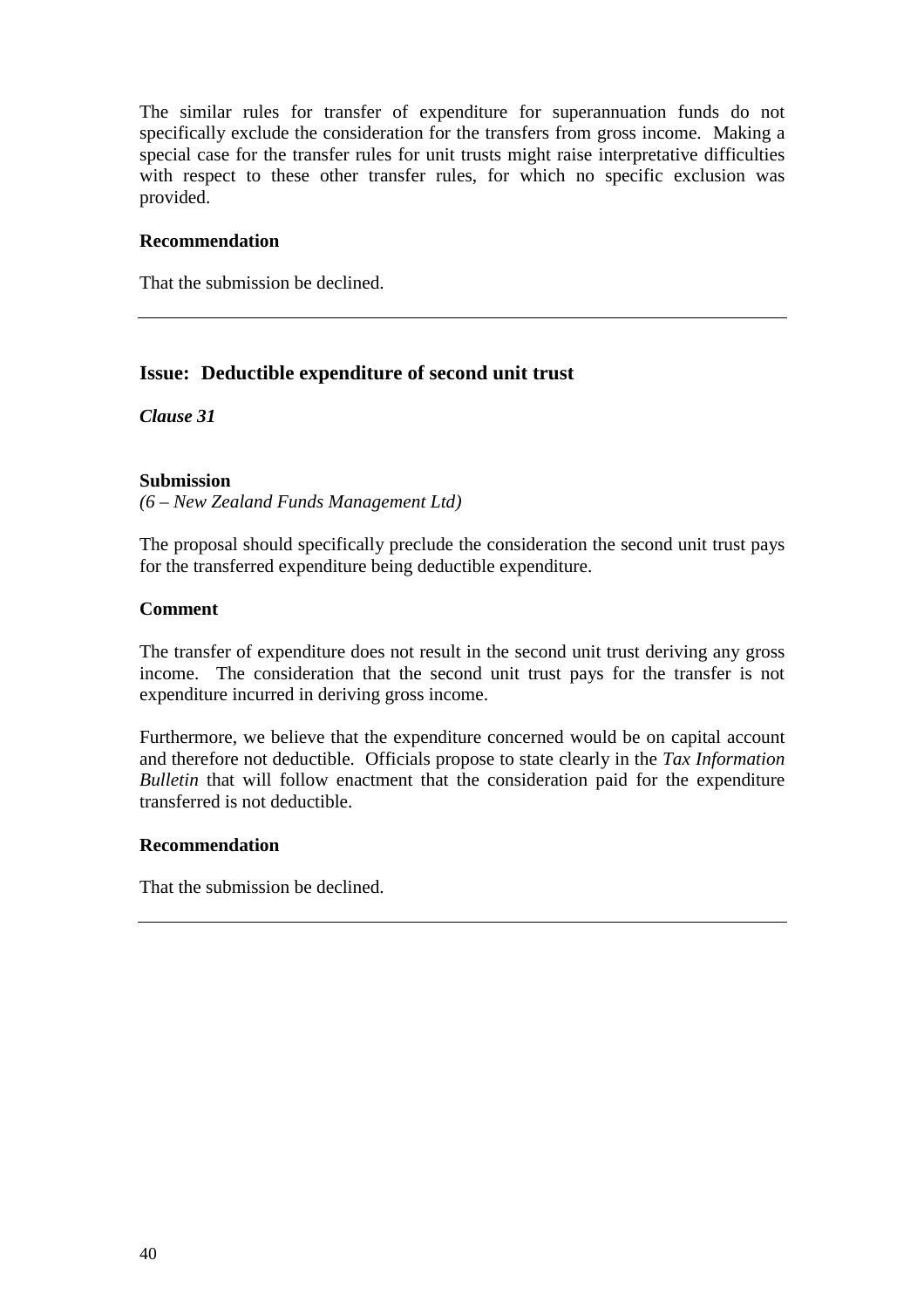# **Issue: Cost price and available subscribed capital**

*Clause 31*

## **Submission**

*(1 – Investment Savings and Insurance Association of New Zealand, 10 – PricewaterhouseCoopers)*

The proposal should include provision to confirm a cost price (and hence available subscribed capital) for units issued by the second qualifying unit trust as consideration to the first qualifying unit trust for transferring expenditure under the proposal.

This cost price should be the tax benefit (that is the consideration paid) of the expenses transferred.

## **Comment**

It is possible that the consideration provided for the expenditure transferred will be an issue to the first unit trust of additional units in the second unit trust. The submissions are concerned that unless there is specific provision confirming a cost price for such an issue, there will not be appropriate available subscribed capital for the units when they are redeemed. Similarly, the first unit trust will not be able to establish a cost price if it on-sells the units.

However, if the value of the transferred expenditure is the tax benefit of the expenditure transferred, then this is the value of the consideration the second unit trust receives for issuing the extra units. Consequently, the available subscribed capital of that class of units increases by that amount. Similarly, the value of the transferred expenditure, is the cost price to the first unit trust for the issue of the extra units, should the first unit trust on-sell the units. Hence, there is no need for a specific provision to establish a cost price and available subscribed capital.

Furthermore, to establish in legislation a cost price and available subscribed capital would give rise to uncertainty under current legislation in respect of similar situations. For example, a similar issue may arise with a group of companies where consideration is provided in the form of shares for a loss offset between the companies for tax purposes. There would also be precedential issues with such legislation.

## **Recommendation**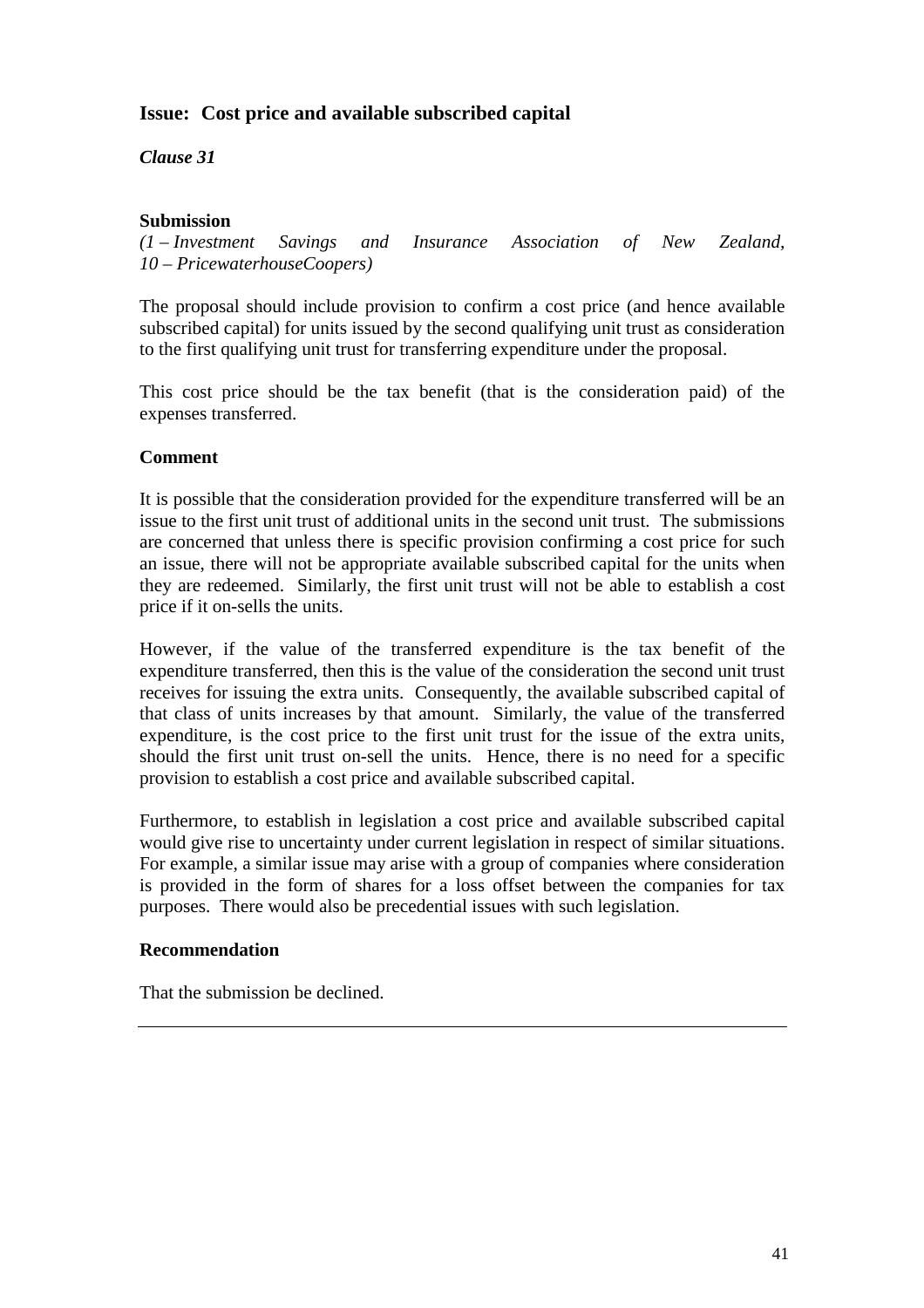# **Issue: Exclusion from gift duty**

*Clause 31*

## **Submission**

*(6 – New Zealand Funds Management Ltd)*

- There should be specific provision to exclude from the application of gift duty the amount paid to a first qualifying unit trust for transferring deductible expenditure.
- There be similar provision to exclude the transfer of expenditure to the second unit trust from the application of gift duty.

## **Comment**

There is no specific provision to exclude a payment in the form of cash or additional units by the second unit trust to the first unit trust for the amount of the expenditure transferred from the application of the Estate and Gift Duties Act 1968.

Under the Estate and Gift Duties Act, a gift arises only to the extent that the consideration for the disposition is inadequate. The consideration the first unit trust gives is the tax benefit it derives from the transferred expenditure. The proposal has proceeded on the basis that the second unit trust will pay an amount to the first unit trust for the transferred expenditure equal to this tax benefit. This is the value-forvalue transaction, and consequently these amounts will not be gifts under the ordinary rules of the Estate and Gift Duties Act. In some cases the consideration paid for the transferred expenditure may be less than 33 percent of the expenditure transferred. This will not result in a gift if there is an arm's length agreement between the two parties.

## **Recommendation**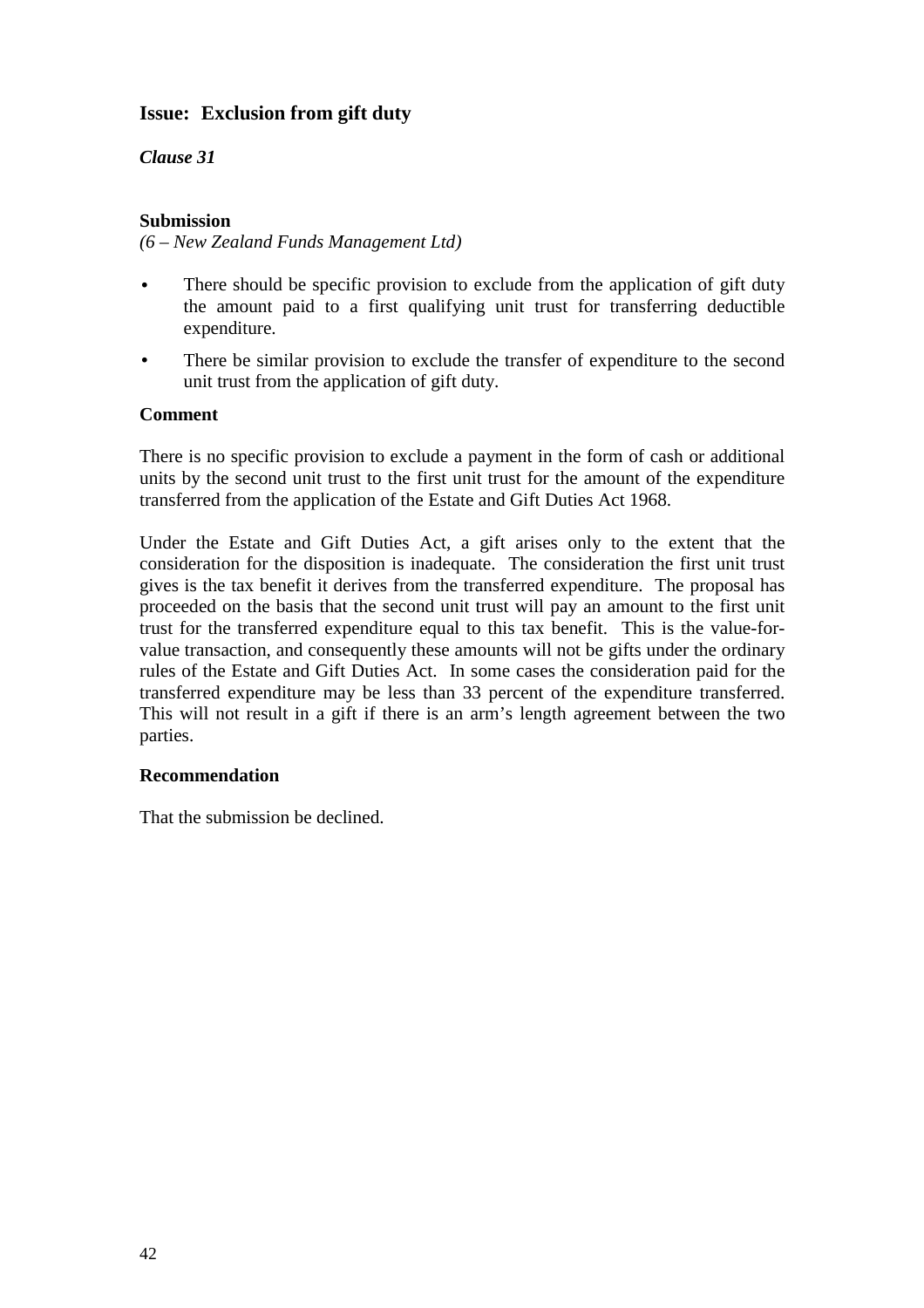# **Issue: Nature of transferable expenditure**

*Clause 31*

## **Submission**

*(8 – Institute of Chartered Accountants of NZ, 1 – Investment Savings and Insurance Association of NZ Inc, 10 – PricewaterhouseCoopers)*

The restrictions in proposed section DI 3B(1)(b) on what kind of expenditure may be transferred, which are additional to the restrictions in section BD 2, should be removed. (*Institute of Chartered Accountants of NZ*)

Alternatively, expenditure should be transferable if either the restrictions in paragraphs (a) or the restrictions in paragraph (b) of proposed section DI 3B(1) are met, but it should not be necessary for the restrictions in both to be met. *(Investment Savings and Insurance Association of NZ Inc, PricewaterhouseCoopers)*

Expenditure that relates to the deriving of exempt income should be able to be transferred and deductible to the second unit trust. *(Investment Savings and Insurance Association of NZ Inc)*

## **Comment**

We consider that the expenditure that should be allowed to be transferred to the second unit trust should be restricted to expenditure that is deductible to the first unit trust under section BD 2. The further restrictions in paragraph (b) of proposed section DI 3B(1) on what kind of expenditure may be transferred are intended to mirror the specific rules applying to transfer of expenditure for superannuation funds. However, as these specific rules apply to superannuation funds, they are permissive. They allow specified types of expenditure to be transferred to the second superannuation fund notwithstanding that section BD 2 might not allow it to be deducted by the first superannuation fund.

It may be that, in the present proposal, requiring these specific rules to be met as well as the restrictions in section BD 2 will be more restrictive than section BD 2 by itself. With some exceptions, there seems no reason to impose further restrictions on the kind of expenditure the first unit trust may transfer than that the expenditure must be deductible to it under section BD 2.

The first exception is that the first unit trust should not be able to transfer expenditure it incurs in purchasing revenue account property (particularly shares). If the first unit trust ultimately makes a loss on such revenue account property this would allow the first unit trust, in effect to transfer the loss to the second unit trust when it may not be able to do so under ordinary loss transfer rules. The second exception is that there should not be a transfer of expenditure incurred in relation to financial arrangements. An exception is warranted to cover the costs of the direct funding of the investment in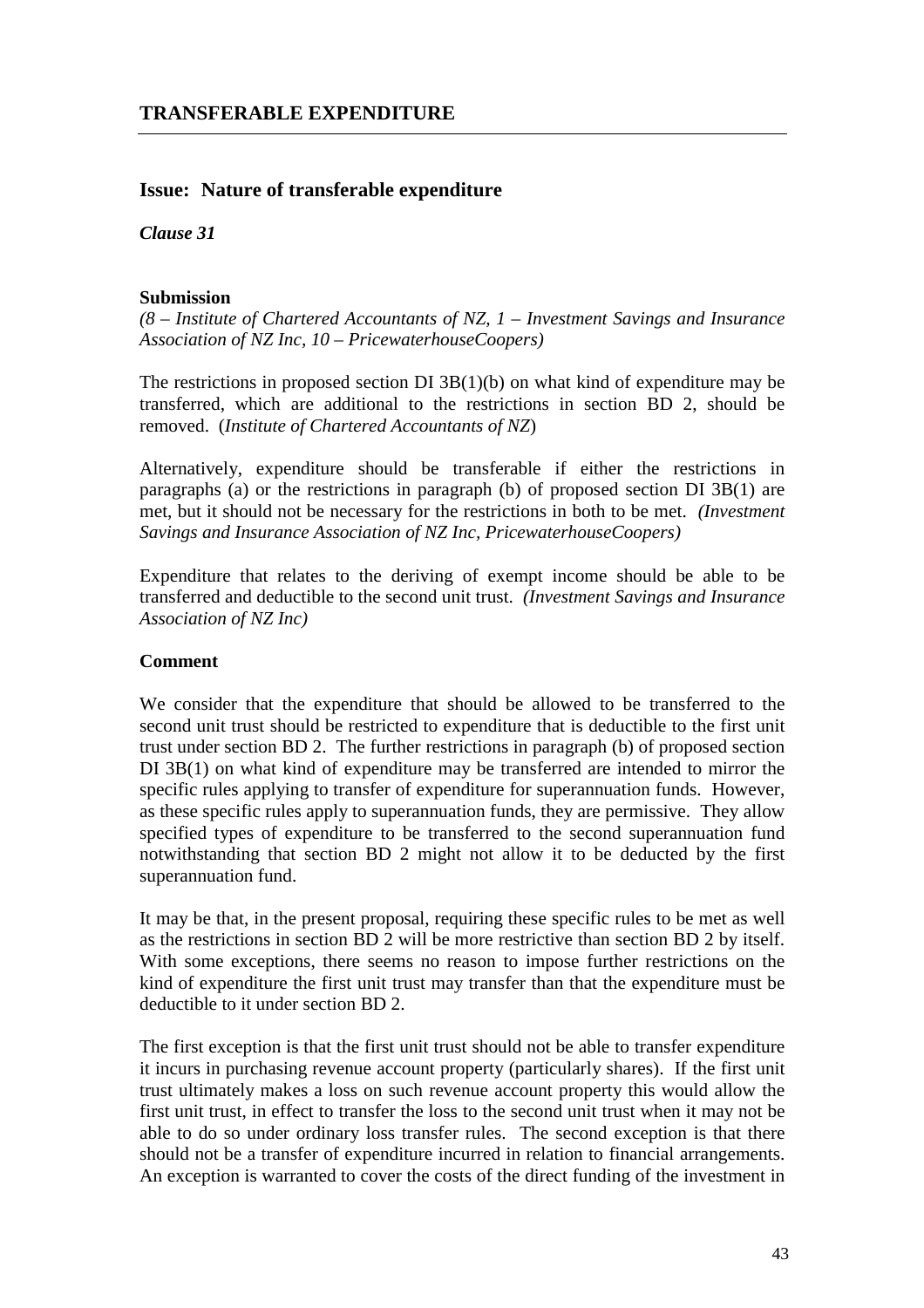second unit trust – for example, if the first unit trust has taken out a loan to invest in the second unit trust, the interest expense could be transferred.

The proposal is intended to allow transfer of, for example, management and marketing-type expenses incurred by the first unit trust in relation to its investment in the second unit trust, rather than expenditure and losses incurred by the first unit trust relating to its own trading activities.

The Investment Savings and Insurance Association of NZ has submitted that expenditure that relates to the earning of exempt income should be able to be transferred and deducted. Section BD 2(2)(b) currently prevents the deductibility of such expenditure. Officials recommend that the expenditure relating to the deriving of exempt income should not be made deductible under this proposal.

## **Recommendation**

That the submission be accepted, except that expenditure on revenue account property and financial arrangements (when the financial arrangement is not part of the direct funding of the investment in the second unit trust) should not be transferable. However, expenditure incurred in deriving exempt income should not.

## **Issue: Information required to transfer expenditure**

*Clause 31*

## **Submissions**

*(3 – Rudd Watts & Stone, 4 – New Zealand Law Society)*

The first unit trust should not be able to require information from the second unit trust in respect of the second unit trust's gross income. This information should only be available when the two unit trusts are associated.

## **Comment**

We are recommending that the restrictions in the proposed section DI 3B(1)(b) be removed (see submission above). If our recommendation is accepted, these submissions will not be relevant.

If our recommendation is not accepted we suggest that the first unit trust be able to rely on disclosure from the second unit trust as to whether it has sufficient gross income to deduct the transferred expenditure (see submission below). This would mean that the second unit trust would not agree to receiving expense if it did not have sufficient gross income.

## **Recommendation**

That the submissions be declined on the basis that they are not relevant if officials' recommendations are accepted.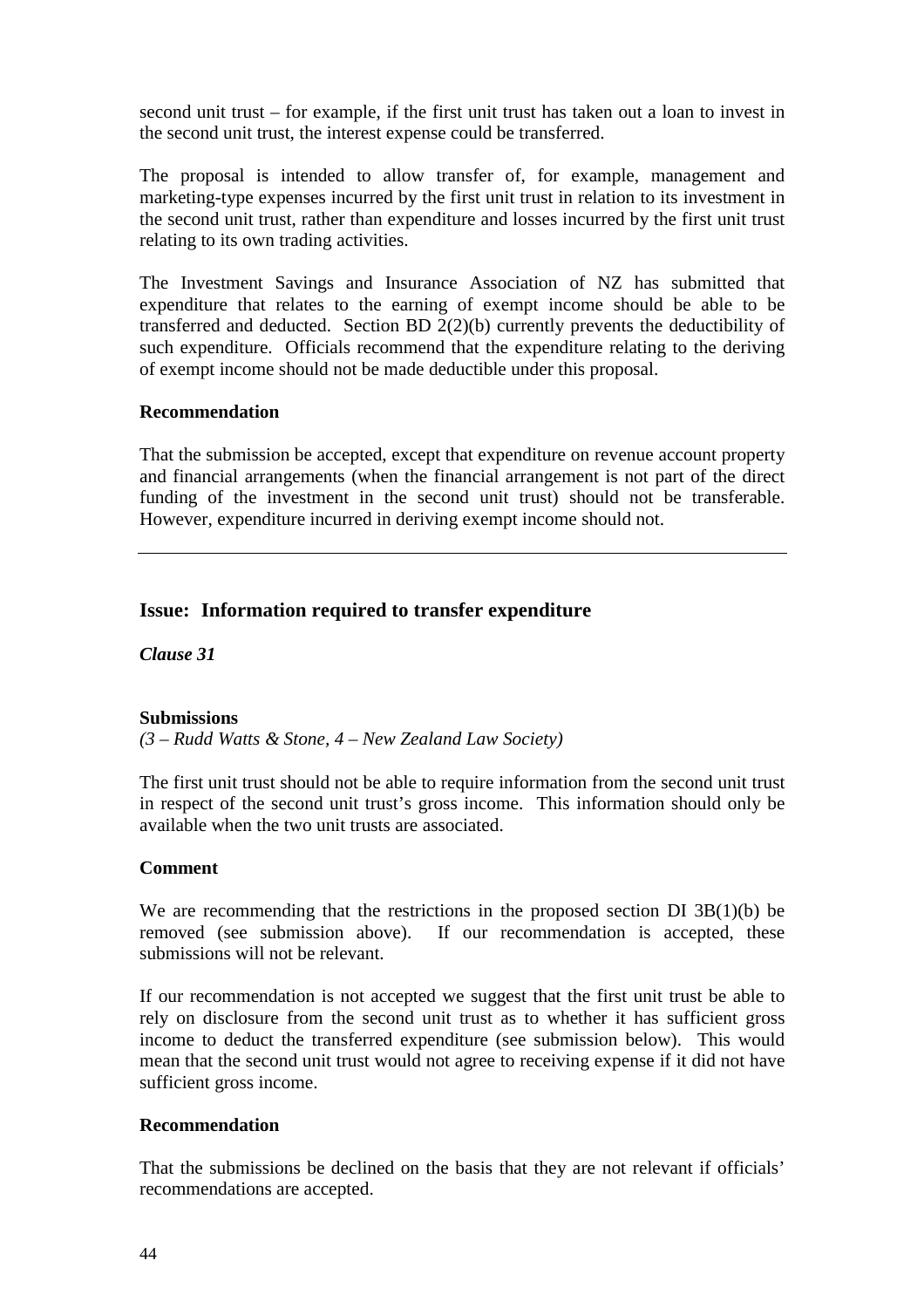# **Issue: Scope to reject transfer of expenditure**

*Clause 31*

## **Submission**

*(1 – Investment Savings and Insurance Association of NZ Inc)*

The proposal should include provision that the second unit trust may reject the transfer of expenditure.

## **Comment**

The proposal assumes that the first unit trust and the second unit trust will communicate and agree with one another over a contemplated transfer of expenditure. It is true that, as currently drafted, the proposal appears to enable the first unit trust to elect unilaterally to make a transfer, but there is no requirement for the second unit trust to give any consideration for the transfer. The matter is left to the agreement of the parties.

Furthermore, if a first unit trust elects to transfer expenditure without the agreement of the second unit trust, there is no requirement that the second unit trust must deduct the transferred expenditure. (If it does not, the expenditure remains deductible to first unit trust under ordinary rules, and the first unit trust is able to transfer it to another "second unit trust".)

We recommend that the legislation reflect the requirement that there be an agreement between the first unit trust and second unit trust to transfer the expenditure.

## **Recommendation**

That the submission be accepted by requiring an agreement between the two unit trusts.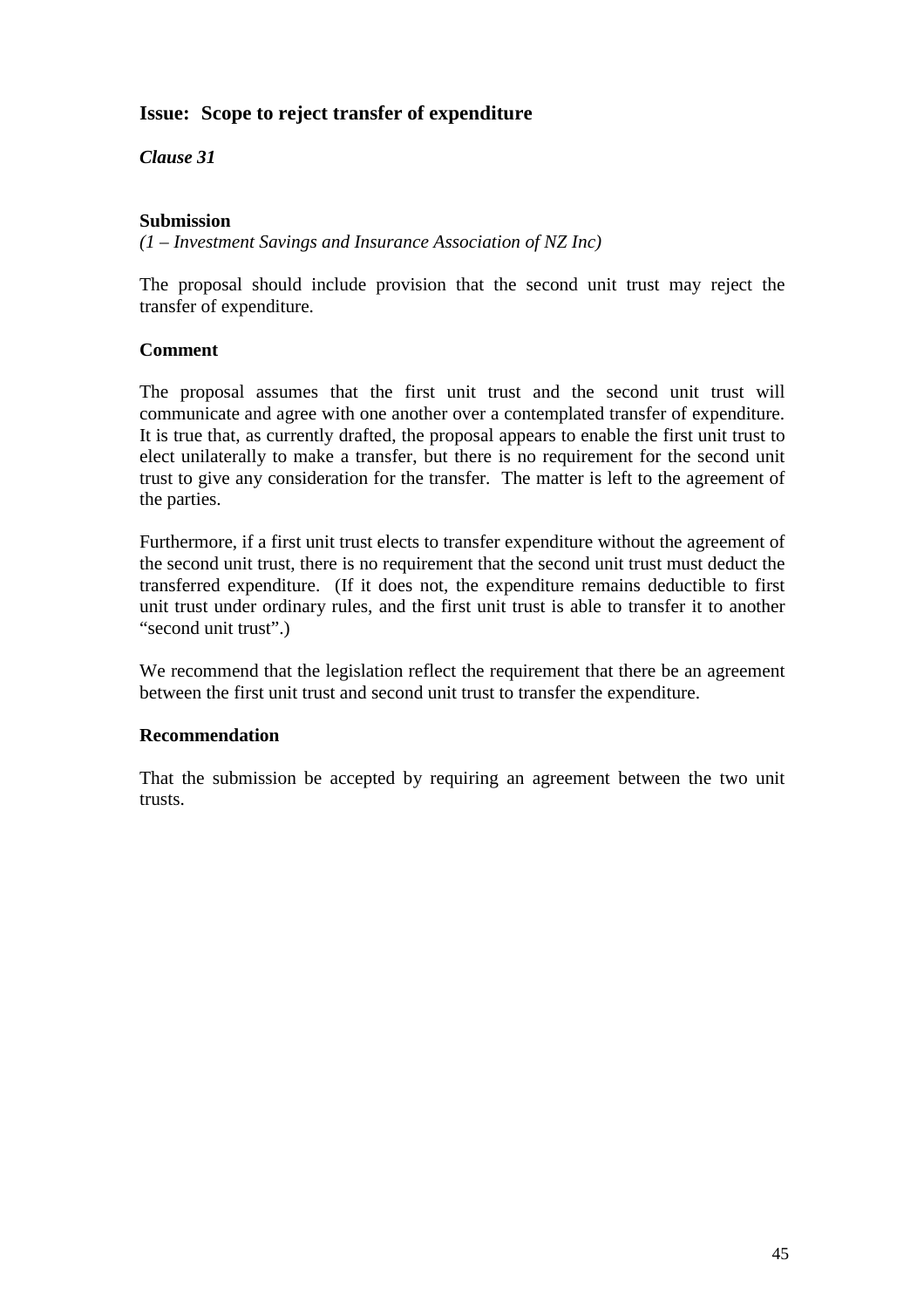## **Issue: Expenditure incurred in same year**

*Clause 31*

## **Submissions**

*(8 – Institute of Chartered Accountants of NZ, 2 – Ernst & Young)*

Proposed new section DI 3B(4) should be amended so that the transferred expenditure is treated as incurred by the second unit trust in the income year in which it is incurred by the first unit trust, rather than "on the date" it is incurred by the first unit trust.

Similar amendments should be made with respect to the transfer of expenditure rules for superannuation funds (present section DI  $3(2)$ ) and group investment funds (present section DI 3A(2)). *(Ernst & Young)*

## **Comment**

The proposal, as currently worded, treats transferred expenditure as incurred by the second unit trust "on the date" on which it is incurred by the first unit trust. When the first unit trust and second unit trust have different balance dates, the first unit trust, in order to comply strictly with the proposed section, will need to identify the dates on which the expenditure is incurred, and to allocate the expenditure to different income years, depending on whether it was incurred before or after the balance date of the second unit trust. A simple apportionment of annual expenditure will not satisfy the requirements of the section. This will impose unnecessary compliance costs.

The solution would be to treat the expenditure as incurred by the second unit trust in the same income year that it is incurred by the first unit trust. This seems practical and does not appear to offer any avoidance opportunities, but this will be monitored in the future. If it is being abused, officials will report to the Government on possible solutions.

Similar amendments should be made to the expenditure transfer rules for superannuation funds and group investment funds.

#### **Recommendation**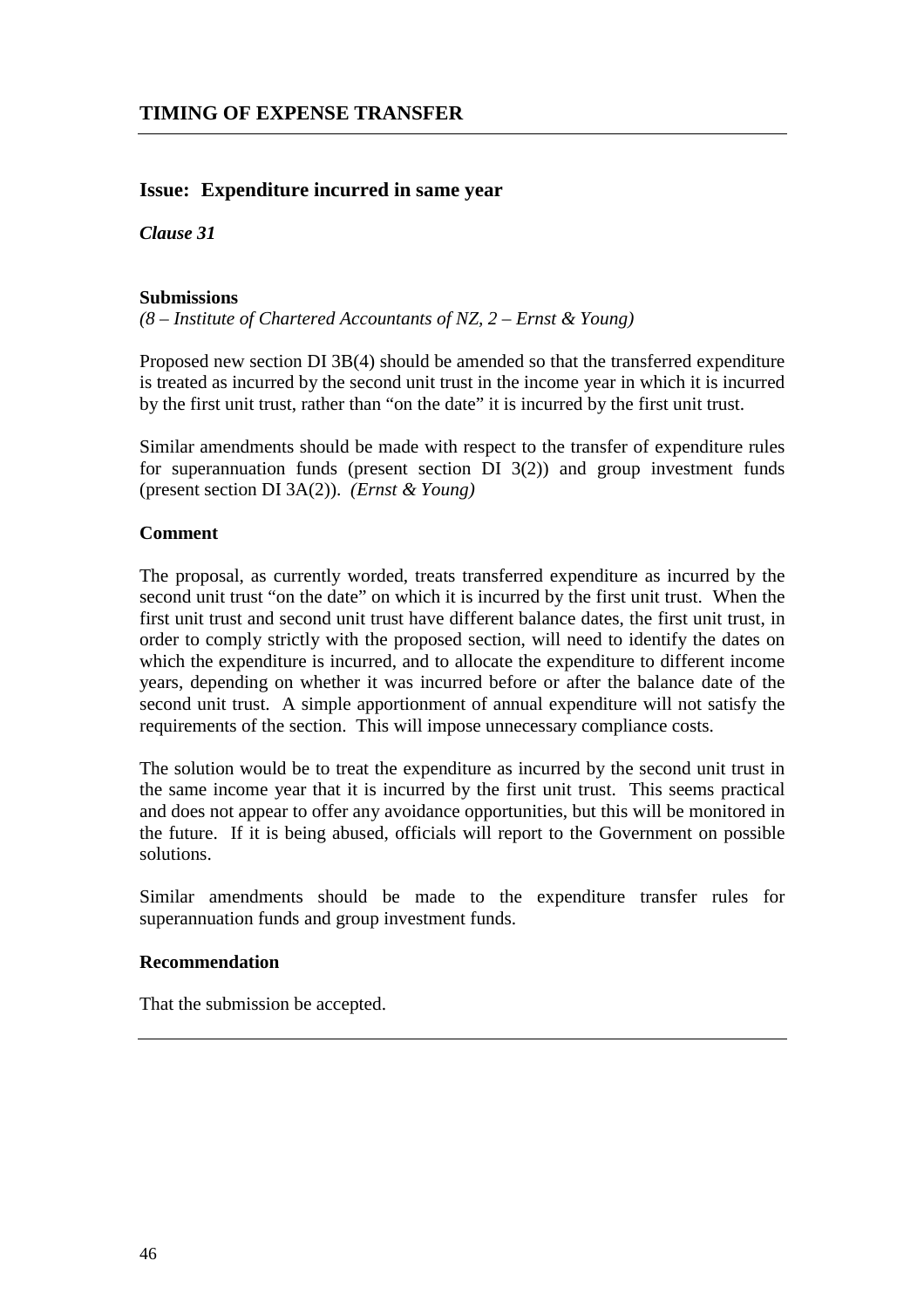# **Issue: Time when second unit trust deducts**

*Clause 31*

## **Submission**

*(6 – New Zealand Funds Management Ltd)*

It is not clear, in proposed section DI 3C(8), what date is referred to by the words "the date on which the expenditure is deducted from the second qualifying unit trust's gross income". Hence, this wording should be replaced by "the last day of the income year in which the expenditure is deducted from the second qualifying unit trust's gross income".

## **Comment**

We agree with this submission that the wording is unclear in this respect. The proposed amendment will allow expenditure to be transferred to the second unit trust up until the end of the income year, even though the investment relationship ceased part way through the year.

## **Recommendation**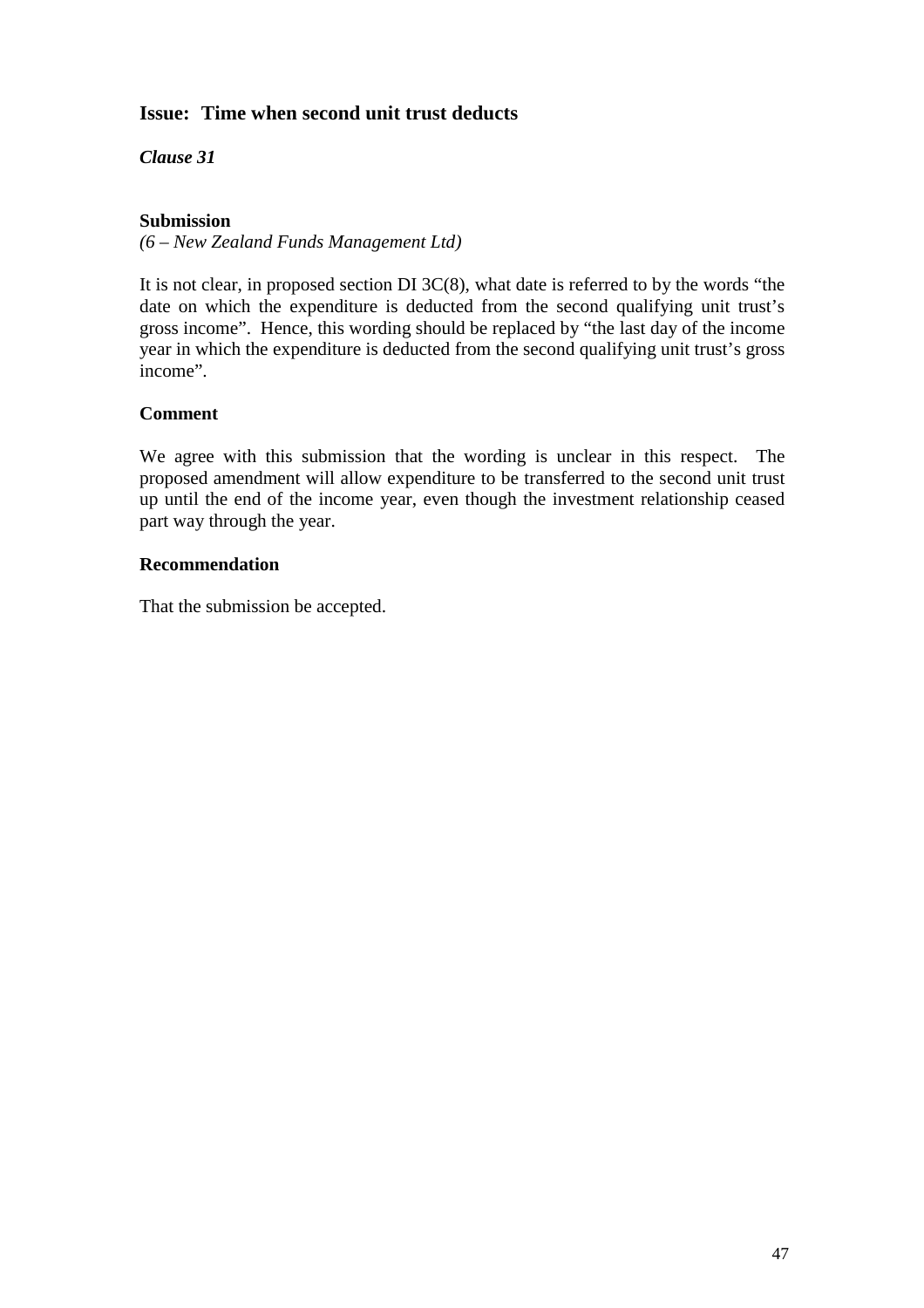# **Issue: Notice of election**

*Clause 31*

## **Submissions**

*(1 – Investment Savings and Insurance Association of NZ Inc, 8 – Institute of Chartered Accountants of NZ, 10 – PricewaterhouseCoopers)*

The proposal should not require the election to be made by notice in writing to the Commissioner. Instead the election should be deemed to be made when the expenditure is actually transferred (that is, deducted by the second unit trust).

Alternatively, if the submission is not accepted, the proposal should merely require the written notification to be provided to, and retained by, the manager of the second unit trust.

## **Comment**

The proposed legislation requires qualifying unit trusts to provide an election in writing to the Commissioner. The present rules concerning transfer of expenditure for superannuation funds, upon which the present proposal is modelled, also require the relevant election to be made by notice in writing to the Commissioner.

We agree that it would be in line with a simpler tax system not to require such a notice. Officials consider that a notice is not necessary. The unit trust manager should keep records of any transfers that can be provided to Inland Revenue in the future if required. Also, it is proposed (see page 45) that there be an agreement between the unit trusts for the transfer of expenditure. This agreement will be a record of the transfer.

## **Recommendation**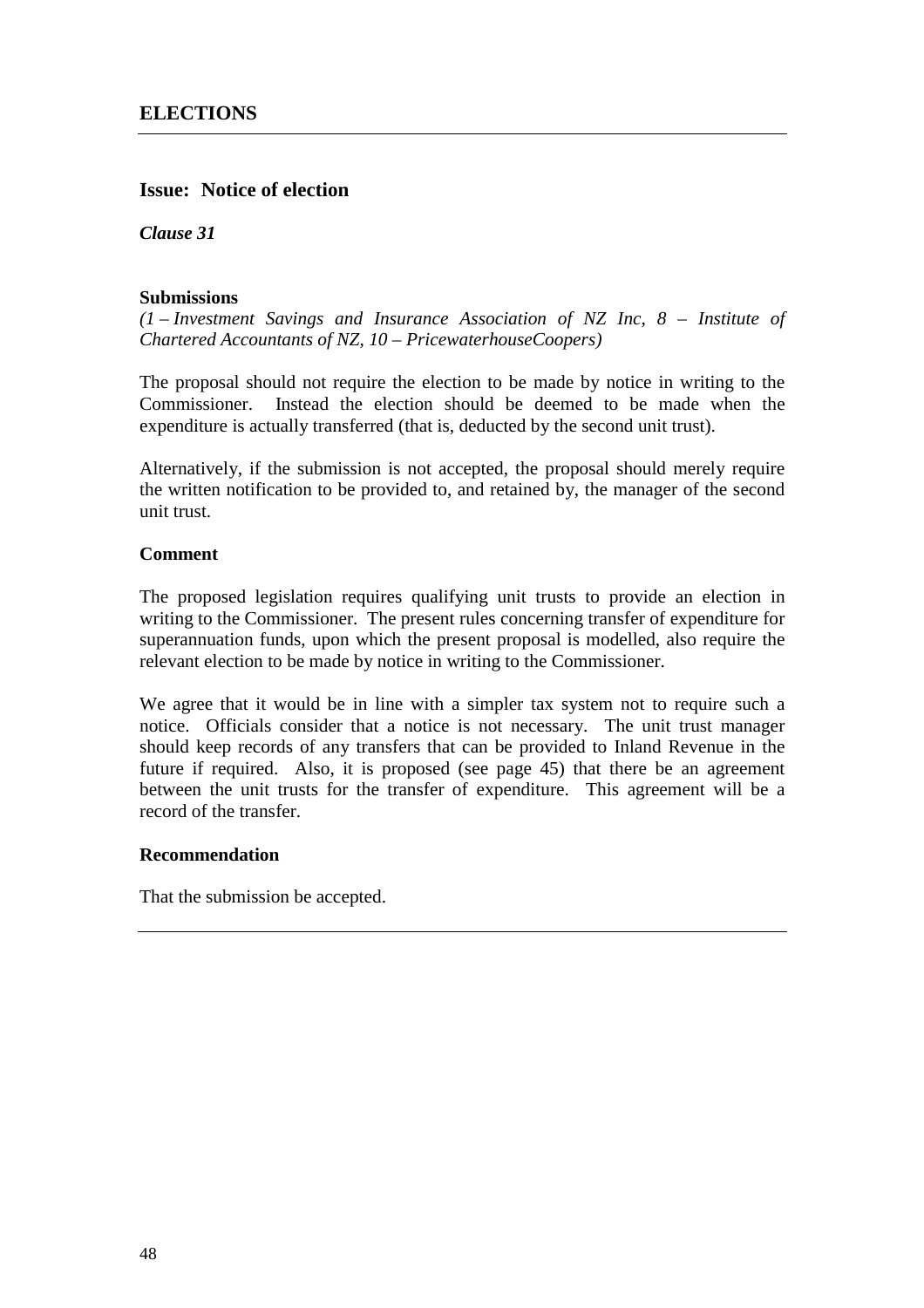# **Issue: Time limit on election**

*Clause 31*

## **Submission**

*(1 – Investment Savings and Insurance Association of New Zealand, 10 – PricewaterhouseCoopers)*

Proposed section DI 3B(3) should be amended to provide that the election must be made by the due date for filing the first unit trust's tax return, *or within such further time as the Commissioner allows*.

## **Comment**

Proposed section DI 3B(3), as currently worded, requires the election to be made within the time that the first unit trust must furnish a return for the income year. The rules allowing transfer of expenditure for superannuation funds, on which the present proposal is modelled, require the election to be within the time within which that fund is required to furnish a return, *or within such further time as the Commissioner may allow*.

Officials consider that there should be no requirement to file an election with Inland Revenue, to be consistent with self-assessment and simplification. The unit trust manager will, however, need to keep records of expense transfers that may be required by Inland Revenue in future audits. Also, it is proposed (see page 45) that there be an agreement between the unit trusts for the transfer of expenditure. This agreement will be a record of the transfer.

The Commissioner may need to be given some discretion in respect of expense transfers made after returns are filed.

## **Recommendation**

That the submission be declined if officials' recommendation not to require the filing of elections is accepted.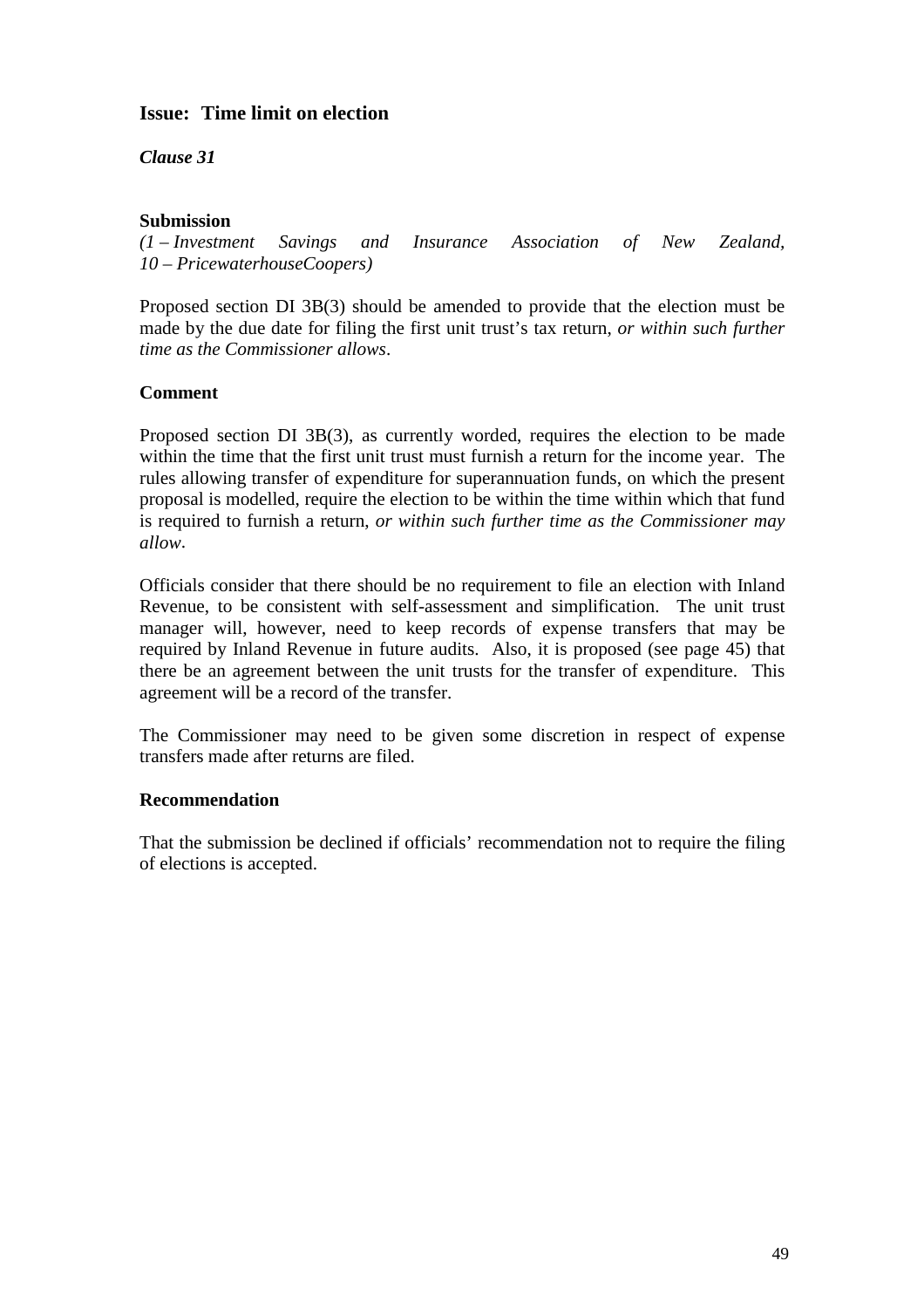## **Issue: Non-resident withholding income**

## *Clause 31*

#### **Submission**

*(8 – Institute of Chartered Accountants of New Zealand)*

The reference to non-resident withholding income in the "deduction balance" formula in proposed section DI 3C(1) is not appropriate in the context of unit trusts and should be replaced with a simple rule that refers to the taxable income of the unit trust.

#### **Comment**

In practice, qualifying unit trusts may not derive non-resident withholding income. However, we would prefer to leave the legislation wide enough to cover this possibility. There appears to be no disadvantage to leaving the provision as it is.

## **Recommendation**

That the submission be declined

## **Issue: Excess imputation credits refunded**

*Clause 31*

## **Submission**

*(8 – Institute of Chartered Accountants of NZ)*

Excess imputation credits carried forward as a loss be refunded when the second unit trust is unable to benefit from the transfer of expenditure (or after a qualifying period, for example – four years)

## **Comment**

The submission views the unused deductions as representing the amount of excess imputation credits that the proposal is designed to address; hence, the unused deductions represent overpayment of tax. It is not current tax policy to refund excess imputation tax credits or cash out excess expenditure (losses).

## **Recommendation**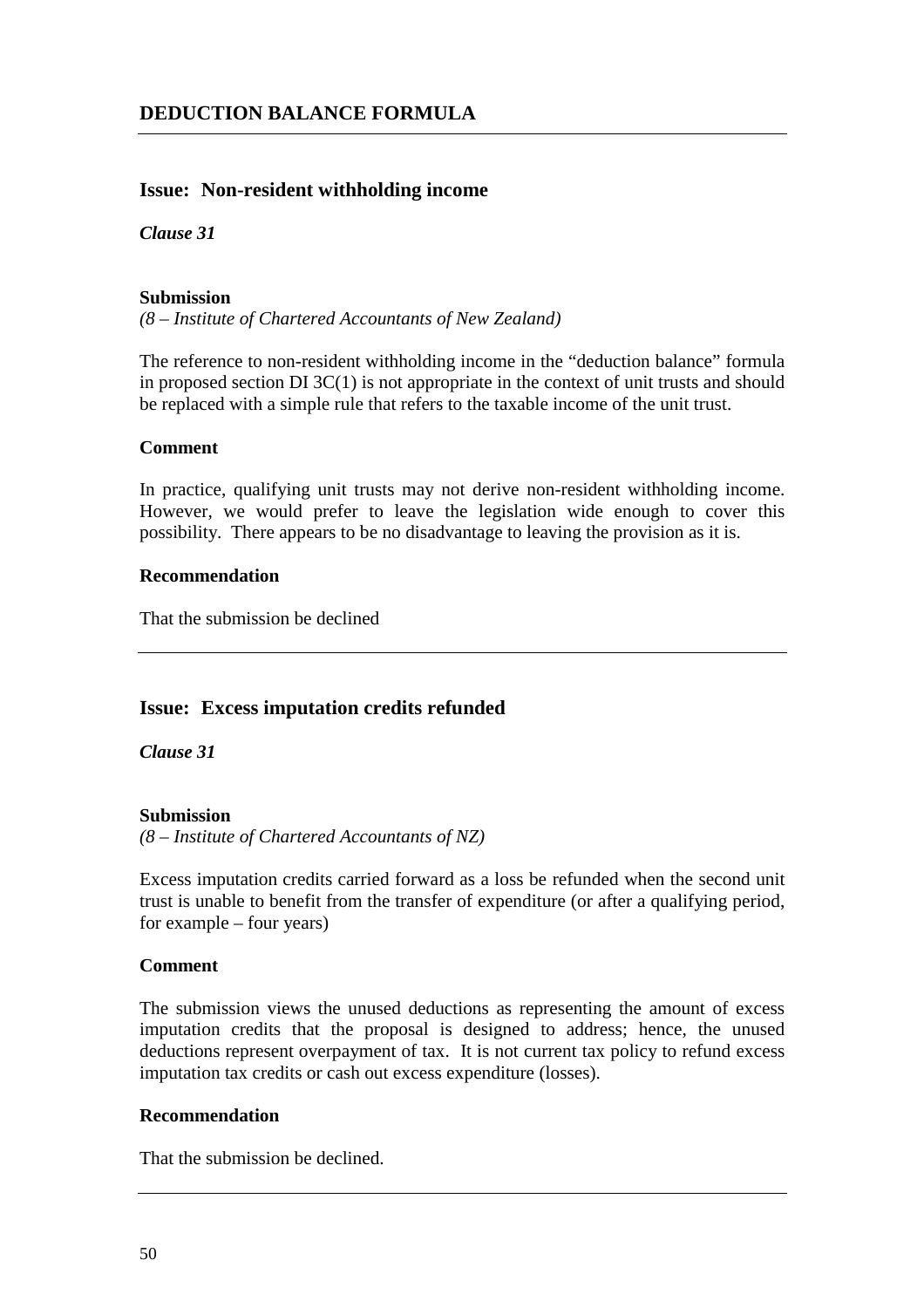# **Issue: Denial of unused expenditure**

*Clause 31*

## **Submission**

*(8 – Institute of Chartered Accountants of NZ, 6 – New Zealand Funds Management Ltd)*

If the first unit trust ceases to invest in the second unit trust, the potential tax benefit of the transferred expenditure being carried forward under proposed section DI 3C should revert to the first unit trust.

## **Comment**

As currently drafted, the proposal does not provide for expenditure carried forward under proposed section DI 3C to revert back to the first unit trust. If the first unit trust ceases to invest in the second unit trust (in which case the unutilised expenditure may no longer be transferred to the second unit trust), or the second unit trust has no ability to utilise the transferred expenditure, the potential tax benefit of the expenditure does not become available to the first unit trust. If the first unit trust carries forward expenditure under proposed DI 3C, it does not deduct the expenditure in the year it was incurred, and the expenditure is not converted into net loss. There is no provision in the proposal to allow the first unit trust to deduct the carried forward expenditure in a later income year.

The proposal is not intended to deny the first unit trust the potential tax benefit of deductible expenditure that the second unit trust is unable to utilise. We consider it necessary to include provision that the first unit trust may treat the unutilised expenditure carried forward under section DI 3C as available net loss in the income year in which it ceases to invest in the second unit trust.

## **Recommendation**

That the submission be accepted.

# **Issue: Allowing for adjustment**

*Clause 31*

## **Submission**

*(8 – Institute of Chartered Accountants of NZ)*

The first unit trust should be entitled to transfer additional expenditure if the taxable income (and hence deduction balance) of the second unit trust is increased.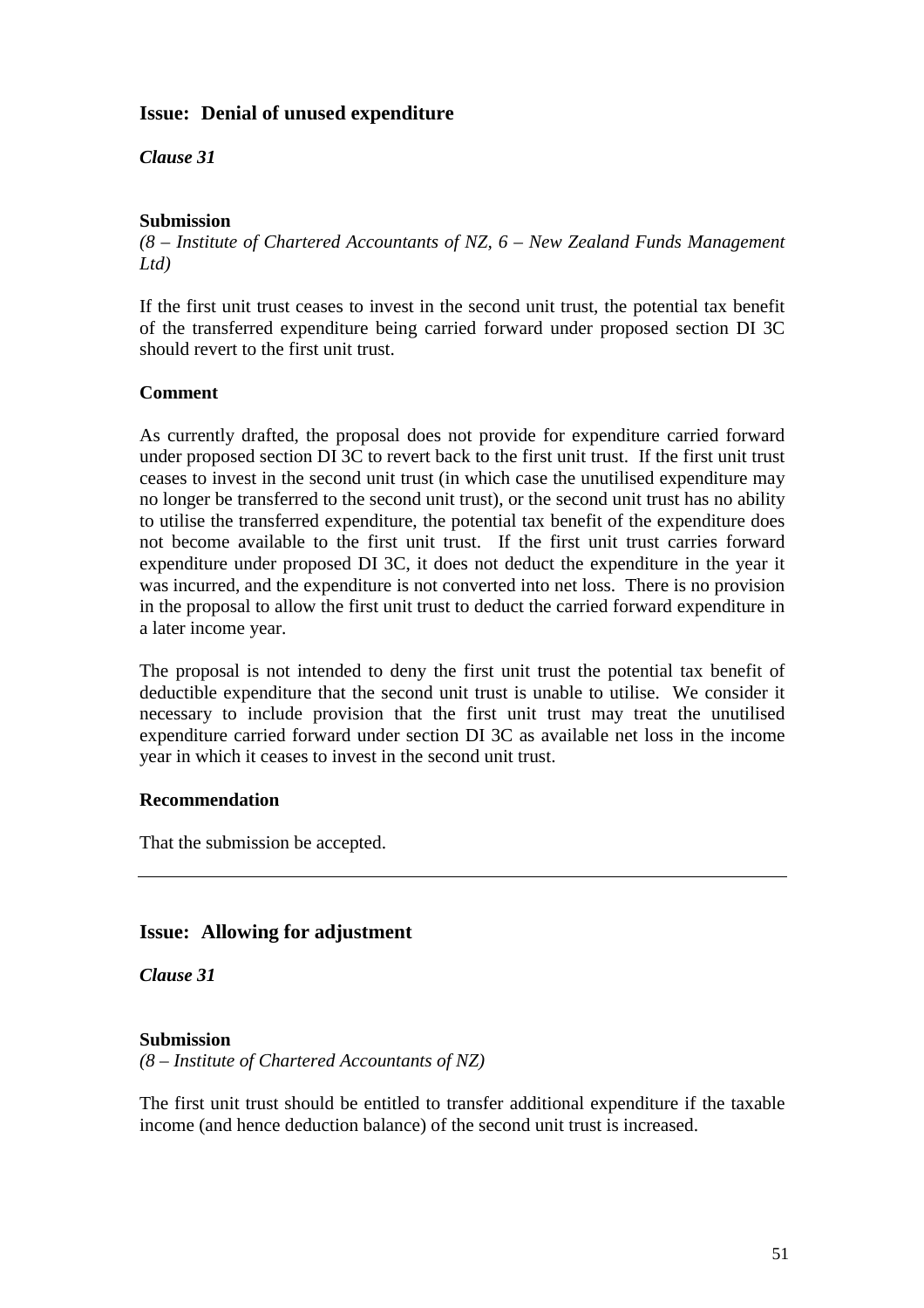As currently drafted, the proposal would not allow the first unit trust to make a further election after the time it is required to furnish a return for the relevant income year. This means that if a taxation audit increases the taxable income (and hence the deduction balance) of the second unit trust after that time, the first unit trust would be unable to transfer further expenditure with respect to that increase.

We recommend that the Commissioner has some discretion in these sorts of cases to amend a return to allow for an expense transfer after a return is filed.

## **Recommendation**

That the submission be accepted.

# **Issue: Whether the first unit trust should be able to deduct the unutilised transferred expenditure under ordinary rules**

## *Clause 31*

## **Submission**

*(6 – New Zealand Funds Management Ltd)*

The transferred expenditure not deducted by the second unit trust should continue to be treated as incurred by the first unit trust until it is carried forward under new section DI 3C.

## **Comment**

Under the proposal at present, only the portion of transferred expenditure the second unit trust deducts is treated as not incurred by the first unit trust. The unutilised portion reverts to the first unit trust, which may, but is not obliged to, carry it forward to the next income year as expenditure. As currently worded, the proposal does not prevent the first unit trust, in the original income year, deducting the unutilised expenditure itself, or perhaps transferring it to a different wholesale unit trust in which it invests. This should not cause any problem since, presumably, the second unit trust pays for only the amount of the transferred expenditure it is able to deduct. Hence, in respect of the original income year, there is no need to expressly protect the first unit trust's entitlement.

However, if the first unit trust carries forward the unutilised expenditure to a later income year, it is only able to utilise the carried forward expenditure by passing it back up to the second unit trust under new section DI 3C. The first unit trust will not be able to deduct the carried forward expenditure itself since it is not able to allocate the expenditure to that later year. There is no need to expressly provide that the expenditure carried forward is treated as not incurred by the first unit trust.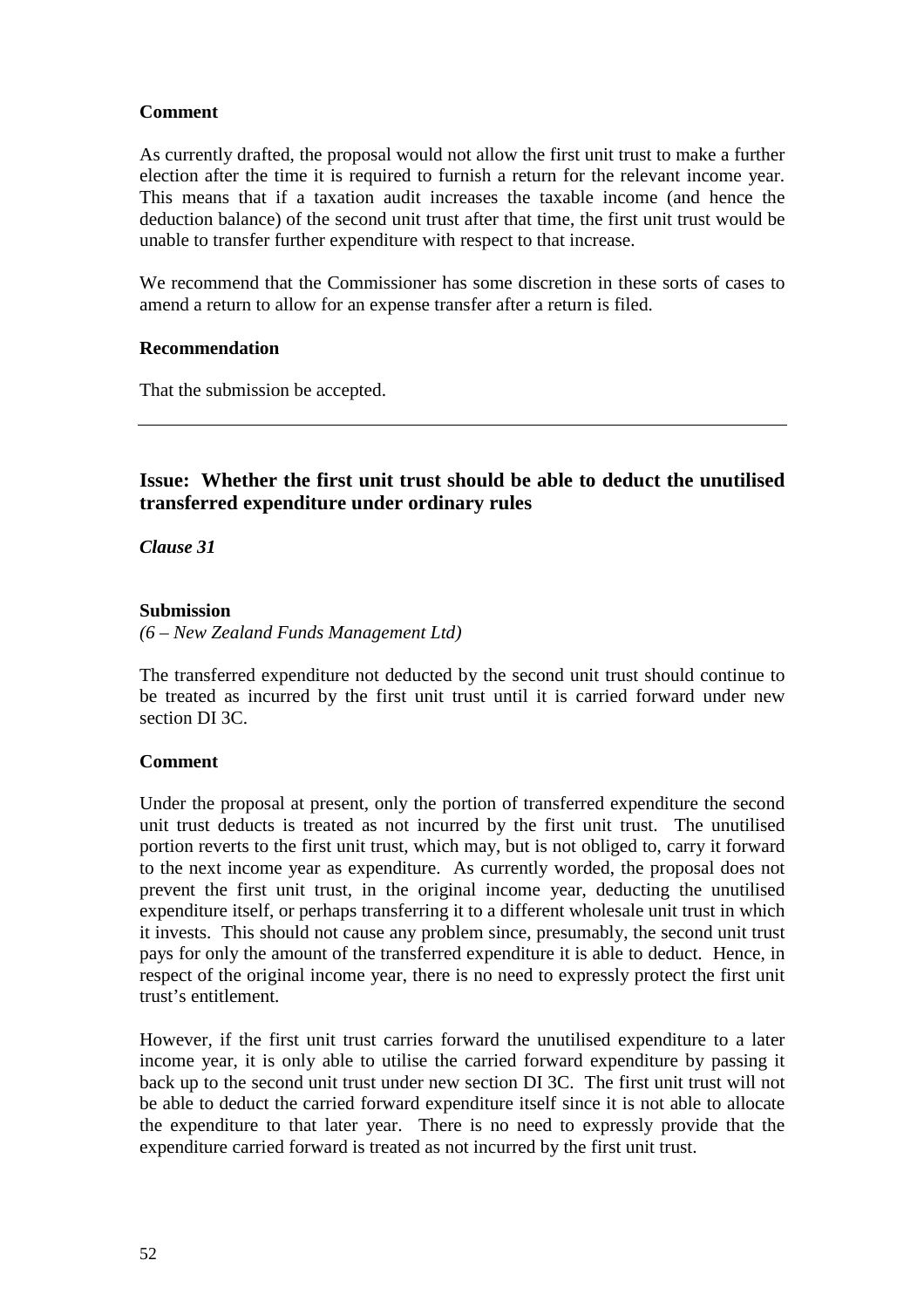We recommend that the new section be clarified so that the first unit trust may "carry forward" unutilised expenditure to later income years but not deduct it in later income years. Officials recommend (see page 51) that the unutilised expenditure be treated as a tax loss of the first unit trust.

## **Recommendation**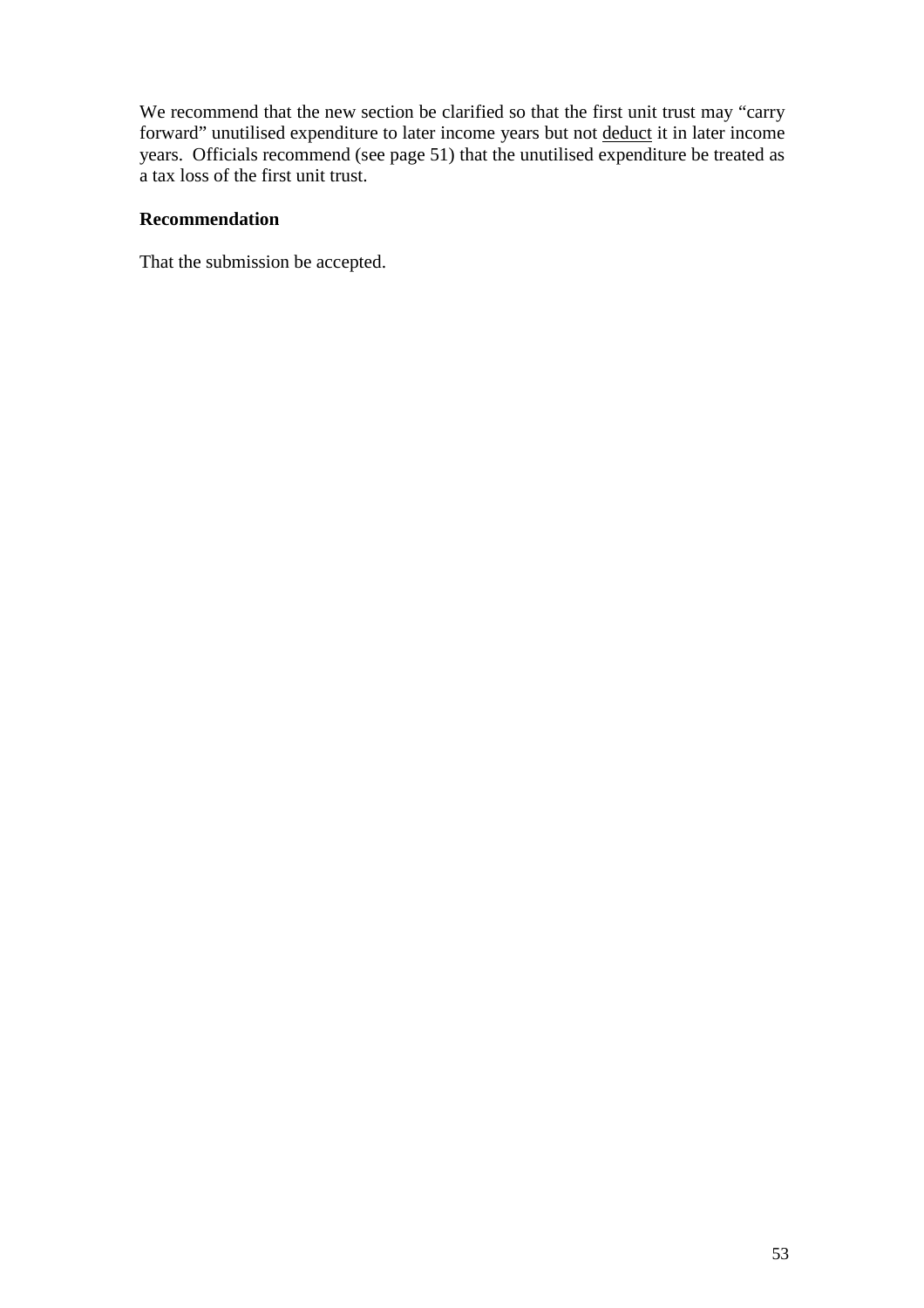# **TECHNICAL AMENDMENTS**

## *Clause 31*

A number of technical amendments, not raising any policy issues, have been suggested in the submissions. These are presented here in summary form.

#### **Submission**

*(8 – Institute of Chartered accountants of NZ)*

The proposed section DI 3C(3) contains a typographical error. The word "being" should be "been".

#### **Recommendation**

That the submission be accepted.

#### **Submission**

*(6 – New Zealand Funds Management Ltd)*

For clarity of interpretation, the expenditure able to be transferred in terms of section DI 3B should be defined as "transferable expenditure", and this term should then be used where applicable.

## **Comment**

The proposed provisions are not unclear as they stand, in this respect.

## **Recommendation**

That the submission be declined.

#### **Submission**

*(6 – New Zealand Funds Management Ltd)*

In proposed section DI 3B(2), the words "any amount of" should be inserted after the words "elect that".

## **Comment**

As currently worded, the proposal is clear that the first unit trust may elect to transfer only a portion of its deductible expenditure to the second unit trust.

## **Recommendation**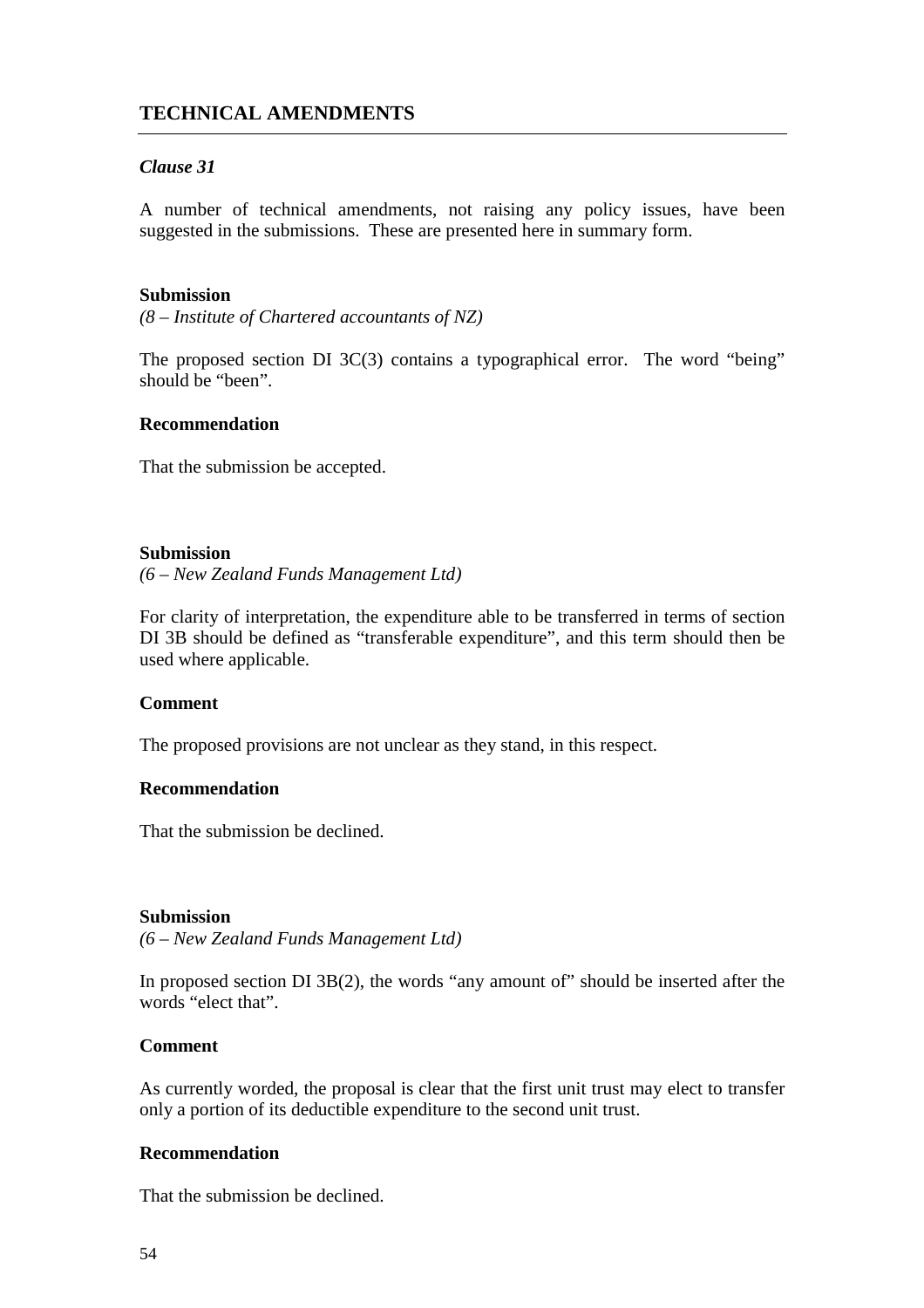#### **Submission**

*(6 – New Zealand Funds Management Ltd)*

For clarity of expression, in proposed section DI 3B(3), the words "under subsection (2)" should be inserted after the word "election".

#### **Recommendation**

That the submission be accepted.

#### **Submission**

*(6 – New Zealand Funds Management Ltd)*

For clarity of interpretation, in section DI 3B(4), the first instance of the word "incurred" should be replaced by the words "deemed to be incurred by the second qualifying unit trust under subsection (2)".

#### **Comment**

The suggested rewording would aid clarity. We suggest a briefer wording by replacing the first instance of "incurred" with "subject to an election under subsection  $(2)$ ".

#### **Recommendation**

That the submission be accepted in substance.

#### **Submission**

*(6 – New Zealand Funds Management Ltd)*

For clarity of interpretation, in proposed section DI 3C(1), the words "in an income year" should be inserted after the words "unit trust".

#### **Comment**

The suggested rewording would aid clarity.

#### **Recommendation**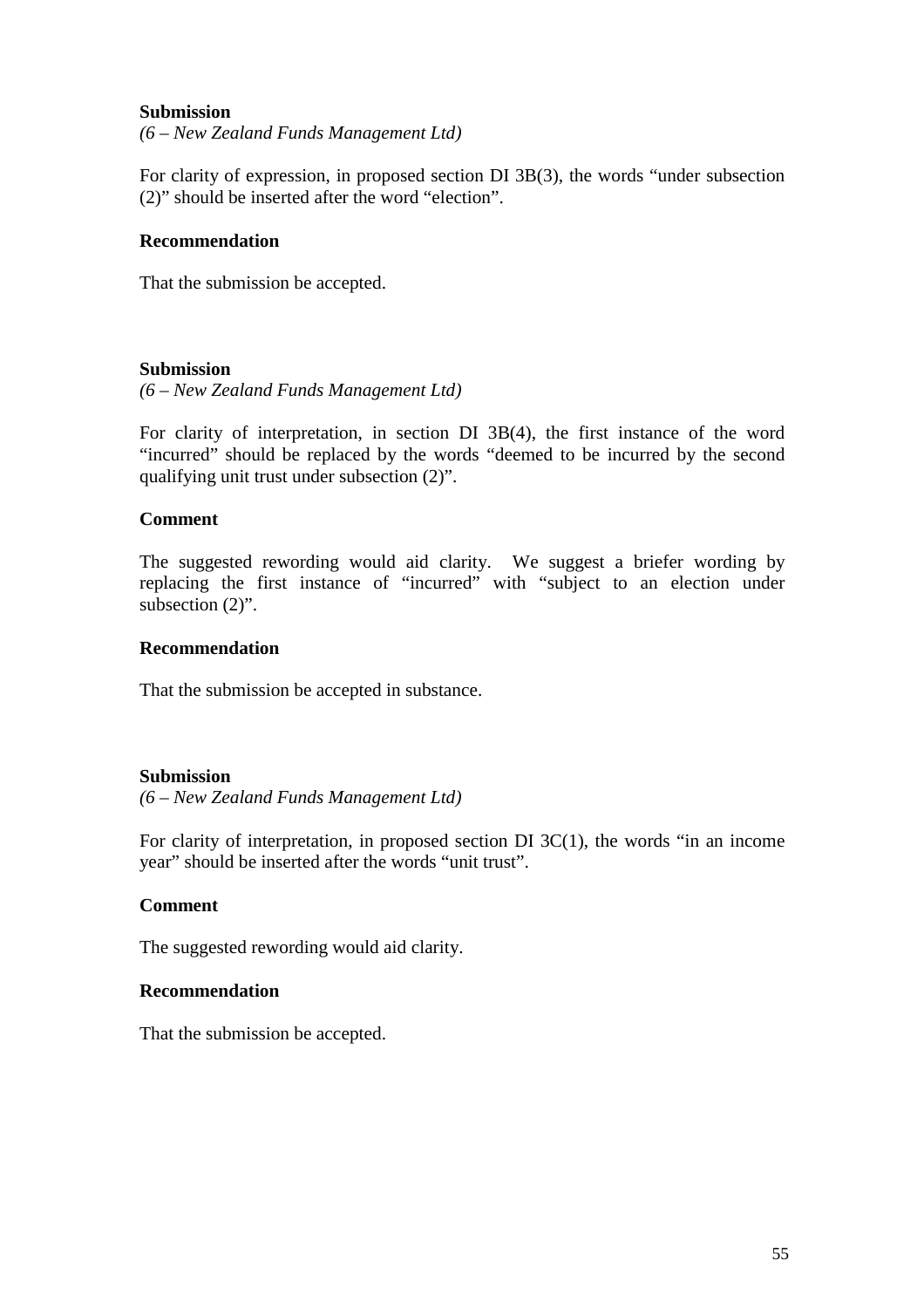## **Submission**

*(6 – New Zealand Funds Management Ltd)*

For clarity of interpretation, the proposed section DI 3C(2) should be reworded.

## **Comment**

Officials agree that the provision could be reworded to aid clarity.

# **Recommendation**

That the submission be accepted in substance.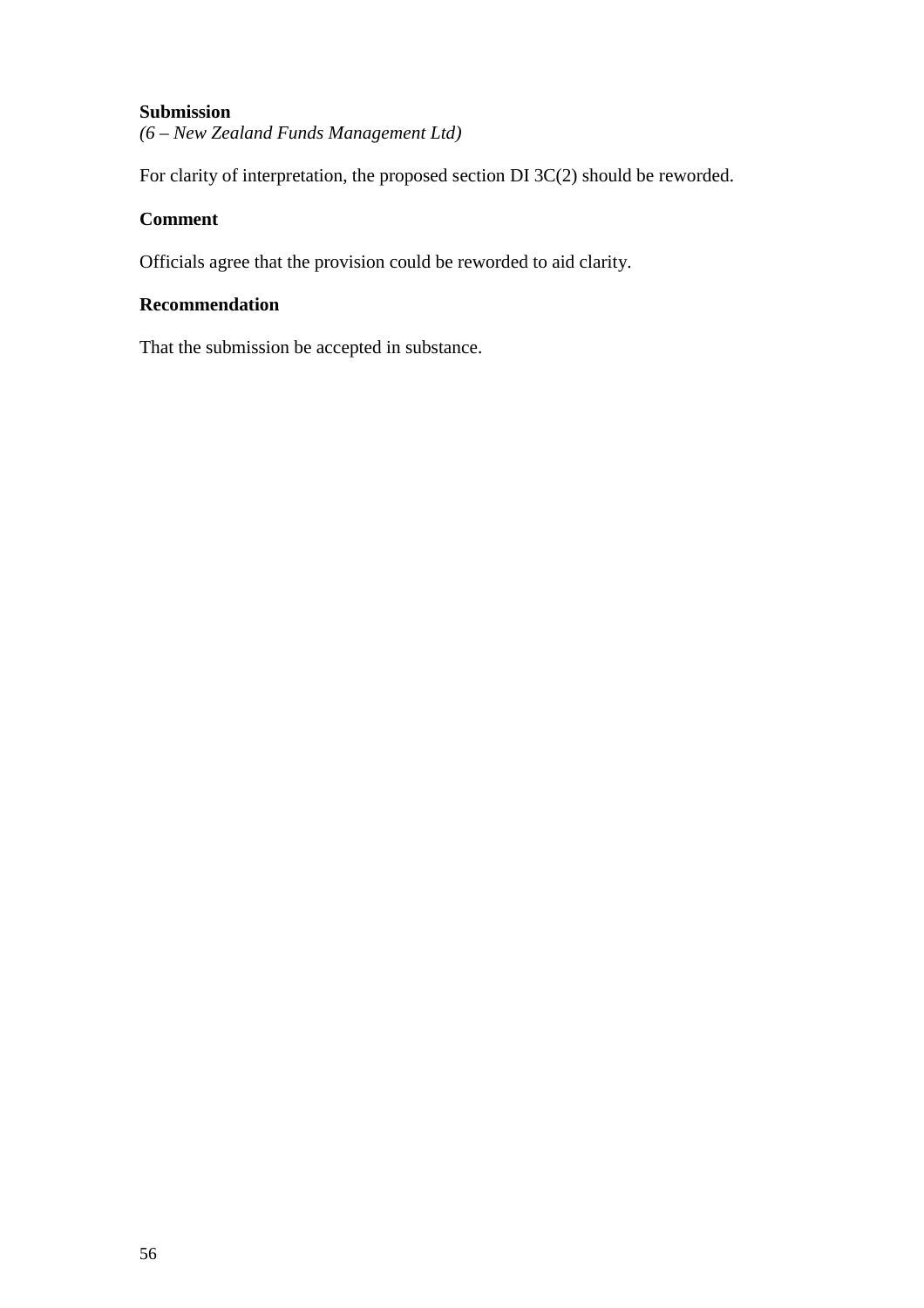# Unit trusts: unit-holder continuity rule and definition of qualifying unit trust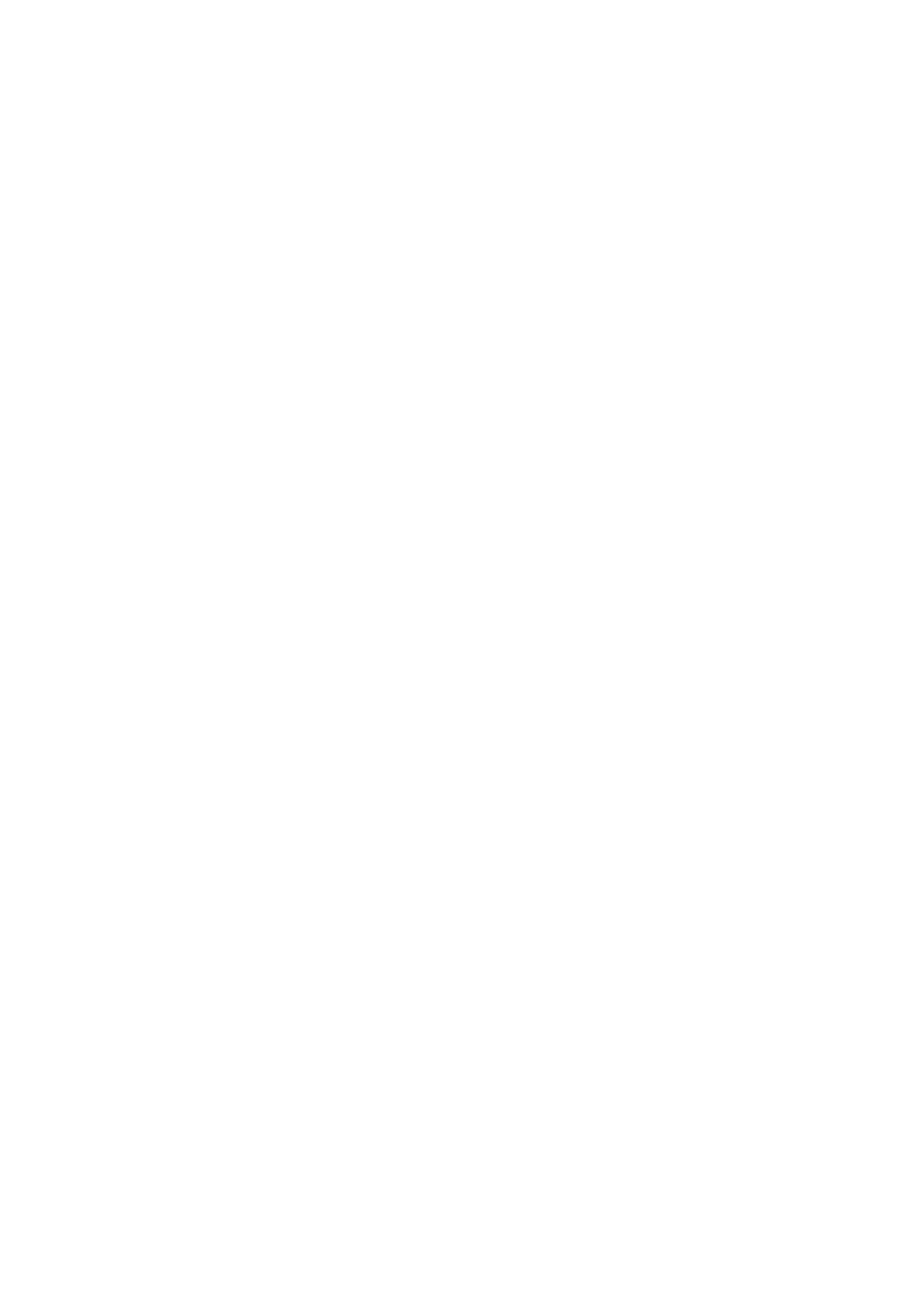*Clause 178(25)*

# **Issue: Temporary holders of greater than 10% in unit trusts with over 100 unit-holders**

#### **Submission**

*(1 – Investment Savings and Insurance Association of NZ Inc, 10 – PricewaterhouseCoopers)*

The definition of "qualifying unit trust" should be amended to allow for temporary holders of greater than 10% in unit trusts with over 100 unit-holders.

#### **Comment**

Sub paragraphs (a)(iii)(B) and (b)(iv) of the definition currently provide that if a unit trust has more than 100 unit holders but one or more of those unit-holders *temporarily* has a greater than 10% interest, that unit trust cannot be a qualifying unit trust.

This is not the case when the unit trust has fewer than 100 unit-holders, so is inconsistent. The legislation should allow for the percentage of temporary changes to be consistent for unit trusts that have more than 100 unit-holders and those that have fewer.

If officials' recommendation to increase the threshold from 10% to 25% is accepted, we recommend that temporary holdings of greater than 25% be allowed for unit trusts with fewer than and more than 100 unit holders. (See page 61.)

## **Recommendation**

That the submission be accepted and the temporary change percentage be consistent between unit trusts of fewer than or more than 100 unit holders.

## **Issue: More than one type of investor**

*Clause 178(25)*

#### **Submission**

*(1 – Investment Savings and Insurance Association of NZ Inc, 8 – Institute of Chartered Accountants of NZ, 6 – New Zealand Funds Management Ltd)*

The definition of "qualifying unit trust" should be amended to allow for a variety of investors in the unit trust concerned.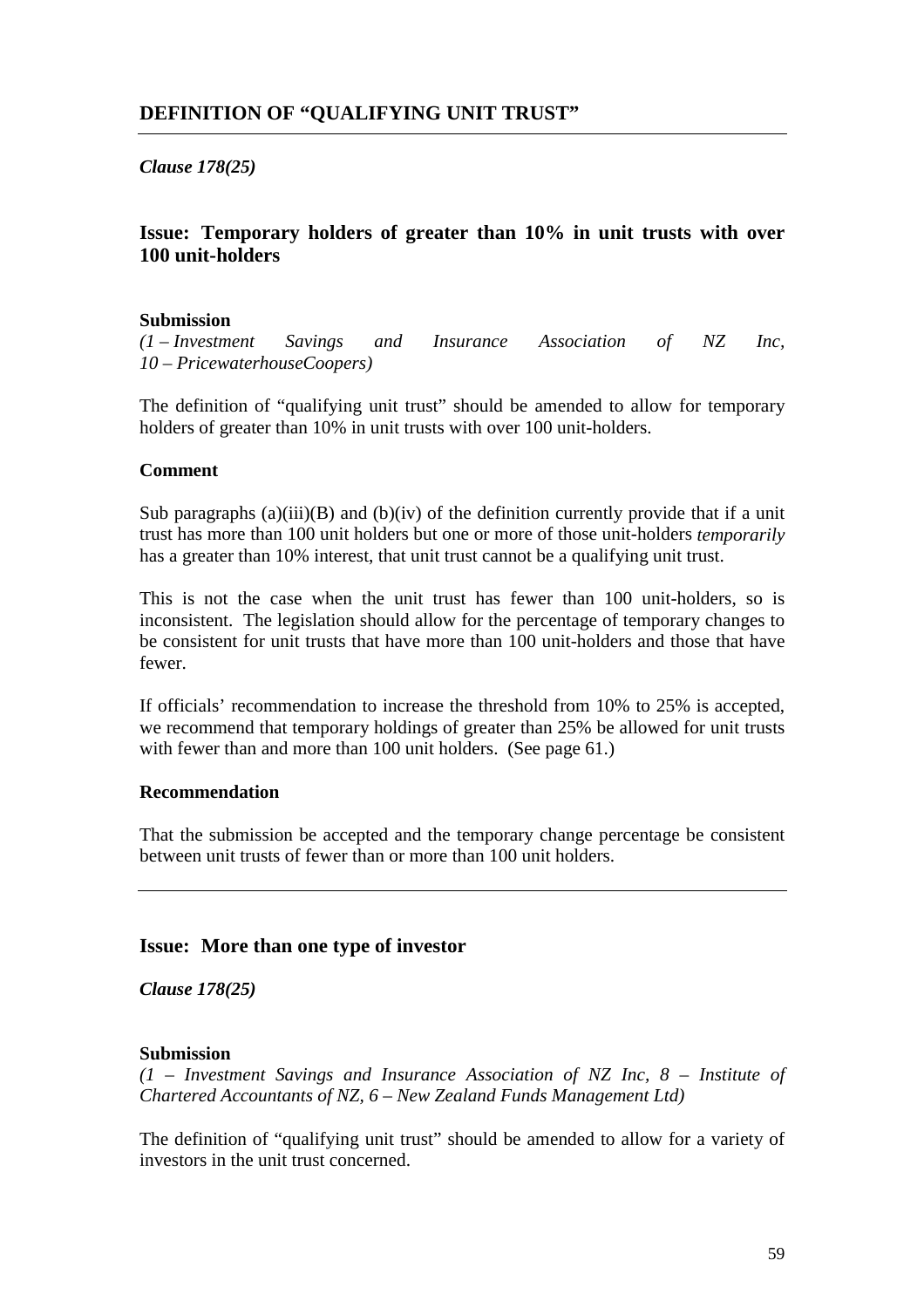Under sub paragraph (c) (iii) it is unclear whether a unit trust that has a number of different entities in which it invests can qualify as a qualifying unit trust. The legislation should be clarified so that it makes no difference as to whether the unit trust is invested in by one or more of the types of entities listed in this sub paragraph.

#### **Recommendation**

That the submission be accepted.

## **Issue: Associated person test**

*Clause 178(25)*

## **Submission**

*(8 – Institute of Chartered Accountants of NZ, 6 – New Zealand Funds Management Ltd)*

The definition of "qualifying unit trust" should exclude the associated person rule. In the alternative, the Institute has suggested that trustees should be able to obtain and rely on disclosure provided from the unit-holders of any associated holdings.

## **Comment**

The submissioners argue that the need for the trustees to know whether or not the unit-holders are associated will be difficult, if not impossible to administer.

The associated person rule should remain in the legislation. Officials, however, consider that the alternative submission should be accepted so that disclosure of associated holdings should be made by the unit-holders to the trustee. The trustee should be able to rely on such disclosures. This will reduce compliance costs associated with the trustee determining whether unit-holders are associated. The New Zealand Funds Management Ltd on the disclosure proposal has indicated that it will be difficult to obtain such disclosures and will increase the compliance costs of trustees in obtaining such disclosures from existing and new unit-holders. Officials consider that the recommendation to increase the investment threshold from 10 percent to 25 percent (see submission below) should mean that a trustee will need to obtain such a disclosure only in situations where a unit-holder's interest is significant in relation to the threshold.

Maintaining the associated person rule will ensure that the proposed definition of "qualifying unit trust" applies to widely held unit trusts.

#### **Recommendation**

That the submission to remove the associated persons test from the definition be declined. The alternative solution should be accepted.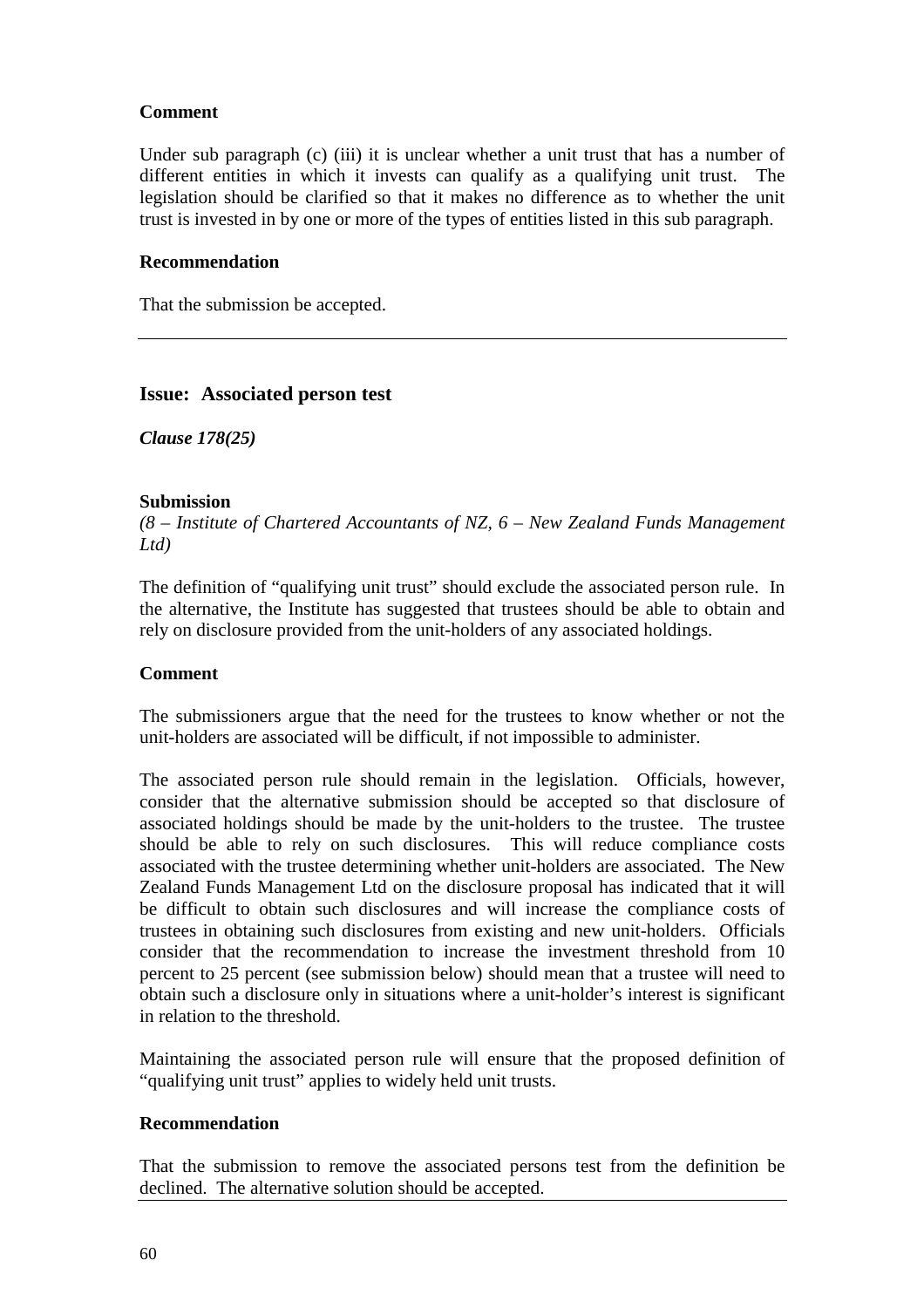# **Issue: Non-qualifying unit trusts or high net worth individual members of qualifying unit trusts**

*Clause 178(25)*

## **Submission**

*(8 – Institute of Chartered Accountants of NZ, 6 – New Zealand Funds Management Ltd)*

The definition needs to be widened to cater for "qualifying unit trusts" that may have non-qualifying unit trusts or high net worth individuals as members.

## **Comment**

The industry advises that raising the investment threshold from 10% to 25% will widen the application of the legislation for non-qualifying unit trusts and high net worth individuals. That is, these investors can hold up to 25% in the unit trust, and that unit trust will consequentially meet the definition of "qualifying unit trust".

## **Recommendation**

That the submission be accepted and the investment threshold be raised from 10% to 25%.

## **Issue: Clarification changes**

*Clause 178(25)*

## **Submission**

1. *(8 – Institute of Chartered Accountants of NZ, 6 – New Zealand Funds Management Ltd)*

Sub-paragraph (c)(ii) of the definition of qualifying unit trust should be amended by the addition of the word "otherwise" between "being" and "a qualifying unit trust".

2. *(6 – New Zealand Funds Management Ltd)*

The words "in the unit trust" should be inserted for clarity in paragraphs  $(a)(iii)B$  and  $(b)(vi)$  after the word "less".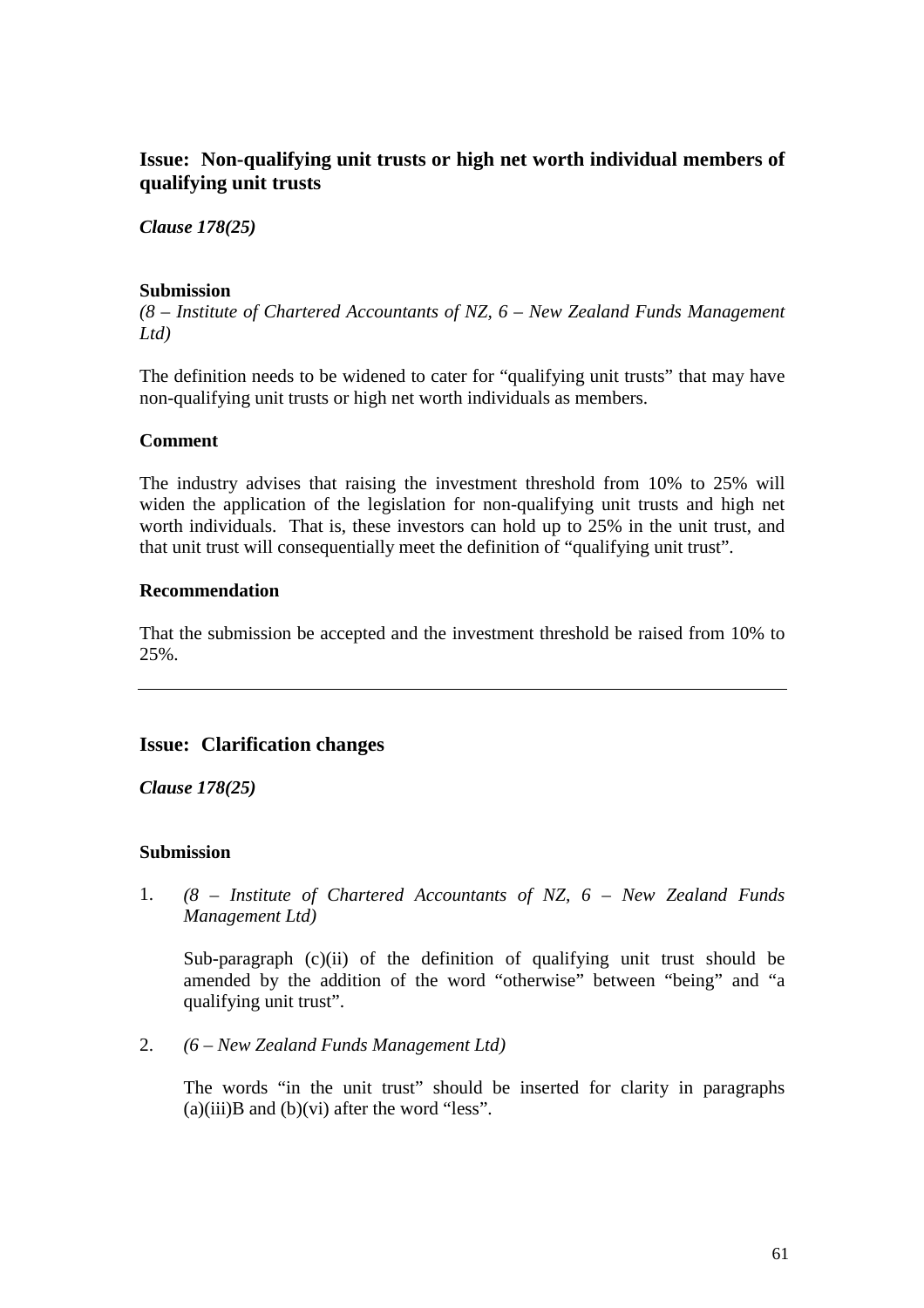The suggested changes clarify the legislation.

## **Recommendation**

That the submission be accepted.

# **Issue: Clearing houses that dispose and acquire on behalf of unit trust investors**

*Clause 178(25)*

## **Submission**

*(6 – New Zealand Funds Management Limited)*

The definition should provide for the situation where it is an entity other than the unit trust manager who operates as the clearing house in acquiring or disposing of units for investors.

## **Comment**

We understand it is normal practice for trust deeds to provide that the party to acquire or dispose of units from investors can be the manager, trustee on a party nominated by either the manager or trustee. The legislation should allow for this practice.

## **Recommendation**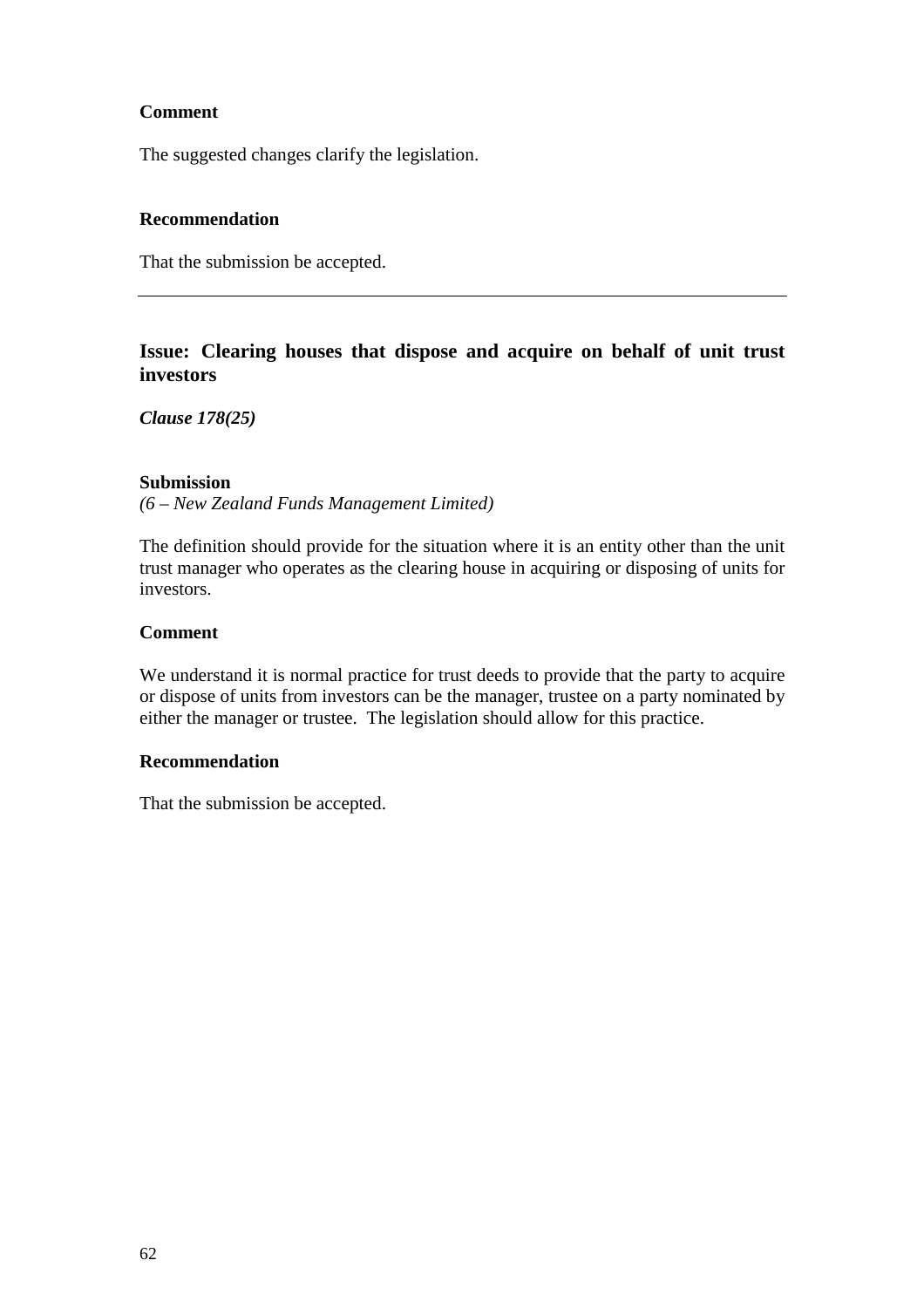# **SPECIAL CORPORATE ENTITY STATUS**

## *Clause 179*

## **Submission**

*(8 – Institute of Chartered Accountants of NZ)*

The issue of continuity of "shareholding" for unit trusts should be resolved by amending the definition of "special corporate entity" to include qualifying unit trusts.

## **Comment**

The new unit holder continuity rule uses the definition of "notional single person" in the Income Tax Act. This submission suggests that the continuity issue for unit trusts is better resolved with reference to the existing "special corporate entity" definition, which would reduce the complexity of the rule.

We do not agree. The concept of special corporate entity is used primarily in relation to entities that do not define their ownership with reference to shares or units held. Examples include statutory bodies and life insurance funds that have not issued shares. The unit trust entity does not fit well with these entities.

The use of notional single person is not more complex. In particular, it would appear to operate better for unit trusts that alternate between the ordinary continuity rules and the new special unit-holder continuity rules, as will occur from time to time. The "special corporate entity" definition does not contemplate entities that fall in and out of the definition from time to time.

## **Recommendation**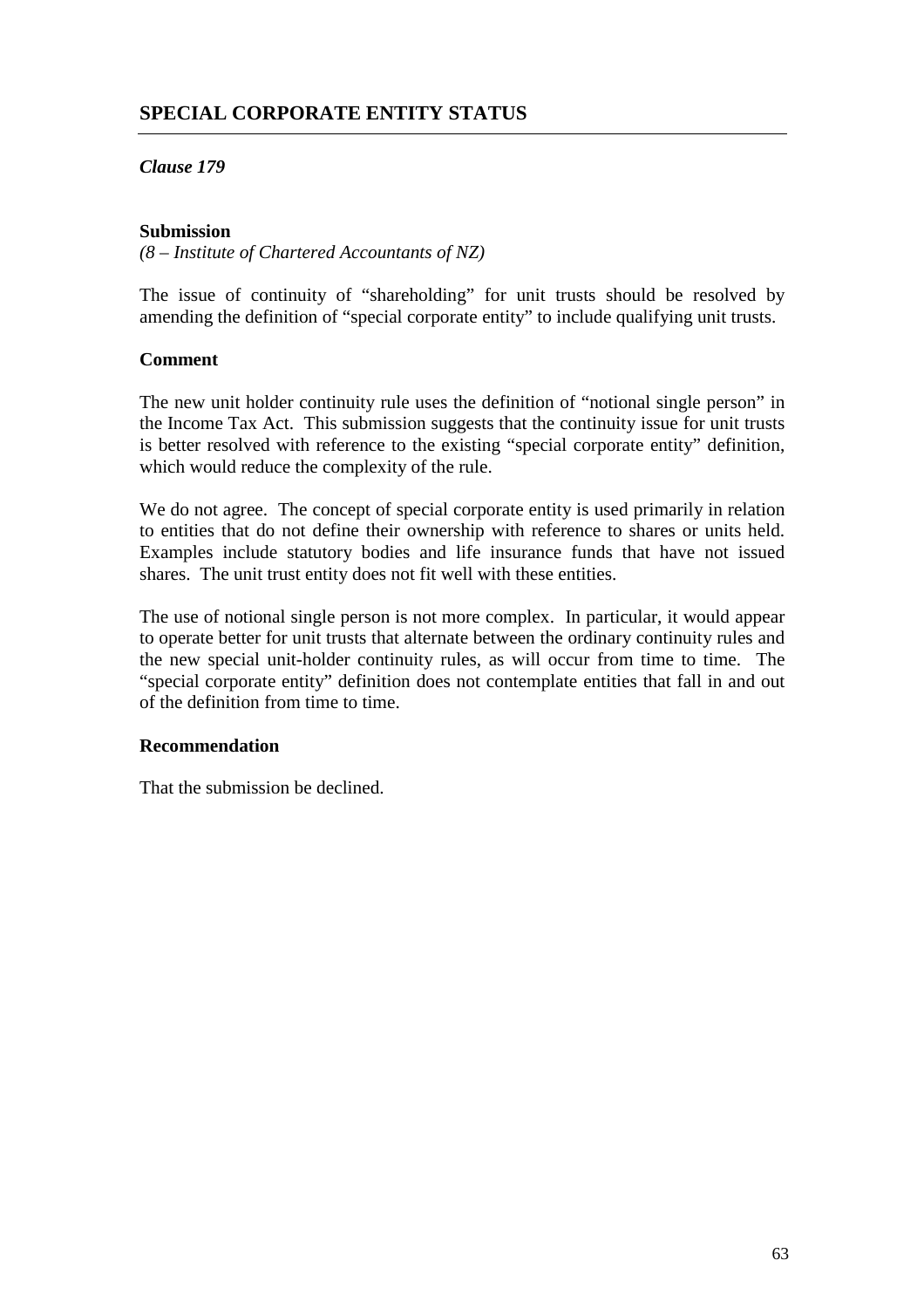# **LOOK-THROUGH RULES**

## *Clause 179*

## **Submission**

*(8 – Institute of Chartered Accountants of NZ)*

If the proposed new section OD 5(4A) proceeds as drafted, it is necessary to ensure that the rules in sections OD  $3(3)(d)$  and OD  $4(3)(d)$  do not apply.

## **Comment**

Sections OD 3(3)(d) and OD 4(3)(d) are "look-through" rules that require the tracing of a company's shareholding back to its ultimate natural person shareholders. This rule should not apply so that it is necessary to look behind the deemed notional single person.

We do not consider that under current legislation the look-through rules will apply to look behind the notional single person. This is because the provision, which deems there to be a notional single person, also stipulates that the notional single person is not a company. Since sections OD 3(3)(d) and OD 4(3)(d) apply only to look-through a company they cannot apply to the notional single person.

## **Recommendation**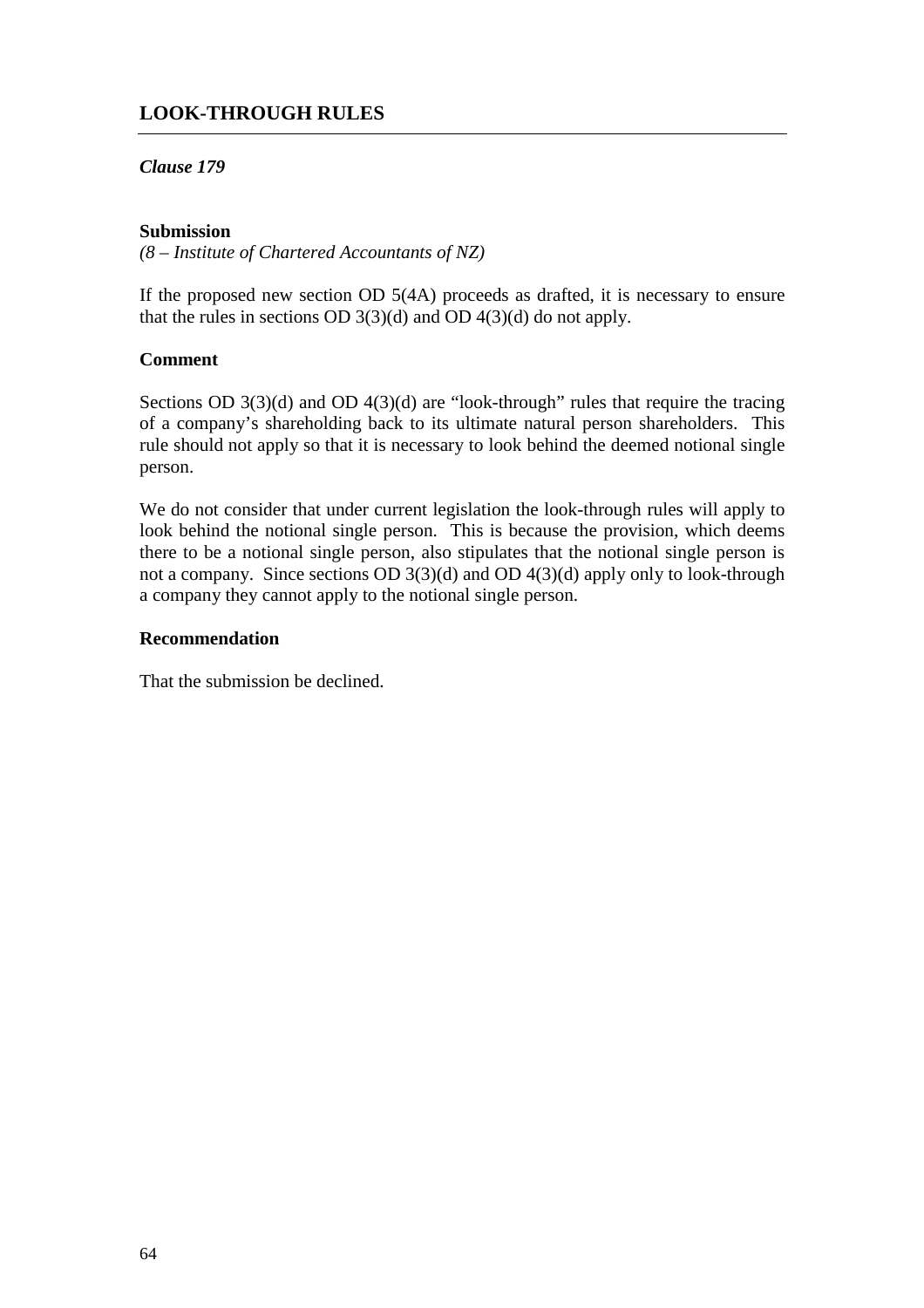# *Clause 179*

## **Submission**

*(8 – Institute of Chartered Accountants of NZ)*

The bracketed modifiers in section OD 5 (4A),

"other than a company, and separate and distinct from those persons who are unit-holders in their capacities other than as unit-holders in the qualifying unit trusts"

should be removed and replaced with:

"not being a company".

## **Comment**

The modifier is intended to make it clear that the notional single person is unique to the particular qualifying unit trust. The legislation needs to be clarified to achieve this objective. In clarifying we need to look to the ordinary continuity rules and, in particular, other scenarios under these rules where the concept of notional single person has been used.

## **Recommendation**

That the submission to remove the current modifier be accepted but the legislation should reflect the unique notional single person concept.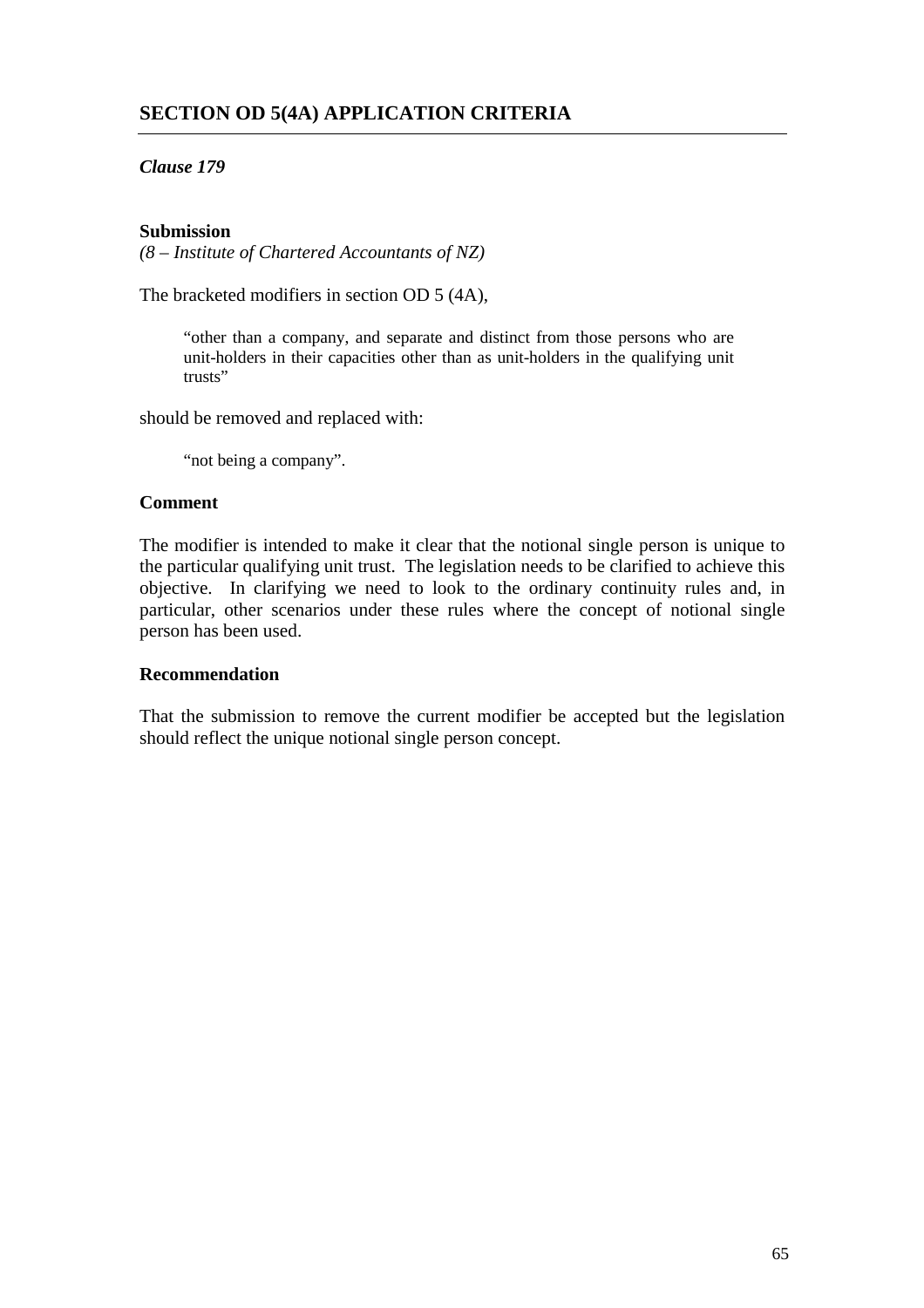# **DROP-IN/DROP-OUT PROVISION**

## *Clause 179*

## **Submission**

*(1 – Investment Savings and Insurance Association of NZ, 10 – PricewaterhouseCoopers, 8 – Institute of Chartered Accountants of NZ)*

The rules need to specify that a qualifying unit trust will not breach the shareholder continuity rules whenever it changes to the new rule or ceases to use it.

## **Comment**

We believe there is an issue that needs to be addressed in respect of a unit trust choosing to use the new continuity rules once they are introduced. If this is not addressed, imputation credits and losses arising before the 2001-2002 income year may be lost. The legislation needs to ensure that the balance of imputation credits and losses will remain and be available when the qualifying unit trust becomes a notional single person from the application date of the new rules (the 2001-2002 income year).

The legislation could also be made clearer in respect of a unit trust that goes in and out of the new rule. It is intended that the new rules will operate as a layer of the existing rules, so that if the unit trust ceases to use the new rule it will go to the next "layer" to use the existing continuity rules. We recommend that the legislation be made clearer to reflect this. This will mean that there will be no need to put in any other special transitional rules to cover the ongoing situation of unit trusts going into the new rule and coming out of it.

#### **Recommendation**

That the submission be accepted in part with respect to the application date of the new rule. However, for the ongoing operation of the new rule the current legislation should be clarified.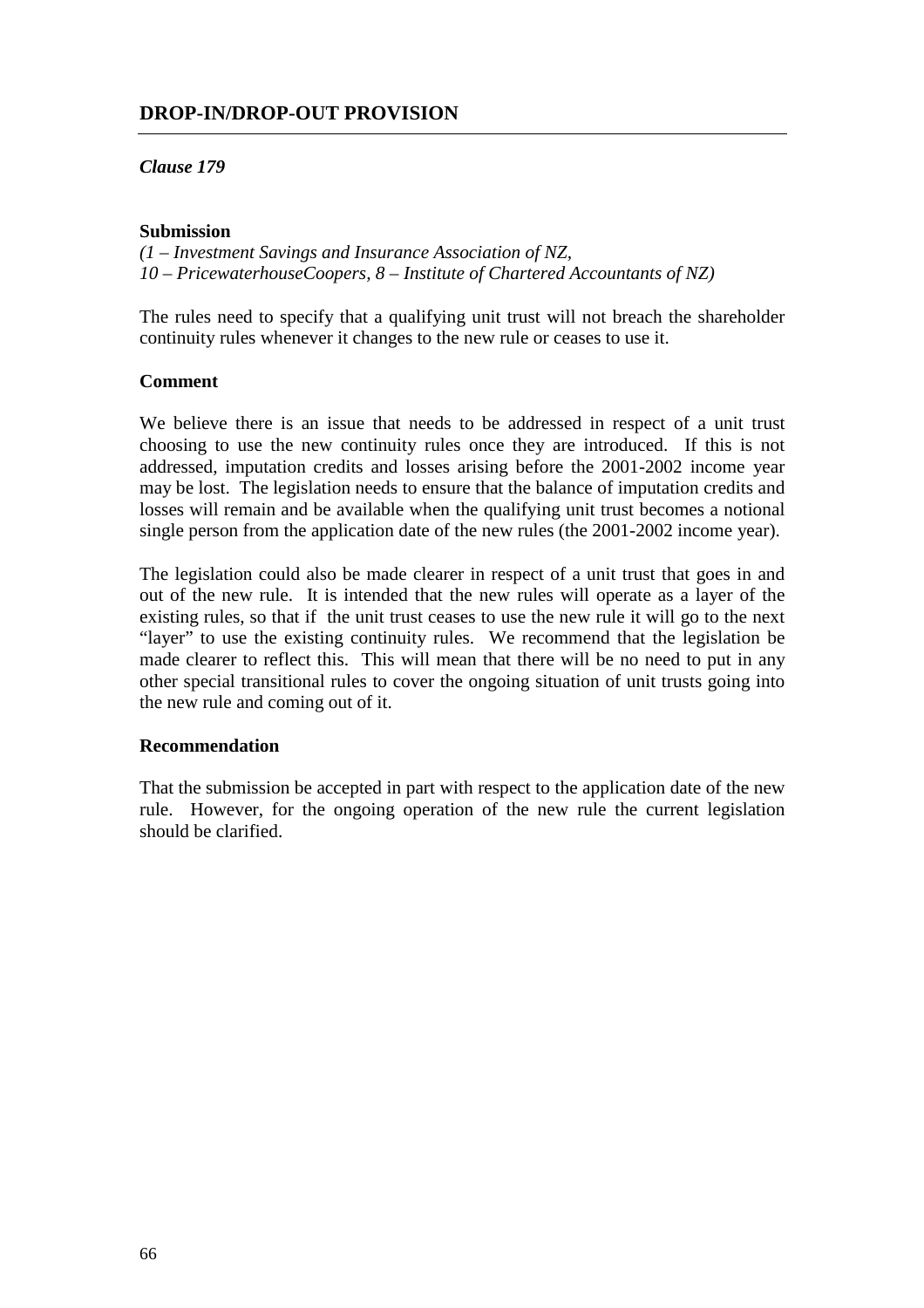## **SECTION OD 5(4A) CONCESSIONAL TREATMENT**

## *Clause 179*

## **Submission**

*(1 – Investment Savings and Insurance Association of New Zealand 10 – PricewaterhouseCoopers)*

The proposed wording of new section OD 5(4A) should be amended to clarify that the notional single person is a concessionary rule for qualifying unit trusts.

## **Comment**

Section OD 5(4A) implies that if the definition of a qualifying unit trust is met, all unit holders in that qualifying trust *must* be treated as a notional single person.

The legislation should make it clear that even if the criteria to apply the new unitholder continuity test are met, the unit trust may still choose to use it or not. It should be clear in all cases when the concept of notional single person is used that the rule is optional and not mandatory.

## **Recommendation**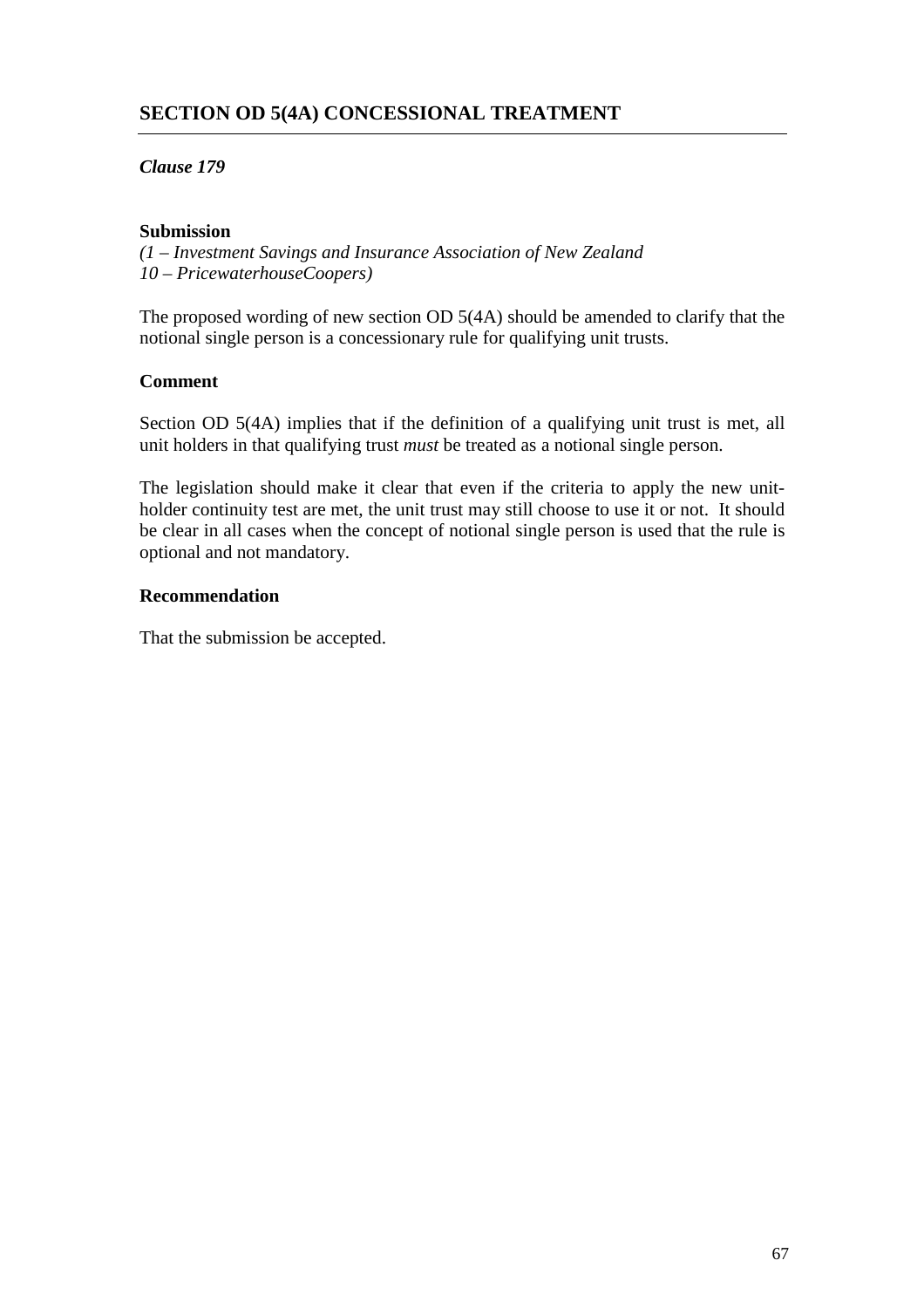## **REFERENCE TO UNITS**

## *Clause 179*

#### **Submission**

*(6 – New Zealand Funds Management Ltd)*

The proposed section OD 5(4A) should refer to "units" in a qualifying unit trust rather than "shares".

## **Comment**

Section HE 1, which deals with unit trusts, deems the interest of a unit holder to be shares in a company for the purposes of the Income Tax Act.

#### **Recommendation**

That the submission be declined.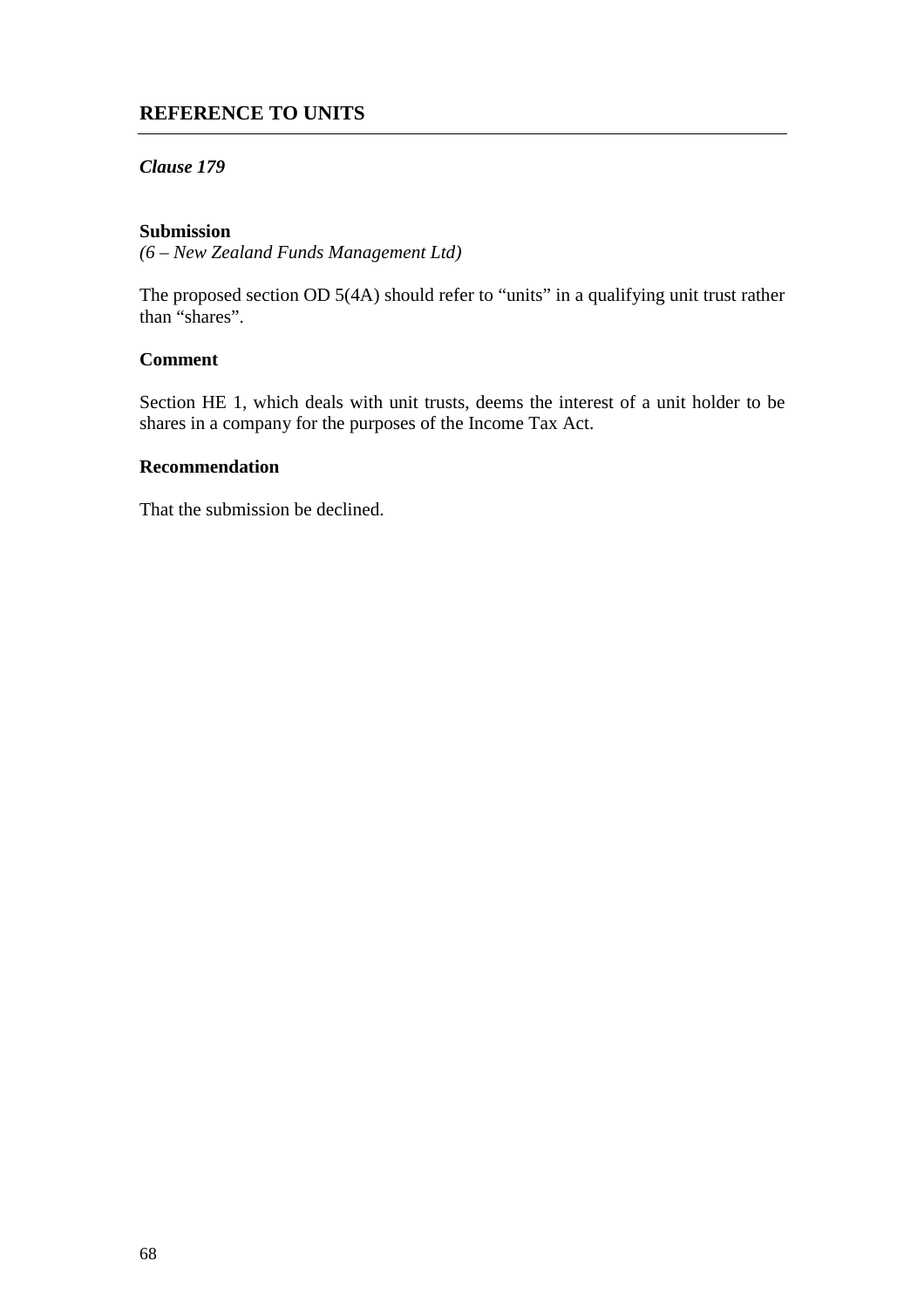## **PROHIBITION OF GROUP LOSS OFFSETS**

## *Clause 97*

#### **Submission**

*(2 – Ernst and Young, 10 – PricewaterhouseCoopers, 1 – Investment Savings and Insurance Association of NZ Inc, 6 – New Zealand Funds Management Ltd)*

The proposed new section GC 4A should be removed and the proposed section OD 5(4A) reworded to allow for qualifying unit trusts to make loss offsets with other companies/unit trusts, where the ordinary group loss offset rules are met.

New Zealand Fund Management Ltd, however, supported the proposal, as it ensures that the loss offset provisions are not used for improper purposes.

#### **Comment**

The legislation, as drafted, does not allow qualifying unit trusts to group their losses for tax purposes with other unit trusts or companies that own more than 66% of the units in the qualifying unit trust.

Qualifying unit trusts should not be placed in a position that makes them worse off than they would be under the ordinary grouping rules. The legislation should be amended to allow for group loss offset by qualifying unit trusts where the ordinary grouping rules are satisfied. In this regard, the notional single person concession is not relevant. Section GC 4A should be removed. As a result of the ordinary grouping rules applying, the loss offset provisions will not be used for improper purposes.

## **Recommendation**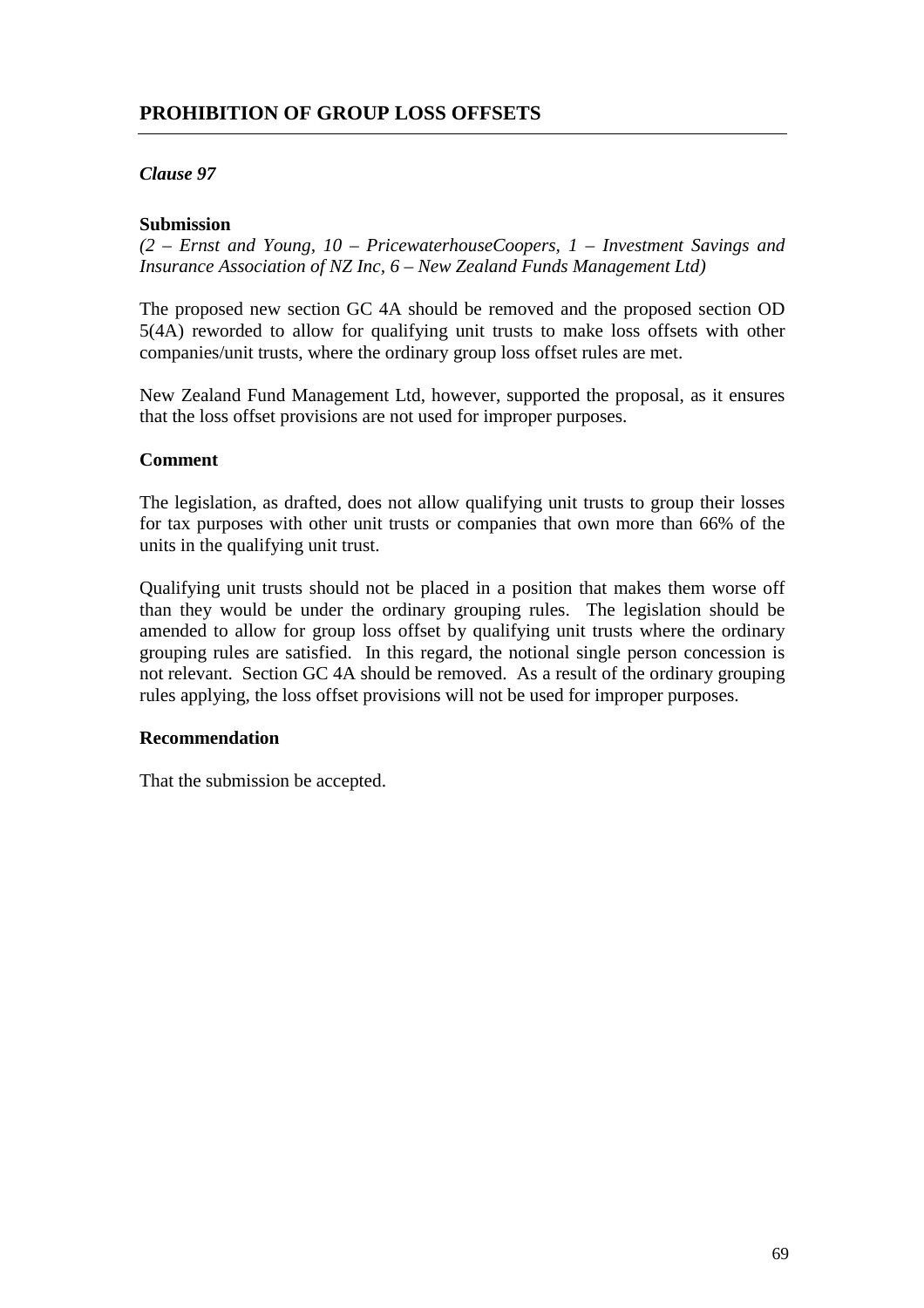## *Clause 100*

## **Submission**

*(1 – Investment Savings and Insurance Association of NZ Inc, 8 – Institute of Chartered Accountants of NZ, 6 – New Zealand Funds Management Ltd, 10 – PricewaterhouseCoopers)*

The proposed section GC 22A should not proceed as it is superfluous, and is more narrowly worded than the already comprehensive anti-streaming rules in section GC  $22.$ 

The Institute of Chartered Accountants also submits in the alternative that if GC 22A proceeds, the meaning of "higher credit value" is clarified.

## **Comment**

There are already comprehensive imputation anti-streaming provisions in section GC 22. In particular, section GC 22(1)(b) covers the same ground as proposed section GC 22A. There is no reason to duplicate the operation of the rules in GC 22, which will apply to qualifying unit trusts in the present form.

## **Recommendation**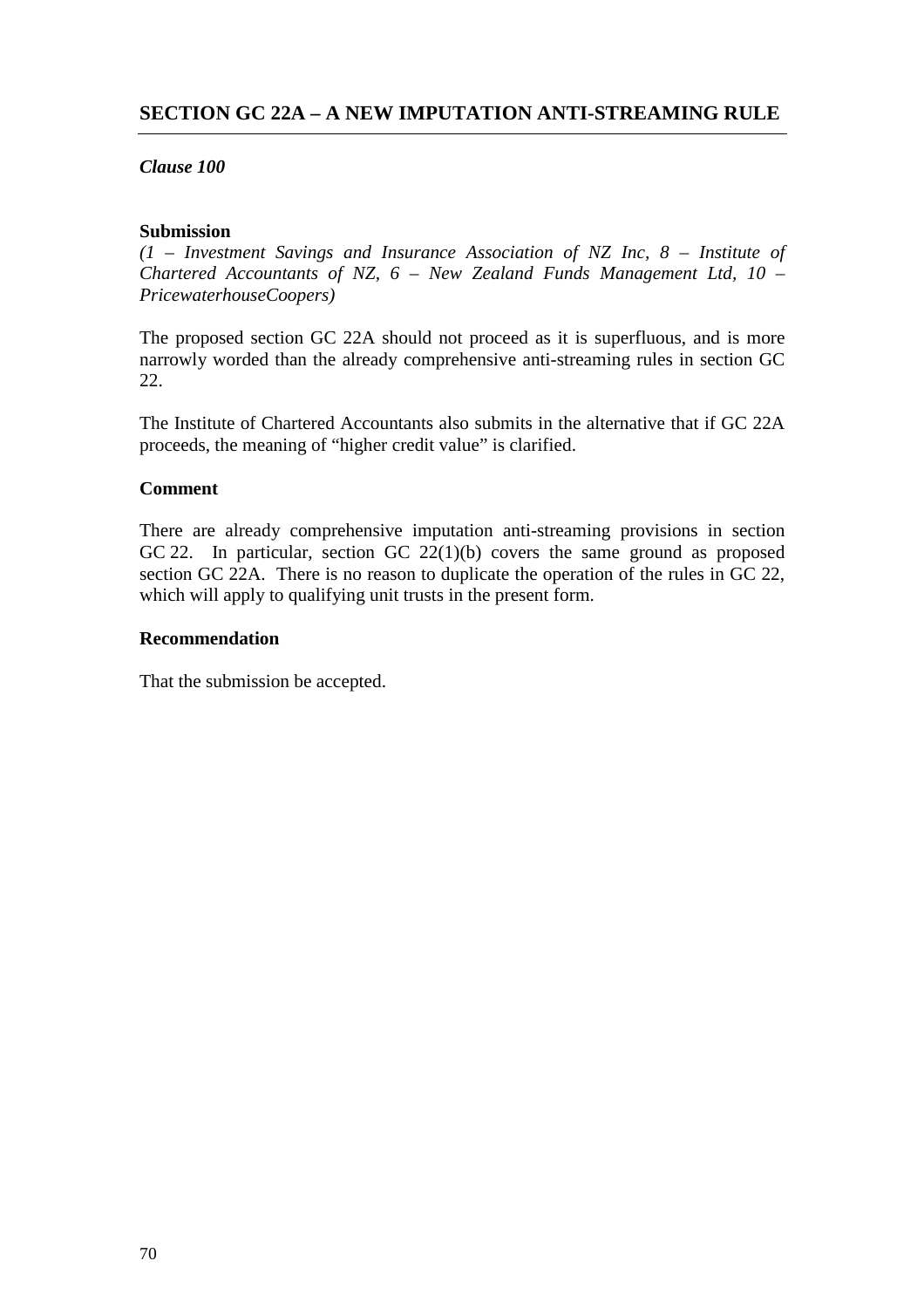## Unit trusts: imputation credit streaming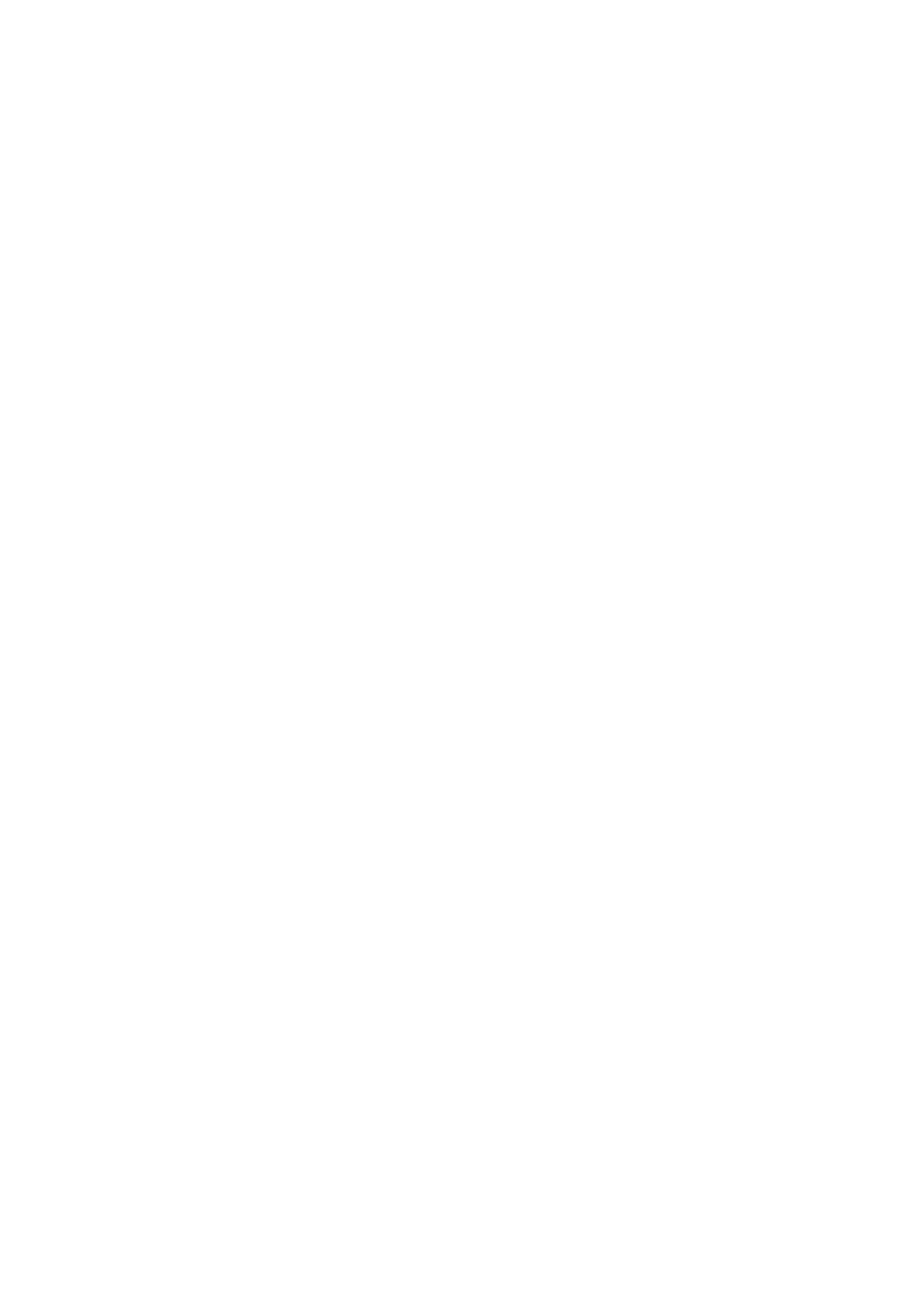## *Clauses 105 and 235*

## **Submission**

*(8 – Institute of Chartered Accountants of NZ)*

A provision should be included in section MZ and the Income Tax Act 1976 equivalent that provides that allocation debit rules in section ME 8(4) not apply when the failure to file a ratio change declaration arises in connection with the dividends paid that are subject to section GZ 2 or section 394ZGA.

## **Comment**

The issue concerns ratio change declarations. In the scenarios covered by the legislation, some dividends were imputed at zero cents in the dollar and others at 33c in the dollar. In this case the unit trust manager should have advised of a change in the ratio. In many cases this did not occur.

There should be no adverse allocation debit consequences in circumstances where section GZ 2 or section 394ZGA applies. If this were the case the proposed solution would not be sufficient in many of the cases where the solution is needed.

## **Recommendation**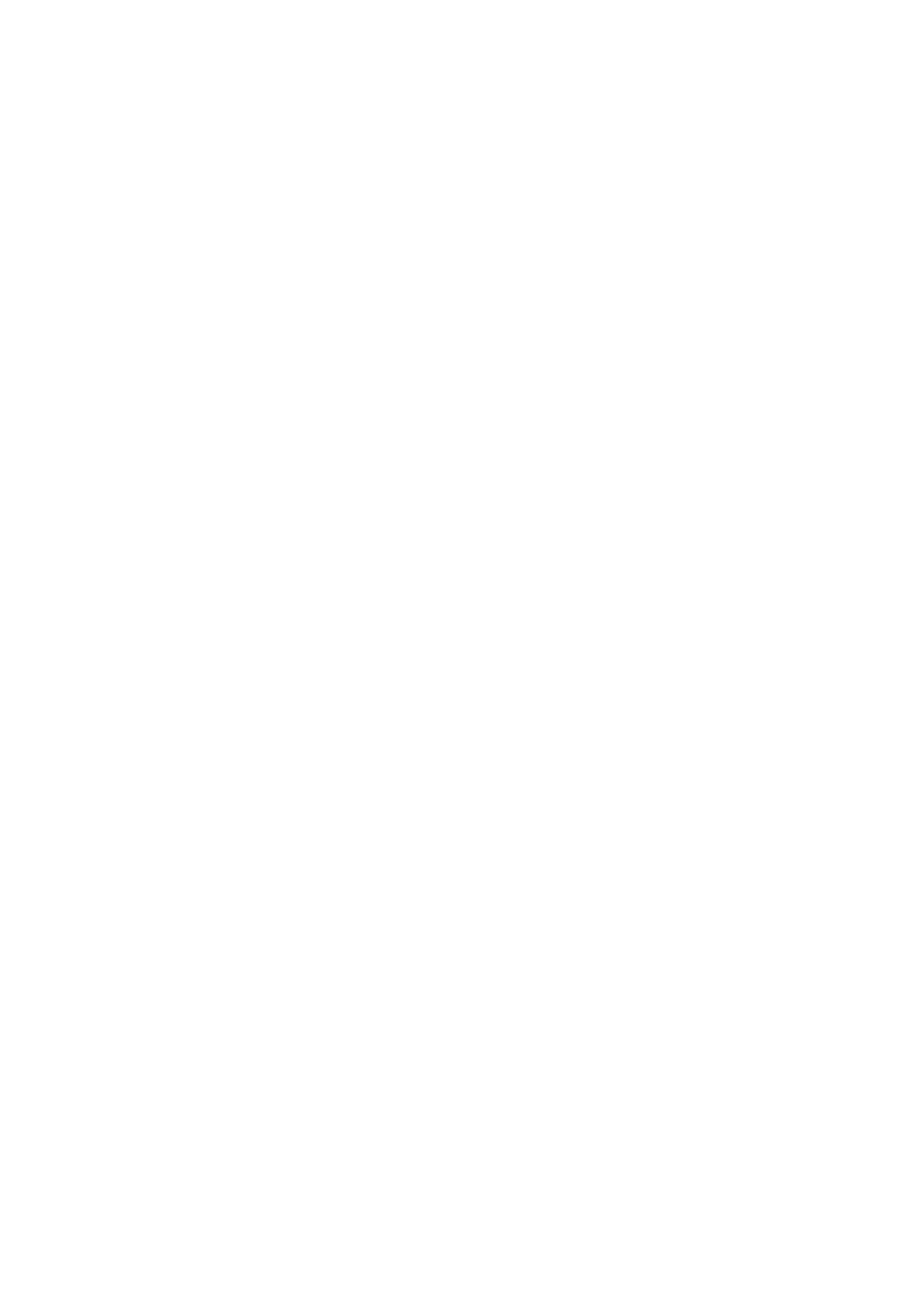# Transfers of overpaid tax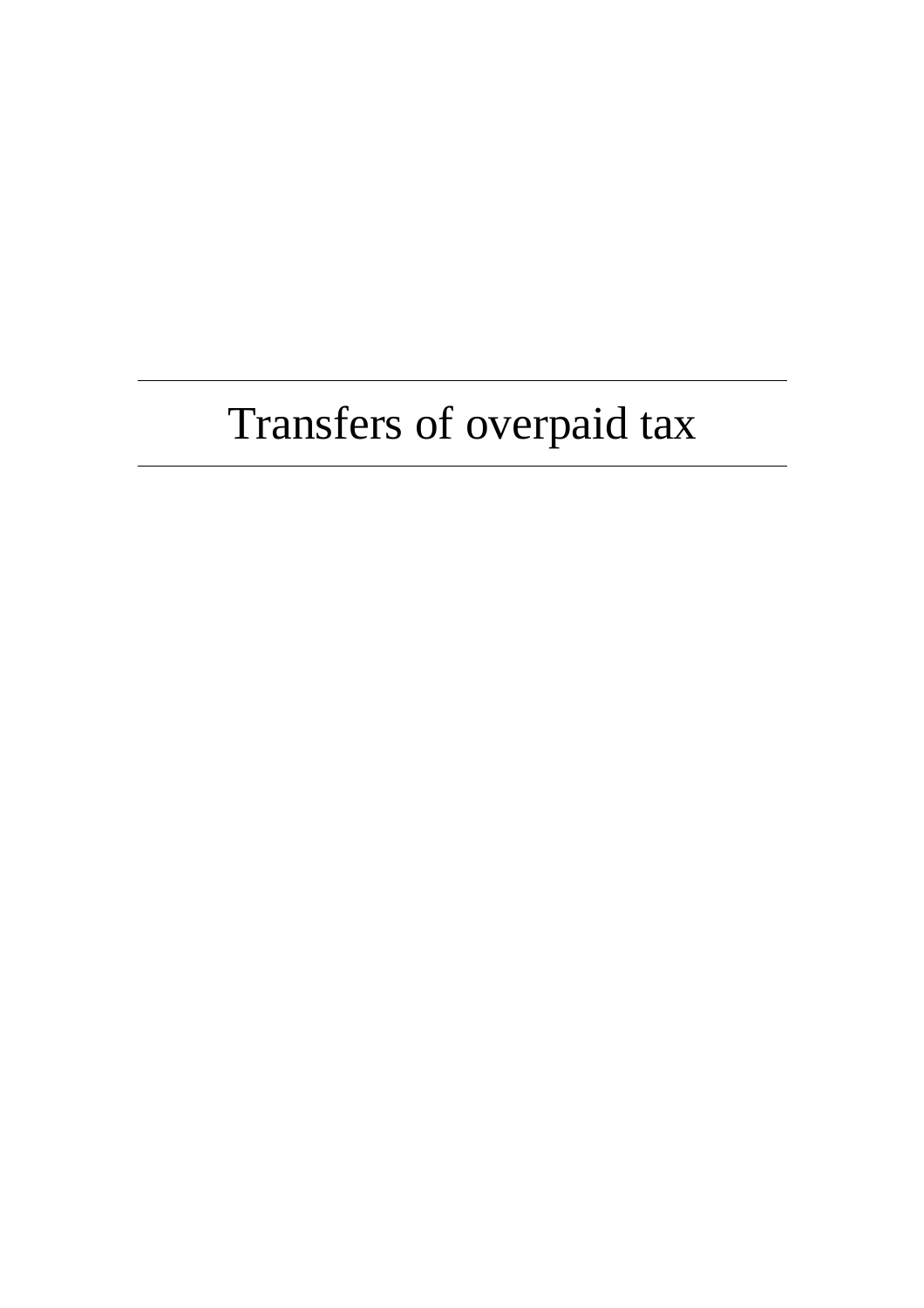## **TRANSFERS OF OVERPAID TAX**

## **OVERVIEW**

#### **Proposed amendment**

The bill introduces new sections MZ 5 and MZ 6 into the Income Tax Act 1994. Corresponding amendments are made to the Income Tax Act 1976.

The amendments require the Commissioner, at the request of a taxpayer, to transfer overpaid tax that is refundable to the taxpayer to a period in which there is no outstanding liability for tax. The amendments apply retrospectively and will enable certain taxpayers who have requested a transfer of excess tax to a nil period to receive use-of-money interest on the excess tax.

The amendment is a pragmatic solution to a difficult issue. Before 1997-98, use-ofmoney interest was payable only until the terminal tax date of the year in which the excess tax was paid. The Commissioner would often, at the taxpayer's request, roll forward excess tax to future periods, regardless of whether there was a liability, so that taxpayers could, in effect, obtain use-of-money interest on excess tax retained by the Commissioner beyond that date. In late 1999, Crown Law advised the Commissioner that he has no power to roll-forward excess tax to future periods in which there is no outstanding liability for tax.

The inability to transfer excess tax to a nil period has given rise to a different issue in relation to the 1997-98 and following years. The Commissioner cannot transfer excess tax to satisfy an underpayment of provisional tax in certain circumstances. This means that a taxpayer can be paid use-of-money interest at 5.74% on the excess, and simultaneously be charged use-of-money interest at 12.62% on the deficiency. This is clearly inequitable.

In relation to tax paid in past income years, the amendment will apply only where

- before 21 April 2001, a taxpayer either requested the Commissioner in writing to transfer the excess to a future period, or received written notification from the Commissioner that evidences an oral request to transfer, or
- the excess arises on an assessment or reassessment on or after 21 February 2001.

The amendment is restricted in this way so that taxpayers who overpaid tax in previous years and had the excess refunded, cannot now request a transfer and receive use-of-money interest for the period up to the date of refund.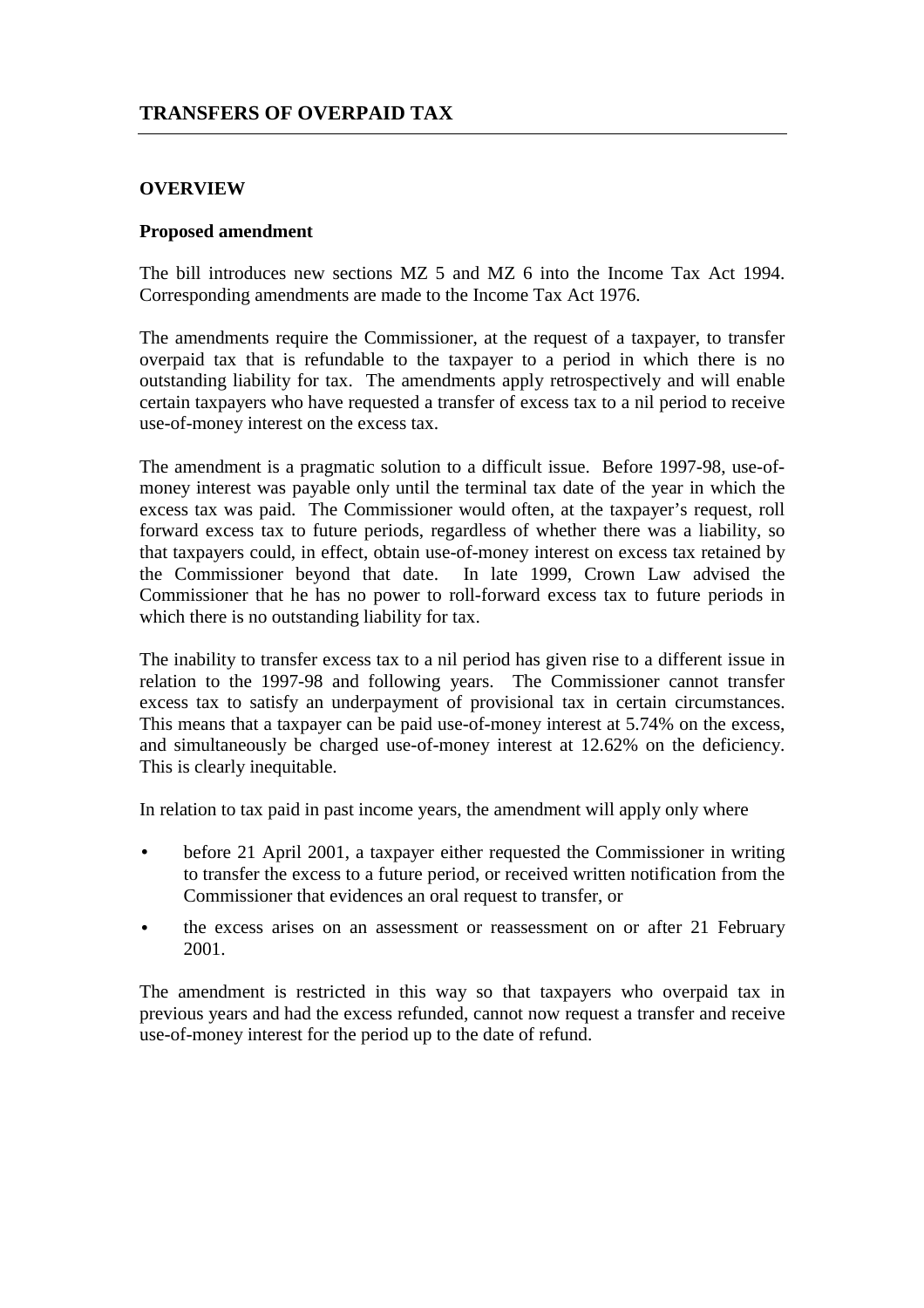A cut-off date of 21 April applies because this was the date on which the proposed amendment was first discussed with the Institute of Chartered Accountants. The 21 February date was selected because, if this had also been 21 April, taxpayers who were assessed immediately before that date (on, say, 20 April) would have had insufficient time to request a transfer in writing and would therefore have been unable to bring themselves within either category.

In relation to excess tax arising in the current year, the amendment provides that taxpayers need simply request the Commissioner to transfer the excess.

## **Submissions**

Three submissions have been made on the amendments, all of which support the proposed changes. The Institute of Chartered Accountants notes that the amendments represent a pragmatic and sensible solution to a problem of legislative uncertainty. Two of the submissions have made recommendations on the detail of the proposed provisions.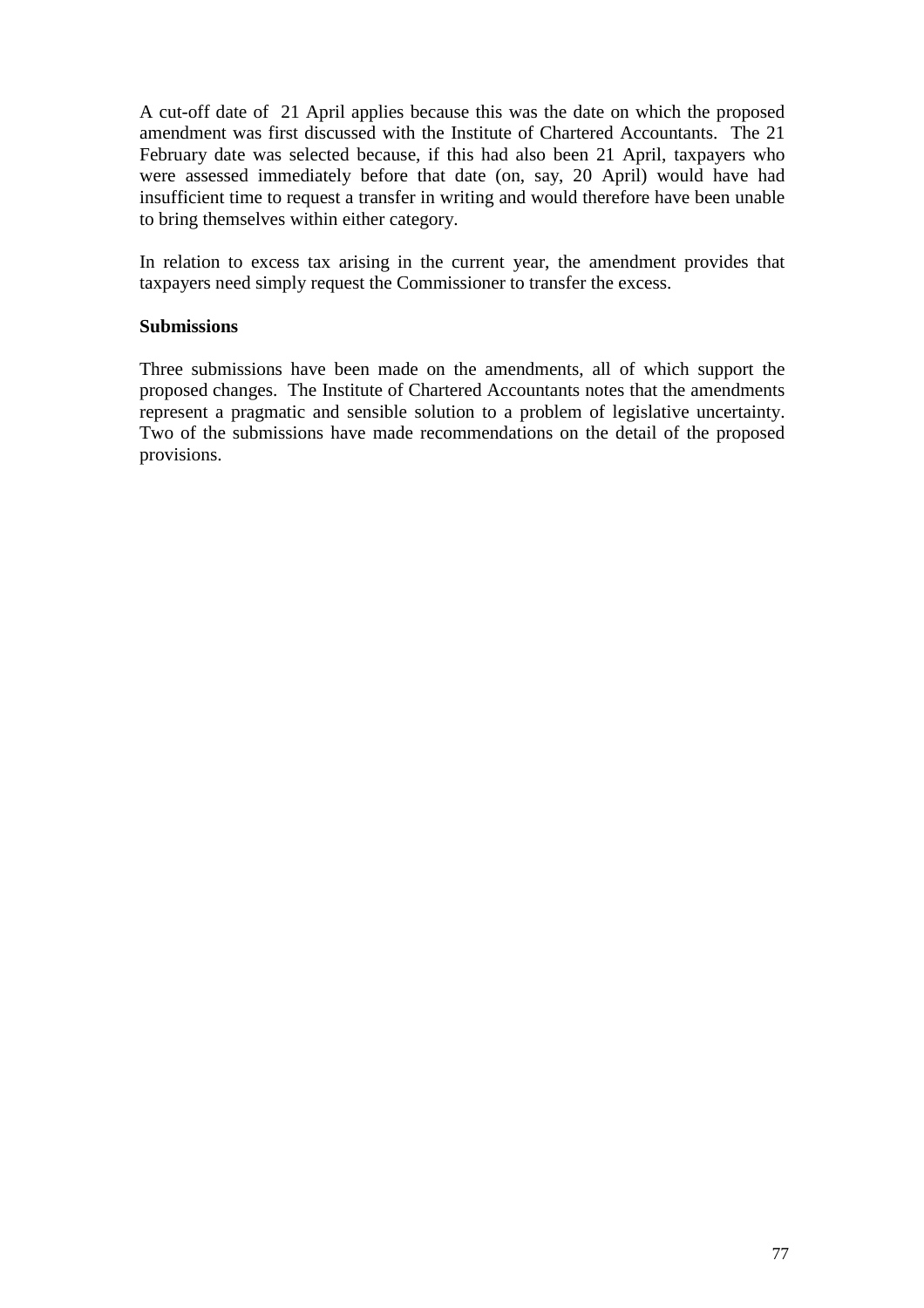## **LINK WITH USE-OF-MONEY INTEREST RULES**

## *Clauses 161, 169A, 235A and 235B*

## **Issue: Additional provision linking amendments with use-of-money interest rules**

#### **Submission**

*(KPMG)*

There should be an express provision stating that the tax rolled forward is overpaid tax for the purposes of the use-of-money interest rules.

#### **Comment**

KPMG argues that, for the avoidance of doubt, there should be an express provision ensuring that the tax overpaid and rolled forward to a subsequent income year qualifies as "overpaid tax" for the purposes of the use-of-money interest rules. Officials agree.

#### **Recommendation**

That the submission be accepted and the provisions in the bill be amended to provide that the tax rolled forward is overpaid tax for the purposes of the use-of-money interest rules.

## **Issue: Publication of effect of amendments in** *Tax Information Bulletin*

## **Submission**

*(Institute of Chartered Accountants of NZ)*

The proposed amendments take a reasonably minimalist approach in that the full intended consequences for use-of-money interest of the amendments are not specified in the legislation. The effect of the amendments and their intended application, therefore, need to be clearly specified for taxpayers and Inland Revenue staff in a *Tax Information Bulletin*.

## **Comment**

Officials have recommended above that the provisions in the bill be amended to provide an express link with the use-of-money interest rules. This should reduce the concerns of the Institute about minimalist legislation.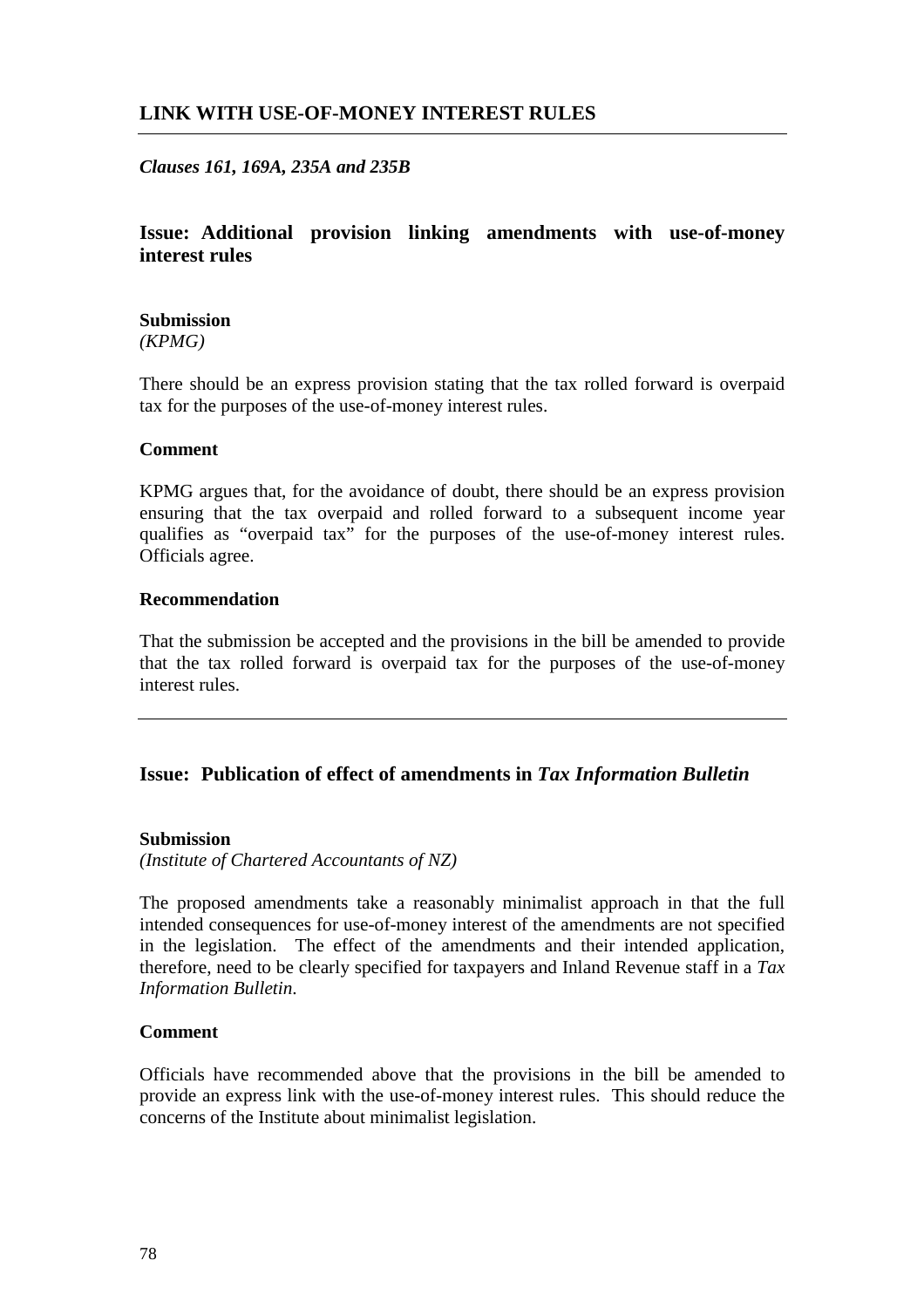However, as is usual, Inland Revenue will issue a detailed discussion of the amendments in a *Tax Information Bulletin* published after enactment of the legislation.

## **Recommendation**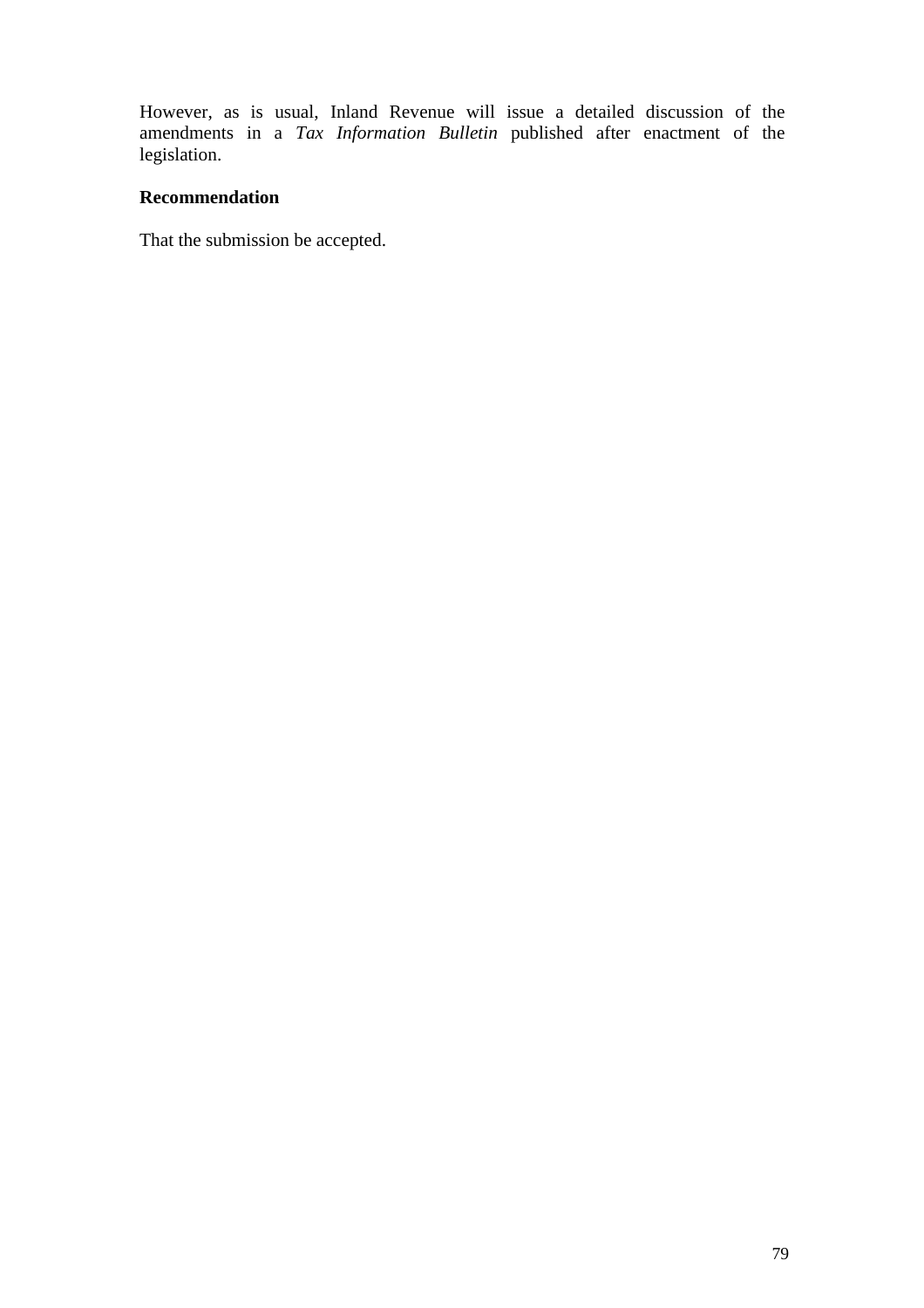*Clauses 169A and 235B*

## **Issue 1: Taxpayer who satisfies criteria to contact Inland Revenue following enactment**

## **Officials' submission**

Section MZ 5(1) and 409A(1) should apply only where a taxpayer who satisfies the criteria in subsections (1)(a) to (c) contacts Inland Revenue following enactment of the legislation.

#### **Comment**

The amendment is intended to apply only when taxpayers initiate contact with Inland Revenue and identify themselves to the Commissioner as coming within the scope of the amendment.

Arguably, sections MZ 5(1) and 409A(1) require the Commissioner to search through all files to identify taxpayers who satisfy the criteria in paragraphs (a) to (c). This is not intended and is wasteful of Inland Revenue's resources. The provisions should be amended so that they apply only when taxpayers who satisfy the criteria contact Inland Revenue following enactment of the bill.

#### **Recommendation**

That sections  $MZ 5(1)$  and  $409A(1)$  be amended so that they apply only when taxpayers who satisfy the criteria in paragraphs (a) to (c) contact Inland Revenue following enactment of the bill.

## **Issue 2: Additional circumstance in which provision should apply**

#### **Submission**

*(Institute of Chartered Accountants of NZ)*

In relation to excess tax paid in past years, the Commissioner is required to transfer the excess tax to a nil period where the taxpayer has requested the transfer in writing, or where the taxpayer has received notification in writing from the Commissioner evidencing a transfer request. The amendment should also apply where "the Commissioner's records show that a taxpayer has requested a transfer".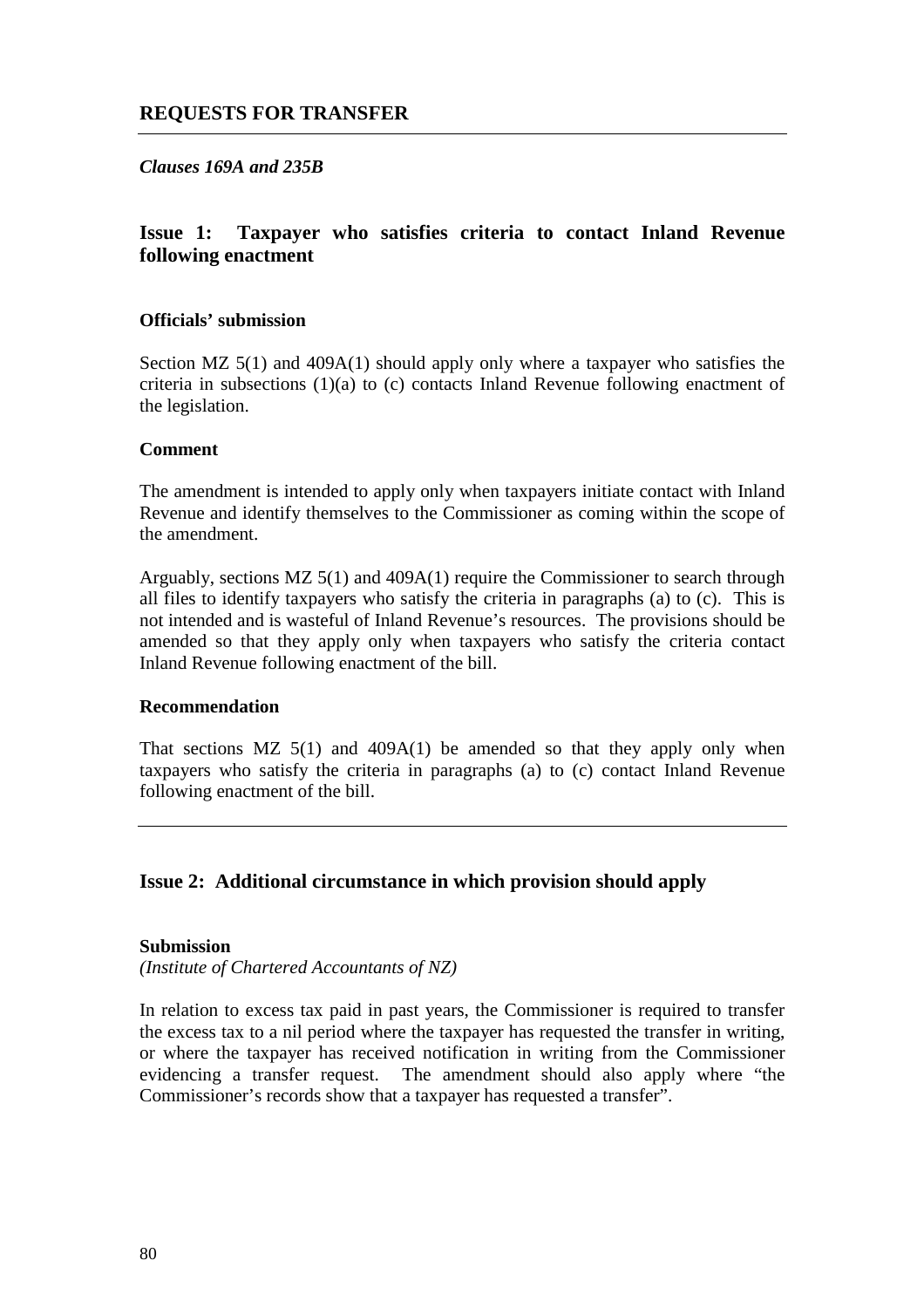## **Comment**

The proposal reflected in the amendments was developed with the aim of providing some relief to taxpayers who had requested transfers of excess tax, without significantly increasing administration costs. The amendments are intended to apply only when taxpayers can identify themselves to the Commissioner as coming within the scope of the amendments and they hold evidence in writing to or from the Commissioner that a request has been made. This prevents the Commissioner having to search through all taxpayer files to determine whether certain taxpayers come within the specified criteria, or to field queries from taxpayers who do not know whether they satisfy the criteria.

The Institute proposes that the amendment be extended to include the circumstance where the Commissioner has noted on a taxpayer's file that the taxpayer has requested a transfer. This is so that taxpayers who have made oral requests which have been declined orally can obtain use-of-money interest when Inland Revenue has recorded the request on the taxpayer's file.

The Institute considers that taxpayers would only contact the Commissioner when they had made an oral request previously, and when there was a significant amount of money involved. Their view is that few requests will be made, and that this will not create significant additional work for Inland Revenue.

Clearly, only those who have made oral requests previously will call Inland Revenue. However, they may do so when there is less than a significant amount at stake. Officials have no reason to consider that there will be few requests. Fielding calls from taxpayers and tax practitioners ringing to check whether Inland Revenue has made a record of a taxpayer request could impose significant administrative costs on Inland Revenue, diverting resources away from other business.

Inland Revenue may or may not have recorded a request in a particular case. This is therefore a completely arbitrary basis upon which to allow use-of-money interest to be paid.

## **Recommendation**

That the submission be declined.

## **Issue 3: Provision should apply where no request because of earlier refusal**

## **Submission** *(KPMG)*

The legislation should apply in relation to excess tax that a taxpayer did not request to be transferred because of Inland Revenue's refusal to transfer an earlier overpayment of that taxpayer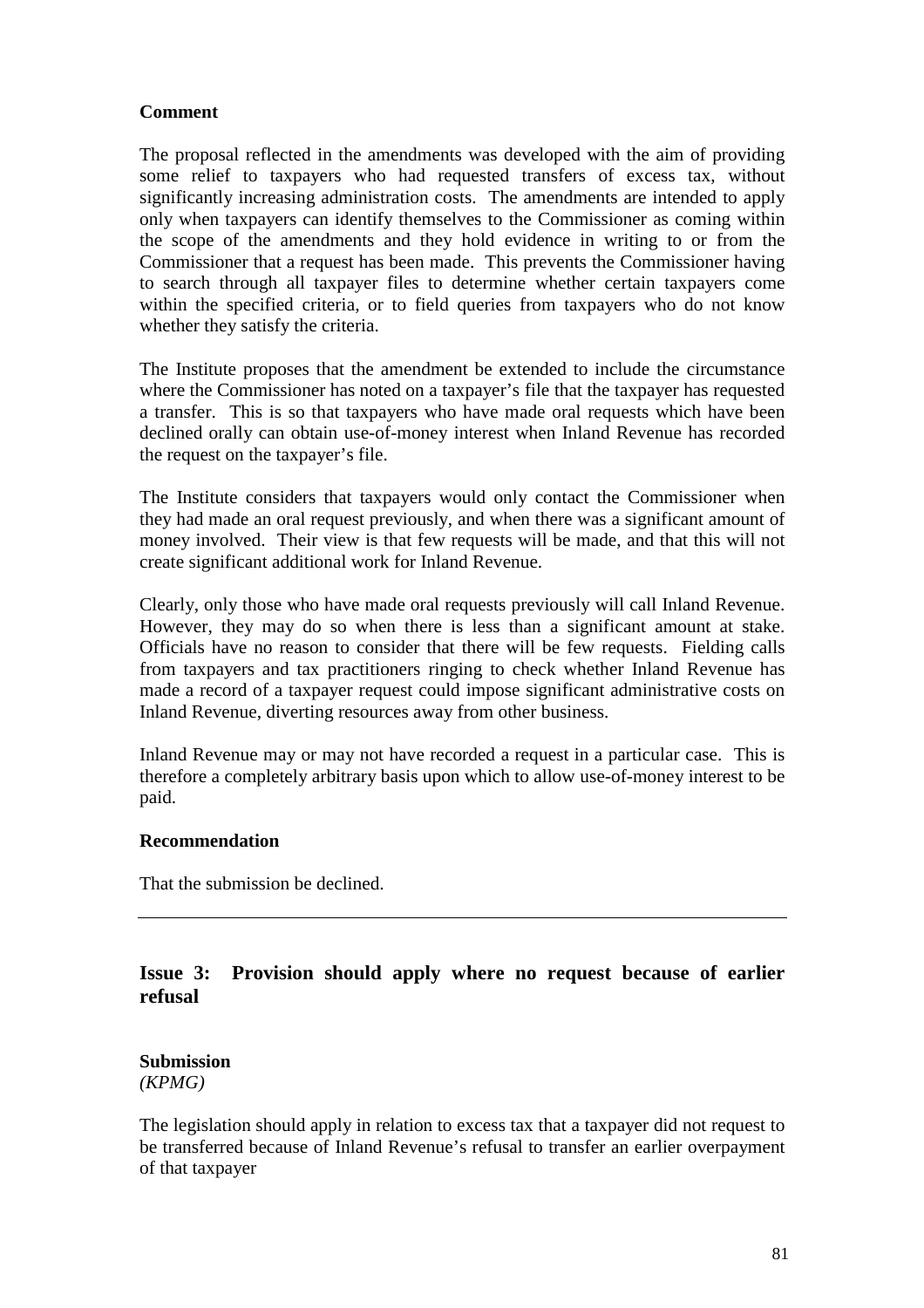## **Comment**

KPMG argues that taxpayers who have had their request for roll forward of overpaid tax denied by Inland Revenue in respect of an earlier year are unlikely to have sought to roll forward overpaid tax that arose in a subsequent year. Therefore where the taxpayer met the criteria in relation to one overpayment, they should be entitled to roll forward subsequent overpayments even though they have not requested a transfer of the subsequent overpayment.

Officials do not support the proposed extension of the legislation. The amendment applies only where a taxpayer or their agent requests a transfer of overpaid tax. A request may not have been made for several reasons – for example, because an earlier request by a taxpayer was denied, or because the tax agent representing the taxpayer had made a request in relation to another taxpayer which was denied. It is no fairer, and probably is more arbitrary, to distinguish between taxpayers on the basis of the reason for their not requesting a transfer than to distinguish between taxpayers on the basis of whether or not they requested a transfer in relation to the excess tax at issue.

## **Recommendation**

Officials recommend that the submission be declined.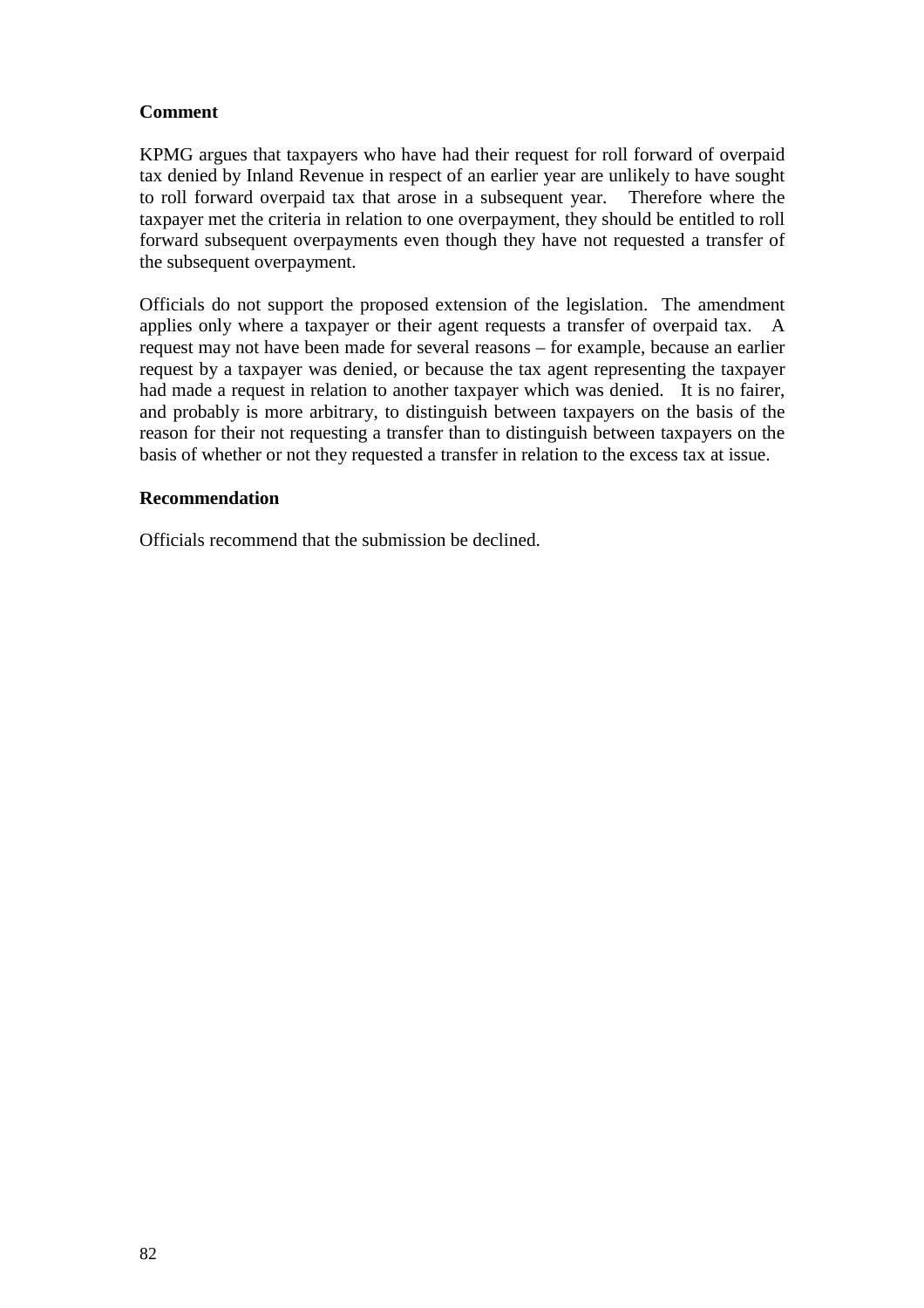## **ROLL- FORWARD OF TAX THROUGH SUBSEQUENT YEARS**

## *Clauses 169A and 235B*

#### **Submission**

*(KPMG)*

It should be clear that overpaid tax is to be rolled forward to all subsequent years where the excess tax exceeds the tax liability in those years.

## **Comment**

KPMG argues that it should be clear that overpayment of tax is to be rolled forward to all subsequent years where there is a net overpayment so that taxpayers receive useof-money interest for the intervening periods until refund, rather than just one year's worth of interest. This is the intent of the legislation.

#### **Recommendation**

That the submission be accepted and the provisions be amended to clarify that the excess tax is to be rolled forward through all subsequent years in which the excess tax exceeds the tax liability until the tax is refunded (or credited against a tax liability).

## **Submission**

#### *(KPMG)*

Interest should be payable to taxpayers who requested a transfer and were refused and who subsequently applied the overpayment of tax to satisfy a tax liability in a later tax year.

## **Comment**

KPMG is concerned about the effect of the opening words of section MZ 5(1) and (2), which state that "To the extent that tax paid in excess by or on behalf of a taxpayer is refundable **and has not been applied to satisfy a tax liability or other amount due …".**

They argue that the words in bold may result in a taxpayer losing any entitlement to interest where the taxpayer requested but was denied a roll-forward of the overpaid tax (still satisfying the criteria in subsection (1)) and applied the excess in satisfaction of a liability at some future date. For example, if the Commissioner determined in May 1998 that tax was overpaid for the 1995 year, and the Commissioner would not roll that excess through the intervening years, the taxpayer therefore used the excess to satisfy a provisional tax liability on 7 July. KPMG asks for the legislation to be clarified to ensure that there is interest payable in the period up until the time the overpayment is used to offset another tax liability.

This is the intent of the legislation.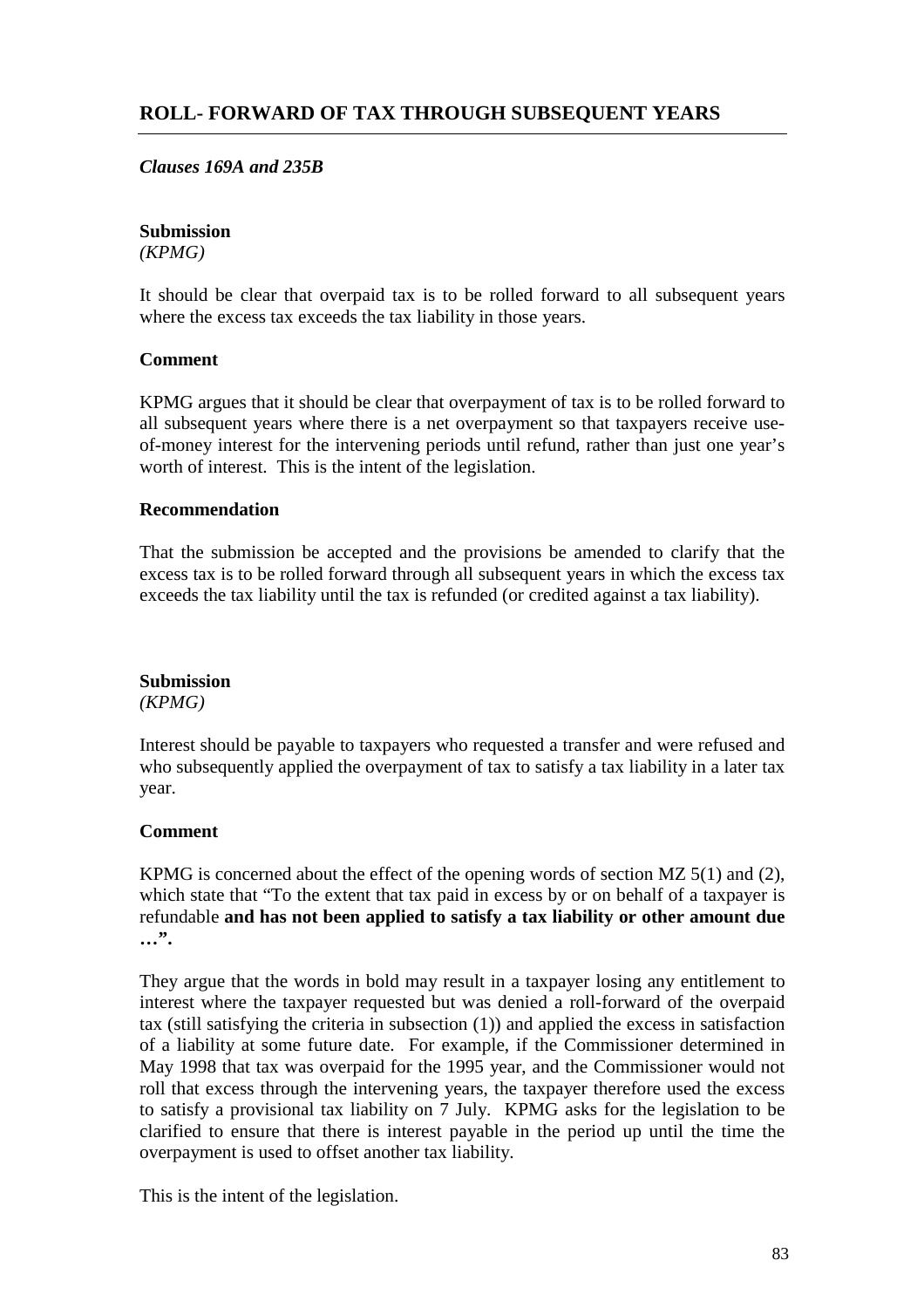## **Recommendation**

That the submission be accepted and the legislation be clarified to ensure that there is use of money interest payable on the excess tax in the period up until the time it is used to offset another tax liability.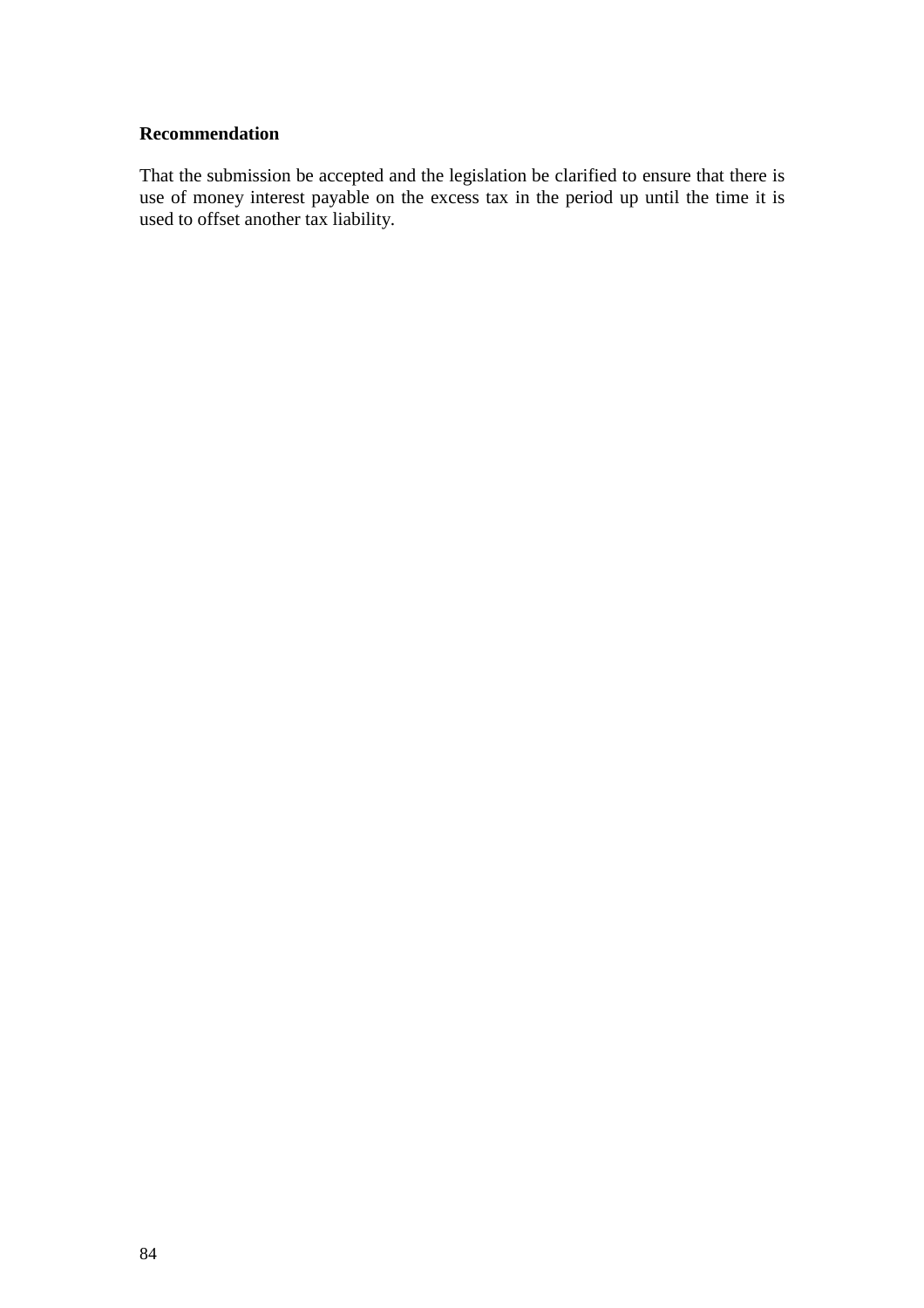## Other changes to Income Tax Act 1994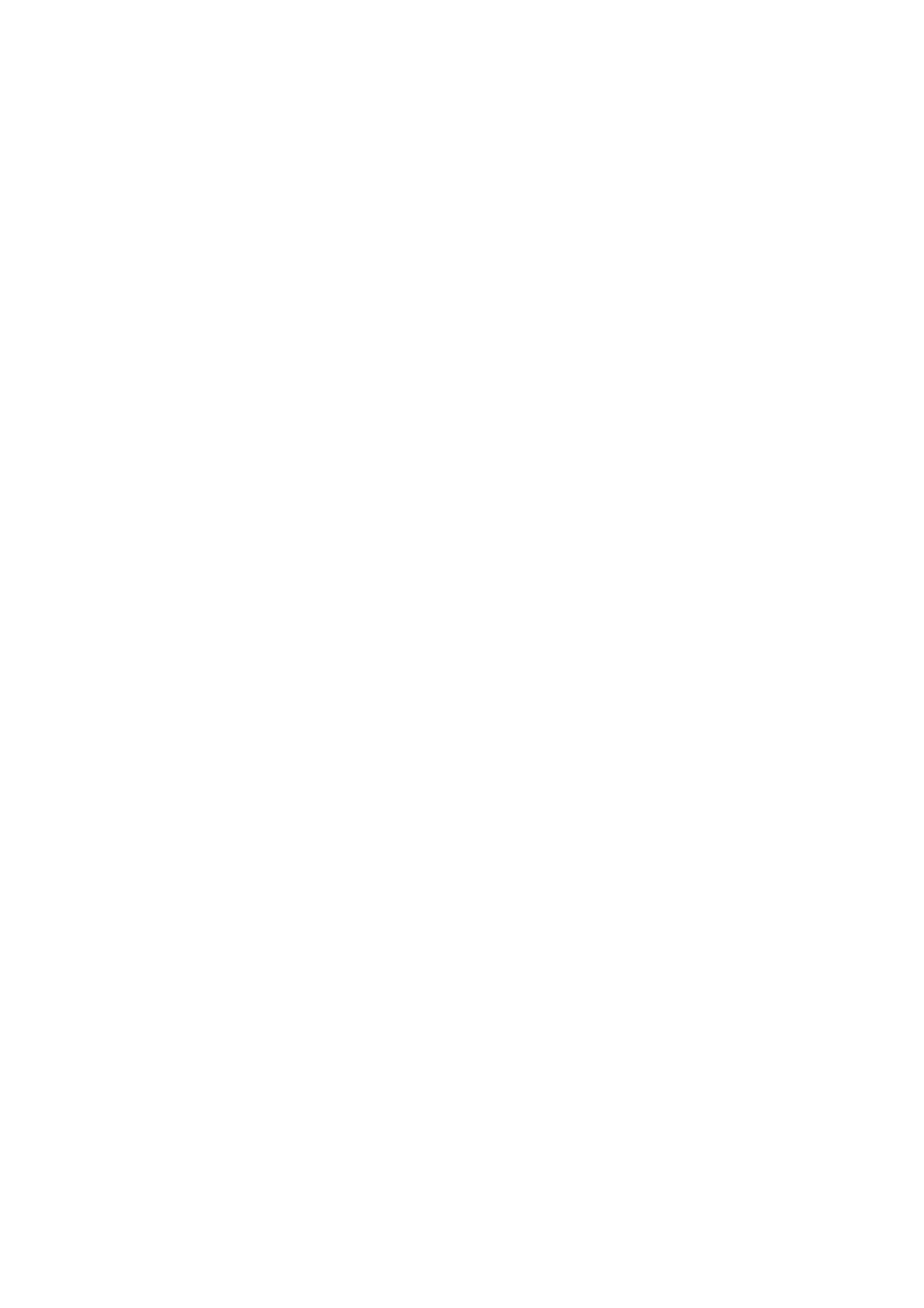## **Issue: The attribution rule and double tax**

*Clause 162*

## **Submission**

*(Institute of Chartered Accounts of New Zealand, New Zealand Law Society, Rudd Watts & Stone)*

Amounts attributed by a company should be made exempt from tax, as opposed to being made fully imputed dividends. Rudd Watts and Stone suggest, as an alternative, that the imputation credit could be increased to 64% (being the rate necessary to fully pay the tax at a marginal rate of 39%) or could be deemed to be available subscribed capital (i.e. generally tax-free when returned to the shareholder).

#### **Comment**

The submissioners point out that the attribution rule could still cause tax to be paid in excess of a marginal rate of 39% when an amount attributed from a company intermediary is then subsequently distributed as a dividend to a shareholder whose marginal tax rate is 39%.

This is correct. It is a result of ensuring that the attribution rule would not have any accounting impact. The attribution rule, as currently presented, applies for income tax purposes only with the amount attributed being left in the intermediary to be dealt with for accounting purposes in the ordinary course of events.

When the intermediary is a company, the amount attributed can be paid out as a dividend, with imputation credits. If the dividend is then paid to the high-income individual (over \$60,000 of income) who provided the services, or to any other shareholder whose marginal tax rate is 39%, the effective tax rate is 48%. Clearly this is undesirable. However, this problem only arises if the shareholder has a marginal rate of 39%, if the shareholders' marginal rate is 33% or less there is no problem.

The submissioners recommend that the amount attributed be made exempt from income tax. We believe this approach would be difficult to implement as dividend streaming rules would be necessary so as to identify the dividend. The dividend would, in some cases, also flow through intermediate companies and special rules may be needed to cater for its exempt status. In addition, by the time this bill is enacted, a significant number of 2000-01 tax returns will have been filed. It does not seem practicable to significantly change the mechanism retrospectively.

However, most companies involved are likely to be qualifying companies and rules already exist for qualifying companies in that their dividends are ordinarily exempt to the extent they cannot be fully imputed. Therefore, qualifying companies can be excluded from the deemed imputation credit rule. This is likely to considerably reduce the problem raised by the submitters. There is still an issue if the 2001 tax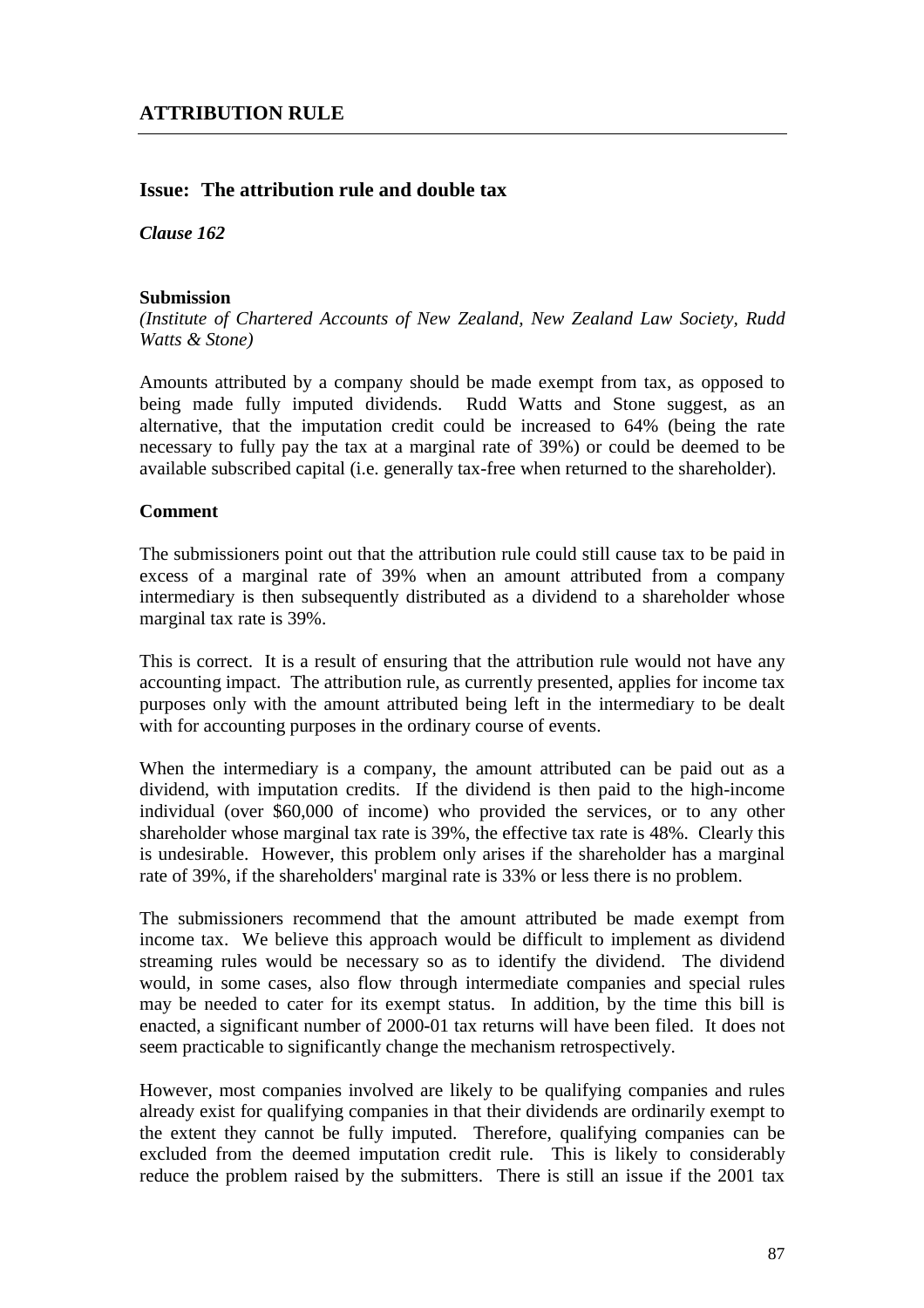return has been filed, but this is of a considerably smaller magnitude, and the qualifying company exempt dividend delivery mechanism is clearly understood.

Furthermore, in other cases:

- the attribution rule seems likely to apply infrequently anyway, as when it could apply, the income is often being taken as salary;
- when it does apply, it is likely that any company intermediary will not pay a dividend to the high income earner – why voluntarily pay out income that will be subject to 39%?
- when it does apply, it is likely that any company intermediary will not pay a dividend to the high income earner – because a number, probably most, of these companies will be owned by a trust.

This leaves a probably very small set of high-income earners potentially subject to a tax rate of higher than 39%. In practice it seems that this will only happen by mistake and, even then, the circumstances have to be exactly right.

#### **Recommendation**

That the submission be declined, but the issue be substantially addressed by not providing the notional imputation credit to companies that are qualifying companies.

## **Issue: Technical issue where the intermediary (person B) is a trust**

*Clause: N/A as not in the bill*

## **Submission**

*(Matter raised by officials)*

When an intermediary (referred to in the legislation as person B) is a trust and some of its income is paid to the service provider (person C) as beneficiary income, the rule in section GC 14D(7) which reduces beneficiary income should not reduce any beneficiary income provided to the service provider (person C).

## **Comment**

This change to correct a mistake is necessary because any reduction in the beneficiary income of the service provider has the effect of reducing the amount to be attributed. The reduction should instead be applied to any other trust beneficiaries only. In this way, the full amount to be attributed is taxable income of the service provider.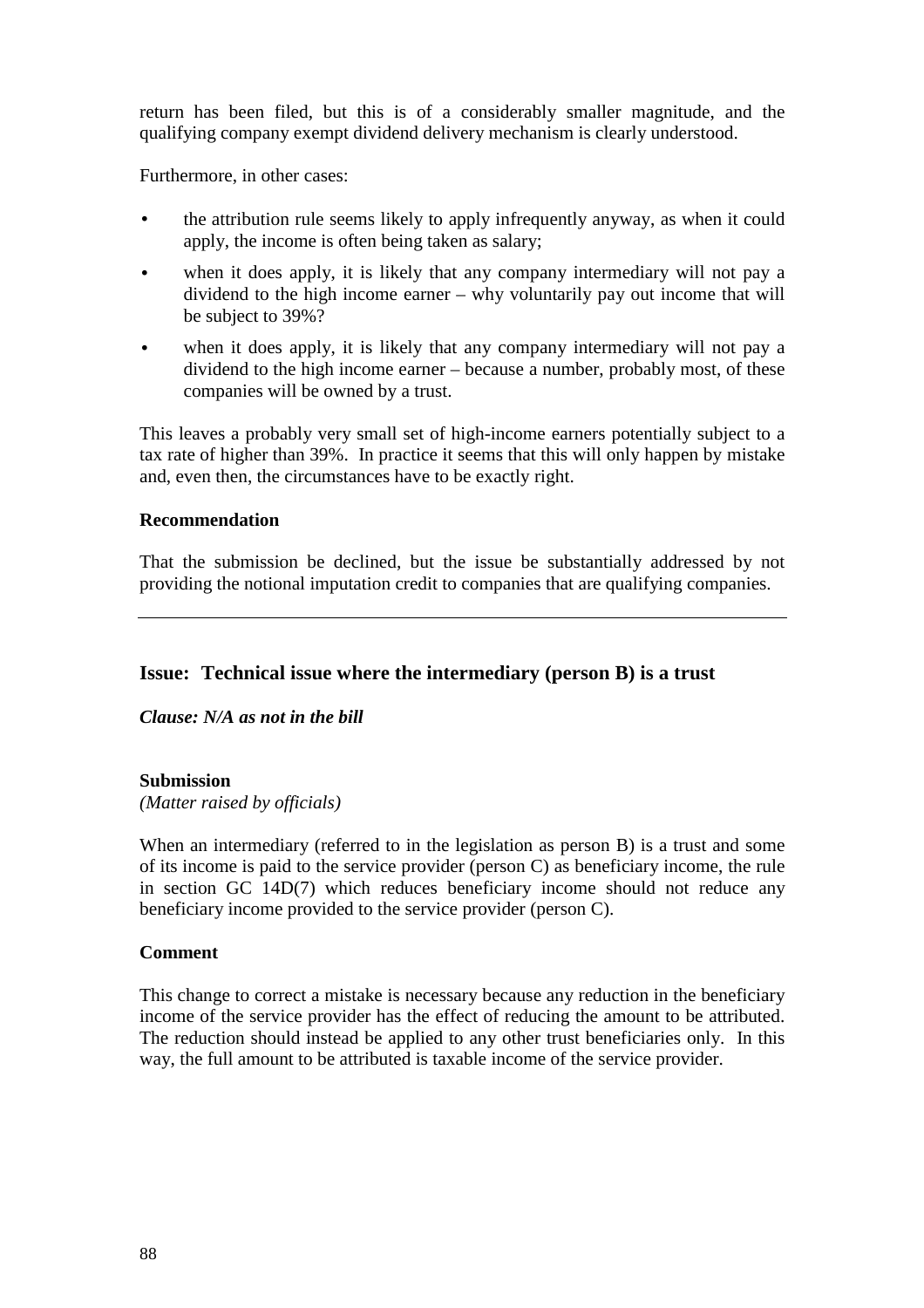Given that some 2001 tax returns will have been filed it seems inappropriate to require them to be refiled. Therefore we suggest the amendment should apply to tax returns for the 2001-02 and subsequent income years.

## **Recommendation**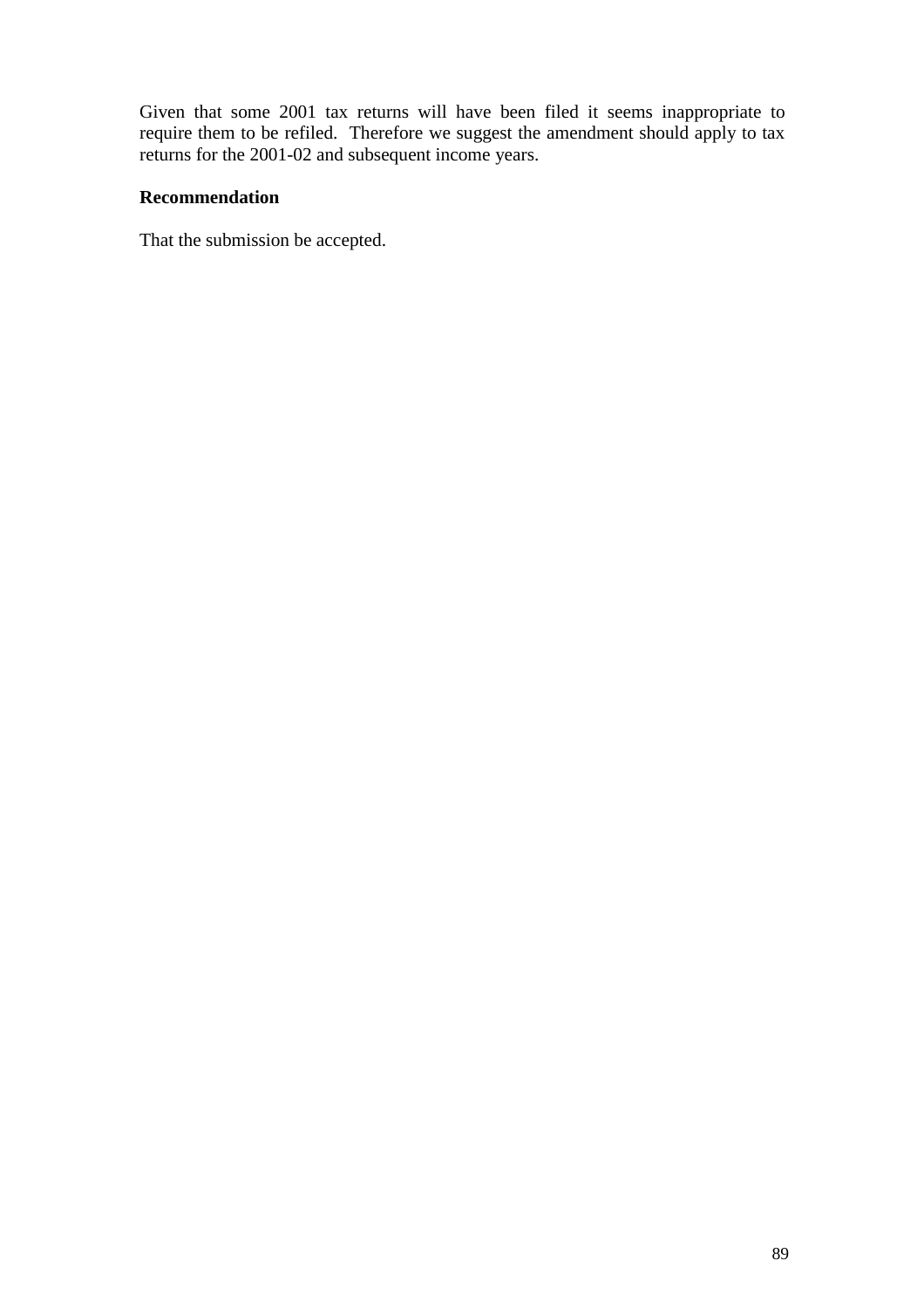## *Clause 178*

## **Submission**

*(9 – New Zealand Law Society)*

The submissioner considers that the new definition of "associated persons", inserted by clause 178 of the bill, is too vague as the shorthand form adopted lacks precision. The proposed wording states that:

"Associated persons, and other expressions about the association of persons with each other, have the meanings set out in sections OD 7 and OD 8."

## **Comment**

Clause 178 replaces the existing definition of "associated person" in section OB 1 of the Income Tax Act 1994 with a new definition of "associated persons" that contains a general cross-reference to the substantive associated persons definitions in sections OD 7 and OD 8.

The existing definition of "associated person" in section OB 1 contains a number of errors. In particular, the lists of operative provisions in paragraphs (b), (c) and (d) of the definition, to which the specific associated persons definitions in section OD 8 apply, are either incorrect or incomplete in various respects. (The substantive definitions in section OD 8 do correctly list the operative provisions to which they apply.)

These existing deficiencies are addressed in the amendment by simplifying the section OB 1 definition to provide that "associated persons", and other "expressions concerning the association of persons with each other", have the meanings given in sections OD 7 and OD 8.

The amendment will make future maintenance of the section OB 1 definition of "associated persons" unnecessary, while still achieving the cross-referencing function (it has no other function) of the existing definition. (Most users of the Act would currently refer directly to the substantive associated persons definitions in section OD 7 and OD 8.)

The language that the submission is concerned about – "and other expressions about the association of persons with each other" – is the same wording used in the existing definition of "associated person". The wording is meant to include slightly different ways of referring to associated persons such as "persons associated with each other" or "associated person". Therefore, as the proposed wording of the new definition of "associated persons" has not been changed from the existing definition of "associated person", officials do not agree with the submission.

## **Recommendation**

That the submission be declined.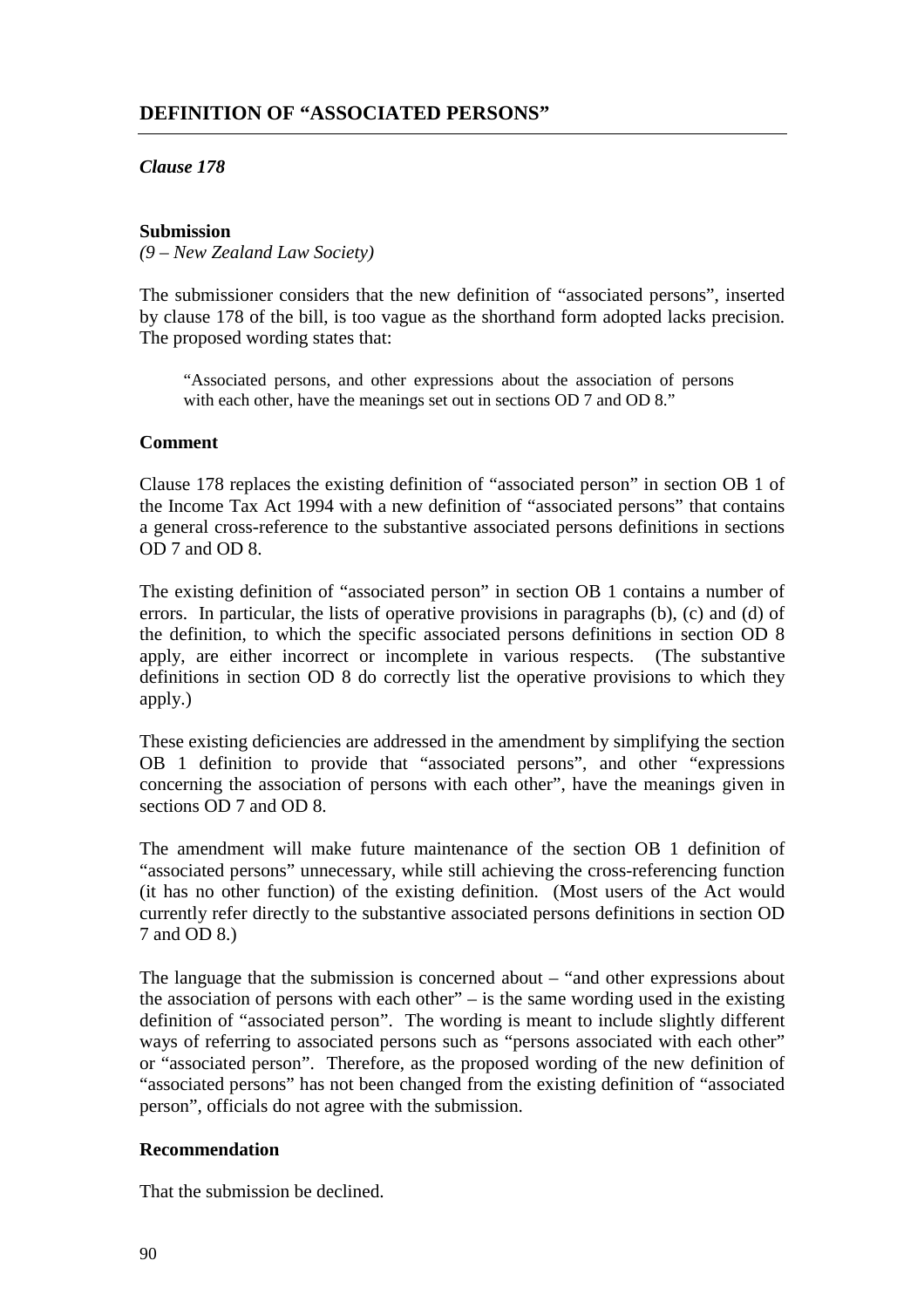## **Submission**

*(Matter raised by officials)*

An amendment is required to renumber new section EO 6 (enacted by section 13 of the Taxation (Beneficiary Income of Minors, Services-Related Payments and Remedial Matters) Act 2001) as section EO 7.

## **Comment**

A new section EO 6 was introduced in the Taxation (Beneficiary Income of Minors, Services-Related Payments and Remedial Matters) Bill, with a view to it being renumbered as section EO 7 once the Taxation (GST and Miscellaneous Provisions) Bill was enacted. The Taxation (GST and Miscellaneous Provisions) Bill proposed a section EO 6 for the attribution rule. Unfortunately, the renumbering was overlooked. Officials recommend that section EO 6, as enacted by the Taxation (Beneficiary Income of Minors, Services-Related Payments and Remedial Matters) Act 2001, be renumbered.

## **Recommendation**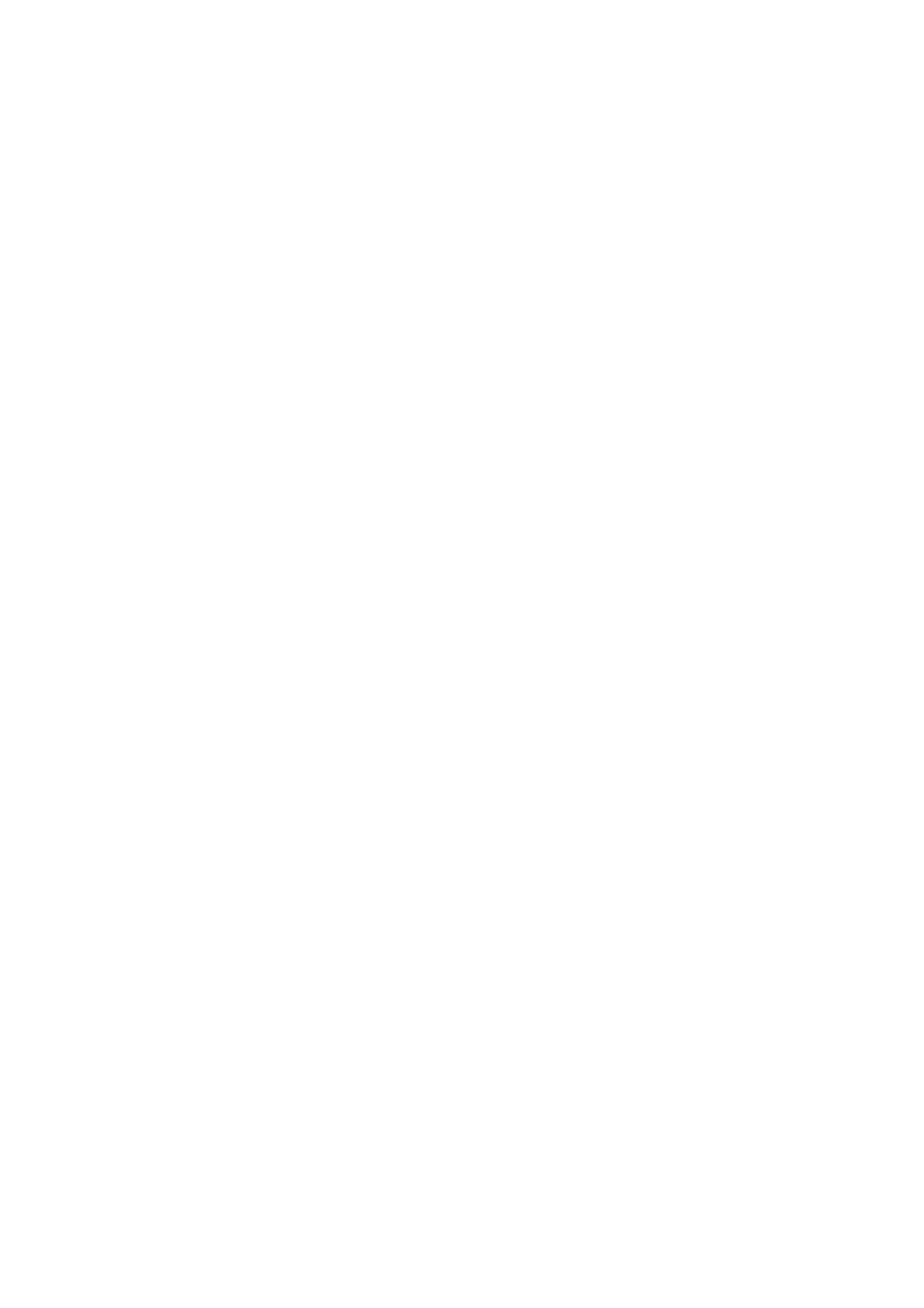# Taxpayer assessment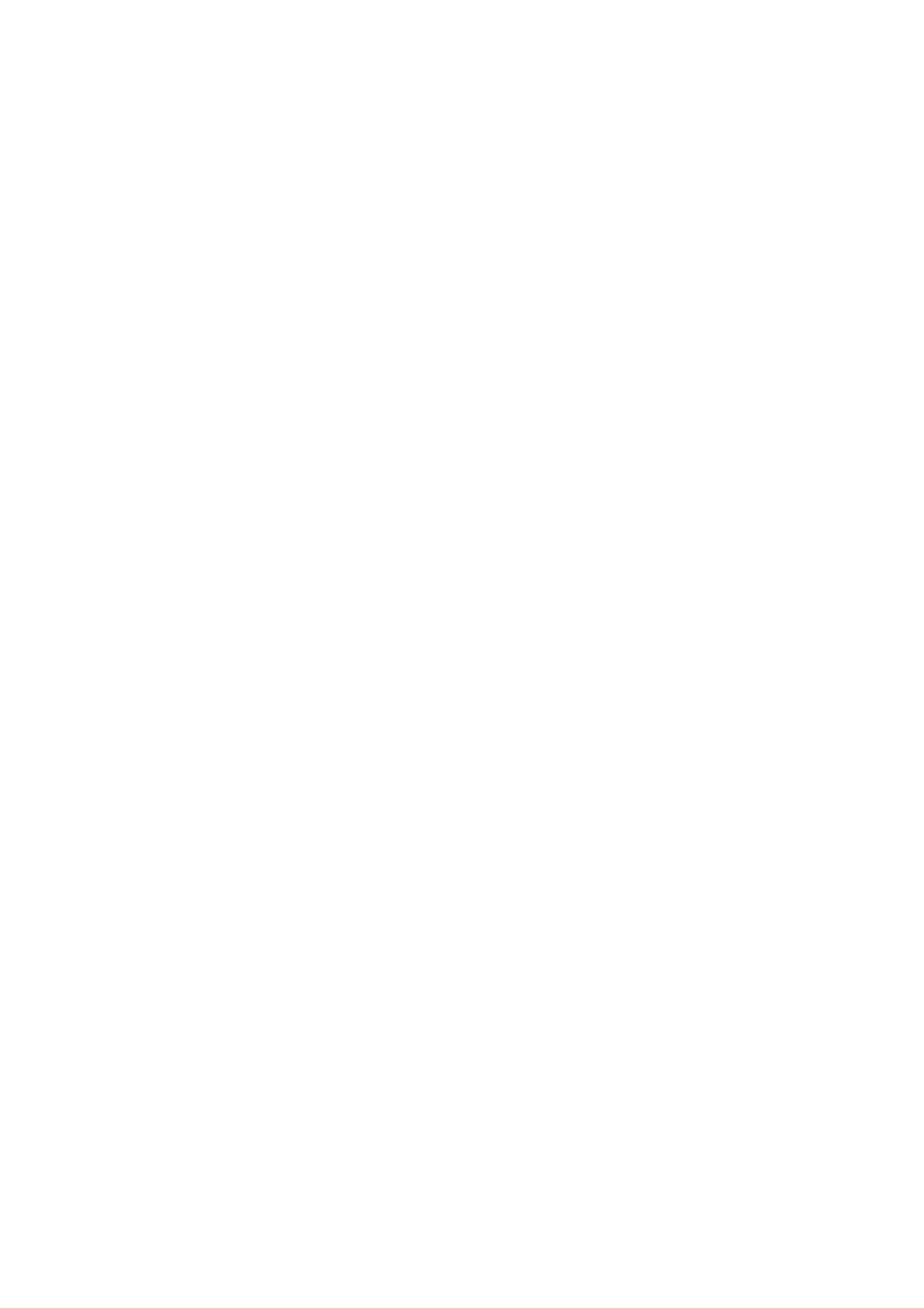## **Introduction**

The bill proposes changes to recognise that the tax system is administered on the basis that taxpayers make the initial assessment of their tax liabilities. It is now less appropriate to write legislation on the basis that the Commissioner of Inland Revenue performs all the functions of assessment. Assessments are in practice made by taxpayers, with Inland Revenue automatically processing their returns in the first instance.

Reform of the tax administration rules over recent years has proceeded on the basis that tax is essentially self-assessed and that the system should encourage voluntary compliance.

Although not involving significant policy change, the introduction of self-assessment will add to and enhance other improvements being made to simplify tax administration. As well as aligning the law with practice, the changes in this bill will facilitate the continuing development of policy and legislation in areas such as the review of compliance and penalties legislation, the review of the tax disputes procedures and the rewrite of the Income Tax Act.

The bill proposes to replace the Commissioner's general power of assessment in section 92 of the Tax Administration Act 1994 (TAA) with a specific requirement that taxpayers assess their tax liability each year. Taxpayers will also, under an amended section 33 of the TAA, be required to furnish a notice of self-assessment with their return. The Commissioner will retain specific powers of assessment to amend a taxpayer's assessment or make an assessment if a taxpayer fails to self-assess.

A large part of the bill is devoted to making consequential amendments to ensure taxpayers can make assessments by:

- modifying language that presupposes that assessments are made only by the Commissioner; and
- replacing various discretions of the Commissioner with objective rules in areas affecting the calculation of a taxpayer's tax liability for an income year.

These changes will allow taxpayers to make the initial assessment of their tax liability each year. The Commissioner's functions that operate once the initial assessment is made are retained, thereby retaining the administrative flexibility already provided for in the legislation.

Other features of the bill are that:

• It removes references to the Commissioner making determinations of various amounts such as of losses and foreign tax credits. These amounts will be implicitly determined as part of making an assessment (either by the taxpayer at first instance or by the Commissioner).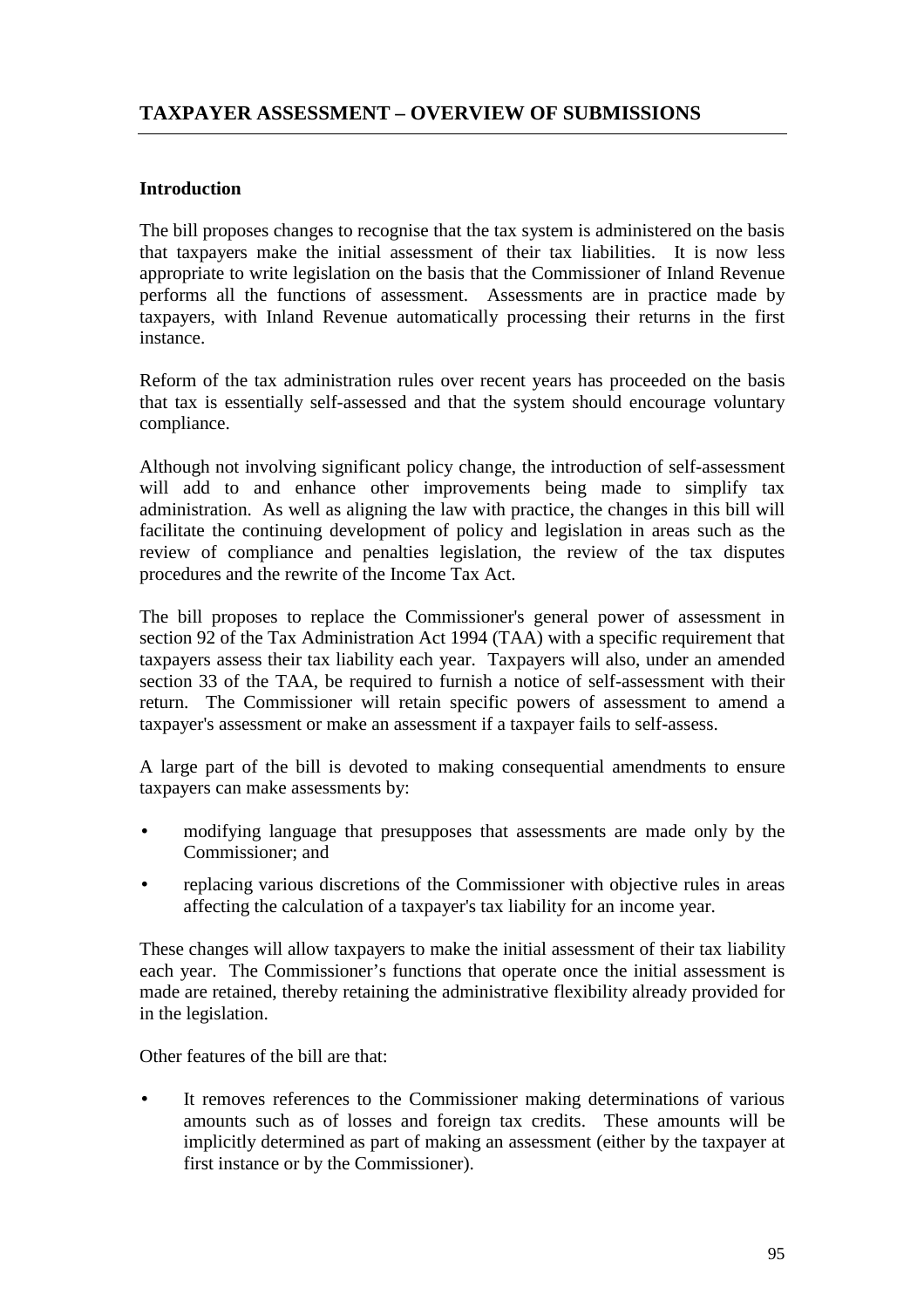- The two-month period for taxpayers to issue proposed adjustments to their returns will now apply from the date of taxpayer assessment (the filing of the return) rather than from the date of Commissioner assessment.
- Section EC 1, relating to adjustments for incorrect accounting practices, will be replaced with a specific rule to ensure that amounts of income and expenditure are recognised once, rather than leaving open the possibility that such amounts might not ever be taxed or deducted properly.

## **Overview of submissions**

Five submissions on the taxpayer assessment amendments have been made. Two submissions expressly support the principle of legislating for taxpayer assessment. None of the submissions are opposed to legislating for taxpayer assessment. Submissions are generally focused on suggesting possible technical improvements to the bill.

In particular, the submission from the Institute of Chartered Accountants of New Zealand agrees in principle with the main changes for:

- replacing the Commissioner's general power to make assessments with a requirement for taxpayers to make the initial assessment of their tax liabilities;
- removing various determination processes; and
- removing "Commissioner discretions" and references to the Commissioner, as necessary for self-assessment.

The New Zealand Law Society notes that "while the principles behind such amendments are reasonable, and that the amendments themselves are not likely to adversely affect taxpayers, the sheer number of amendments … is of concern." The Society suggests that many of the changes could be dealt with as part of the rewrite of the Income Tax Act 1994.

The main recommendations by officials to the Committee following submissions are that amendments should be made to the bill to:

- retain the terminology of "adequate rent" in the context of leases;
- extend the definition of "notice of proposed adjustment" to include a notice of assessment issued by a taxpayer;
- remove from the bill the changes proposed to section EG 17, relating to transfers of depreciable property between associated persons; and
- improve the clarity of the extent of a taxpayer's obligations in respect of making the first assessment of their tax liability and their filing obligations.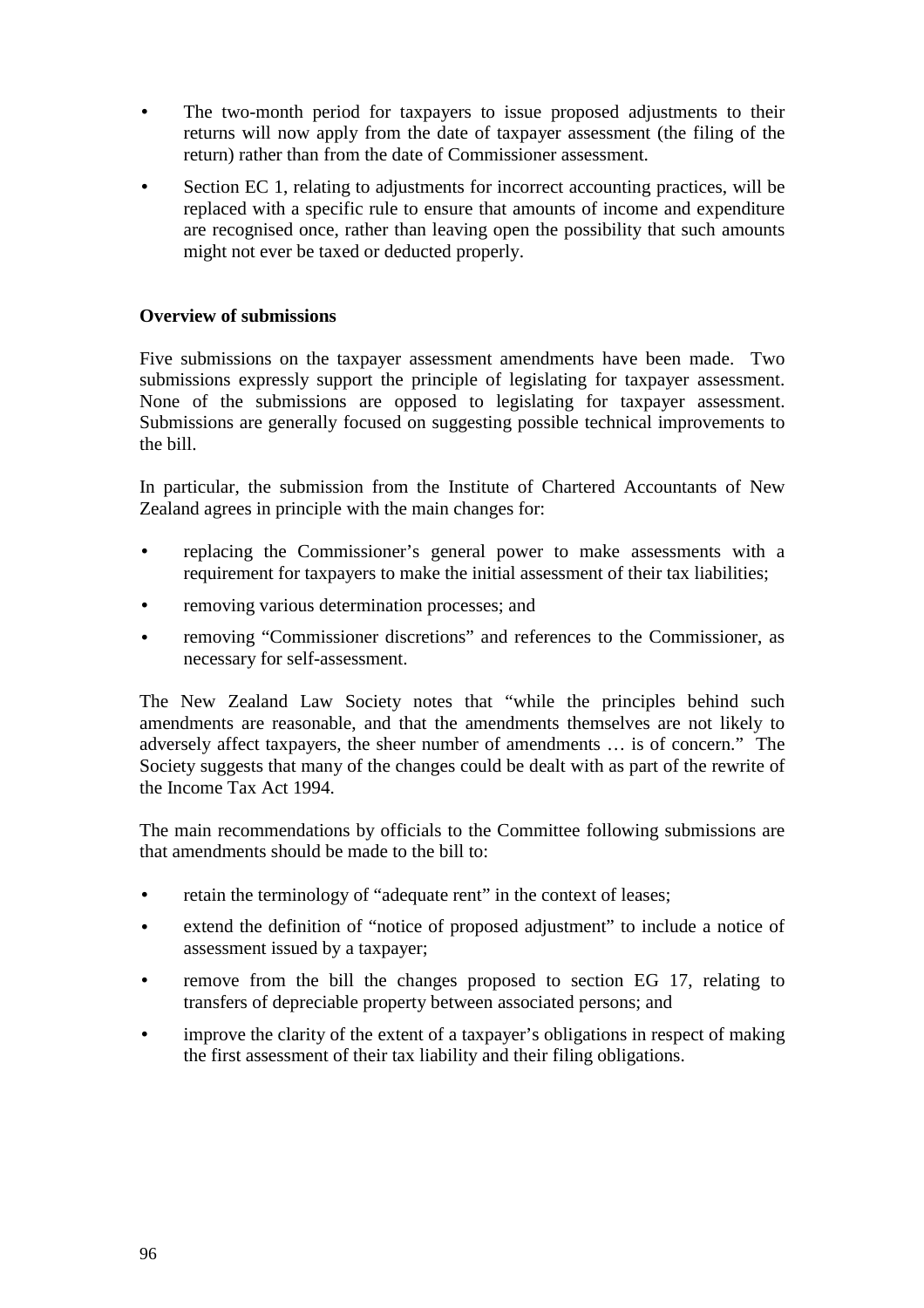## **TRANSFER OF DEPRECIABLE PROPERTY BETWEEN ASSOCIATED PERSONS**

*Clause 58*

## **Submission**

*(10 – PricewaterhouseCoopers, 67W – Deloitte Touche Tohmatsu)*

The Commissioner should give guidance to taxpayers by way of an item in the *Tax Information Bulletin* on the application of the new criteria in section EG 17(2), which allows transfers of depreciable property between associated persons to be based on the transferee's cost price if certain criteria are satisfied.

The reference to "sales" in the phrase "arm's length sales" is too restrictive.

Although both "normal commercial practice" and "arm's length" have commonly understood meanings, the meaning and scope of these terms is sufficiently uncertain not to provide the objectivity required for self-assessment. Referring to the bona fides of a transaction is more certain and should be used instead.

The proposed section EG 17(2)(b) provides that one of the criteria for transferring property at the cost to the purchaser is that the cost of the property to the taxpayer is the market value of the property on the date of acquisition. Although it is implicit in the proposed amendment, this provision should be clarified by adding that the transferor must receive market value.

## **Comment**

Submissions highlight a number of technical complexities in relation to the rules proposed to replace the Commissioner's discretion in section EG 17(2). Officials note that section EG 17(2) in effect provides an anti-avoidance rule and that other Commissioner discretions in anti-avoidance rules have been retained.

Given the technical difficulties that have been raised and the need for consistency with the approach elsewhere in the bill, we recommend that the changes proposed to section EG 17 be removed from the bill.

## **Recommendation**

That officials' submission be accepted.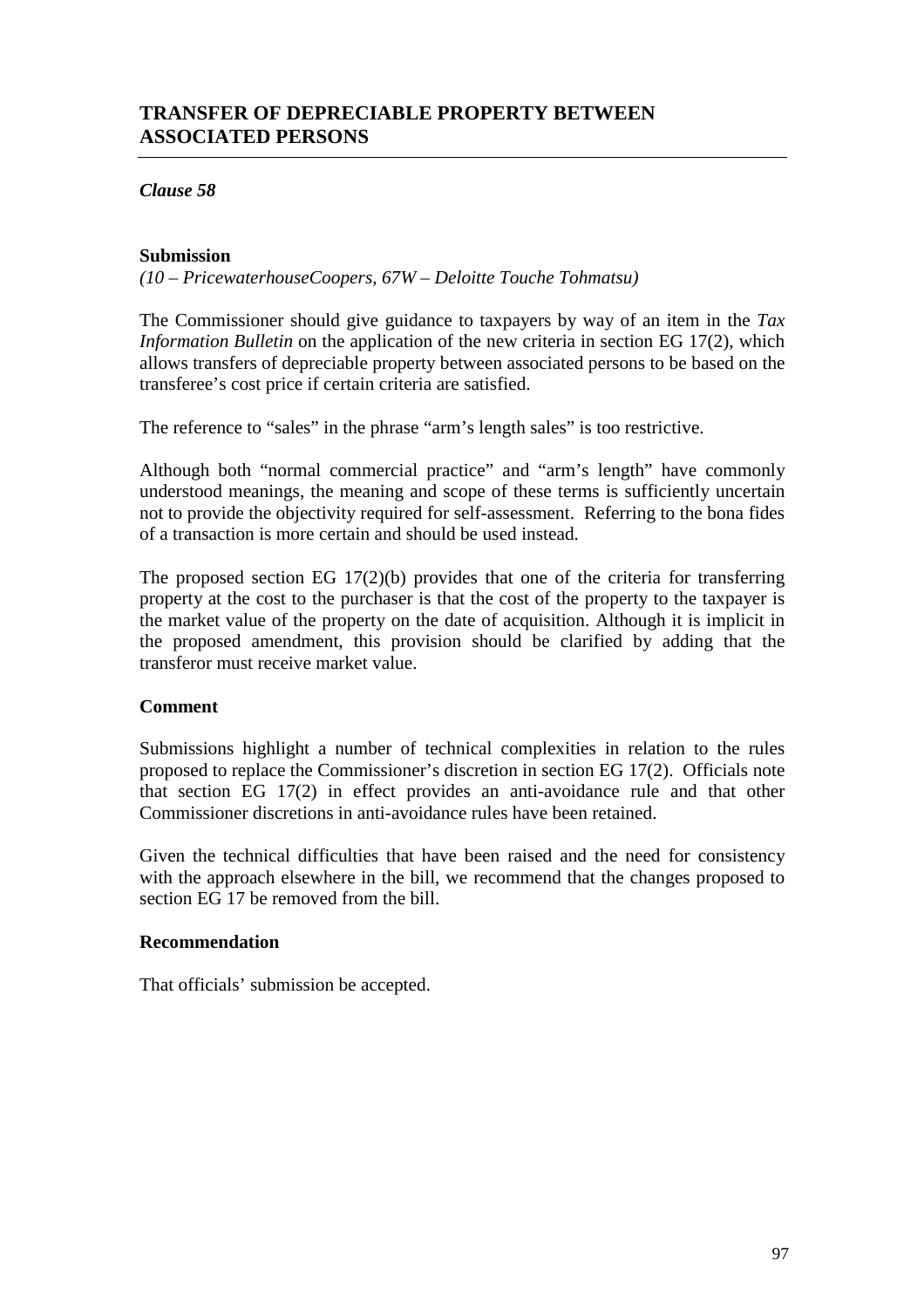## **Issue: The meaning of market value**

*Clauses: various including 47, 49, 58, 60, 61, 64, 66, 67, 75, 78, 82, 88, 101, 102*

#### **Submission**

*(8 – Institute of Chartered Accountants of New Zealand, 10 – PricewaterhouseCoopers)*

The term "market value" implies a requirement that independent valuations be sought. "Market price" does not and should be used as an alternative.

#### **Comment**

The bill replaces various references to "value" as determined by the Commissioner with the more objective term "market value". References to "market value" are also inserted in other appropriate instances to better reflect the concept of self-assessment.

In general terms "market value" includes a market price, and alternatively, in the absence of a market price, an arm's length price. Thus, in most circumstances, having the market price for something is sufficient to determine the market value without requiring the use of other independent valuation services.

"Market value" is a flexible concept and has not been legislatively defined so it bears its natural meaning. It is a term already extensively used in the tax legislation with its meaning determined according to the surrounding (commercial) circumstances. For example, in contrast to using "market price", "market value" more naturally allows for the inclusion of a discount given for trading in certain quantities or under pricing structures that recognise market segmentation (such as retail, trade and wholesale).

The term "market value" is used widely in (tax and non-tax) legislation and has also been considered by the courts, particularly in respect of the general principles in *Hatrick v Commissioner of Inland Revenue* [1963] NZLR 641.

#### **Recommendation**

That the submissions be declined.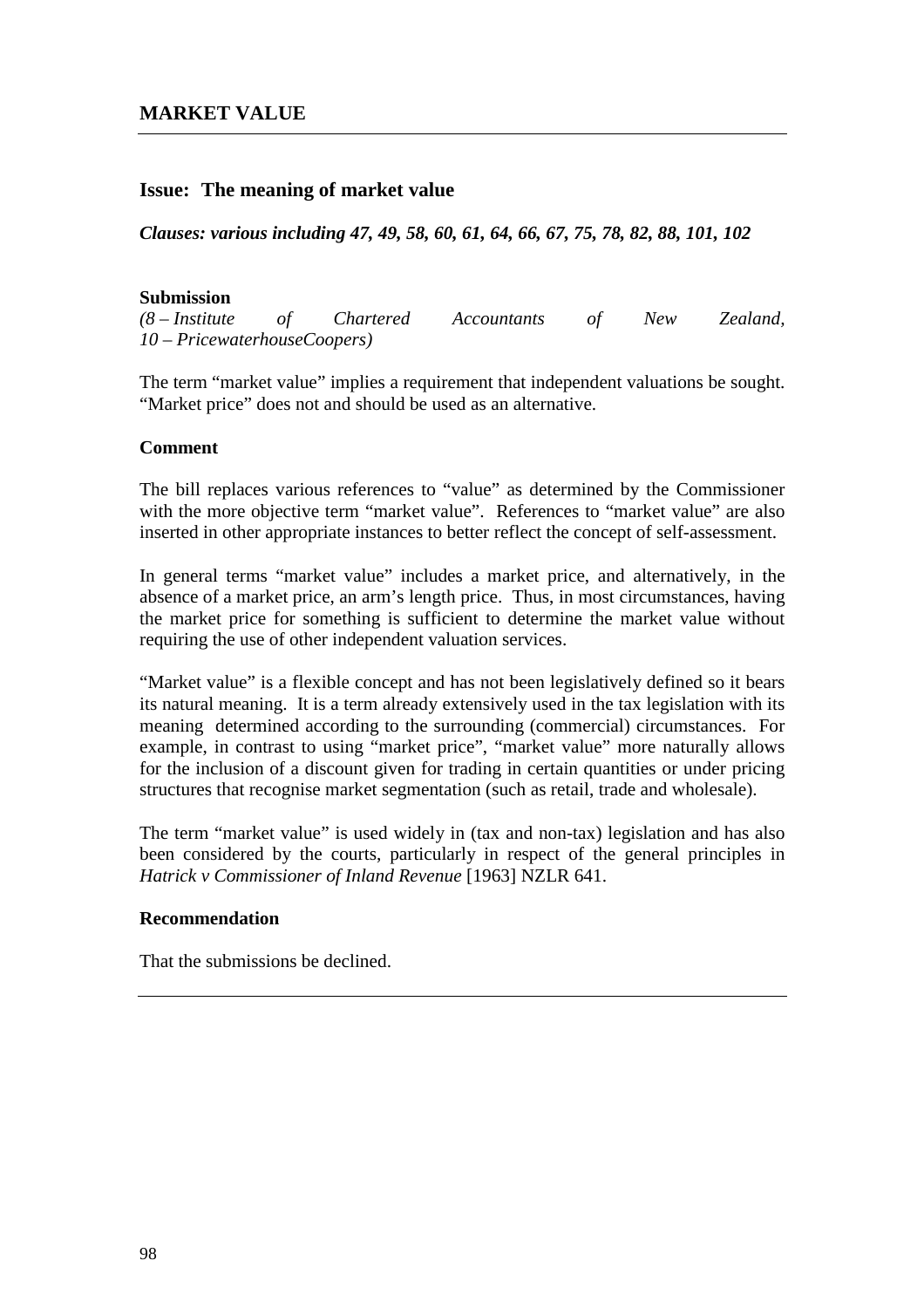## **Issue: Leases for inadequate rent**

*Clause 103*

## **Submission**

*(10 – PricewaterhouseCoopers)*

The proposal to replace "adequate rent" with "market rent" should not proceed. Amendments can be made to section GD 10 to remove the Commissioner's discretion and make it capable of being self-assessed without removing the reference to "adequate rent".

The submission notes that while the focus of the provision seems to be on transactions between relatives involving income splitting, the actual drafting of section GD 10 has given it a potentially much wider application. In particular, the provision can apply to any lease of property by a company to any other person (whether or not associated). Section GD 10 can, therefore, apply in wholly arm's length situations where there is no attempt to split income and have it taxed at a lower rate.

The current terminology of "adequate rent" provides flexibility, thereby ensuring that the application of section GD 10 to a lease by a company does not give an inappropriate result in arm's length cases where there is no tax benefit.

The proposed change to "market rent" could provide less flexibility because factors such as other transactions between the parties, the commercial purpose and effect of the transaction, and the relationship between the parties will not be able to be considered. However, these other factors could be relevant in determining an "adequate rent".

The submission refers to the example of a mining company that has caused damage to a farmer's land. As part of the settlement between the parties, the company buys the land from the farmer and leases it back to him for 30 years for a low yearly rental. There is no tax benefit in this situation. To the extent that there is a reduction in gross income to the mining company, there is also a lesser tax deduction to the farmer. Therefore there is no reduction in net tax collected. Under the existing GD 10 it is possible that, in the light of the relationship between the parties and the surrounding circumstances, the rent is "adequate". However, the rent could not be described as a "market rent".

## **Comment**

Section GD 10 increases the amount of rent received for a property by a lessor for tax purposes when the actual rent is less than an "adequate rent". The section applies when property owned by any person, persons, or partnership is leased:

- to a relative of any of those persons or of any member of the partnership; or
- to a related company; or
- by a company to a person.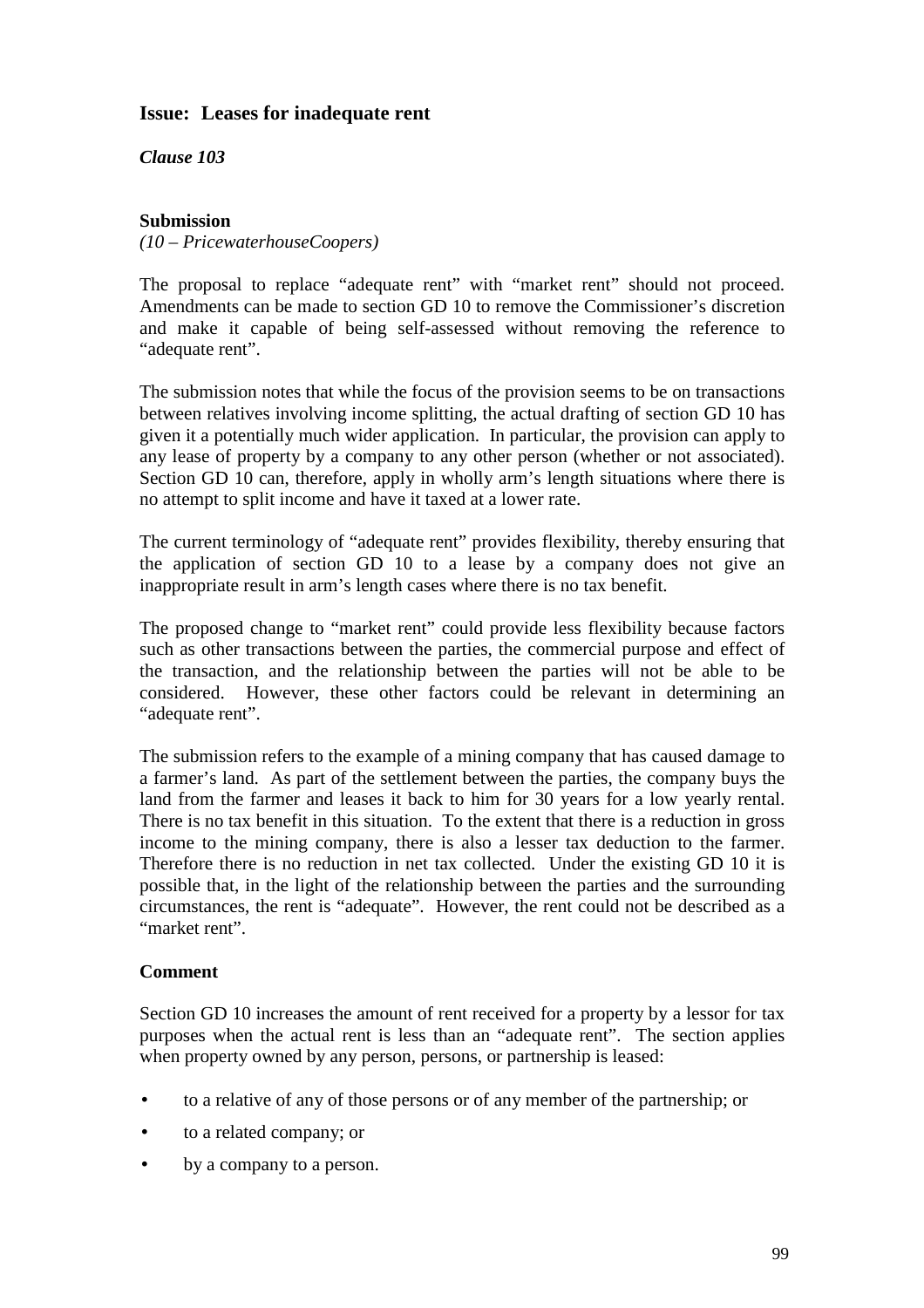Section GD 10 has a tax avoidance focus. It is directed against income splitting, especially in a family situation, whereby income from leasing property is shifted to persons on lower tax rates than the owner of the leased property.

Officials agree with the submissioner that it is not appropriate to apply a market rent in situations such as that in the submissioner's example, where there is no possible tax benefit because the lessor and lessee are on the same tax rate.

Officials agree that the existing term "adequate rent" provides more flexibility than "market rent" and allows other factors such as other transactions and the surrounding circumstances to be taken into account. Such factors could probably not be taken into account in determining a market rent.

In situations where there is a difference in tax rates between the lessor and lessee – for example, between earning adults and minors, and therefore an opportunity to derive a tax benefit, officials consider that an adequate rent would be equivalent to the market rent for the purpose of section GD 10. However, in situations where the lessor and lessee are on the same tax rate, and therefore have no opportunity to derive a tax benefit, officials consider that an adequate rent will not necessarily be the same as the market rent.

Officials are, therefore, in favour of retaining the terminology of "adequate rent" in section GD 10 in order to prevent the section applying in situations where it would not be appropriate – where there is no opportunity to derive a tax benefit between the lessor and lessee. The provision itself can still be placed on a self-assessment footing by removing the Commissioner references while retaining the term "adequate rent".

## **Recommendation**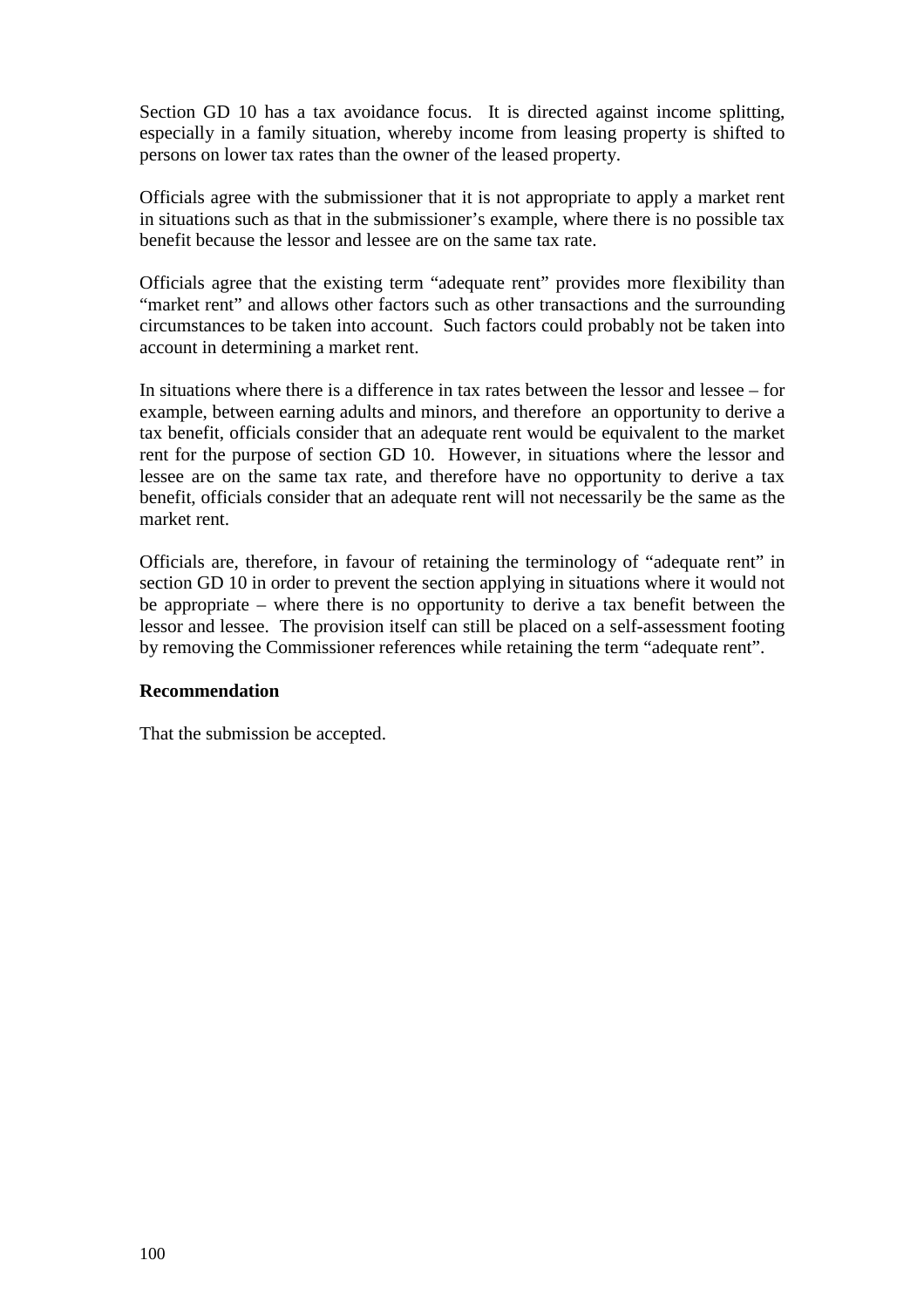*Clause 206*

## **Submission**

*(10 – PricewaterhouseCoopers)*

The submissioner acknowledges that the proposed amendments to the Commissioner's time bar for amending income tax assessments in section 108 of the Tax Administration Act 1994, made by clause 206 of the bill, accommodate selfassessment. However, the submissioner raises a new issue concerning one of the exceptions to the income tax assessment time bar. This exception is contained in section 108(2)(b) and provides that the time bar may not apply if a return for an income year does not mention gross income which is of a particular nature or was derived from a particular source, and in respect of which a tax return is required to be provided.

The submissioner wants the words in section  $108(2)(b)$  "in respect of which a tax return is required to be provided" to be replaced by "which is required to be disclosed in the return required by the Commissioner under section 33".

## **Comment**

Section 108(1) of the Tax Administration Act 1994 provides that the Commissioner may not increase an income tax assessment more than four years after it was made. This time bar on amending assessments is subject to two main exceptions. Under section 108(2), the Commissioner may increase an assessment if the Commissioner is of the opinion that a tax return provided by a taxpayer:

- is fraudulent or wilfully misleading; or
- does not mention gross income which is of a particular nature or was derived from a particular source, and in respect of which a tax return is required to be provided.

The second exception was recently considered by the Privy Council in *O'Neal v Commissioner of Inland Revenue* (2001) 20 NZTC 17,051, which concerned a J G Russell tax avoidance template. The Privy Council upheld the Commissioner's application of this exception to allow assessments of participants in this tax avoidance scheme, which were made outside of the time bar, to be increased by the Commissioner.

The amendment suggested by the submissioner to the second exception to the time bar should not be considered as part of this bill because it is outside the scope of selfassessment. Clause 206 of the bill is only amending section 108 in order to make it consistent with self-assessment.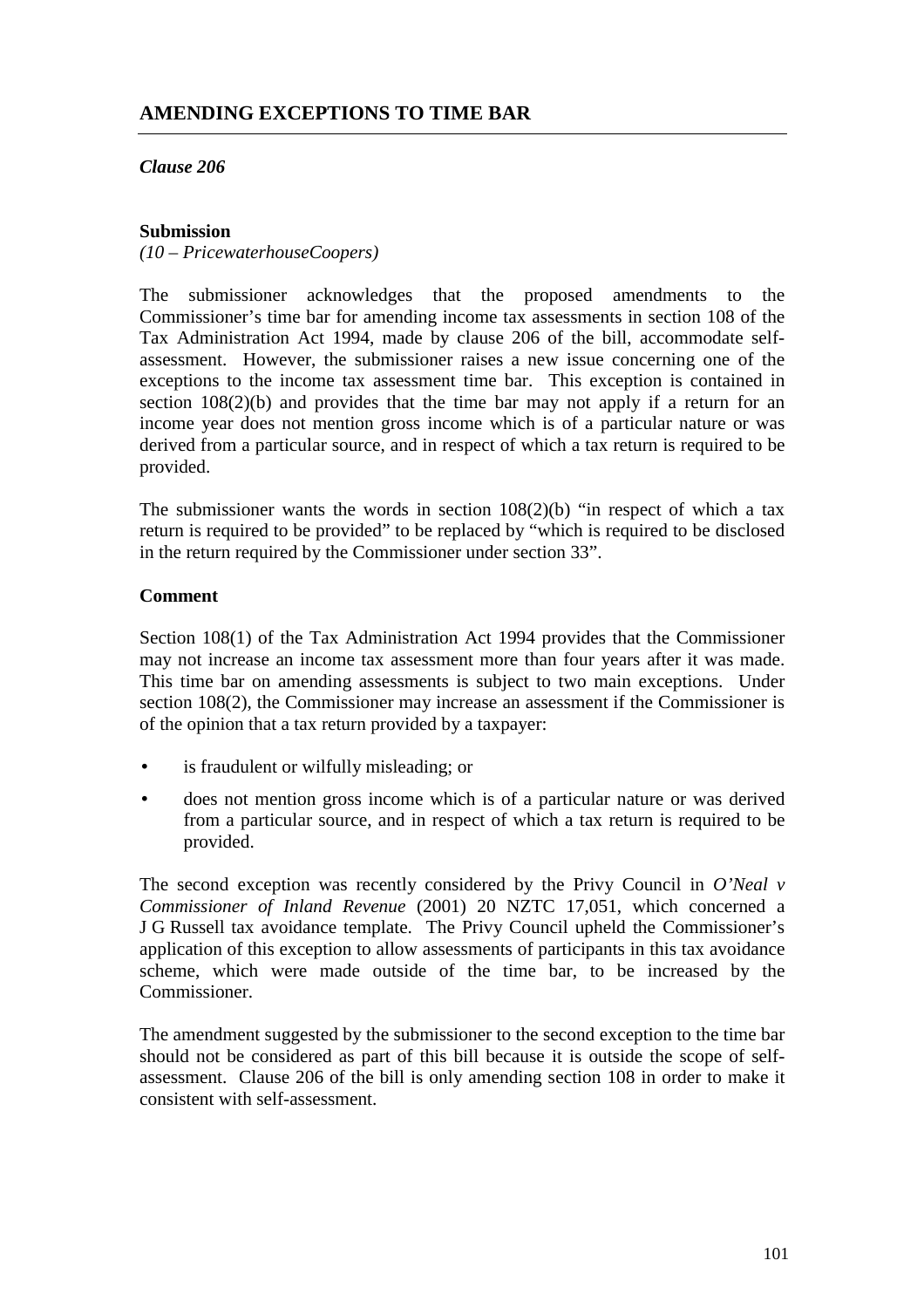The issue raised by the submissioner would more properly be considered as part of the post-implementation disputes procedures review. As part of this review, a discussion document will be published which will give an opportunity for submissions to be made under the normal generic tax policy process.

The submissioner considers that the Commissioner will no longer require information about particular sources of income to make an assessment, and the return will only be a source of general statistical information. However, officials note that returns will continue to have a very important role in the post-assessment phase of the Commissioner's activities, namely, as a source of information for audit purposes.

## **Recommendation**

That the submission be declined.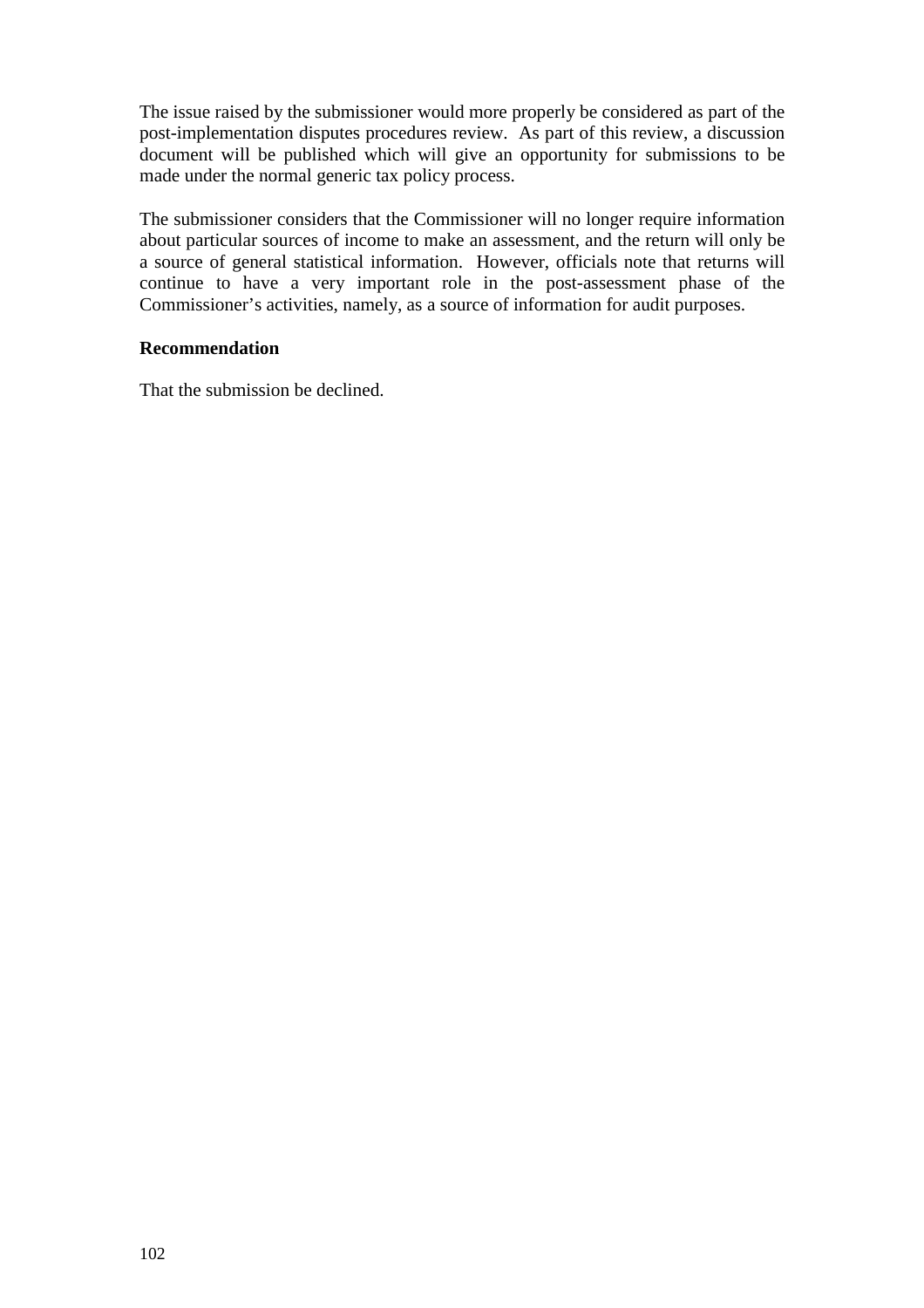## **WHETHER ADJUSTMENTS FOR INCORRECT ACCOUNTING PRACTICE SHOULD BE TREATED DIFFERENTLY FROM OTHER ADJUSTMENTS**

*Clause 53*

## **Issue: The extent adjustments for incorrect accounting practices should be allowed – section EC 1**

#### **Submission**

*(8 – Institute of Chartered Accountants of New Zealand, 10 – PricewaterhouseCoopers)*

The circumstances in which taxpayers can make adjustments for incorrect accounting practices should not be narrowed so as to preclude making adjustments which, although valid, would not come within the proposed section EC 1.

In particular, taxpayers will not be able to make adjustments in the current income year for incorrect accounting practices in previous income years or spread income arising from such adjustments over four income years.

#### **Comment**

The proposed changes to section EC 1 are designed to better target the provision and clarify how amounts of income and expenditure should be recognised, so they are recognised once, rather than leaving open the possibility that such amounts may not ever be taxed or deducted properly.

As canvassed in the 1998 discussion document *Legislating for self-assessment of tax liability*, the Court of Appeal's decision in *Hutchinson Bros Ltd v CIR* (1997) 18 NZTC 13,374 restricted the scope of the rule in section EC 1. The decision limited the application of the rule to circumstances already covered by the Commissioner's general power to make amending assessments in section EC 1 before the four-year time bar. In the light of the Court of Appeal decision, despite the rule in section EC 1 originally being intended to permit the Commissioner to make particular assessments beyond the four-year time bar, the bill proposal confirms the four-year time bar limit as appropriate for a system including taxpayer assessment.

The bill takes the decision in *Hutchinson* into account, providing clear rules for the treatment of amounts of income and expenditure, when a taxpayer changes from a cash accounting method to an accrual method or vice versa. These rules are designed to assist taxpayers to determine the correct treatment of such amounts when they change their accounting practices and make assessments accordingly.

Officials note that the discussion document *Legislating for self-assessment of tax liability* invited submissions on the situations to which the section should apply. Submissions received in response referred to hire purchase reserves and warranty provision reserves, neither of which represent changes in accounting practice but rather recognise costs under ordinary accounting principles – this does not alter the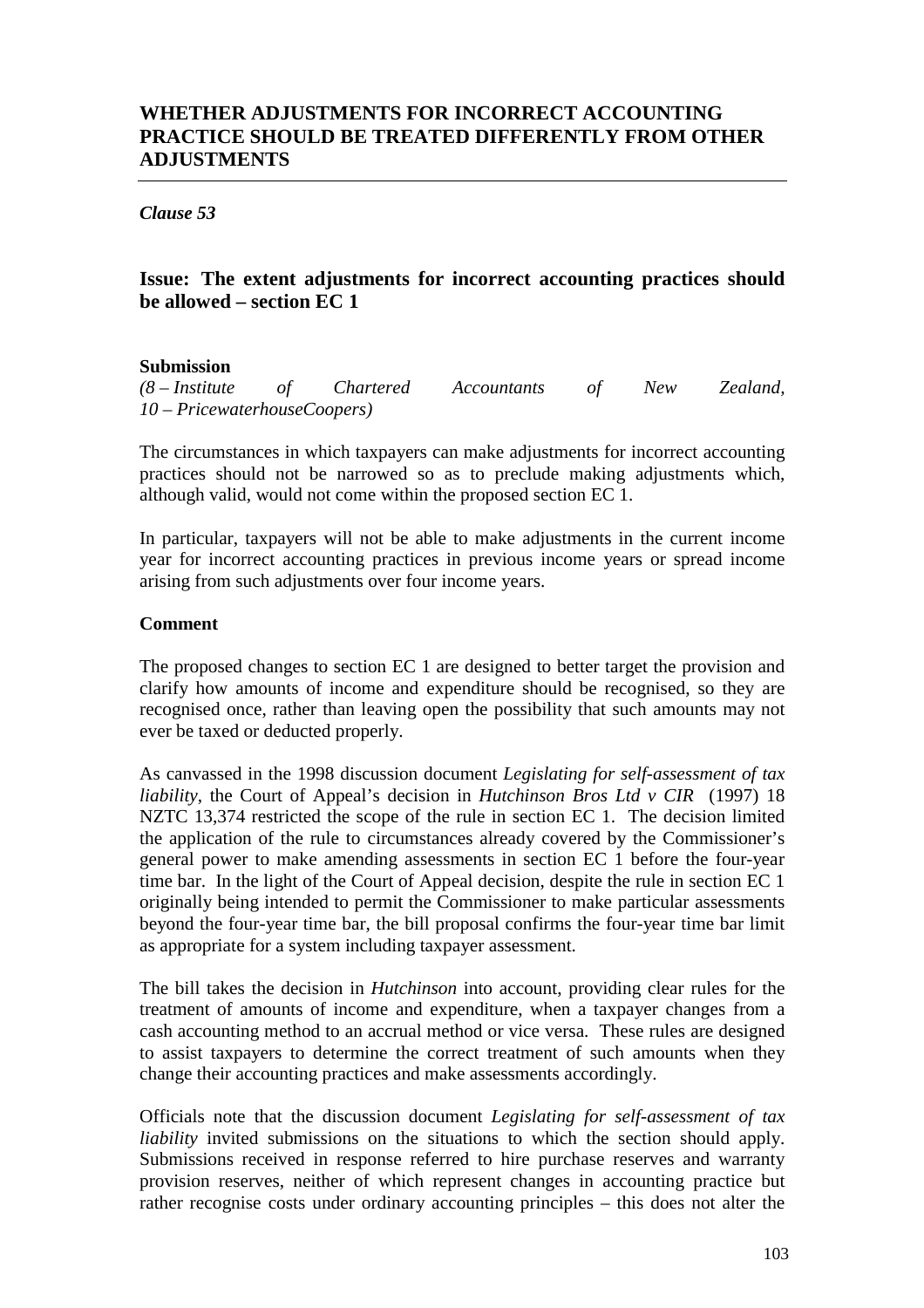ordinary requirement to account for costs correctly when making a taxpayer assessment.

Officials consider it would not be appropriate to continue to provide for current period adjustments to be made in relation to incorrect accounting practices in either previous incomes years or be spread over a period of up to four years. To do so would be inconsistent with many of the changes made to the tax system, including tax rates and the rules for making adjustments. For example, officials consider the purpose of providing a spreading rule was to give practical relief from the more progressive and higher tax rates that existed in 1971, when the predecessor to section EC 1 was introduced.

Also, officials note that there have been many significant changes to the tax administration rules, including the dispute procedures, which provide a general process for making adjustments. In this regard and in the context of the above, officials consider it would not be appropriate to provide an exception in relation to changes in accounting practices, particularly as making agreed adjustments is specifically provided for in the Tax Administration Act 1994.

## **Recommendation**

That the submission be declined.

## **Issue: Proposed definition of "cash accounting method" – section EC 1**

#### **Submission**

*(8 – Institute of Chartered Accountants of New Zealand)*

The proposed new section EC 1(3) should be amended by changing the words "cash receipts or outgoings" to "cash receipts and outgoings".

#### **Comment**

Officials agree that making this change would clarify the relationship between "accrual accounting method" and "cash accounting method" as defined in section EC 1.

#### **Recommendation**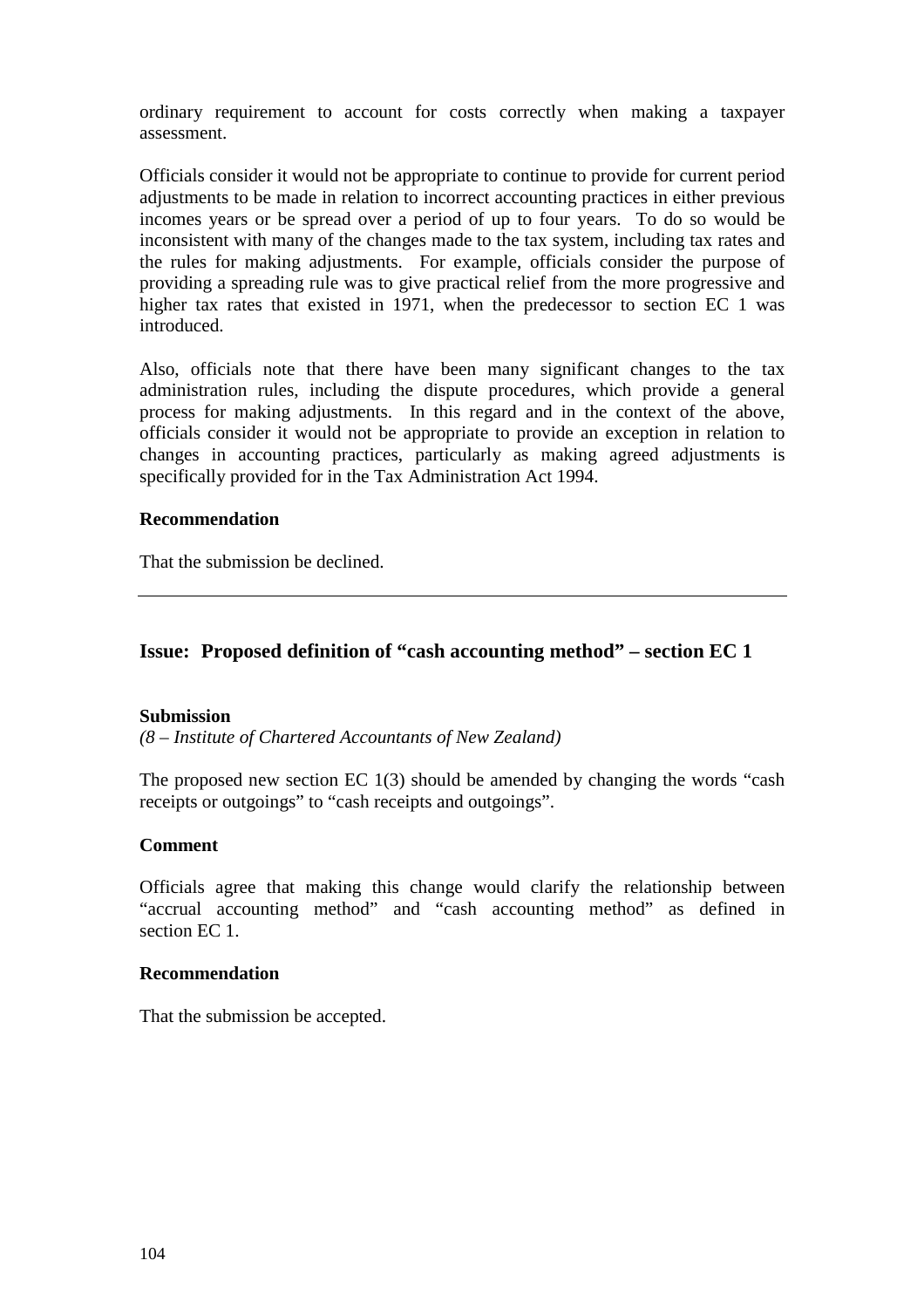*Clauses: various*

## **Issue: Allowing taxpayers to self-assess remaining Commissioner discretions**

## **Submission**

*(10 – PricewaterhouseCoopers)*

Although a large number of Commissioner discretions are being removed by substituting objective tests, a number of residual Commissioner discretions remain. The submissioner considers that retaining the Commissioner's powers on certain matters still leaves a "gap" in the logic of the self-assessment process. This is because taxpayers will not have the power to determine all matters essential to assessing their liability under the Income Tax Act 1994.

The submission notes that this "gap" in the self-assessment process leaves taxpayers in the position of either being pragmatic and "second guessing" what the Commissioner might think ("the current practice") or being technically correct and formally asking the Commissioner to determine these issues annually (thereby burdening the Commissioner with an unwanted obligation).

Accordingly, the submissioner recommends an amendment along the following lines:

"Where any matter affecting the assessment of the taxpayer's liability is subject to the opinion of the Commissioner on a particular matter, the taxpayer is entitled to determine the matter for the purposes of issuing an assessment under section 33 of the Tax Administration Act 1994 but not so as to exclude the Commissioner's powers to make an assessment or issue a notice of proposed adjustment."

## **Comment**

The bill removes a very large number of Commissioner discretions from provisions to place them on an objective basis. The provisions which have been amended to remove Commissioner discretions are mainly those which affect the calculation of a taxpayer's tax liability for an income year and would otherwise, at least in a technical sense, be obstacles to taxpayers self-assessing. Thus the removal of these discretions are a necessary consequential amendment for self-assessment. Other discretions have been retained either because this is administratively necessary (as explained in the following paragraph) or because their removal is not seen as strictly necessary for placing the legislation on a self-assessment basis. Some discretions in this latter category are likely in the future to be removed as part of other tax policy projects, particularly the rewrite of the Income Tax Act.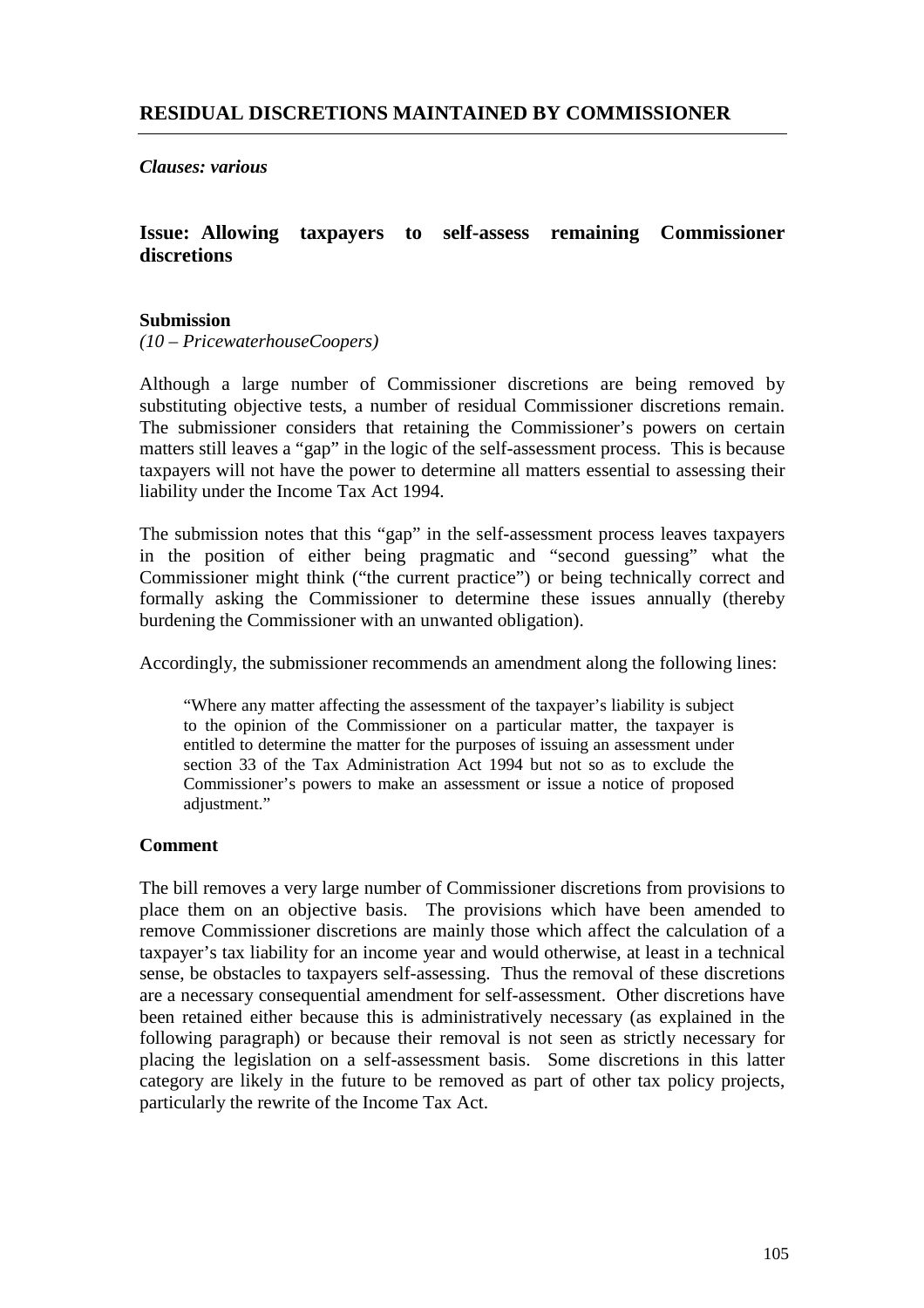Examples of discretions that should be retained are those that relate to procedural matters such as the requirement to obtain the Commissioner's approval to a balance date change, or to maintaining the revenue base such as a number of anti-avoidance provisions.

If taxpayers were able to change their balance dates at will significant tax deferral advantages could be obtained.

The 1998 discussion document *Legislating for self-assessment for tax liability* stated that it was necessary to retain the Commissioner discretions in anti-avoidance provisions to reconstruct transactions. Avoidance arrangements often involve multiple transactions between a number of taxpayers. It is, therefore, appropriate to retain the Commissioner's discretion to recharacterise an avoidance arrangement.

The suggested amendment would allow taxpayers to exercise such Commissioner discretions themselves subject to the Commissioner's powers to amend assessments. Officials do not agree with the suggested amendment because it would undermine the administrative necessity of many of the remaining discretions and pose a risk to the revenue base.

#### **Recommendation**

That the submission be declined.

## **Issue: Retention of Commissioner discretion in section LB 2(5)**

*Clause 147*

## **Submission**

*(8 – Institute of Chartered Accountants of New Zealand)*

Clause 147(2) and (3) of the bill amends section LB 2(5) of the Income Tax Act 1994. Section LB 2(5) is an anti-avoidance provision which disallows an imputation credit if the Commissioner is satisfied that insufficient tax has been paid by the company that issued the imputation credit.

The submissioner queries the retention of the Commissioner discretions in section LB 2(5). It also considers that a further change may be needed given that the process of the Commissioner disallowing the credit has been altered – the submissioner suggests that this amendment would involve omitting the words "by the Commissioner" from section LB  $2(5)(b)$ .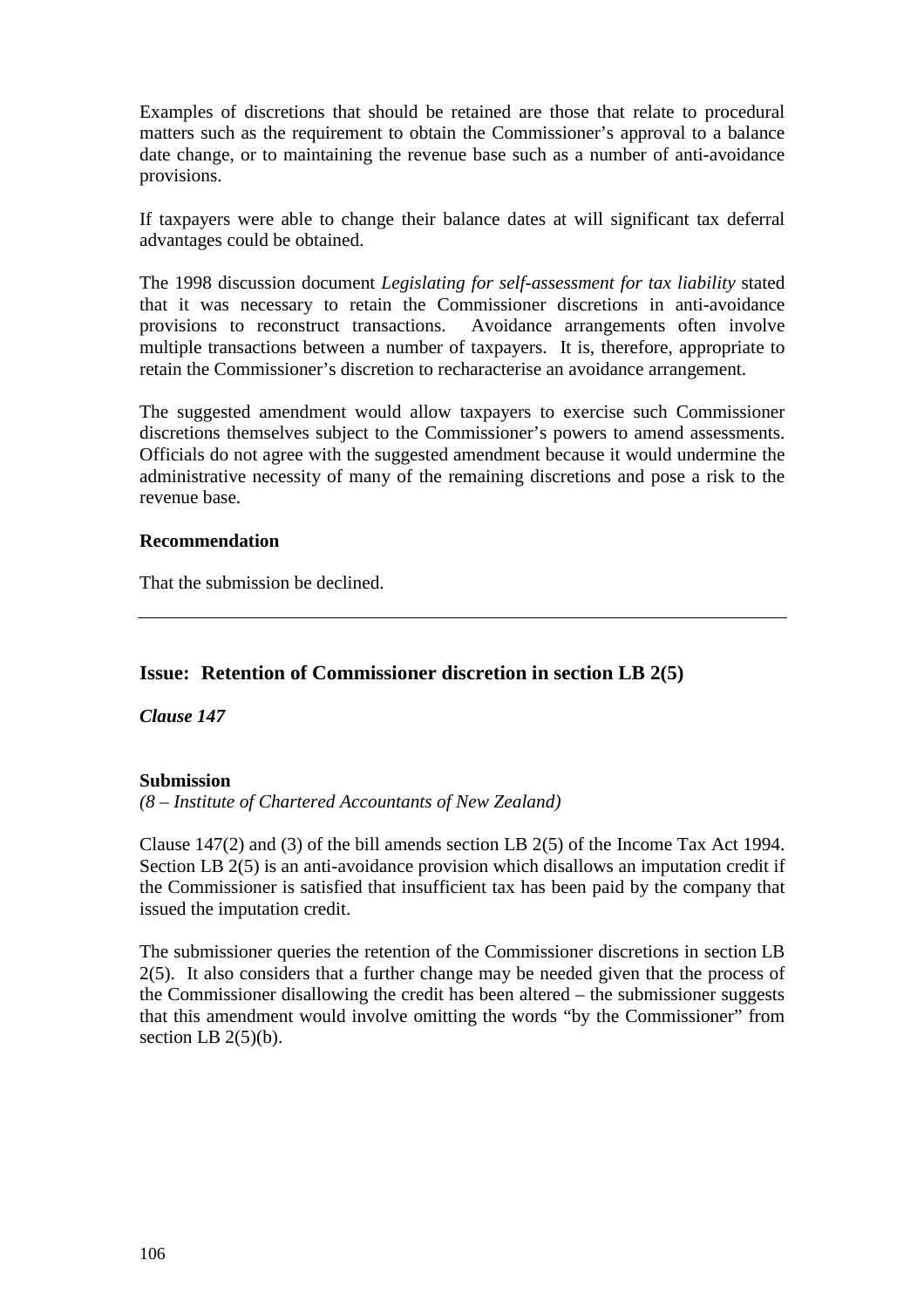## **Comment**

As indicated above, certain Commissioner discretions have been retained in antiavoidance provisions such as section LB 2(5) because they are necessary to protect the revenue base and are not a legislative obstacle to taxpayer assessment.

The only change that is being made to section LB 2(5) is to recognise that it is the Income Tax Act itself which disallows the imputation credit rather than the Commissioner. The Act disallows the credit if the Commissioner is satisfied that it would be inappropriate for a taxpayer to be allowed a credit because the company issuing the imputation credit has not paid sufficient income tax.

The submissioner's recommendation for a further amendment to remove the reference to "by the Commissioner" from section LB  $2(5)(b)$  is unnecessary because those words are already being removed by the schedule in clause 183 of the bill containing various common self-assessment amendments.

## **Recommendation**

That the submission be declined.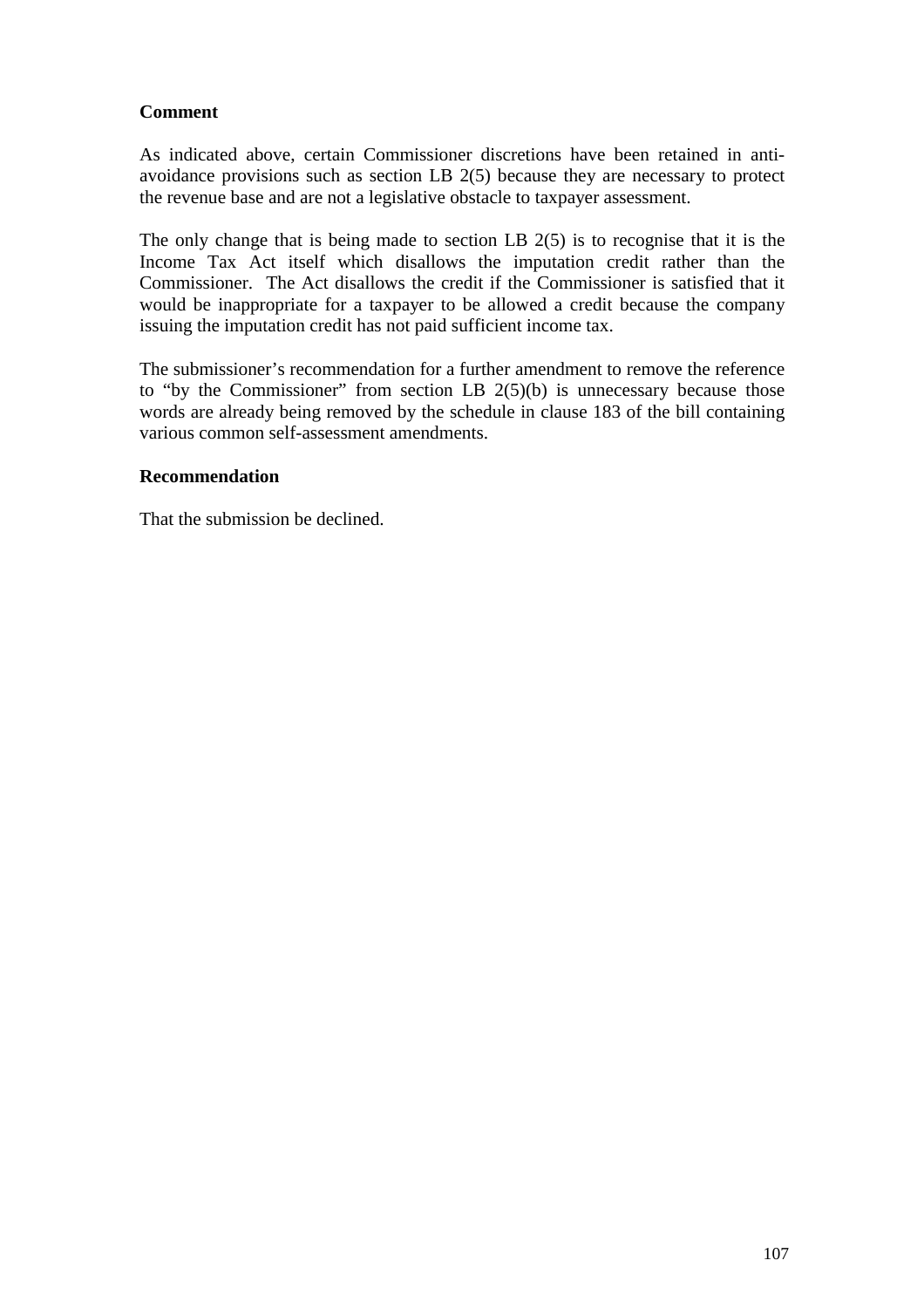*Clauses: various*

## **Issue: Drafting of amendment to section DF 2**

## **Submission**

*(10 – PricewaterhouseCoopers)*

The replacement wording for section DF 2 contained in clause 22 is not easy to read and interpret, and gives alternative wording.

## **Comment**

Section DF 2 deals with the deductibility of employers' contributions to employees' benefit funds. Clause 22 of the bill replaces the existing wording in order to place it on a self-assessment footing.

Officials do not consider that the replacement wording suggested by the submissioner would make the provision easier to read and interpret.

#### **Recommendation**

That the submission be declined.

## **Issue: Section DL 1(11) – cost of timber determinations**

*Clause 43*

## **Submission**

*(8 – Institute of Chartered Accountants of New Zealand)*

In the proposed amendment to section DL  $1(11)$  contained in clause 43 of the bill, the use of the word "determine" may need to be reconsidered since it has the connotations of "determinations", which have been altered significantly with the formalisation of the self-assessment. Consideration to using a similar word, such as "ascertain", should be investigated.

## **Comment**

The use of "determine" is based on the existing wording, and officials consider that it remains the best word to use in section DL 1(11), which relates to cost of timber determinations. The self-assessment legislative exercise will result in a number of existing determinations, such as loss and foreign tax credit determinations, being dispensed with. However, this should not mean that the word "determine" cannot continue to be used elsewhere in the Act where appropriate.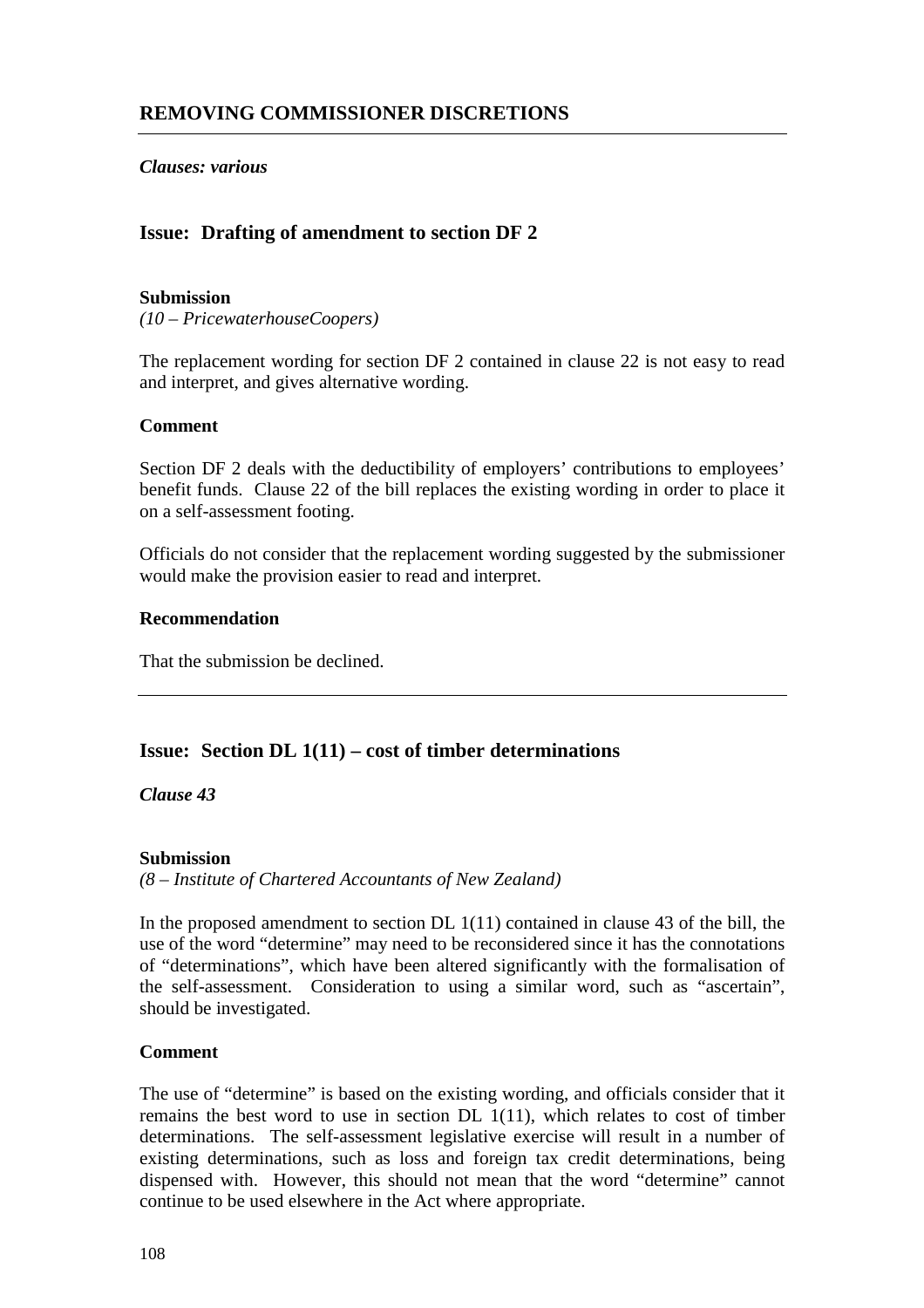## **Recommendation**

That the submission be declined.

## **Issue: Drafting of section DN 1(8)(c) amendment**

*Clause 47*

## **Submission**

*(8 – Institute of Chartered Accountants of New Zealand)*

In clause  $47(6)(a)$  of the bill, a further portion of section DN 1(8)(c) needs to be omitted for the provision to read sensibly. In particular, the words "so as to preclude" should be removed.

#### **Comment**

Officials do not agree that the words "so as to preclude" should be removed from section DN  $1(8)(c)$ , as amended by clause  $47(6)(a)$ , because such omission would mean that the provision would no longer read properly.

The wording the submission suggests be removed is set out in italics below in the relevant portion of section DN  $1(8)(c)$ , as amended by the bill:

"Subsection (7) shall not apply *so as to preclude*, so long as that asset continues to be used for that purpose, such deductions by way of depreciation in respect of that asset…"

## **Recommendation**

That the submission be declined.

## **Issue: Drafting of section HF 1(4)**

*Clause 110*

#### **Submission**

*(8 – Institute of Chartered Accountants of New Zealand)*

In clause 110 of the bill, the replacement words in section HF 1(4) should begin with a capital letter, as they are the start of the subsection.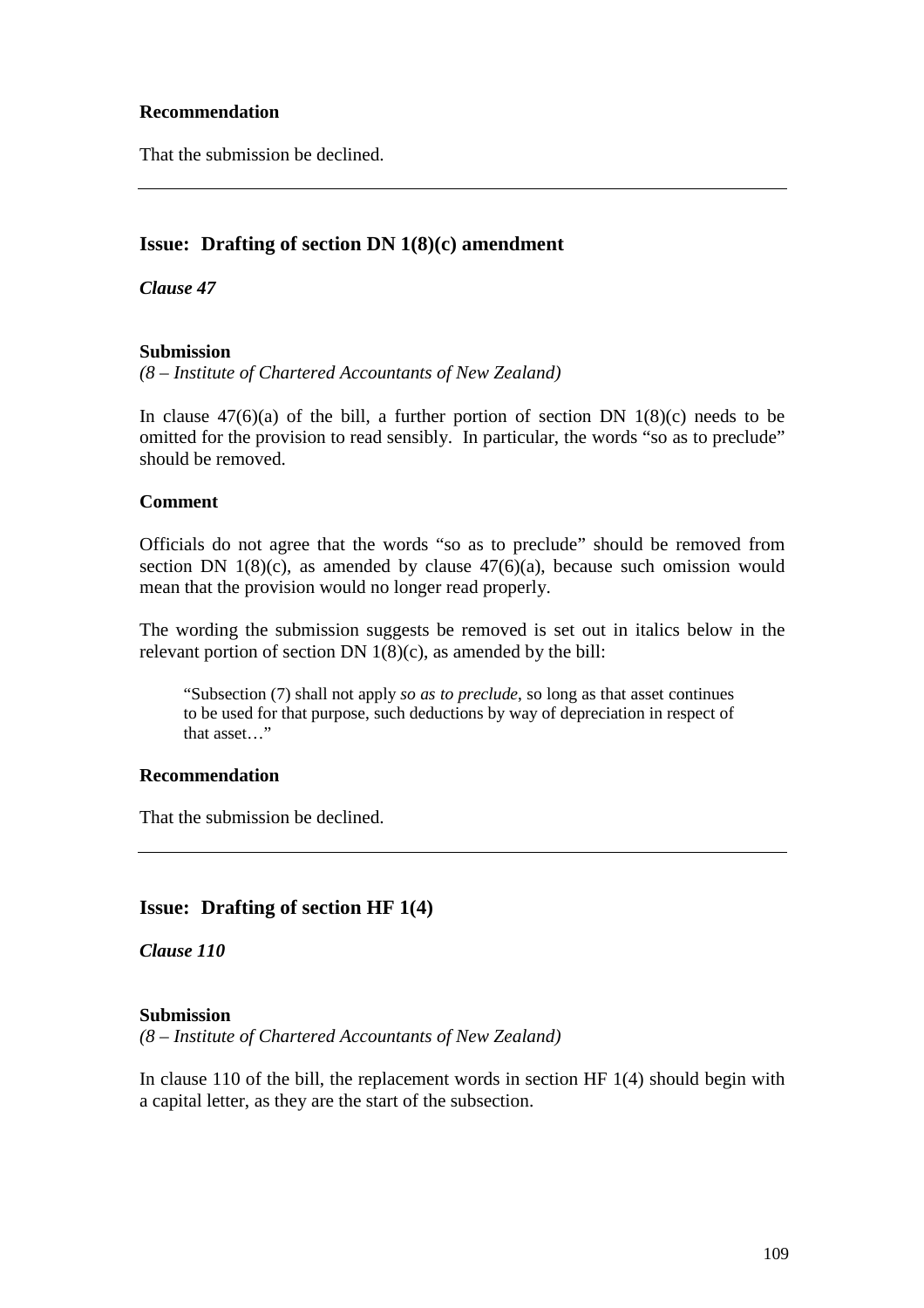## **Comment**

Officials agree that the replacement wording for section HF 1(4), contained in clause 110(2)(a), should begin with a capital letter.

## **Recommendation**

That the submission be accepted.

## **Issue: Section KC 1 – low income rebate**

*Clause 136*

## **Submission**

*(8 – Institute of Chartered Accountants of New Zealand)*

Clause 136 of the bill applies to the version of section KC 1(1) that applies from the 1999-2000 income year rather than the version that applies only for the 1998-99 income year.

## **Comment**

Clause 136 of the bill applies only to the current version of section KC 1. This is made clear by the application date of clause 136, which is the 2002-03 and subsequent income years. As such, there is only one version of section KC 1, which will apply in relation to self-assessment.

## **Recommendation**

That the submission be noted.

## **Issue: Location of new section KD A1**

*Clause 141*

## **Submission**

*(8 – Institute of Chartered Accountants of New Zealand)*

Clause 141 of the bill, by introducing a new section KD A1 of the Income Tax Act, does not follow the standard alphanumeric style. The provision would be better labelled section KD 1AA, which would still appear before the current section KD 1A, the intended location for this new provision.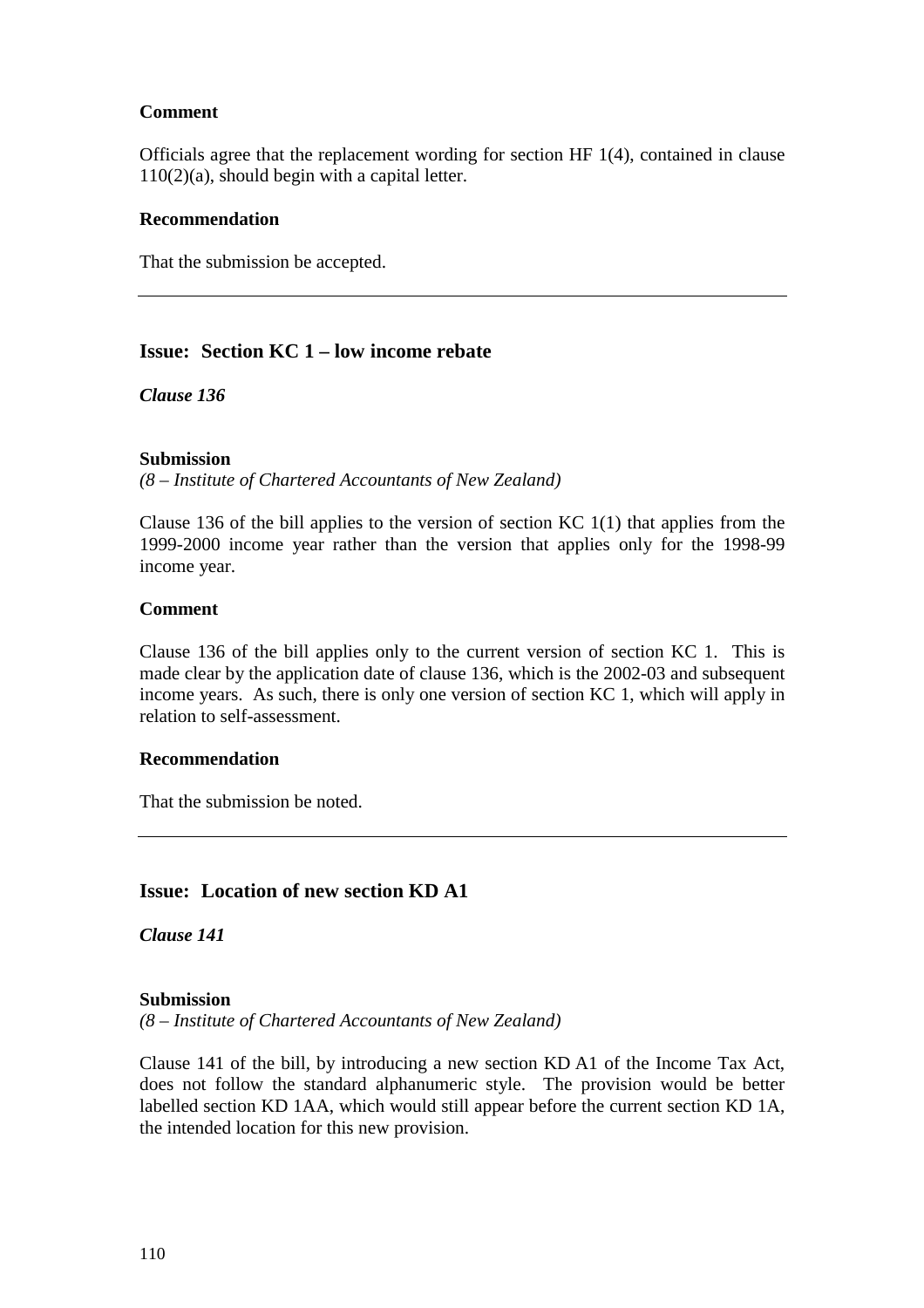## **Comment**

Clause 141 inserts a new provision which provides that despite self-assessment, family support and family plus tax credits are calculated by the Commissioner. Officials note that the intended location for this new provision is at the very beginning of subpart KD – before section KD 1, rather than before, as the submission suggests, section KD 1A.

Therefore the proposed numbering of the provision to be inserted by clause 141 – section KD A1 – is the correct numbering as it ensures that this provision will be the first provision in subpart KD.

## **Recommendation**

That the submission be declined.

## **Issue: Use of "reflected" terminology**

*Clauses 149 and 150*

## **Submission**

*(8 – Institute of Chartered Accountants of New Zealand)*

In clauses 149(1) and 150(4) of the bill, use of the word "reflected" may not be entirely clear. It would be more appropriate to use text such as "included" or "applied".

## **Comment**

Clauses 149 and 150 amend sections LC 3 and LC 4 respectively of the Income Tax Act 1994, which relate to foreign tax credits and controlled foreign company foreign tax credits. The amendments are consequential to the decision to remove the separate determinations for these credits. Accordingly, the existing references to the date of the notice determining the credit are replaced by references to "the date of the notice of assessment in which the credit for foreign tax is reflected".

Officials consider that it is more appropriate to use the term "reflected" in this context than "included" or "applied", as suggested by the submission. This is because the notice of taxpayer assessment will include the following information: taxable income, income tax liability and, if applicable, net loss, terminal tax or refund due. Although credits are taken into account in ascertaining the amount of terminal tax or refund due, they are not directly included in the notice of assessment. Therefore the use of the word "reflected" in clauses 149 and 150 is more accurate and indicates that credits are taken into account in ascertaining the amounts of terminal tax or refund due for the purpose of a notice of assessment.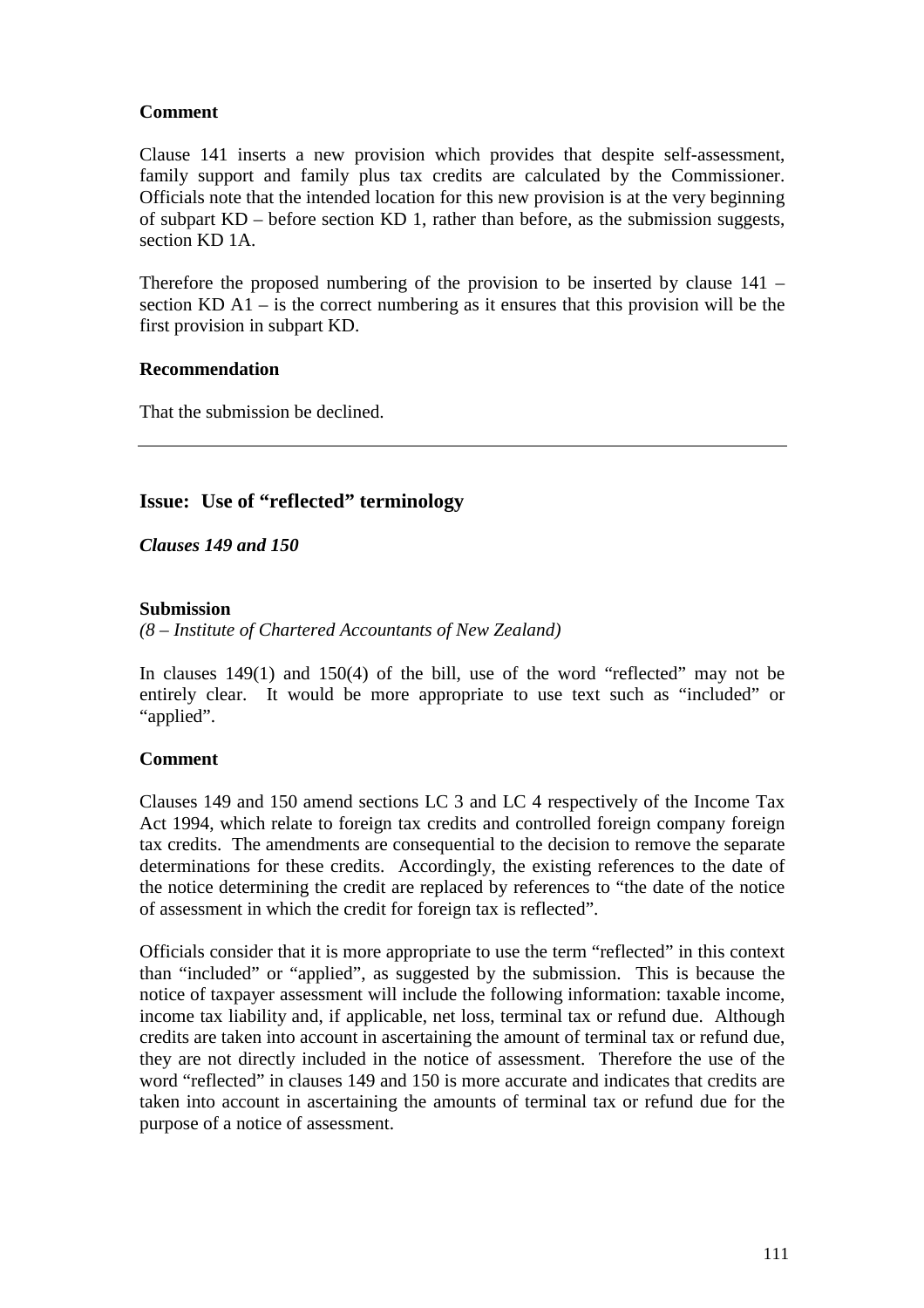## **Recommendation**

That the submission be declined.

## **Issue: Identifying definition to which amendment is made**

*Clause 183*

## **Submission**

*(8 – Institute of Chartered Accountants of New Zealand)*

In clause 183(1) of the bill, the particular definition being amended in section EP 1(11), namely "annual income tax balance date", should be identified.

## **Comment**

Officials agree that it would be consistent with the rest of clause 183, which contains a schedule of consequential amendments related to self-assessment, for the particular definition in section EP 1(11), namely "annual income tax balance date", to be identified.

## **Recommendation**

That the submission be accepted.

## **Issue: Certain rights of challenge not conferred**

*Clause 216*

## **Submission**

*(8 – Institute of Chartered Accountants of New Zealand)*

In clause 216(1) of the bill, a reference to section 183B is included in section 138E(1)(e)(iv) of the Tax Administration Act, yet by clause 216(2) the section 183B reference is omitted. The reference to section 183B in clause 216(1) should be omitted, given that clause 216(1) applied from the 2002-03 income year and clause 216(2) from 1 April 2002.

## **Comment**

The application dates for subclauses (1) and (2) of clause 216 are different in the case of a taxpayer with a non-standard balance date. The earliest balance date for the 2002-03 income year would be 1 October 2002, while the latest balance date for that income year would be 30 September 2003. Therefore the application dates for subclauses (1) and (2) of clause 216 are not necessarily the same. The retention of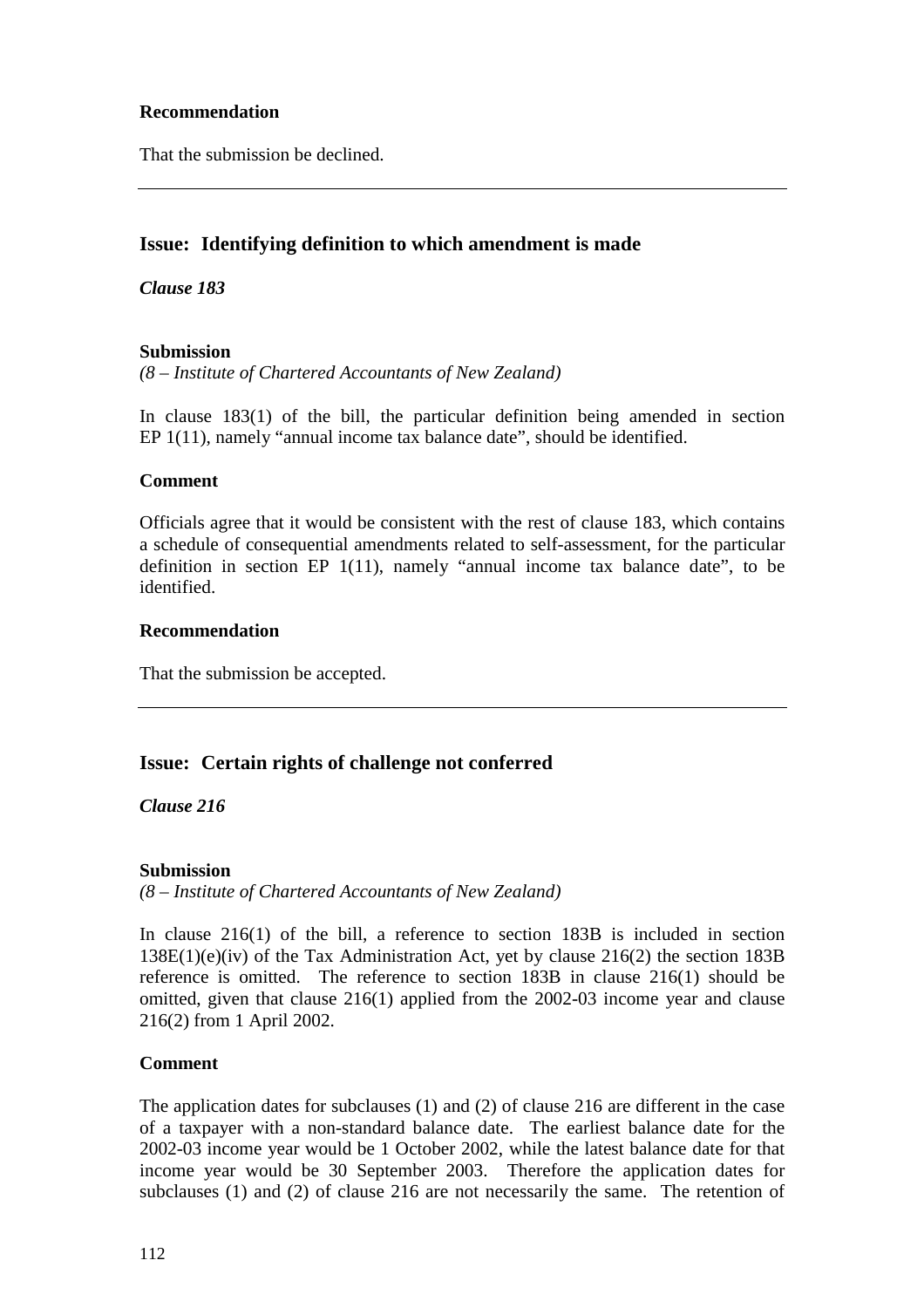separate references to clause 183B in clause 216(1) and (2) is, therefore, appropriate. The 1 April 2002 application date for the repeal of the section 183B reference in section  $138E(1)(e)(iv)$  is also consistent with the application date for the repeal of section 183B itself, and the separate reference to it in clause 216(2) allows readers to more easily track this amendment.

## **Recommendation**

That the submission be declined.

## **Issue: Replacing alteration references**

*Clause 226*

## **Submission**

*(8 – Institute of Chartered Accountants of New Zealand)*

In clause 226(2), the change to section  $176(1)$  of the Tax Administration Act 1994 is not to replace "altered" by "amended", but rather replace "alterations" by "amendments".

## **Comment**

The proposed amendment to section 176(1) of the Tax Administration Act 1994 by clause 226(2) of the bill, which involves replacing "altered" by "amended", is correct. A separate amendment to section 176(1) is made by clause 224, which involves replacing "alterations in" with "amendments to".

## **Recommendation**

That the submission be declined.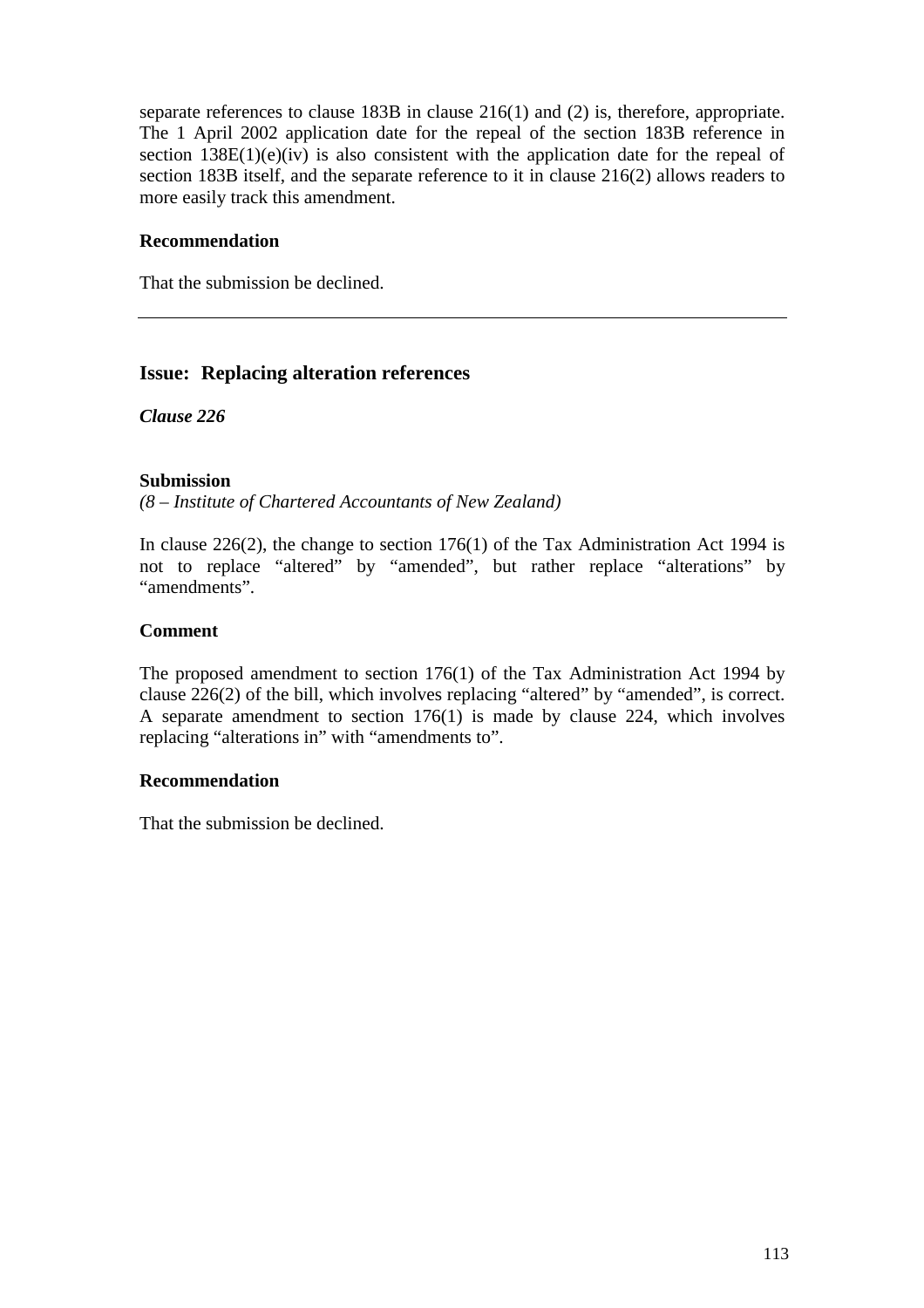## **Issue: Taxpayer assessment as part of the Rewrite of the Income Tax Act**

## *Clauses: various*

#### **Submission**

*(4 – New Zealand Law Society)*

Changes to the Commissioner's discretions would be better able to be considered as part of the rewrite of the Income Tax Act.

## **Comment**

In respect of the changes contained in the bill, the Law Society agrees with legislating for self-assessment, noting in its submission that "the principles behind such amendments are reasonable" and "that the amendments themselves are not likely to affect taxpayers". The objection expressed is only to the number of amendments in the bill, which in the Society's view should be added to the rewrite of the Income Tax Act.

Legislating for self-assessment requires the removal of the outdated language of Commissioner assessment, placing the legislation on a footing that reflects modern administrative practices based on self-assessment. The nature of the changes necessary to achieve this are fundamental and wide-ranging in scope and as such are an important aspect of progressing wider reform, including the rewrite of the Income Tax Act. Legislating for self-assessment in this bill will allow the rewrite to be progressed to best effect.

The purpose and scope of the rewrite of the Income Tax Act is quite distinct from that of self-assessment. This is reflected in the main changes for self-assessment being made in the Tax Administration Act, which in turn give rise to the need to make consequential amendments to other related legislation. Although the Income Tax Act is the largest piece of legislation requiring consequential amendment as a result of the central self-assessment changes in the Tax Administration Act, other Acts, such as the Child Support Act, also require consequential amendment for the same reason. The reason for the large number of consequential changes is the widespread use of wording that if not amended would, at least in a technical sense, impede taxpayers in making their own assessments. These changes proposed by this bill are integral to legislating for taxpayer assessment.

Tax legislation can be written either on the basis of recognising taxpayer assessment together with the Commissioner's assessment function as proposed in the bill, or on the basis of Commissioner-only assessment as in the current legislation. As such, there is limited middle ground which would allow self-assessment to be addressed as part of the rewrite of the Income Tax Act as submitted by the Law Society. In addition, officials consider that combining the legislation for self-assessment with the rewrite of the Income Tax Act would unduly complicate what are each in their own right highly complex legislative projects.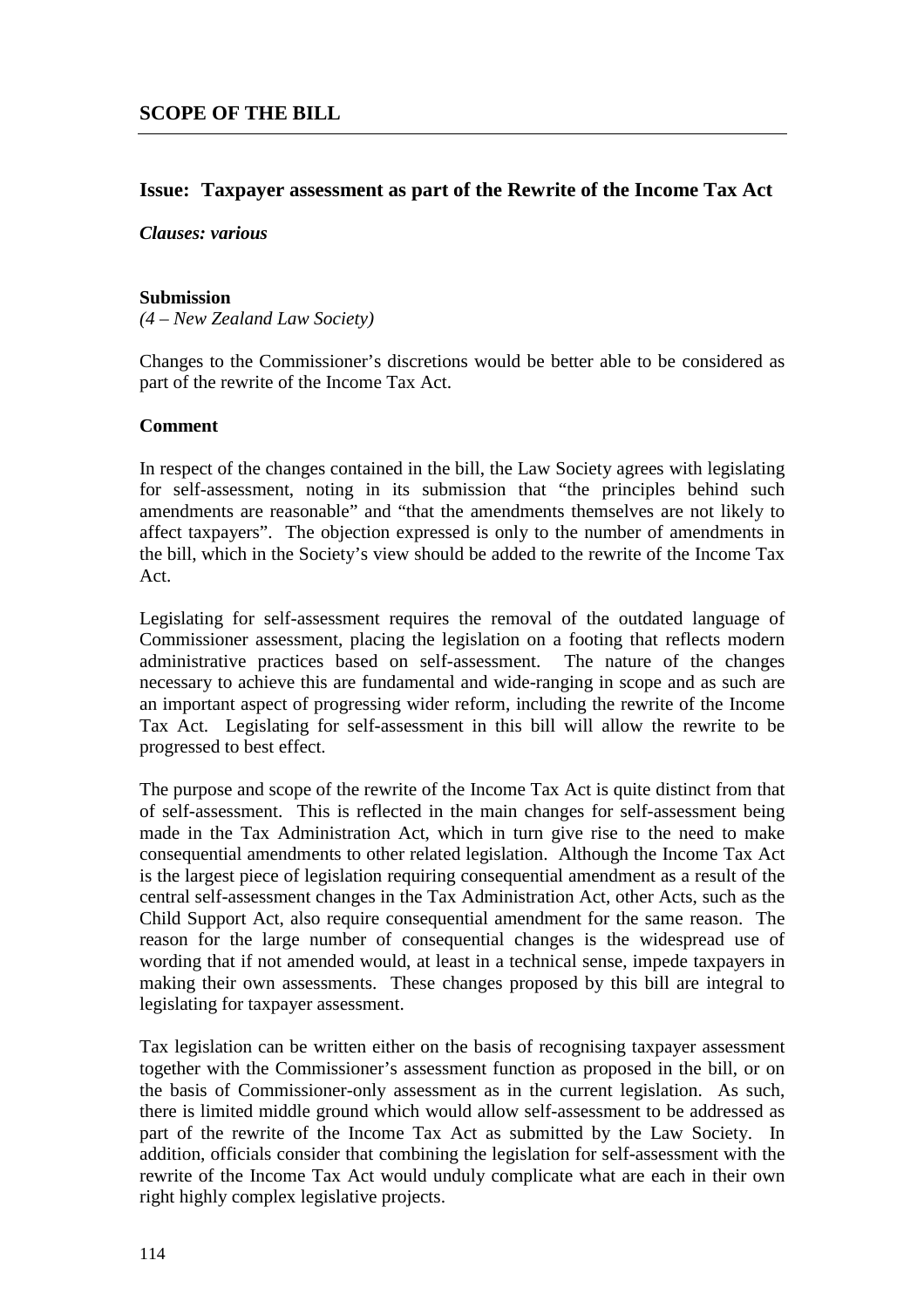In addition to the consultative process stemming from the 1998 discussion document, early draft legislation on self-assessment was sent to the Law Society for comment. Officials note that this is the first suggestion from the Society that changes to the Commissioner's discretions to cater for self-assessment should be incorporated into the project for the rewrite of the Income Tax Act.

## **Recommendation**

That the submission be declined.

## **Issue: GST and self-assessment**

*Clause: n/a*

## **Submission**

*(8 – Institute of Chartered Accountants of New Zealand)*

Section 27 of the GST Act should be put on an explicit self-assessment basis.

## **Comment**

Legislating more explicitly for self-assessment of GST would involve a number of complex policy issues that are currently being considered as part of the forthcoming post-implementation review of the disputes procedures. Officials consider that given the significance of some of the policy issues involved with GST, full consultation in accordance with the generic tax policy process is desirable.

In addition, the GST legislation already closely approximates self-assessment. In most cases, taxpayers' self-assessed GST returns are treated both as a matter of law and in practice as being conclusive and correct, unless the Commissioner makes an assessment or a challenge is initiated by either party.

## **Recommendation**

That the submission be declined.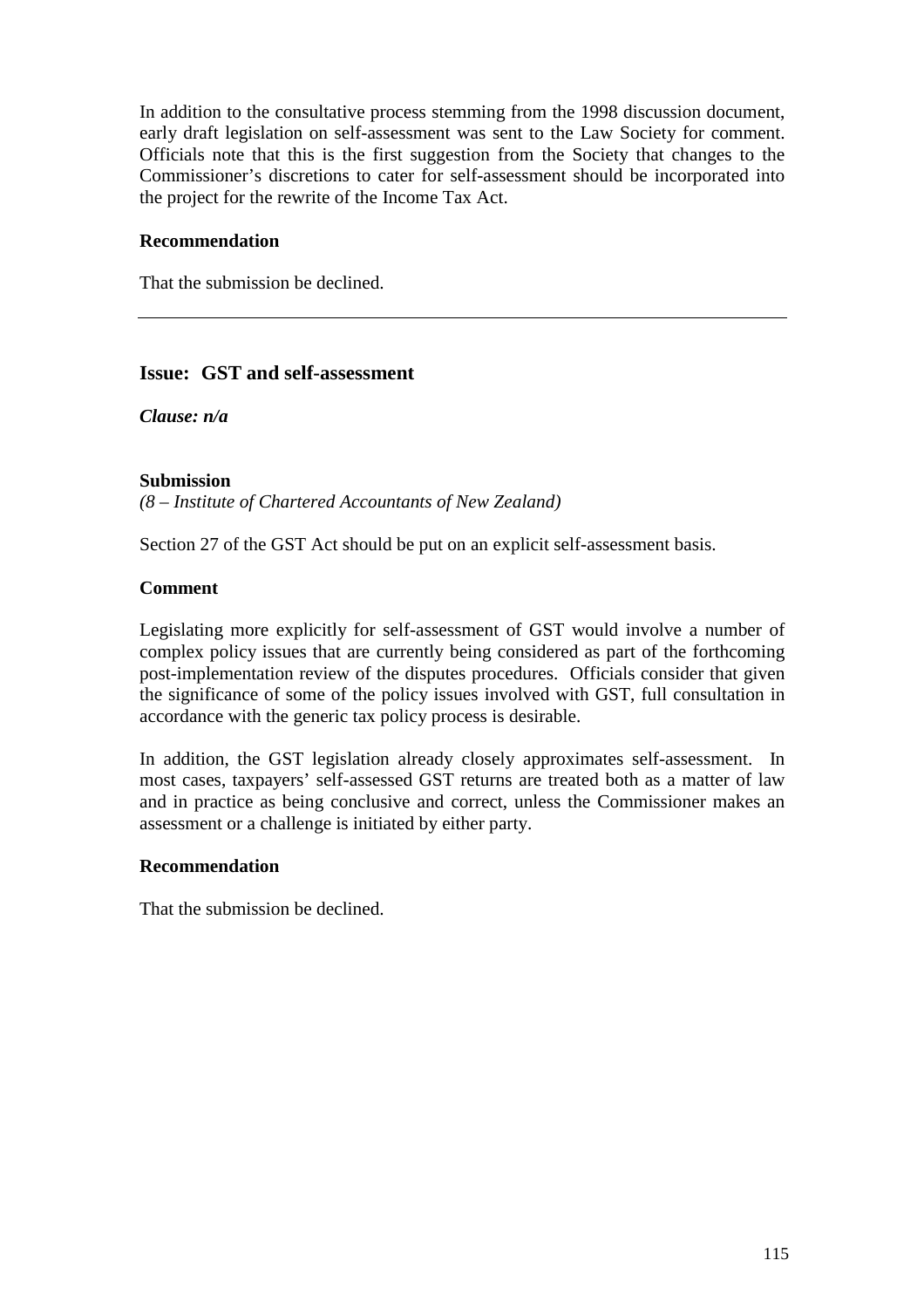## **Issue: Definition of "notice of proposed adjustment"**

*Clause 185*

## **Submission**

*(3 – Rudd Watts & Stone)*

The definition of "notice of proposed adjustment" in section 3 of the Tax Administration Act 1994 needs to include a notice issued by a taxpayer under proposed section 89DA.

## **Comment**

New section 89DA, inserted by clause 198 of the bill, will allow a taxpayer to issue a notice of proposed adjustment to the Commissioner in respect of an income tax assessment made by the taxpayer. Officials agree with the submissioner that the definition of "notice of proposed adjustment" in section 3 of the Tax Administration Act should include a notice issued by a taxpayer in respect of their own assessment under the new section 89DA.

## **Recommendation**

That the submission be accepted.

## **Issue: Default assessments**

*Clause: n/a*

## **Submission**

*(10 – PricewaterhouseCoopers)*

Section 106 of the Tax Administration Act 1994 allows the Commissioner to make a default assessment if a taxpayer fails to furnish a return or the Commissioner is "not satisfied with the return made by any person". The submissioner considers that because it is arguable that the return and the notice of assessment referred to in section 33 are separate documents, section 106 should possibly refer to the Commissioner not being satisfied with either document.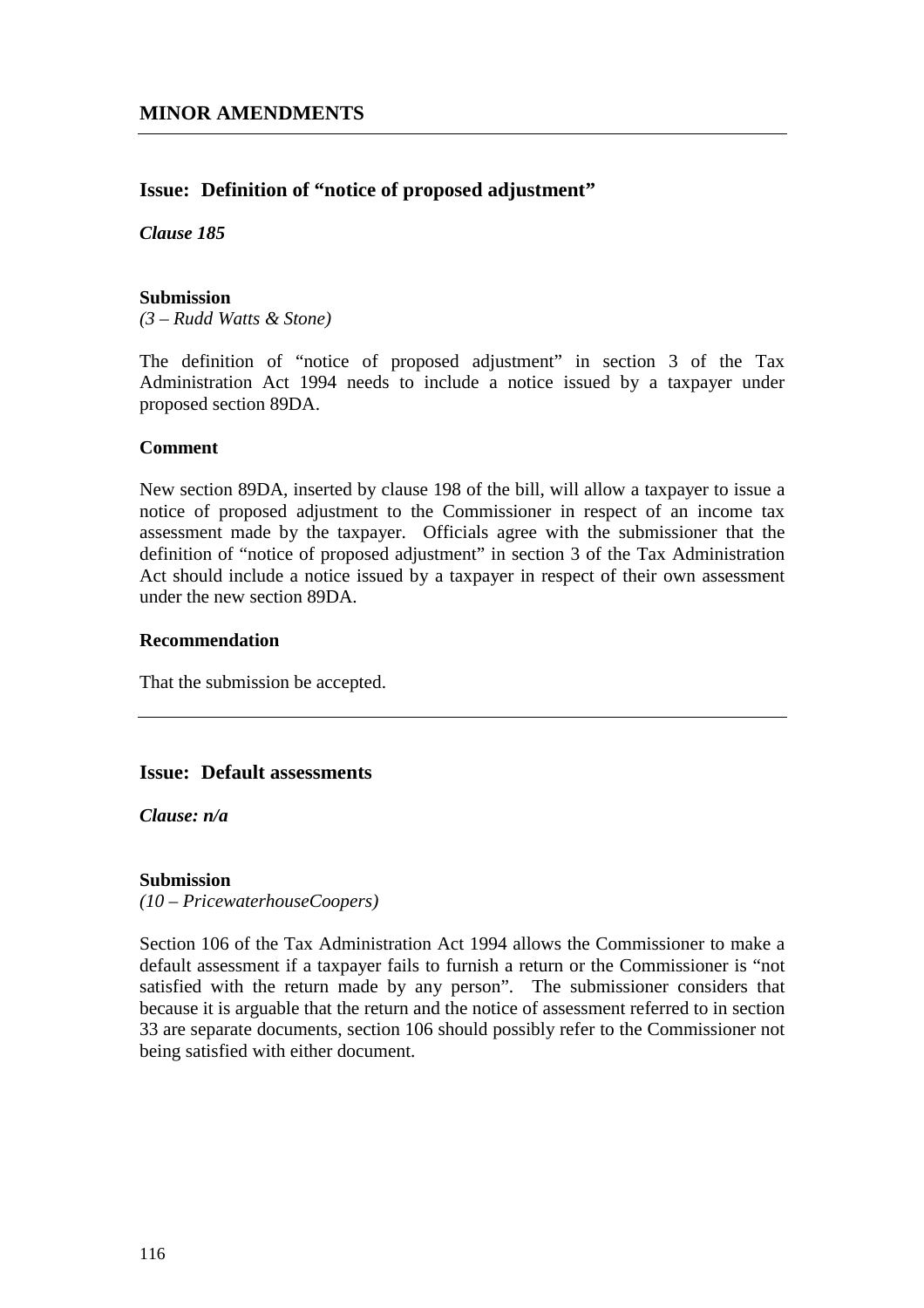## **Comment**

Officials do not consider that this amendment is necessary. This is because new section 33, inserted by clause 187 of the bill, ensures that the notice of the taxpayer assessment is part of the return. In particular, new section 33(2) will read: "A return must contain a notice of the assessment required to be made under section 92".

#### **Recommendation**

That the submission be declined.

## **Issue: A purpose provision in relation to taxpayer assessment**

*Clause: n/a*

## **Submission**

*(8 – Institute of Chartered Accountants of New Zealand)*

A purpose or interpretation provision should be added to the Tax Administration Act.

#### **Comment**

The bill already includes an amendment to a general provision in the Tax Administration Act (section 15B) that provides a summary of the main obligations of taxpayers.

This amendment proposed by the bill makes it clear that if required to do so, taxpayers must make an assessment of their taxes.

Elsewhere in the legislation the respective obligations of the taxpayer and the Commissioner are provided for in context and in more detail.

#### **Recommendation**

That the submission be declined.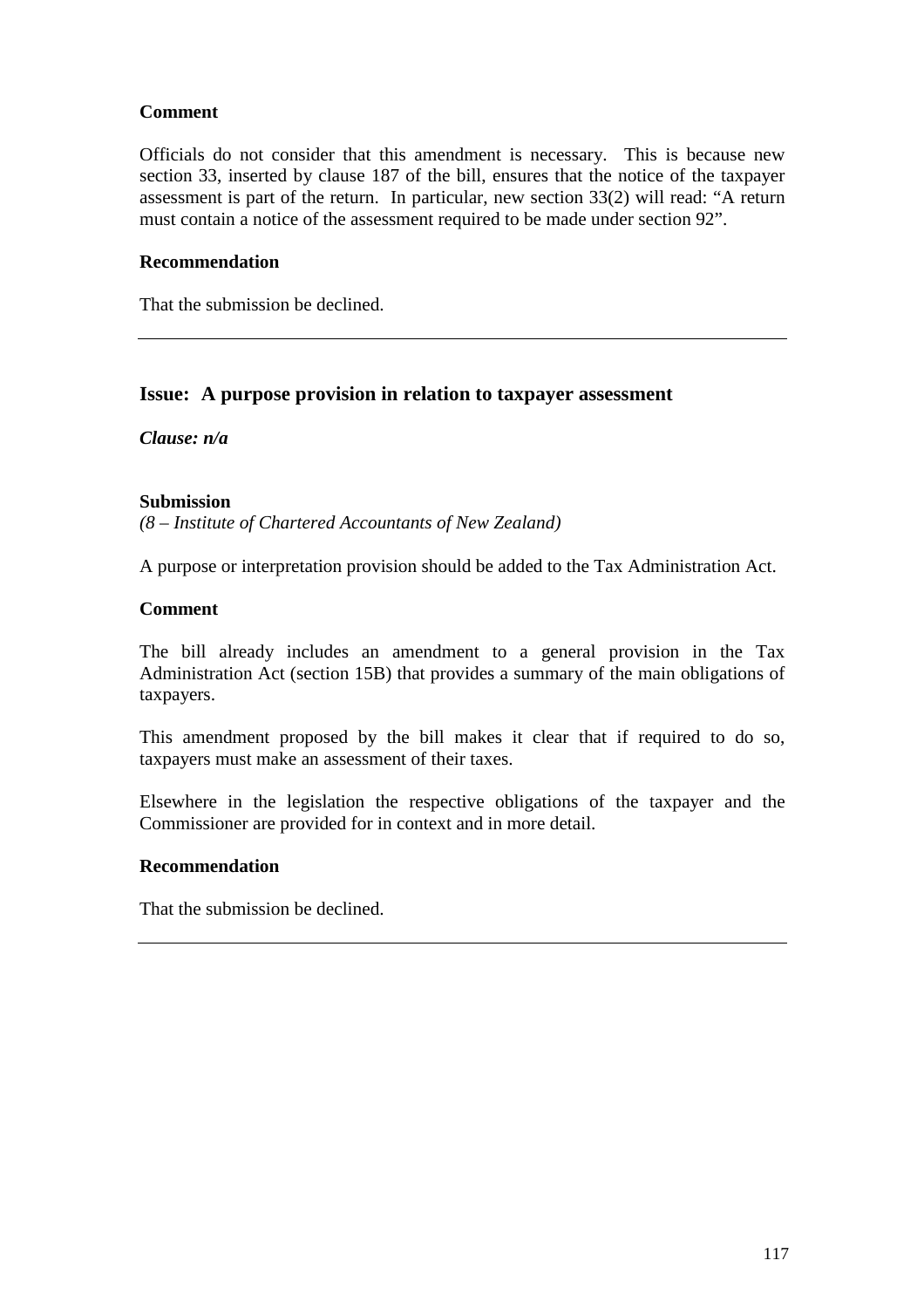## **Issue: A return as a "notice of self-assessment"**

## *Clauses 187 and 202*

## **Submission**

*(8 – Institute of Chartered Accountants of New Zealand)*

- For the purpose of the provision requiring taxpayers to make an assessment, a return should be referred to as a "notice of self-assessment".
- The provision requiring tax returns to be made should refer to "notice of selfassessment" instead of "notice of assessment".

## **Comment**

"Assessment" is defined in the bill as either Commissioner or taxpayer assessment. There is no separate term "self-assessment". The fact that the notice of assessment will be part of the taxpayer's return will remove any scope for confusion. It will be clear in the design of the return form that the notice is of the taxpayer's selfassessment.

## **Recommendation**

That the submission be declined.

## **Issue: Section 80H**

*Clause 194*

## **Submission**

*(Matter raised by officials)*

Amendments to sections 80G(2) and 80H (dealing with personal tax summaries/income statements) are required to better reflect that a return of income must contain a notice of assessment under the new section 33 proposed by the bill.

## **Comment**

Changes are required to improve the way assessments and notices of assessments are provided for in relation to personal tax summaries/income statements. The suggested changes would make the current bill proposals clearer, in particular, by referring to the notice of assessment explicitly in relation to the treatment of personal tax summaries/income statements that taxpayers accept as being correct in which case no further action is required.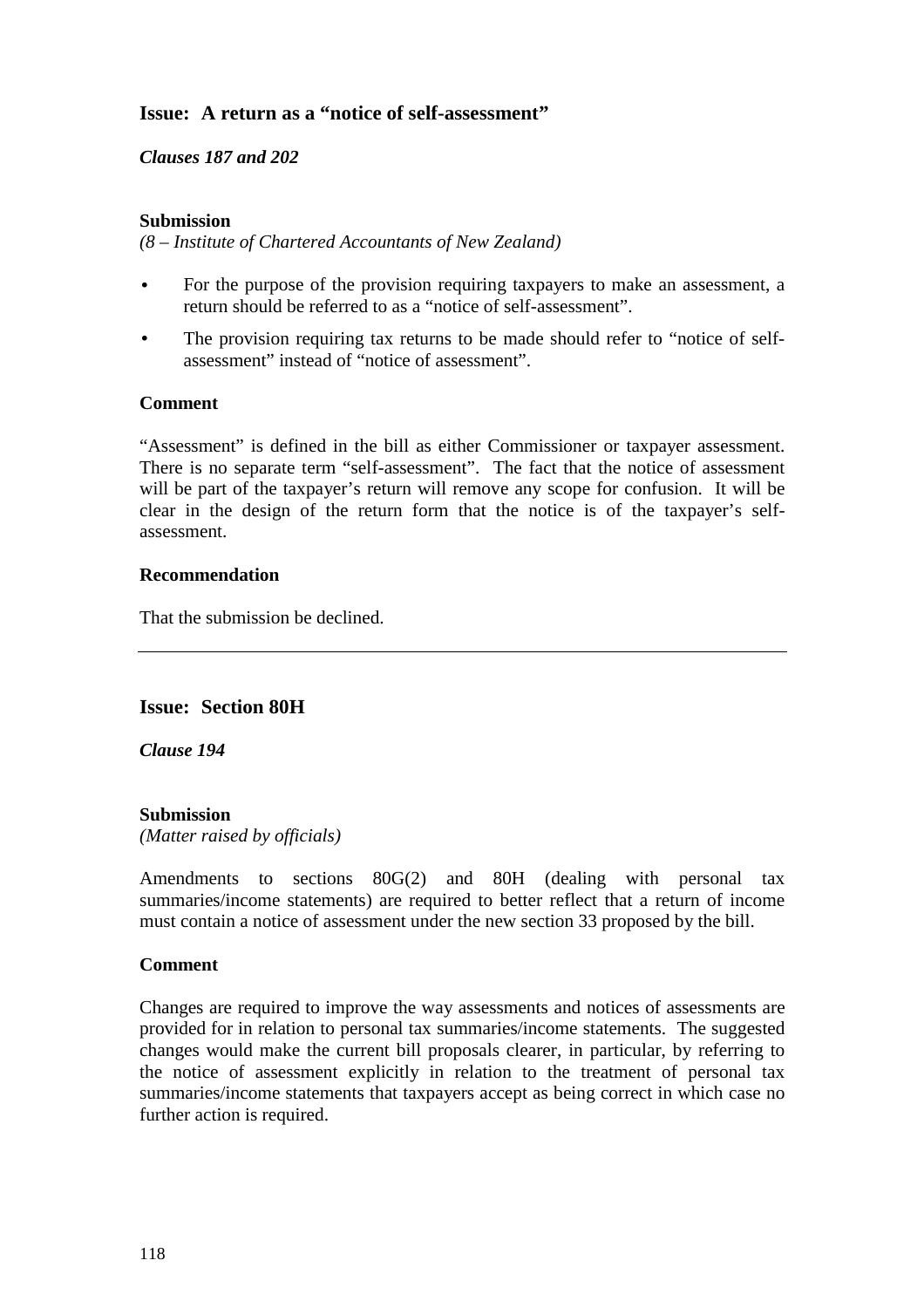Section 80G(2) should be amended along the following lines (new text italicised):

"… an income statement issued to a person … is deemed to be a return of income furnished by the person under section 33 and to *contain a notice of assessment* signed by the person."

Similarly, the changes proposed by the bill in relation to section 80H, regarding assessments deemed to have been made in respect of these personal tax summaries/income statements, could be provided for more clearly along the lines of:

"An assessment required to be made under section 92 is treated as having been made by the person in respect of an income statement deemed to be a return of income under section 80G(2)."

#### **Recommendation**

That the submission be accepted.

## **Issue: Definition of "assessment" in relation to the Tax Administration Act**

*Clause: n/a*

## **Submission**

*(8 – Institute of Chartered Accountants of New Zealand)*

Specific reference to the definition of "assessment" should be included in section 3(1) of the Tax Administration Act 1994 (TAA) to emphasise the importance of selfassessment.

## **Comment**

The proposed Income Tax Act definition of "assessment" applies in the TAA by virtue of section 3(2) of the latter. It is clear, therefore, that the same definition applies for both Acts.

Furthermore, the importance of taxpayers making their own assessment is emphasised by other changes introduced in the bill such as adding a reference to taxpayers having to make assessments to provisions that already set out taxpayers' main obligations (for example, section 15B of the TAA).

#### **Recommendation**

That the submission be declined.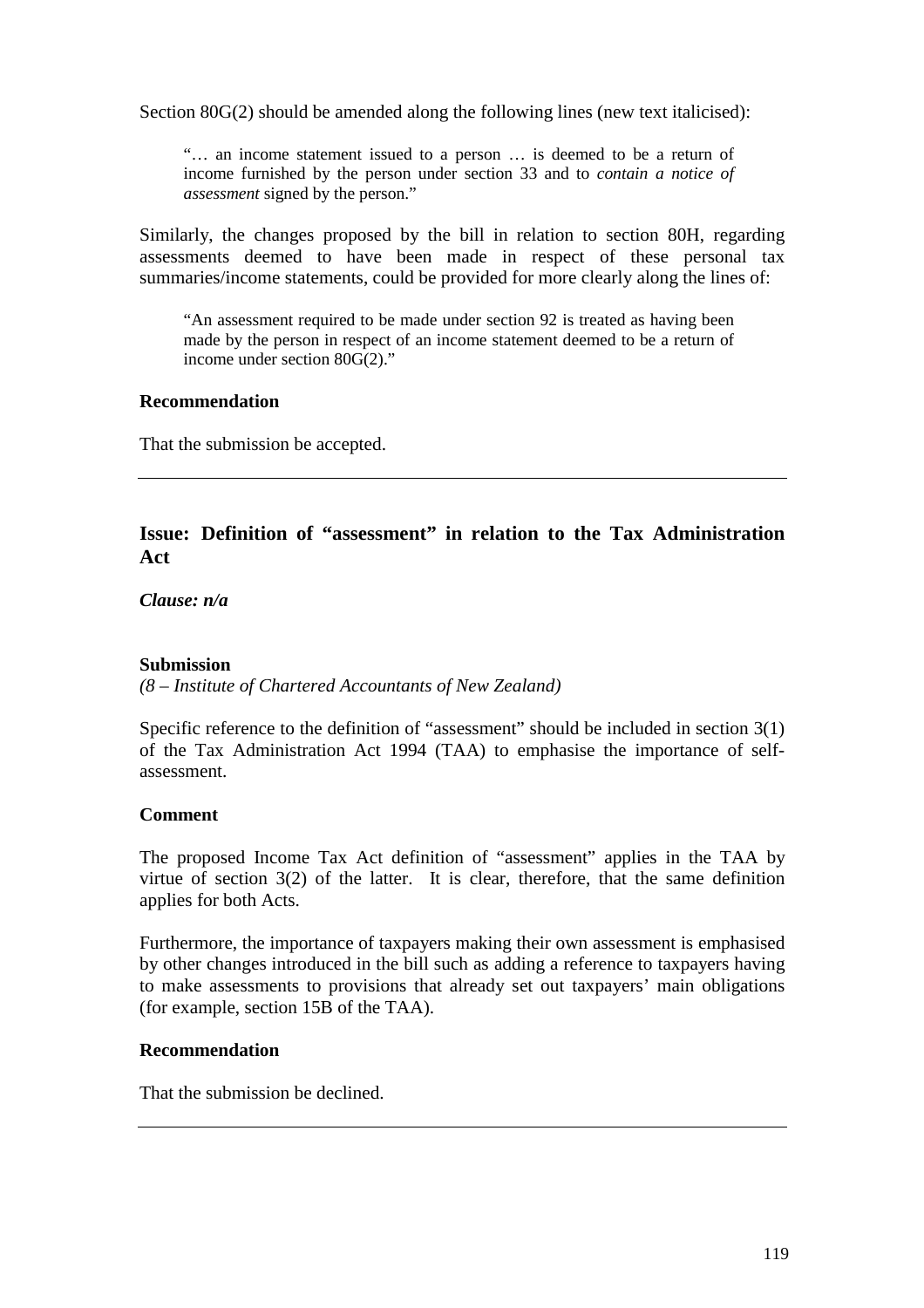## **Issue: How time limits apply to an assessment that includes losses**

#### *Clauses: various*

#### **Submission**

*(8 – Institute of Chartered Accountants of New Zealand)*

The legislation should take into account time limits in circumstances where losses have been incurred.

#### **Comment**

The time limits in the legislation apply to an assessment that includes losses in the same way as they apply to an assessment that does not include losses. As the submission notes from the *Commentary on the Bill,* losses will be available to taxpayers to include in their annual assessments. The time limits that apply in respect of taxpayer losses will continue to apply under self-assessment, as they do now.

## **Recommendation**

That the submission be declined.

## **Issue: The two-month period for taxpayers to propose adjustments to their self-assessments**

*Clause: n/a*

## **Submission**

*(8 – Institute of Chartered Accountants of New Zealand, 10 – PricewaterhouseCoopers)*

More time should be provided for taxpayers to propose adjustments to their own selfassessment than the existing two months. PricewaterhouseCoopers submits that this two-month period should be extended to 12 months.

#### **Comment**

Officials note that the bill recognises the current two-month period is important for taxpayers, particularly as it allows a self-assessment to be adjusted in a way that limits exposure to penalties. Taxpayers already have this general ability available to them, but the period applies from the date they receive a (generally) computer generated notice of assessment from the Commissioner that corresponds to their return, rather than from the date of filing the return, as at present.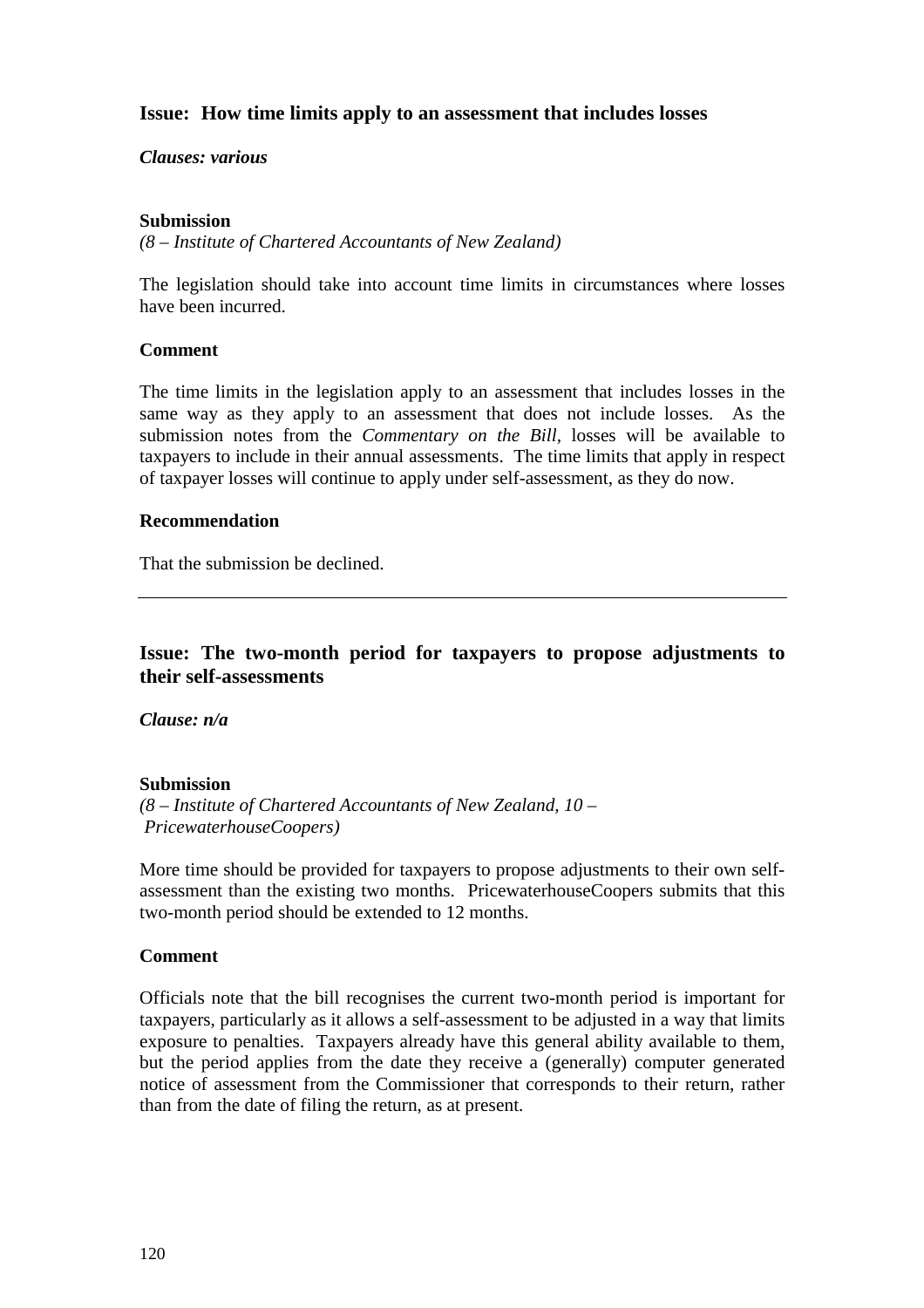There are a number of wider issues related to the two-month period that link to the general design and operation of the disputes procedures, which are being considered as part of the post-implementation disputes procedures review. As part of this review, a discussion document will be published which will give an opportunity for submissions to be made according to the generic tax policy process.

## **Recommendation**

That the submission be declined.

## **Issue: Whether taxpayers should be able to fix a date of self-assessment**

*Clause: n/a*

## **Submission**

*(10 – PricewaterhouseCoopers)*

Taxpayers should have the ability to fix a specific date of assessment on their notice of assessment if that date is not later than the date on which the notice of assessment must be furnished to the Commissioner.

The submissioner notes that the definition of "response period" turns on the date of issue of a notice of assessment. Allowing taxpayers to fix a date on their notice of assessment would avoid unnecessary uncertainty about the date of issue.

## **Comment**

The submissioner notes that the date an assessment is issued is central to the definition of the two-month response period in the disputes procedures. Officials consider the submission has merit because the date from which this two-month period begins should be certain. However, we consider that a timeframe should be provided for determining the earliest date that can appear on a taxpayer's notice of assessment. (The precise timeframe can be determined by the Commissioner administratively, in consultation with interested parties.) We note that making this change would entail minor drafting consequential amendments.

## **Recommendation**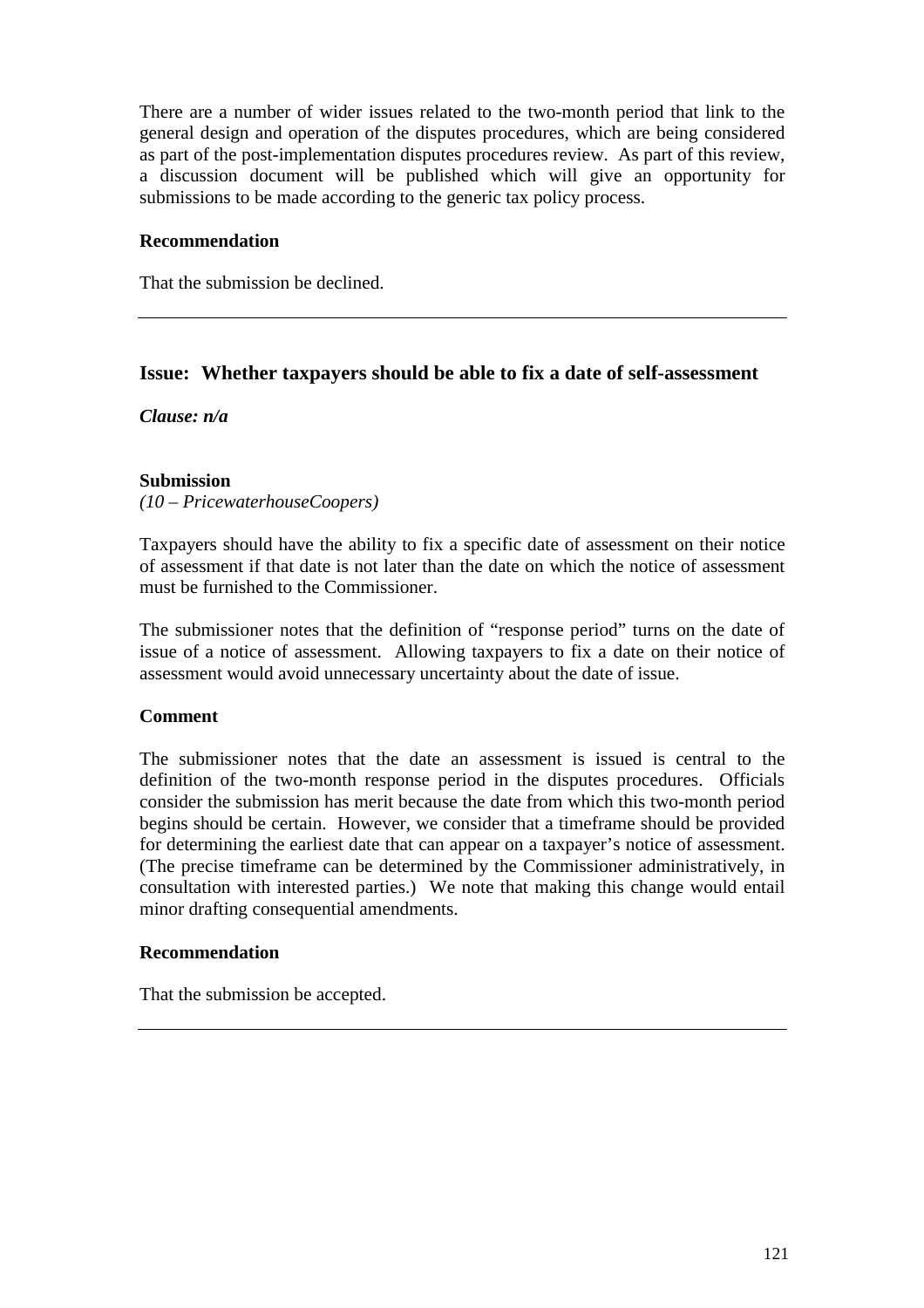## **Issue: Section 89C**

*Clause 196*

## **Submission**

*(Matter raised by officials)*

The bill amendments incorrectly change "…the Commissioner may issue a taxpayer with an assessment of tax..." to refer to a notice of assessment. Instead the bill should change section 89C to refer to the Commissioner making an assessment.

## **Comment**

Section 89C provides the circumstances in which the Commissioner can make an assessment without first issuing a notice of proposed adjustment. Instead of referring to the notice of assessment, the changes being made to section 89C should refer to the ability to make an assessment.

The opening words of section 89C should be amended along the following lines:

"The Commissioner must issue a notice of proposed adjustment before the Commissioner *makes an assessment*, unless…".

In respect of the other related changes proposed for section 89C, the amendments should refer to an assessment being made rather than, as proposed by the bill, the notice of assessment being issued.

## **Recommendation**

That the submission be accepted.

**Issue: New section 89D(2)**

*Clause 197*

## **Submission**

*(Matter raised by officials)*

The proposed new section 89D should be amended to ensure that new section 33(2) does not apply.

## **Comment**

New section 89D(2) provides that a taxpayer that has not furnished a return of income may dispute an assessment made by the Commissioner only by furnishing the return of income.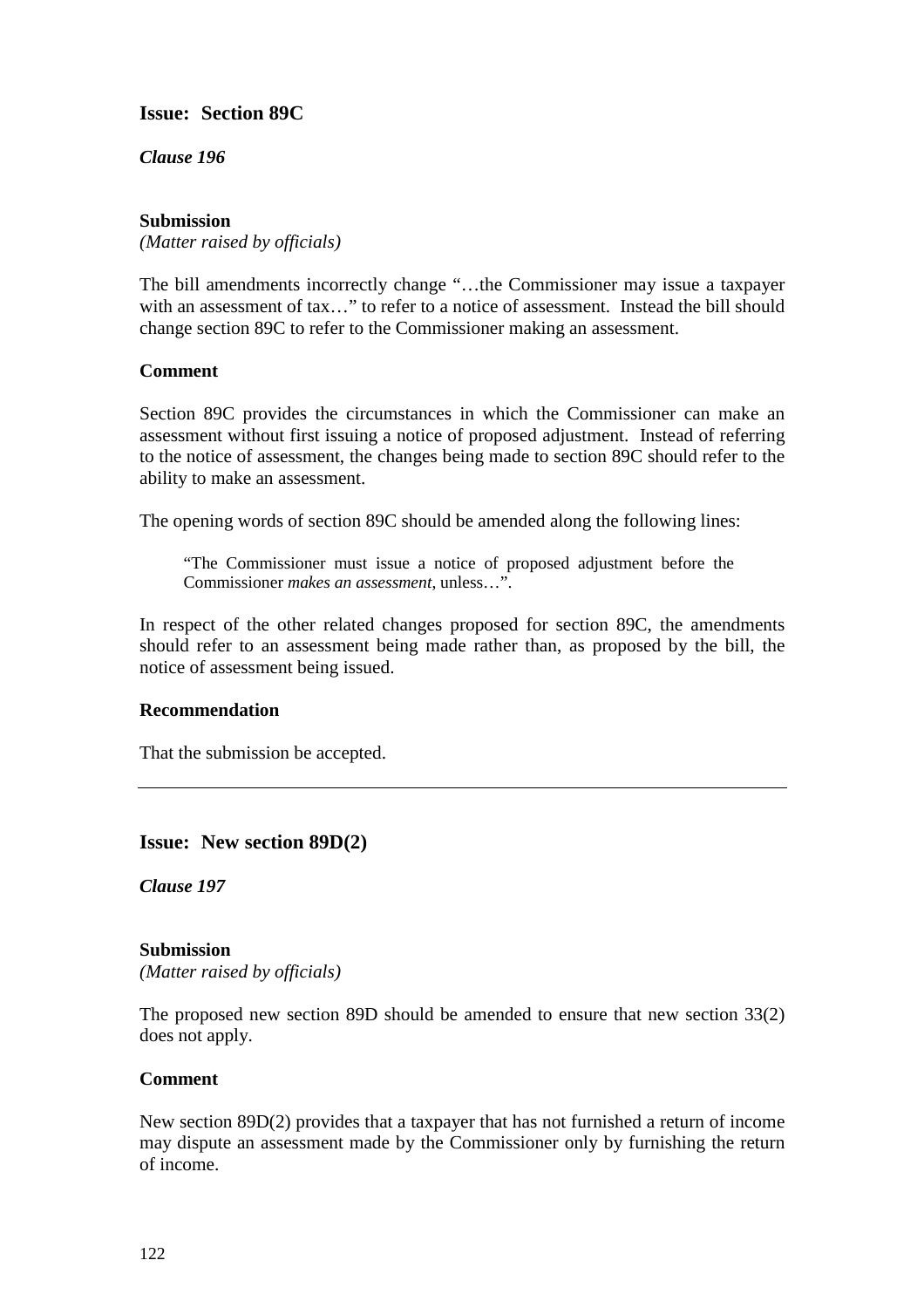Taxpayers are obliged to furnish annual returns of income under section 33. New section 33(2) will provide that a return must contain a notice of the taxpayer assessment required to be made under new section 92. New section 33(2) caters adequately for the normal self-assessment situation. However, for the purpose of new section 89D(2) it is necessary to "switch off" section 33(2).

When the Commissioner makes the first assessment, instead of the taxpayer, the notice of assessment required under section 33(2) to be included in a return of income is not needed. This should be clarified in the context of new section 89D for taxpayers proposing adjustments to assessments made by the Commissioner. The Commissioner may, for example, make the first assessment when the Commissioner makes an assessment after completing some calculations for some taxpayers, such as those who receive rebates of income tax under Part KD of the Income Tax Act.

## **Recommendation**

That the submission be accepted.

## **Issue: New section 89DA**

*Clause: 198*

#### **Submission** *(Matter raised by officials)*

The words used in the proposed section 89DA should reflect the terminology already used in section 89D(1).

## **Comment**

New section 89DA allows taxpayers to file notices of proposed adjustment in respect of their own assessments. Officials consider that wording along the following lines should be added to the end of subsection (1):

"… if the Commissioner has not previously issued a notice of proposed adjustment to the taxpayer in respect of the assessment, whether or not in breach of section 89C."

The new wording above mirrors that contained in the corresponding provision in section 89D(1). These words prevent competing disputes procedures being invoked in respect of the same assessment.

#### **Recommendation**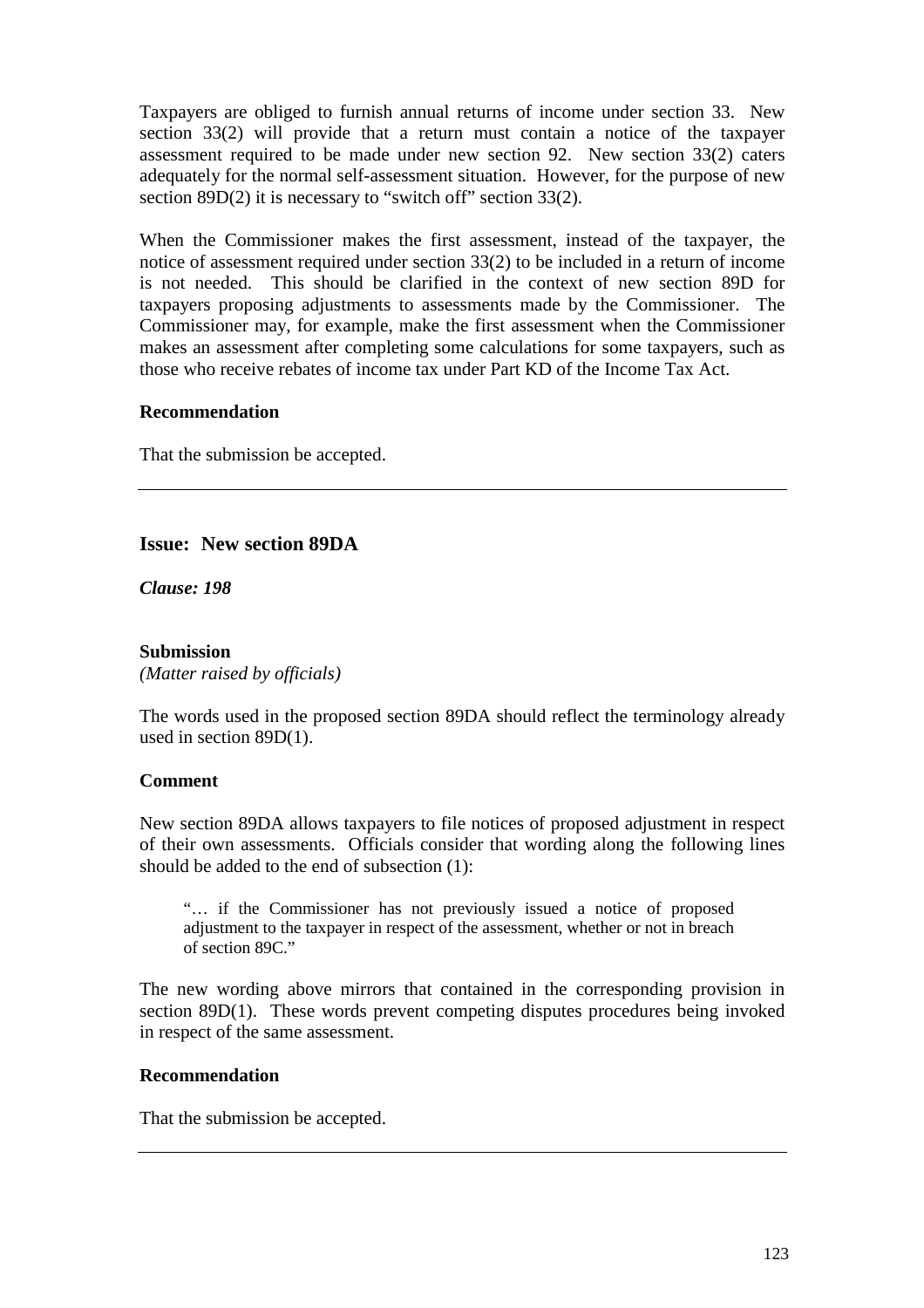**Issue: New section 92**

*Clause 202*

## **Submission**

*(Matter raised by officials)*

Amendments should be made to clarify that when the Commissioner, instead of the taxpayer, makes the first assessment, the taxpayer does not make an assessment.

## **Comment**

The requirement for taxpayers to make an assessment is being established only in relation to making the first assessment. In circumstances where taxpayers do not or are not required to make an assessment, the Commissioner may make an assessment in place of the taxpayer. A tie-breaker provision is necessary to prevent the possibility of there being competing initial assessments for the same period.

The assessment rules in section 92 should more clearly provide that when the Commissioner makes an assessment for an income year in respect of a taxpayer before the taxpayer does so, then section 92 ceases to apply to the taxpayer for that income year. Examples of when the Commissioner may make an assessment include when taxpayers default (section 106, TAA), a special assessment (section 44, TAA), or when the Commissioner calculates certain rebates of income tax for taxpayers (Part KD, ITA).

The wording of the tie-breaker provision in section 92 could be along the following lines:

"This section does not apply to a taxpayer for an income year if the Commissioner has made an assessment in respect of the taxpayer for the income year."

Thus, if the Commissioner has made the initial assessment in respect of a taxpayer for an income year there can be no taxpayer assessment for that income year, and if the taxpayer does not agree with the Commissioner assessment the taxpayer may dispute that assessment. The taxpayer will continue to have an obligation to file all relevant returns.

## **Recommendation**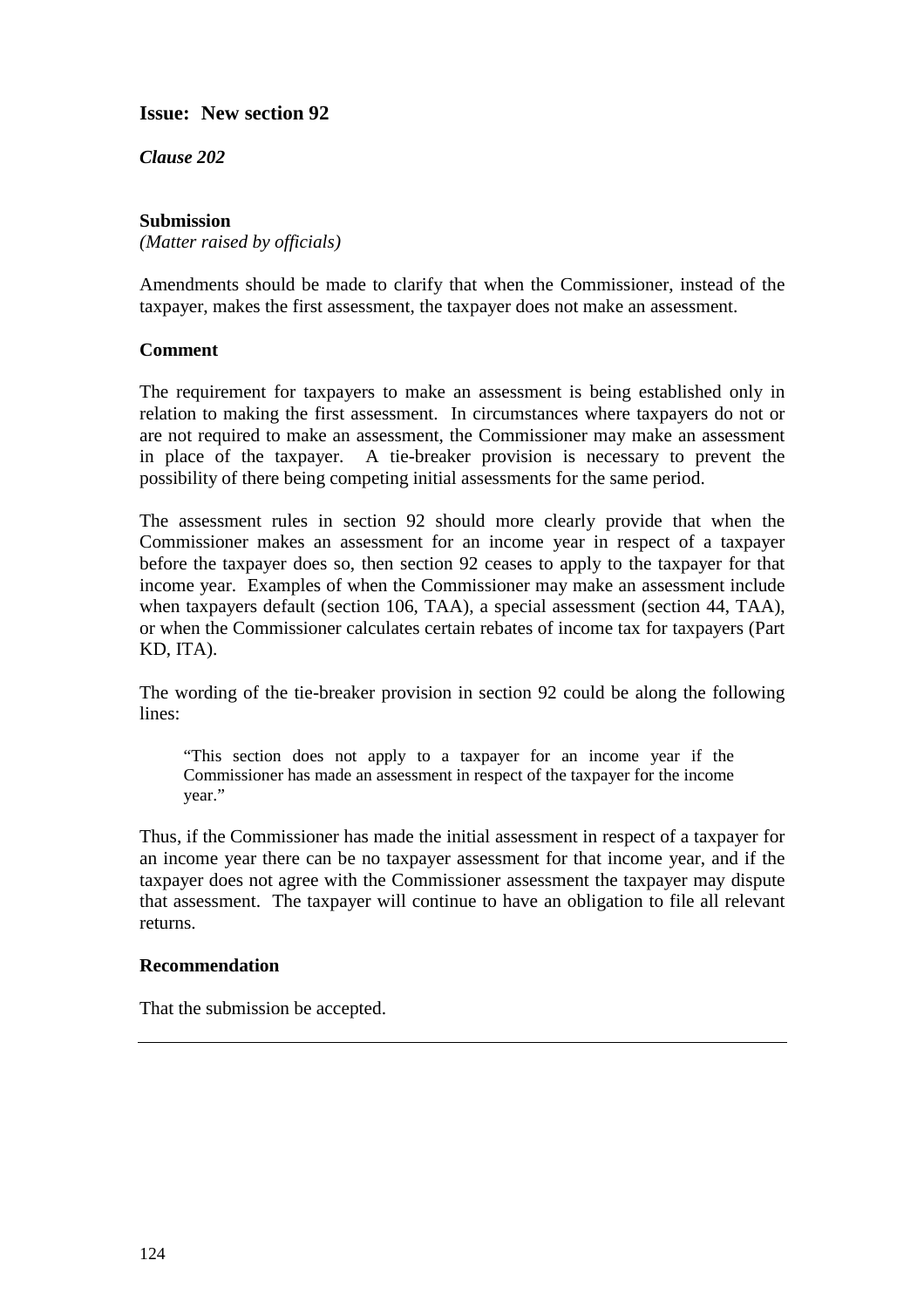## **Issue: What happens when the Commissioner calculates rebates of income tax**

*Clauses 187, 141, 196 and 202*

## **Submission**

*(Matter raised by officials)*

The bill should more clearly provide that taxpayers' obligations in respect of making assessments are limited by the extent calculations are made by the Commissioner in relation to rebates of income tax under Part KD (family tax credits) of the Income Tax Act 1994.

## **Comment**

In the circumstances where the Commissioner calculates the amount of a rebate of income tax under Part KD of the Income Tax Act 1994, taxpayers will not be able to assess their tax liability. The Commissioner will make the initial assessment for the taxpayers involved. These taxpayers cannot complete the notice of assessment required under the new section 33 to be contained on the return. This should be clarified further in the bill, consistent with the approach already taken in new section KD A1 proposed by the bill. Officials note that further consequential amendments are necessary to reflect that the Commissioner will make assessments that include a rebate of income tax to be calculated by the Commissioner under Part KD.

## **Recommendation**

That the submission be accepted.

## **Issue: Minor amendment to new section 33(1)**

*Clause 187*

## **Submission**

*(Matter raised by officials)*

It is sufficient to refer to a " return of income" rather than to "return or returns of income" in the context of taxpayers furnishing their self-assessed returns to the Commissioner.

#### **Comment**

The wording of the new section 33(1) proposed by the bill uses terms carried over from the current section 33. However, officials consider that referring to "a return of income or returns of income" in the new section 33(1) would not fit comfortably with new section 33(2), which assumes a single annual return of income. Referring to more than one return in this context is also unnecessary given sections 79 and 80 of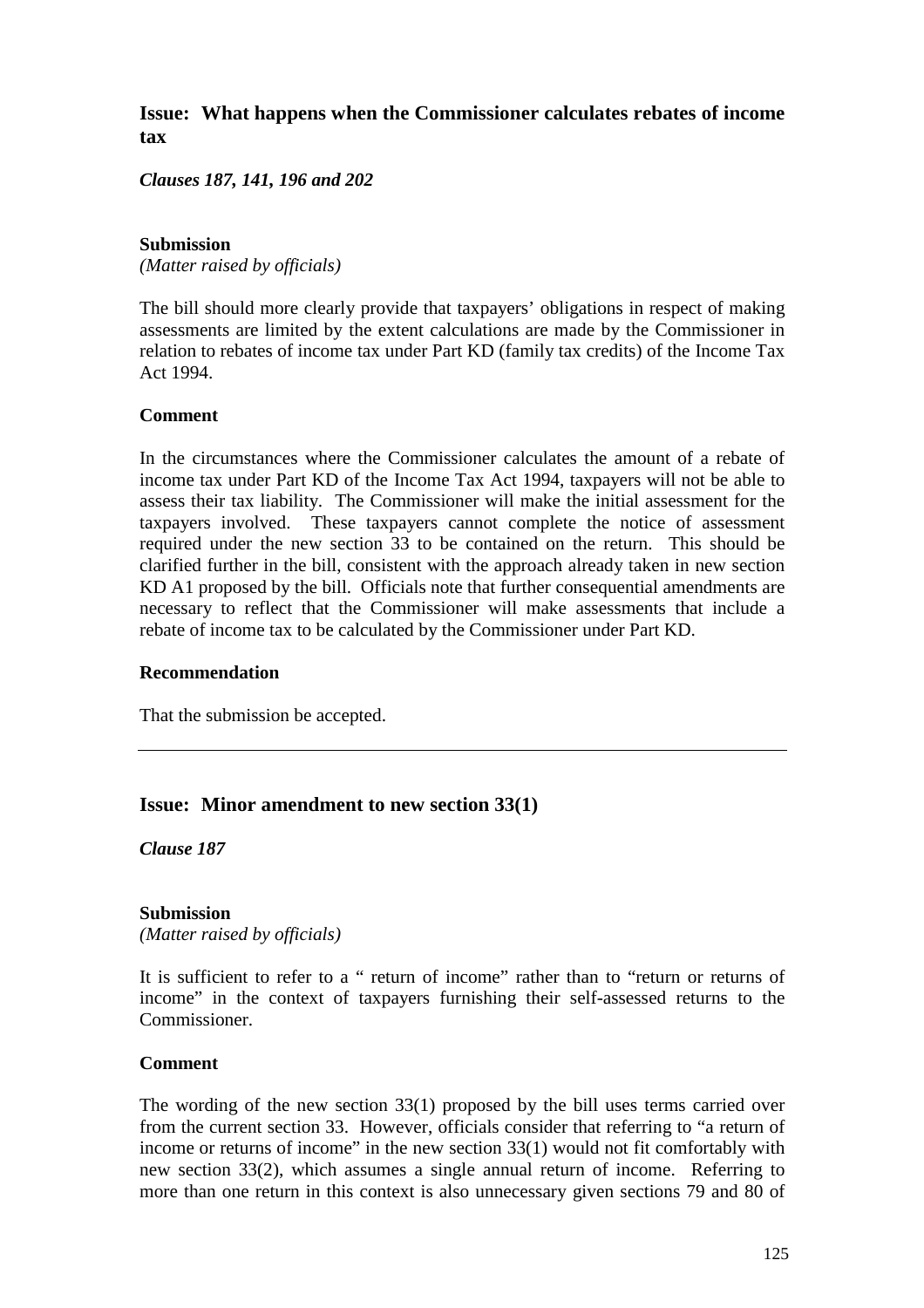the TAA, which provide for the furnishing of any other returns required by the Commissioner. Accordingly, the words "or returns of income" should be omitted from new section 33(1).

## **Recommendation**

That the submission be accepted.

## **Issue: Minor amendment to section 177(4)**

*Clause: n/a*

## **Submission**

*(Matter raised by officials)*

In existing section 177(4), the words "issue an amended assessment" should be replaced by "amend an assessment" for consistency with the terminology used elsewhere in the bill.

## **Comment**

The amendments in the bill distinguish between making an assessment and providing a notice of that assessment. Officials consider language that refers to the "issuing of an assessment" should be amended so that the legislation refers to either making an assessment or providing a notice of that assessment. As the Commissioner's general power to assess is being removed, it is important that the legislation is clear where it confirms the Commissioner may make an assessment. In this case it is appropriate to provide that the Commissioner may make an amending assessment to give effect to providing hardship relief under section 177.

## **Recommendation**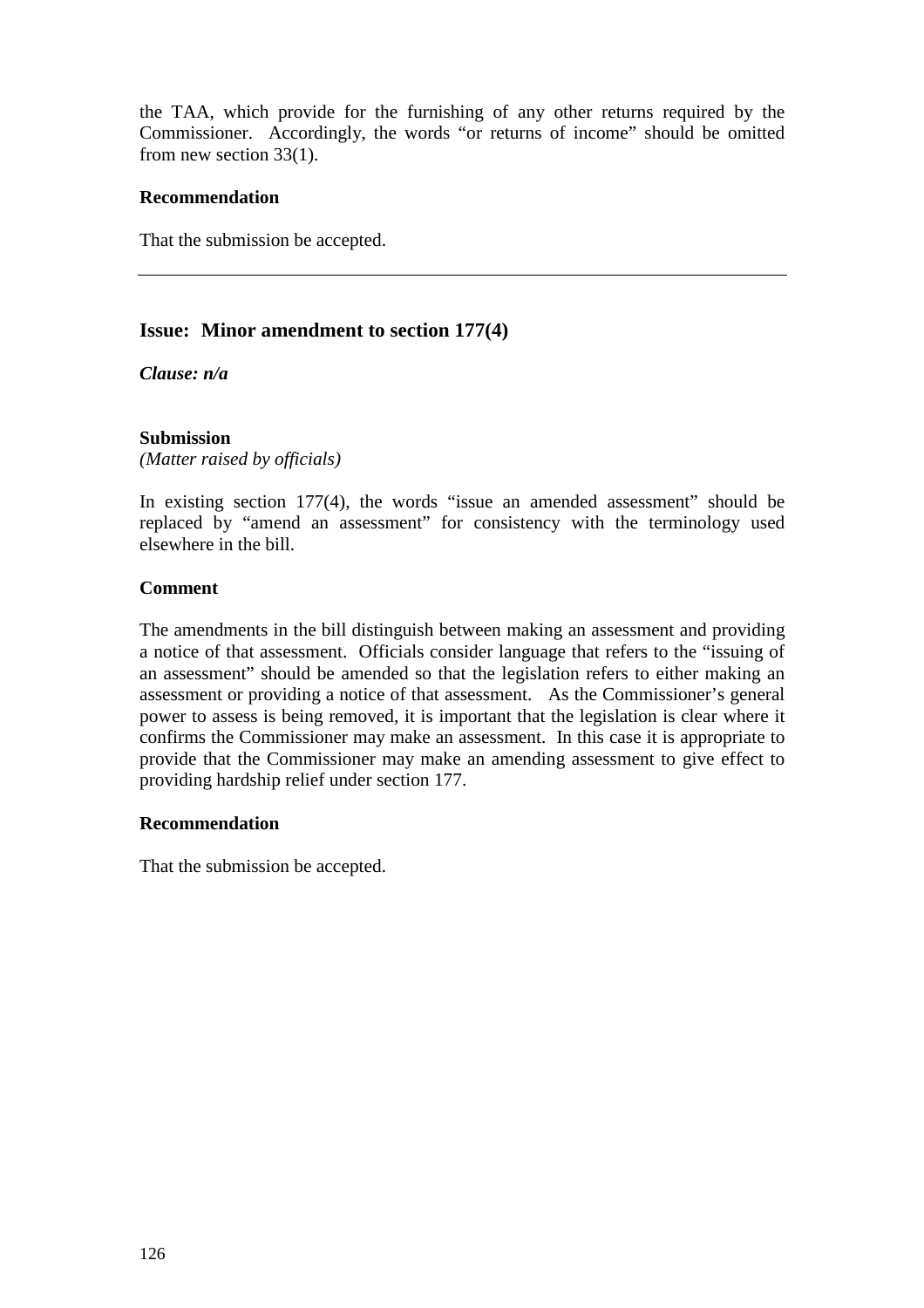## **Issue: Amendment to the definition of "taxable income"**

*Clause 240*

#### **Submission**

*(Matter raised by officials)*

The definition of "taxable income" in section 29(1) of the Child Support Act should be amended to ensure the application of the definition does not change.

#### **Comment**

Instead of the current amendment proposed in clause  $240(1)(a)$ , officials consider the words proposed to replace "the Commissioner has not assessed a liable parent's taxable income for an income year and no income statement has been issued" should be "a liable parent's taxable income for an income year has not been assessed". These words provide a better translation into a self-assessment environment. In particular, these words allow the provision to operate, as it does now, in relation to taxpayers who are required to file a return but who do not.

With this proposed change the definition of "taxable income" in section 29(1) of the Child Support Act 1991 would read (with changes italicised):

"**Taxable income** has the same meaning provided in section OB 1 of the Income Tax Act 1994 and—

(a) If *a liable parent's taxable income for an income year has not been assessed,* the taxable income for the income year may be determined on the income and any other particulars known to the Commissioner; and …"

## **Recommendation**

That the submission be accepted.

## **Issue: Application of assessment**

*Clause 242*

#### **Submission**

*(Matter raised by officials)*

The changes proposed to section 38(6) of the Child Support Act 1991 should be amended to include reference to the Income Tax Act 1976.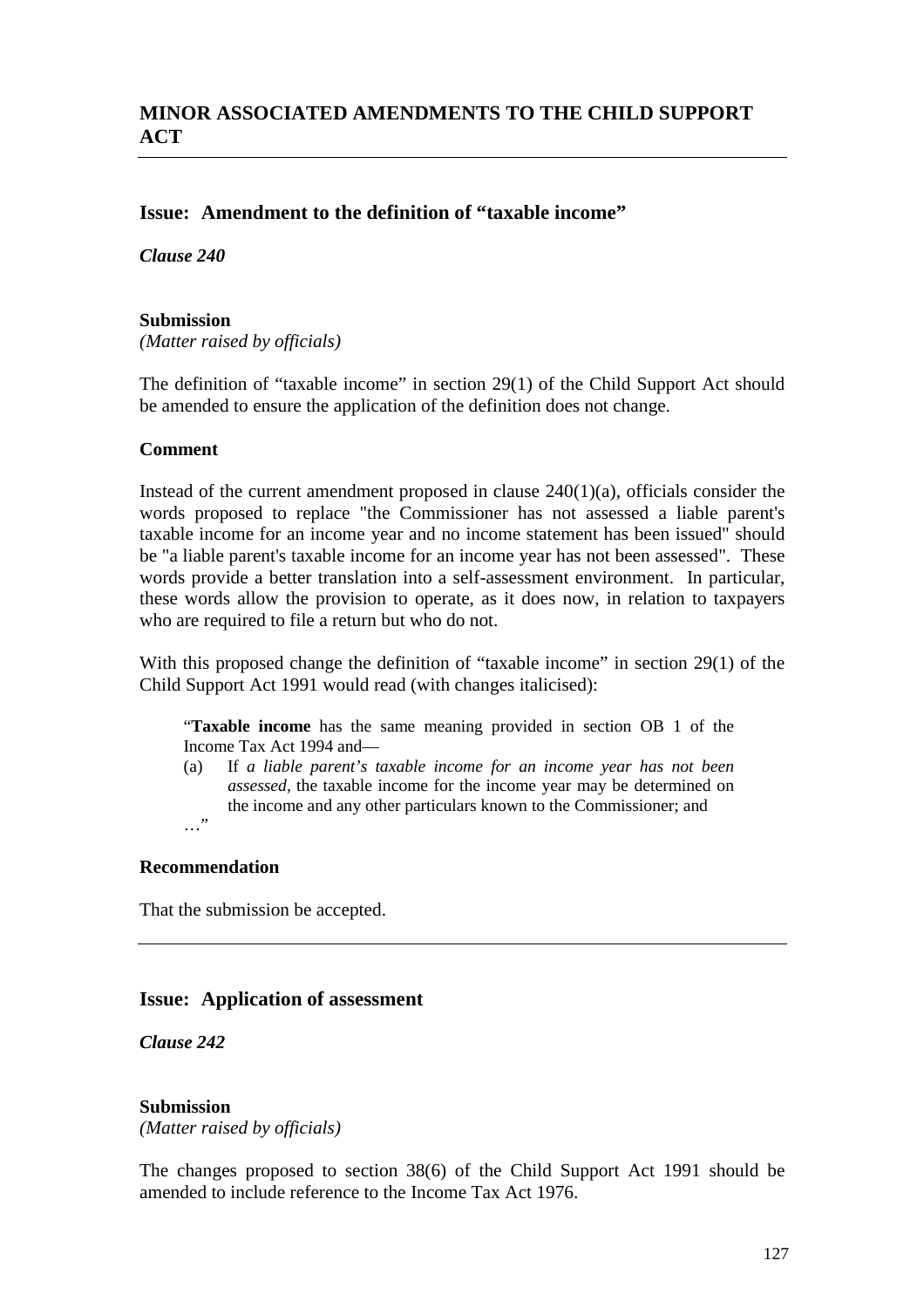## **Comment**

Assessments made before the 1995-1996 income years may still be relevant in some cases for child support purposes. Officials consider that clause 242(3) should include a reference to "the Income Tax Act 1976 or" before the words "the Tax Administration Act 1994".

With this proposed change, section 38(6) of the Child Support Act 1991 would read (with changes italicised):

"Where—

- (a) Notice of an assessment (including an amended assessment) of a person taxable income *has been given under the Income Tax Act 1976 or the Tax Administration Act 1994*; and
- (b) The notice was dated,—

the assessment is to be taken, for the purposes of this section, to have been made on the date of the notice.

#### **Recommendation**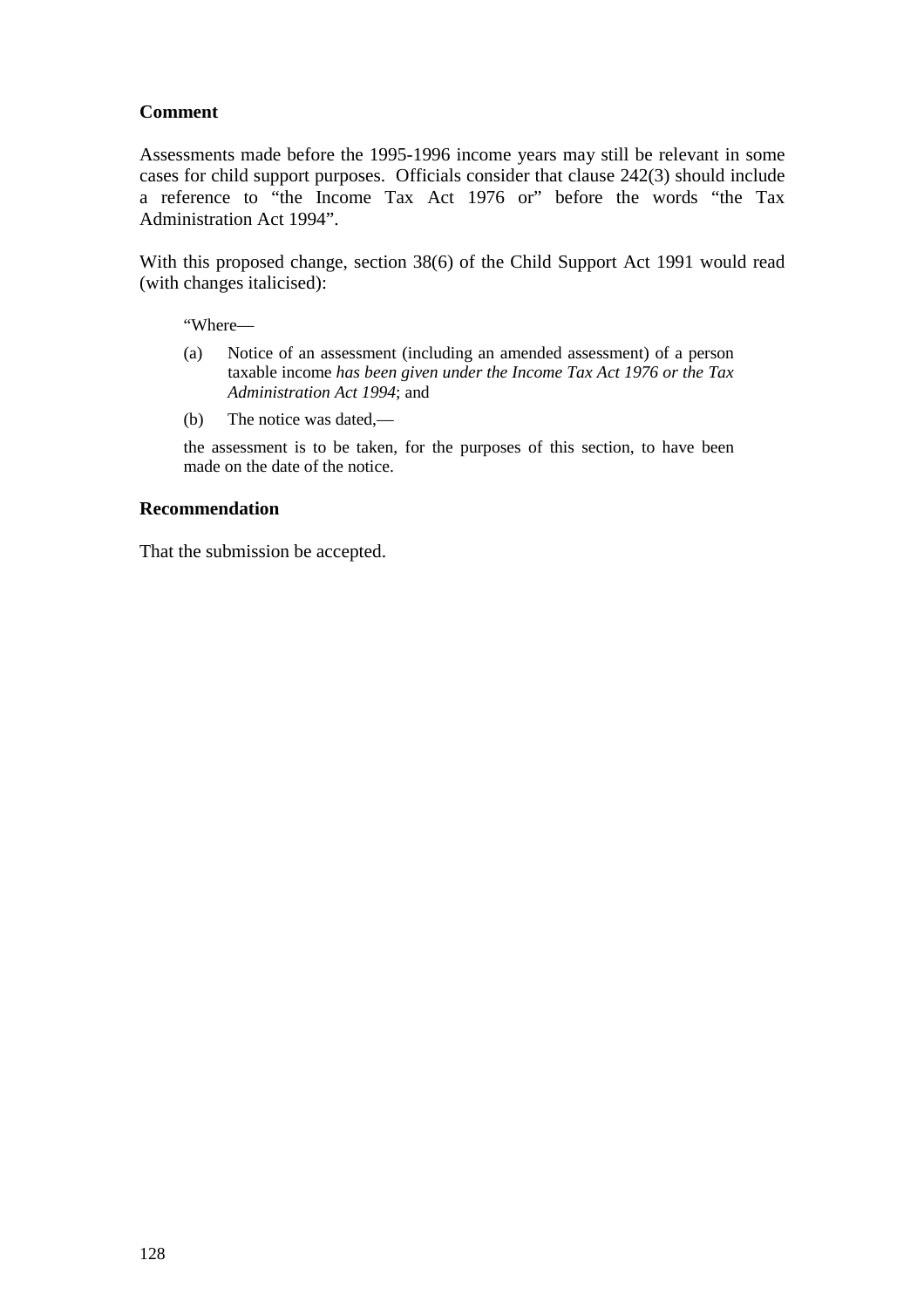## Changes to GST Act (except for changes included after introduction of the bill)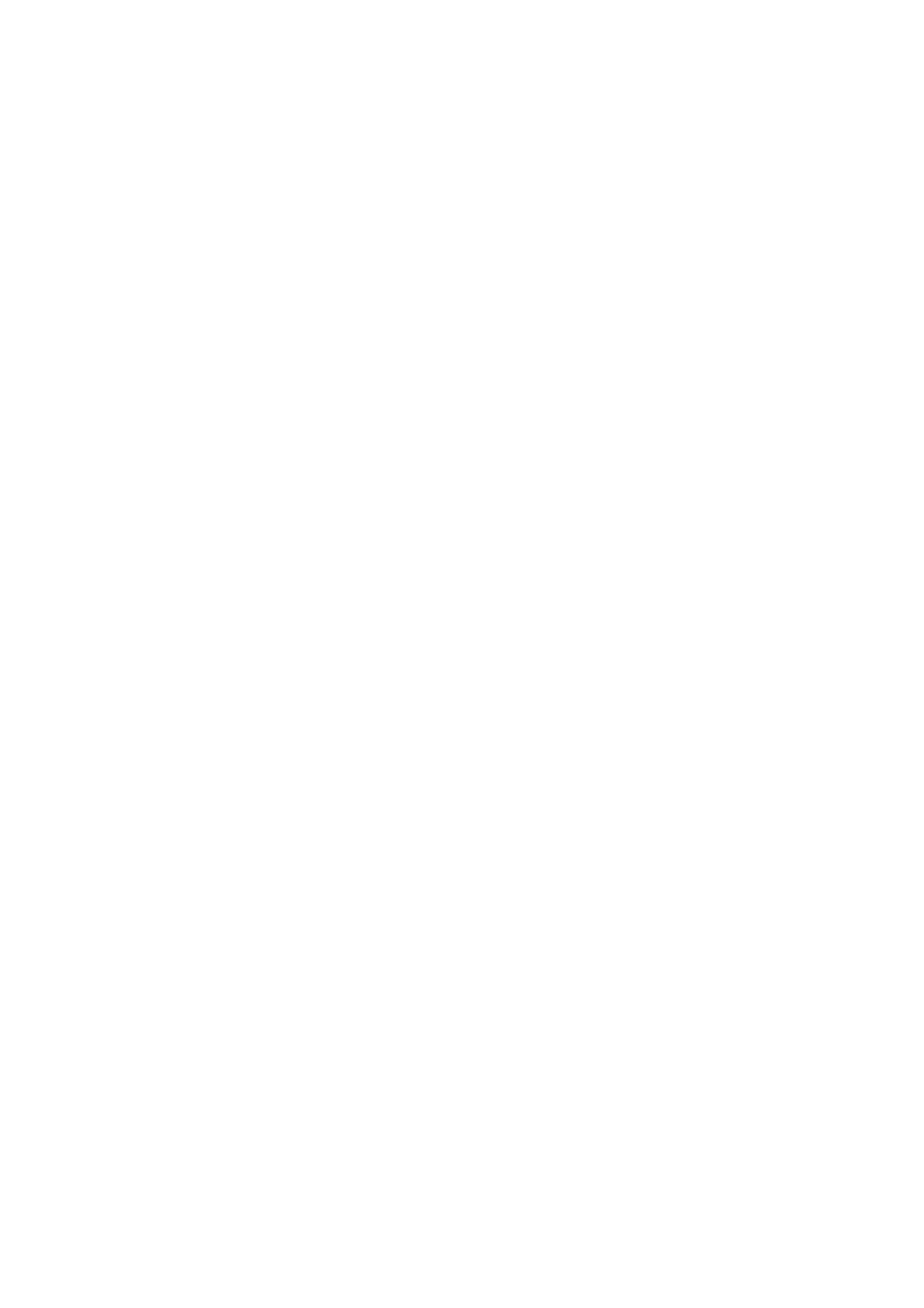## **Issue: Amendment to section 5(11G) of the GST Act**

#### **Submission**

*(Matter raised by officials)*

A minor drafting change should be made to section 5(11G) to clarify that paragraphs (a) and (b) operate disjunctively and not conjunctively. The change should apply from 10 October 2000.

## **Comment**

Section 5(11G) was redrafted in the Taxation (Beneficial Income of Minors, Services-Related Payment and Remedial Matters) Act 2001 to ensure that the words "not practical" did not unreasonably prevent taxpayers from accounting for GST at the time of redemption when a voucher was used to acquire goods and services.

The amendment clarified that if the issuer of a voucher and the person supplying the goods and services in exchange for the voucher are not the same person, the issuer may elect to recognise GST at the time of redemption rather than at the time the voucher was issued (which is the standard rule). The intended application of the section requires there to be an agreement between the issuer and the supplier to this effect or that the issuer is party to such an agreement. However, no such agreement is required if the issuer of the voucher and the supplier of the goods and services are the same person.

Further clarification is desirable to ensure that section 5(11G) paragraph (a) (the not practical test), and paragraph (b) (the requirement to have an agreement if a third party is involved) are disjunctive and not conjunctive.

The clarification can be easily achieved if the last opening word to the paragraph "if" were deleted and an "if" placed at the beginning of both paragraphs (a) and (b) and therefore are effective where no third party is involved.

The change should apply from 10 October 2000, the date when the original amendments concerning the accounting for GST for vouchers (as contained in the Taxation (GST and Miscellaneous Provisions) Act 2000) and subsequent amendments (as contained in the Taxation (Beneficial Income of Minors, Services-Related Payment and Remedial Matters) Act 2001) came into effect. Officials recommend this retrospective date as the proposed amendment clarifies the interpretation of the legislation.

## **Recommendation**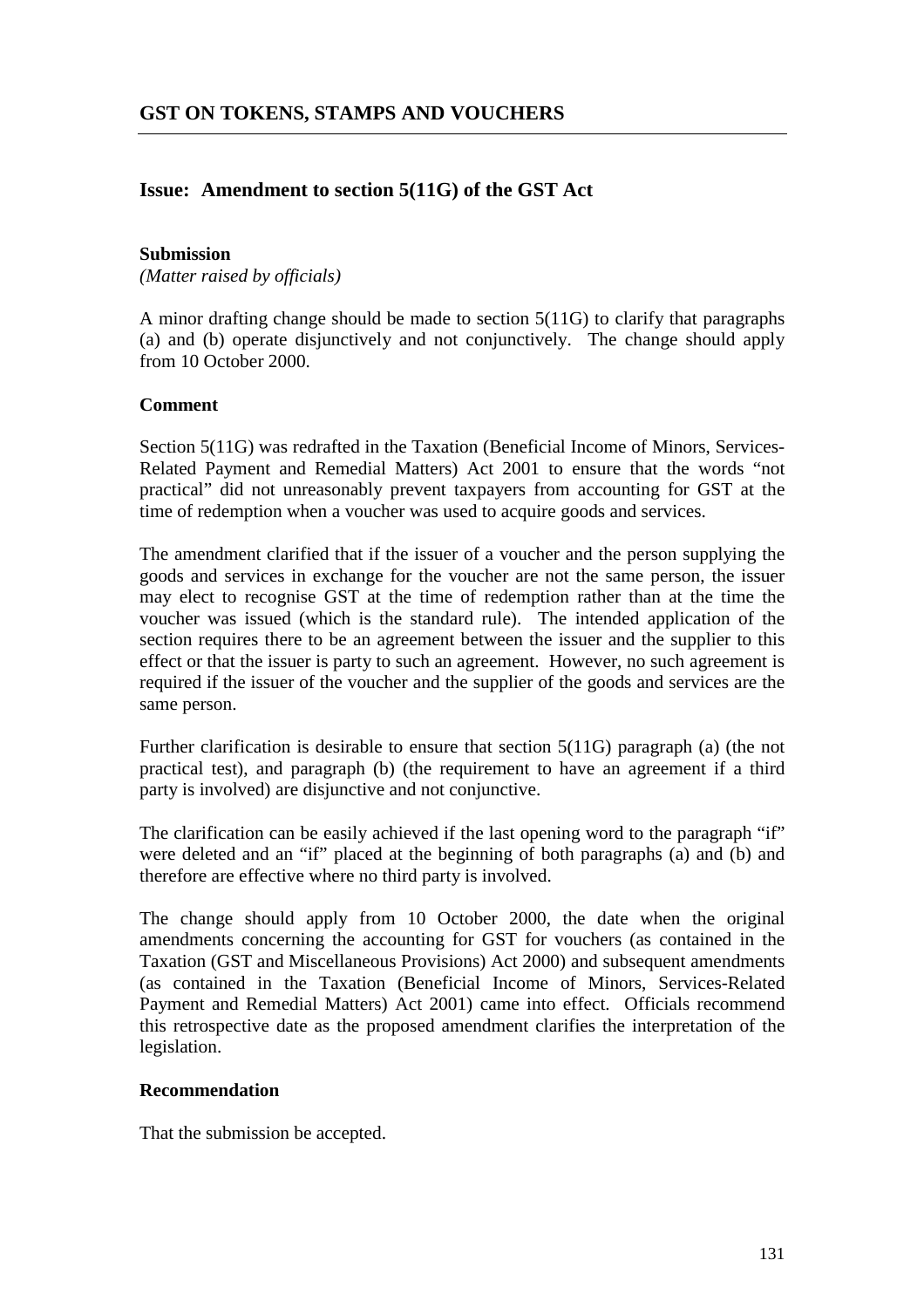## **Issue: Definition of 'consumable stores'** *Clause 228*

## **Submission**

*(10 – PricewaterhouseCoopers, 8 – Institute of Chartered Accountants of New Zealand)*

The submissioners agree with the proposed change to the GST Act, allowing final provisioning of consumable stores supplied to a departing foreign-based pleasure craft to be zero-rated. However, they consider that the proposed definition of consumable stores should not exclude spare parts and that the exclusion of spare parts from the definition is based on unfounded concerns.

## **Comment**

The current legislation uses the term "stores for consumption" in relation to commercial ships. "Stores for consumption" (or consumable stores) is not specifically defined in this context but is an internationally recognised term reflected in the International Convention on the Simplification and Harmonization of Customs Procedures (Kyoto convention) carried over into the Protocol of Amendment 1999, by which New Zealand is bound. Consumable stores are those goods intended for consumption by passengers and crew (such as food) and goods necessary for the operation of a vessel, including fuel and lubricants but excluding spare parts and equipment.

The definition proposed in the bill is consistent with the term used in the context of commercial ships, which excludes spare parts and equipment.

Officials consider that it is not appropriate that spare parts are zero-rated as there is a greater risk (than in relation to final provisions) that the goods will be on-sold to residents and/or consumed in New Zealand.

However, in response to a submission made by the Boating Industry Association officials are recommending that specific maritime goods that may be required by foreign-based pleasure boats such as tenders, spare sails and life jackets, should be zero-rated.

Officials note that other goods such as those required by boats that are not stores for consumption can be entered for export and exported by the supplier at a zero-rate upon departure of the vessel. This requires the purchaser to satisfy the supplier that the goods are to be taken outside New Zealand (exported). The supplier must keep sufficient evidence, which proves the goods have left New Zealand. The supplier must deliver the goods entered for export to the boat on the day of departure from New Zealand.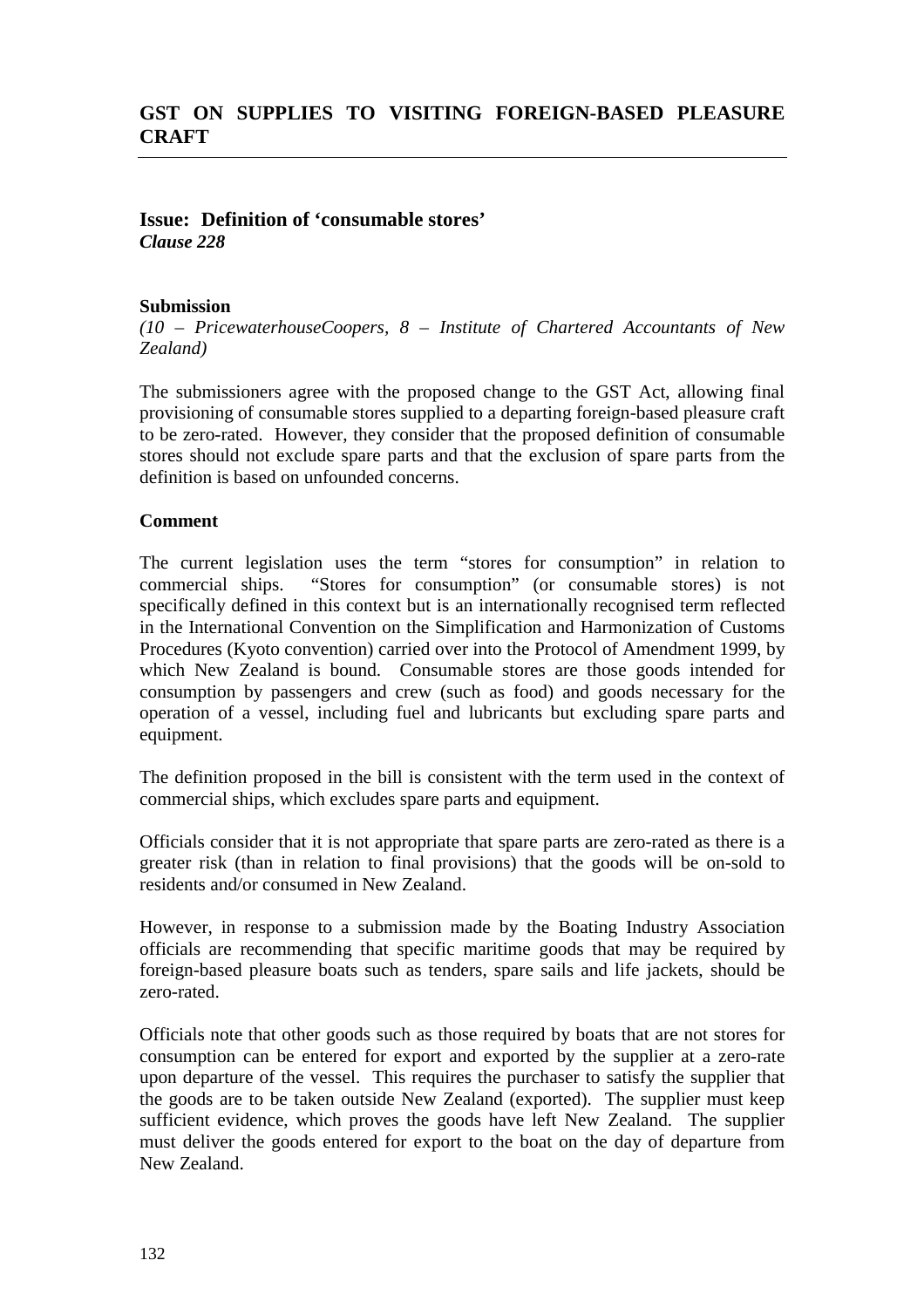## **Recommendation**

That the submissions be declined.

## **Issue: Zero-rating of particular detachable maritime goods to foreignbased pleasure craft**

#### **Submission**

*(39 – Boating Industries Association of New Zealand)*

The Boating Industry Association supports the proposed change in the bill to zero-rate consumable stores to foreign-based pleasure craft. It considers that it is important that fuel and food supplied just prior to departure is zero-rated for GST to facilitate the continued visits of large foreign-based pleasure craft to New Zealand.

There is, however, an issue surrounding the application of the zero-rating provisions to goods supplied to boats such as spare sails, tenders, life jackets and spare anchors. The submissioner argues that a change to the legislation allowing this is needed to assist the growth of the number of foreign-based pleasure craft visiting New Zealand.

#### **Comment**

Currently, the GST legislation allows goods that become part of a temporary import to be zero-rated on the basis that the goods will be taken out of New Zealand, and are much like exports. Goods that are loose or detachable are not zero-rated because of the risk that they may be consumed in New Zealand and/or that they may be onsold to a resident.

Sails, tenders, life jackets, and spare anchors are considered to be loose or detachable and are currently not zero-rated. This is creating difficulties for the boating industry and is resulting in anomalies – for example, a furling mainsail is zero-rated but a standard main or staysail is sold standard rated.

In the case of the goods in question being built or provided specifically for the particular yacht, the risk of the goods being consumed in New Zealand or being onsold to a resident is relatively low. It is therefore appropriate to zero-rate these supplies.

## **Recommendation**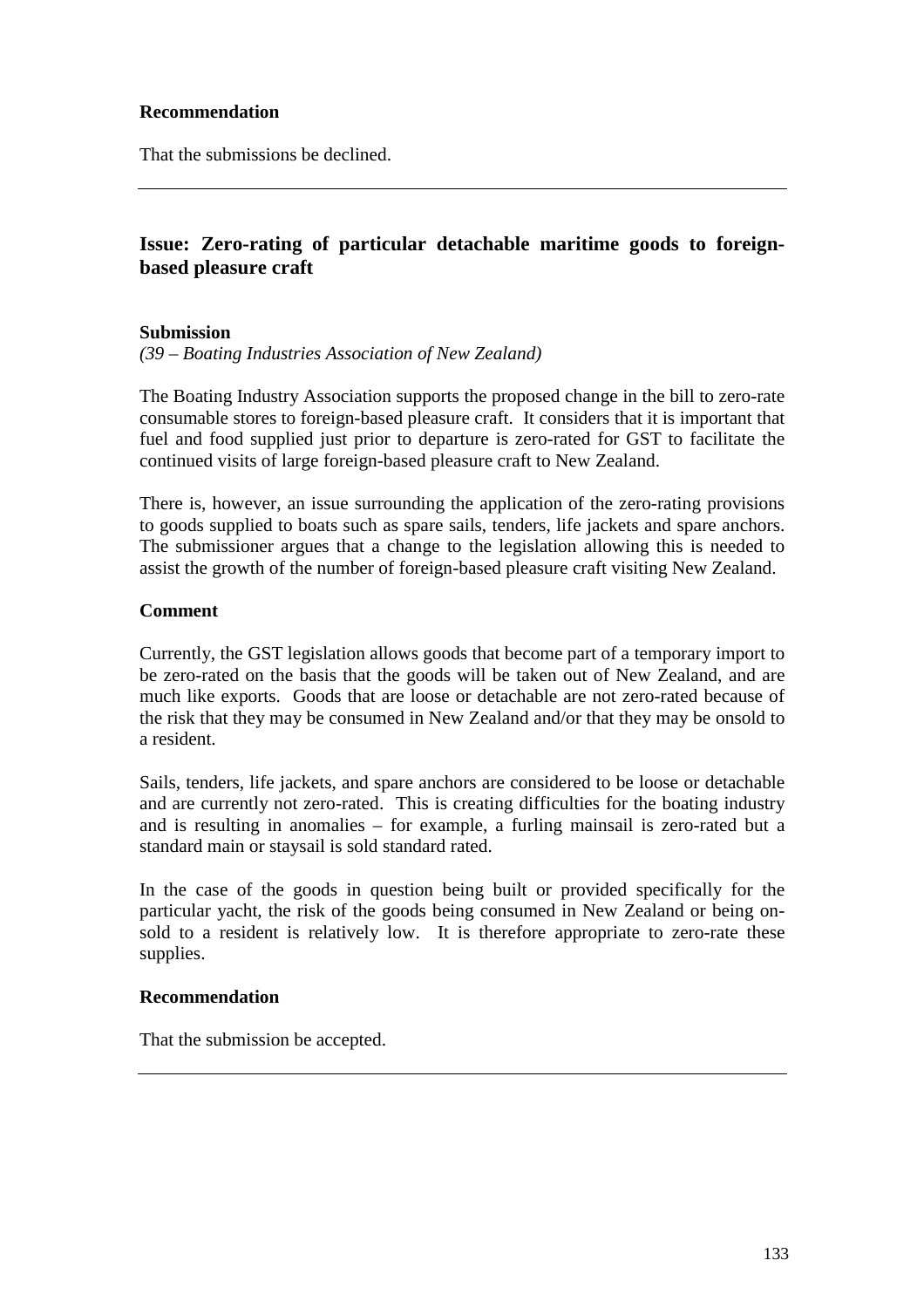## **Issue: Removal of definition of 'consumable stores'**

## **Submission**

*(Raised by officials)*

That the proposed definition of 'consumable stores' which defines goods supplied for consumption by the passengers and crew to include food, fuel and lubricants but exclude spare parts, be removed from the bill.

## **Comment**

"Stores for consumption" (consumable stores) is currently used in the context of zerorating supplies to commercial vessels and is an internationally recognised term, which does not include spare parts.

In light of the submission made by the boating industry, it is proposed to zero-rate specific spare parts required by foreign-based boats, which will alleviate the boating industry's concerns.

Officials therefore consider that including a separate definition is unnecessary.

## **Recommendation**

That the submission be accepted.

## **Issue: Time limit required for departure**

## **Submission**

*(10 – PricewaterhouseCoopers*)

The submissioner considers that there is a risk that a pleasure craft will be supplied with zero-rated goods and stay for, say, 18 months after the supply. The submissioner suggests that there should be a time limit imposed outside which zero-rating is not possible.

## **Comment**

Officials agree that the intention is to ensure that zero-rated goods are consumed outside New Zealand. The proposed clause and existing rules meet those concerns.

A supplier (provedore) must be satisfied that the boat is departing before zero-rating can be applied to the consumable stores required for the duration of the voyage. Provedores are specialist suppliers equipped to handle the needs of departing boats. Provedores are generally licensed as customs controlled areas under customs legislation. The stores must be bought for use outside New Zealand and the boat must be going to a destination outside New Zealand.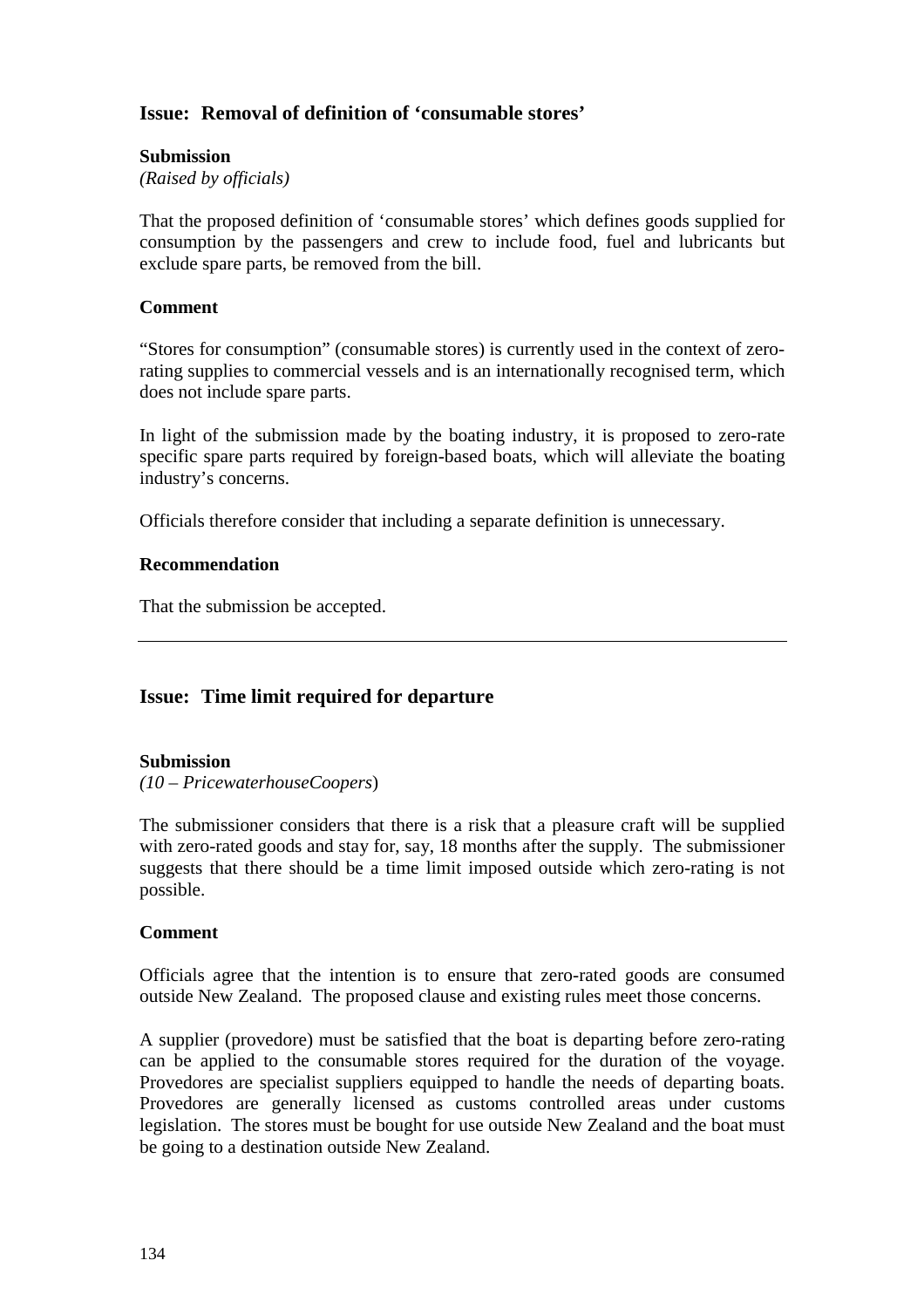Customs may allow entry of foreign-based pleasure craft under what is termed a "temporary import entry" (TIE). This is issued for a period of no longer than 12 months. Zero-rating will only be available to those pleasure craft that are in New Zealand with a TIE. The TIE will be used as a way of limiting the number of boats entitled to the stores on departure in that it excludes New Zealand based yachts. The fact that the TIE is issued for a limited time combined with the requirements in the bill that the boat must be going to a destination outside New Zealand and the stores must be bought for consumption outside New Zealand adequately addresses the concern expressed by the submissioner. These requirements minimise the risk that the stores will be consumed in New Zealand.

## **Recommendation**

That the submission be declined.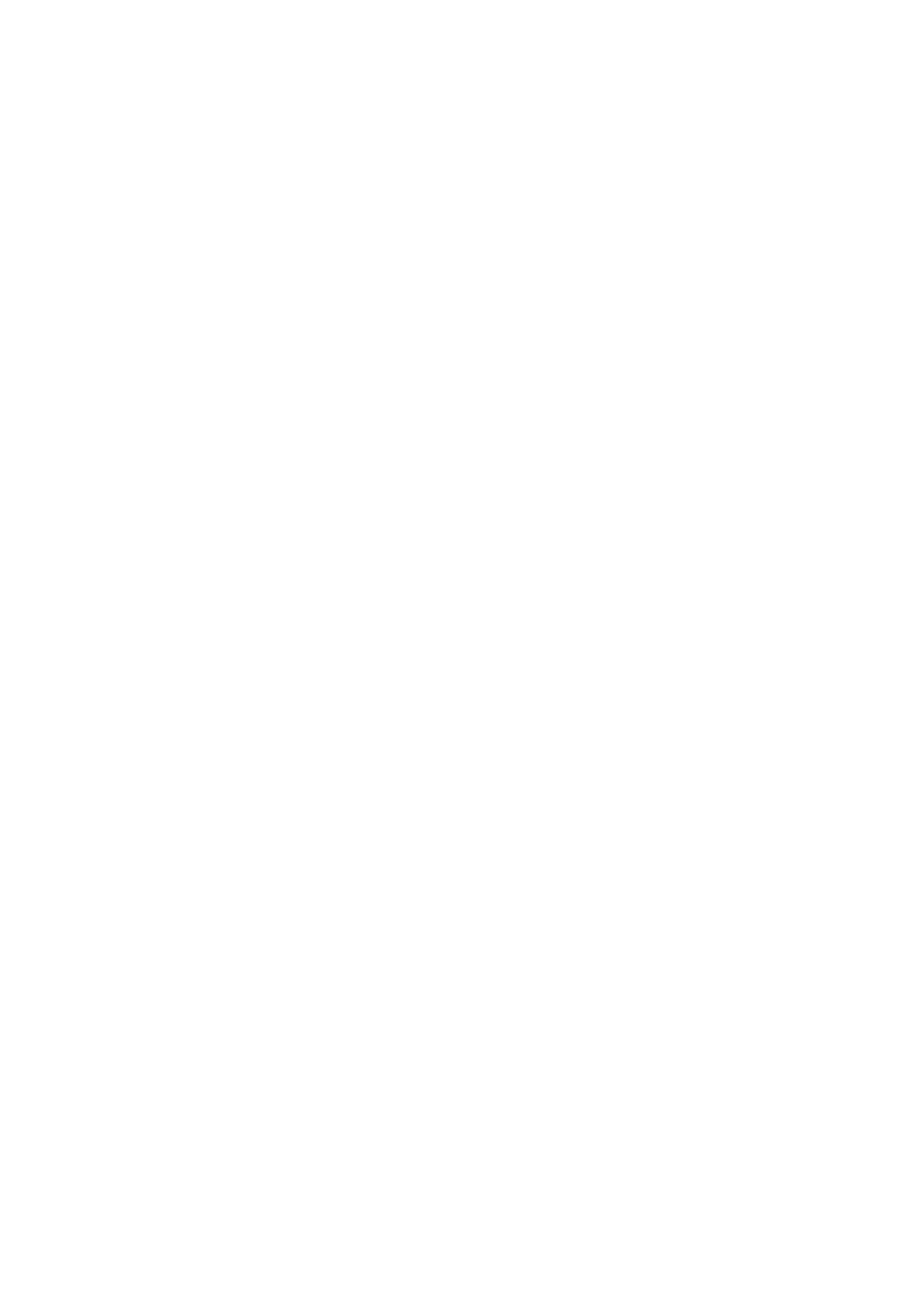# Changes to other Acts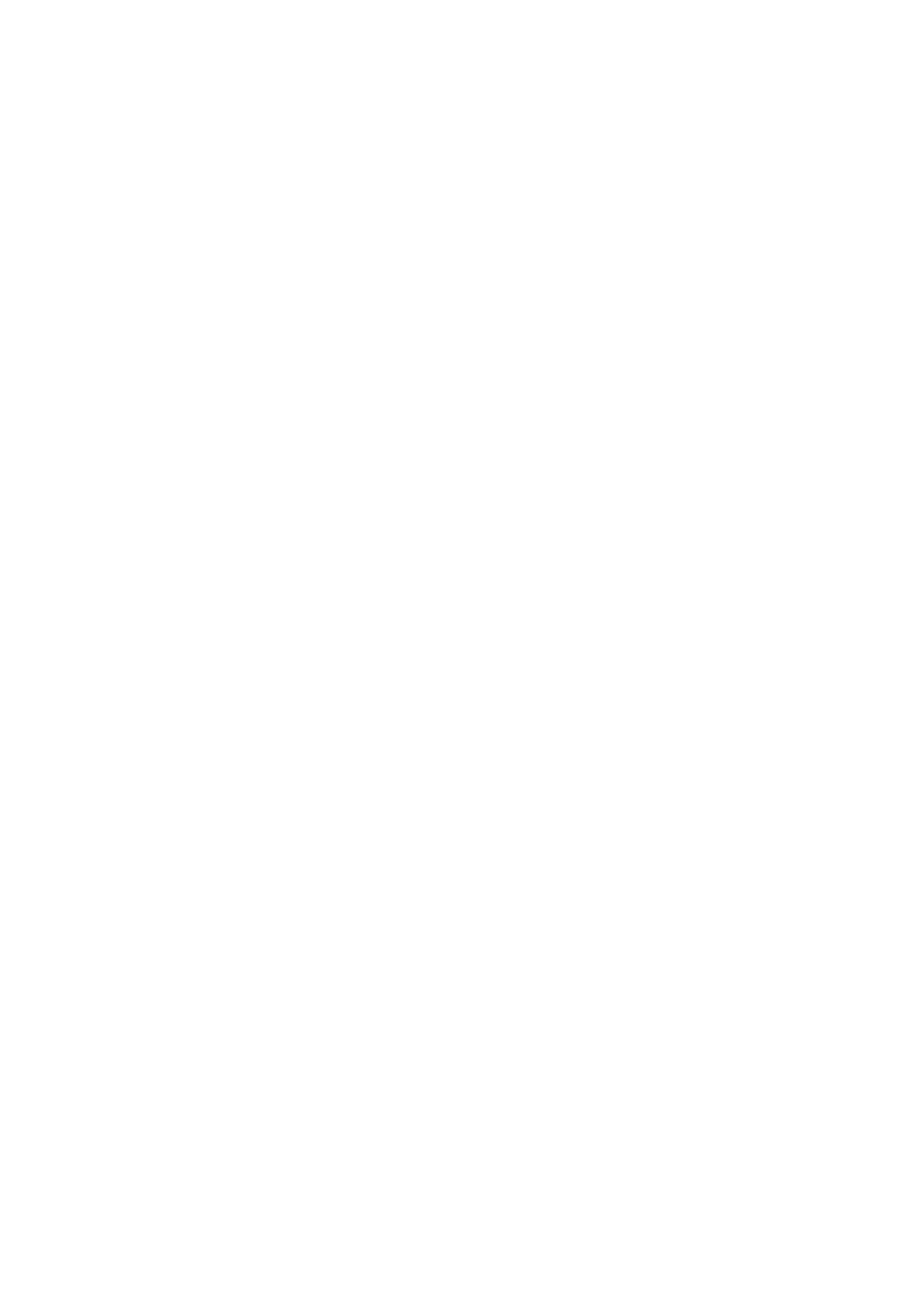# **Issue: Drafting issue**

*New clause*

### **Submission**

*(Matter raised by officials)*

An amendment to section 86I(b) of the Stamp and Cheque Duties Act 1971 is required to clarify a change made to this section in the Taxation (Beneficiary Income of Minors, Services-Related Payments and Remedial Matters) Act 2001. The change was to include AIL within the compliance and penalty rules and was intended to apply to payments of interest on and after the date of royal assent (27 March 2001).

### **Comment**

While the intent of the original amendment was that it should apply to payments of interest made on and after the date of Royal assent, this did not in fact occur. The original amendment was, in fact, passed with application on but not after the date of Royal assent.

The original amendment also did not state that it specifically applied to the payments of interest from that date. It is important also that this is clarified as in both cases taxpayers have been applying the law as it should be rather than as it currently is.

#### **Recommendation**

That an amendment be made to section 86I(b) of the Stamp and Cheque Duties Act 1971 to clarify that the inclusion of AIL within the compliance and penalty rules applies to payments of interest made on and after the 27 March 2001.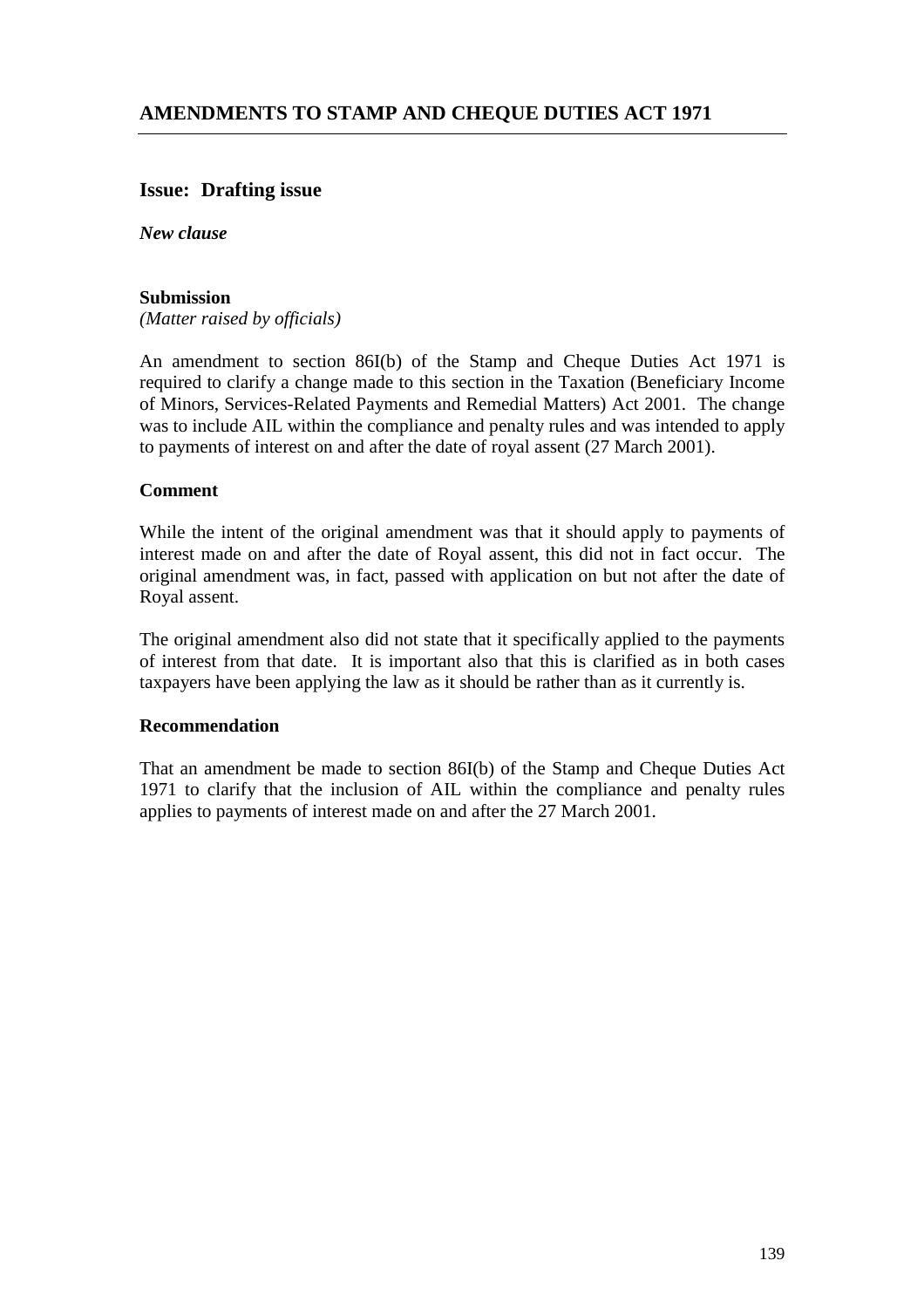# **Issue: Correction**

### **Submission**

*(Matter raised by officials)*

Section 66(1)(c) of the Taxation (Beneficiary Income of Minors, Services-Related Payments and Remedial Matters) Act 2001 should be amended to correctly refer to paragraph (b).

### **Comment**

Section 66(1)(c) of the Taxation (Beneficiary Income of Minors, Services-Related Payments and Remedial Matters) Act 2001 amends section 21B(3) of the Goods and Services Tax Act 1985. Officials recommend that section 66(1)(c) be amended to correctly refer to paragraph (b) instead of paragraph (c).

### **Recommendation**

That the submission be accepted.

# **Issue: Correction**

### **Submission**

*(Matter raised by officials)*

The first reference to subsection (1) in section 64 of the Taxation (Beneficiary Income of Minors, Services-Related Payments and Remedial Matters) Act 2001 should be a reference to subsection (2).

### **Comment**

Section 64 of that Act enacts part of the tax simplification initiative to move the return of GST on fringe benefits from GST returns to FBT returns. The subsection reference should be to subsection (2) and is an inadvertent error.

### **Recommendation**

That the submission be accepted.